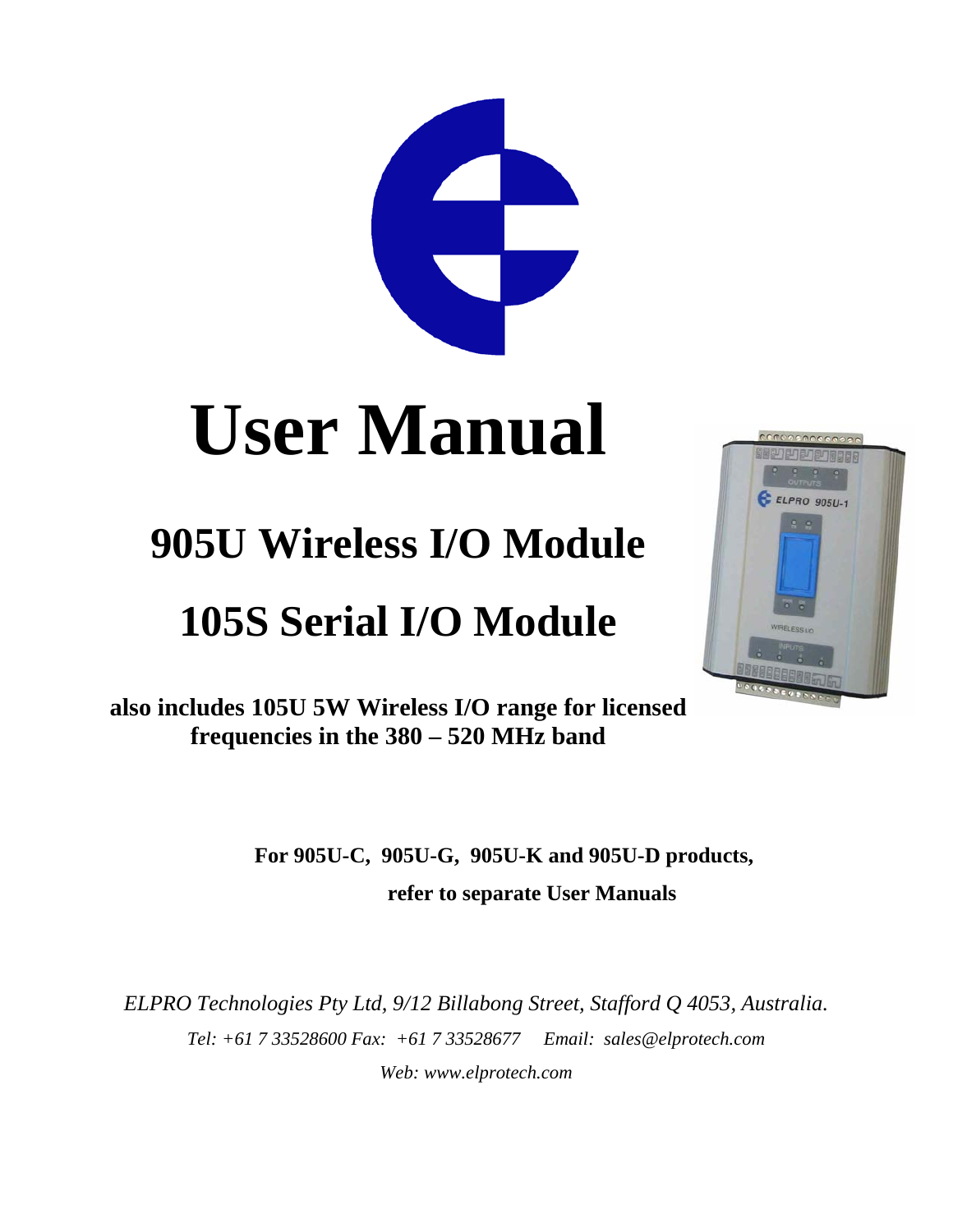*Thank you for your selection of the 905U / 105S module for your I/O needs. We trust it will give you many years of valuable service.*

## **ATTENTION!**

Incorrect termination of supply wires may

cause internal damage and will void warranty.

To ensure this product enjoys a long life,

**double check ALL your connections with**

#### **the user's manual**

before turning the power on.

*Caution!* For continued protection against risk of fire, replace the module fuse F1 only with the same type and rating.

## **CAUTION:**

To comply with FCC RF Exposure requirements in section 1.1310 of the FCC Rules, antennas used with this device must be installed to **provide a separation distance of at least 33 cm from all persons** to satisfy RF exposure compliance.

#### **DO NOT:**

- operate the transmitter when someone is within 33 cm of the antenna
- operate the transmitter unless all RF connectors are secure and any open connectors are properly terminated.
- operate the equipment near electrical blasting caps or in an explosive atmosphere

All equipment must be properly grounded for safe operations. All equipment should be serviced only by a qualified technician.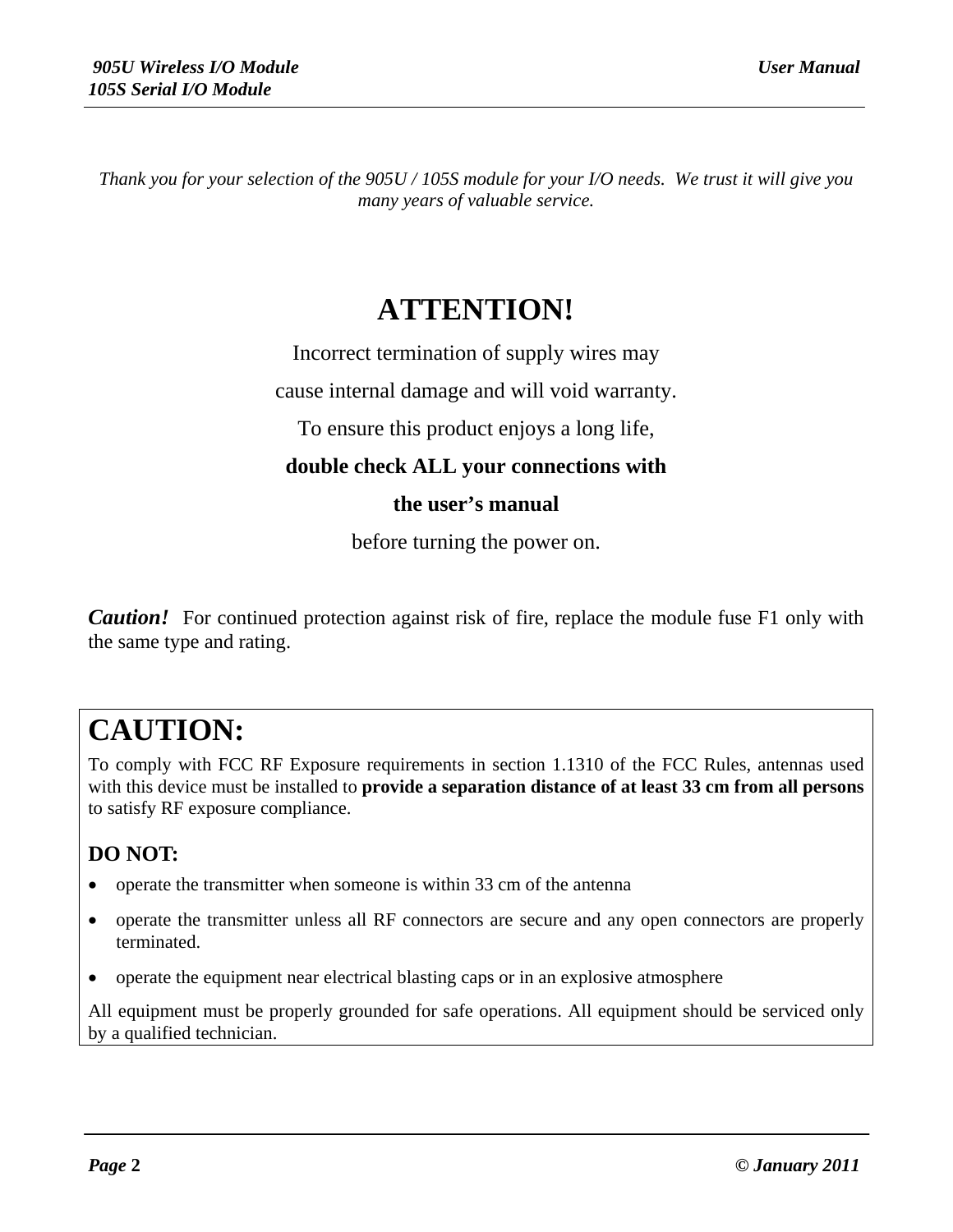#### *FCC Notice: 905U Wireless I/O Module*

This user's manual is for the ELPRO 905U wireless I/O module. This device complies with Part 15.247 of the FCC Rules.

Operation is subject to the following two conditions:

- 1) This device may not cause harmful interference and
- 2) This device must accept any interference received, including interference that may cause undesired operation.

**NOTE**: This equipment is suitable for use in Class I Division 2 groups A, B C and D or non-hazardous locations only

This device must be operated as supplied by ELPRO Technologies. Any changes or modifications made to the device without the written consent of ELPRO Technologies may void the user's authority to operate the device.

End user products that have this device embedded must be installed by experienced radio and antenna personnel, or supplied with non-standard antenna connectors, and antennas available from vendors specified by ELPRO Technologies. Please contact ELPRO Technologies for end user antenna and connector recommendations.

#### *Notices:* **Safety**

Exposure to RF energy is an important safety consideration. The FCC has adopted a safety standard for human exposure to radio frequency electromagnetic energy emitted by FCC regulated equipment as a result of its actions in Docket 93-62 and OET Bulletin 65 Edition 97-01.

#### *FCC Notice: 105U Wireless I/O Module*

- Part 15 This device has been tested and found to comply with the limits for a Class B digital device, pursuant to Part15 of the FCC rules (Code of Federal Regulations 47CFR Part 15). Operation is subject to the condition that this device does not cause harmful interference.
- Part 90 This device has been type accepted for operation by the FCC in accordance with Part90 of the FCC rules (47CFR Part 90). See the label on the unit for the specific FCC ID and any other certification designations.

#### *Industry Canada: 105U Wireless I/O Module*

- RSS-119 This device has been type accepted for operation by Industry Canada in accordance with RSS-119 of the Industry Canada rules. See the label on the unit for the specific Industry Canada certification number and any other certification designations.
- **Notice** Any changes or modifications not expressly approved by ELPRO Technologies P/L could void the user's authority to operate this equipment.

To operate this equipment legally the user must obtain a radio operating license from the government agency. This is done so the government can coordinate radio users in order to minimize interference.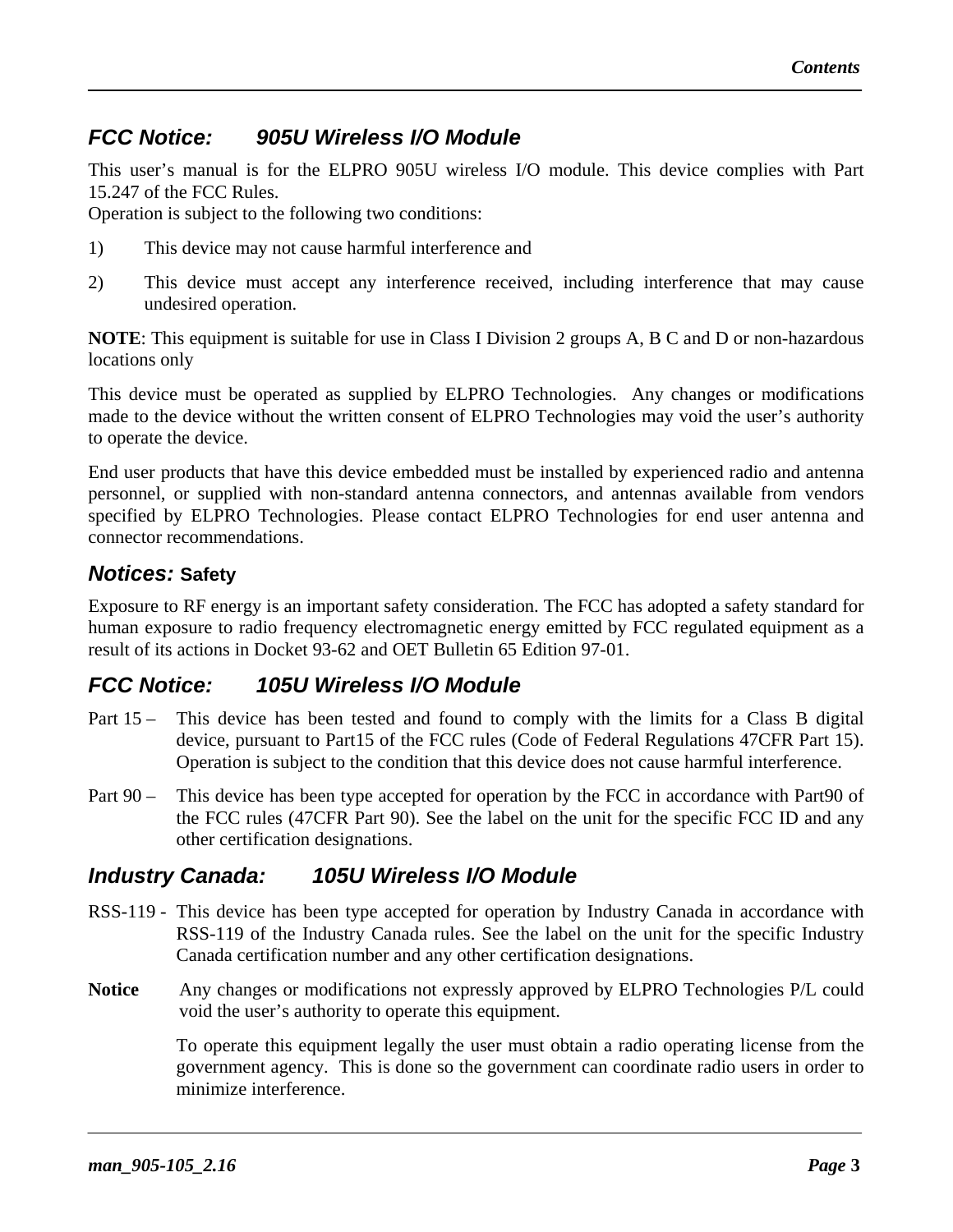## **Important Notice**

ELPRO products are designed to be used in industrial environments, by experienced industrial engineering personnel with adequate knowledge of safety design considerations.

ELPRO radio products are used on unprotected license-free radio bands with radio noise and interference. The products are designed to operate in the presence of noise and interference, however in an extreme case, radio noise and interference could cause product operation delays or operation failure. Like all industrial electronic products, ELPRO products can fail in a variety of modes due to misuse, age, or malfunction. We recommend that users and designers design systems using design techniques intended to prevent personal injury or damage during product operation, and provide failure tolerant systems to prevent personal injury or damage in the event of product failure. Designers must warn users of the equipment or systems if adequate protection against failure has not been included in the system design. Designers must include this Important Notice in operating procedures and system manuals.

These products should not be used in non-industrial applications, or life-support systems, without consulting ELPRO Technologies first.

- 1. For 905U modules, a radio licence is not required in many countries, provided the module is installed using the antenna and equipment configuration complying with the country's regulations.*.* Check with your local distributor for further information on regulations.
- 2. For 905U modules, operation is authorised by the radio frequency regulatory authority in your country on a non-protection basis. Although all care is taken in the design of these units, there is no responsibility taken for sources of external interference. The 905U intelligent communications protocol aims to correct communication errors due to interference and to retransmit the required output conditions regularly. However some delay in the operation of outputs may occur during periods of interference. Systems should be designed to be tolerant of these delays.
- 3. To avoid the risk of electrocution, the antenna, antenna cable, serial cables and all terminals of the 905U/105S module should be electrically protected. To provide maximum surge and lightning protection, the module should be connected to a suitable earth and the antenna, antenna cable, serial cables and the module should be installed as recommended in the Installation Guide.
- 4. To avoid accidents during maintenance or adjustment of remotely controlled equipment, all equipment should be first disconnected from the 905U/105S module during these adjustments. Equipment should carry clear markings to indicate remote or automatic operation. E.g. "This equipment is remotely controlled and may start without warning. Isolate at the switchboard before attempting adjustments."
- 5. The 905U/105S module is not suitable for use in explosive environments without additional protection. These modules are approved for use in Class 1 Division 2 areas in North America.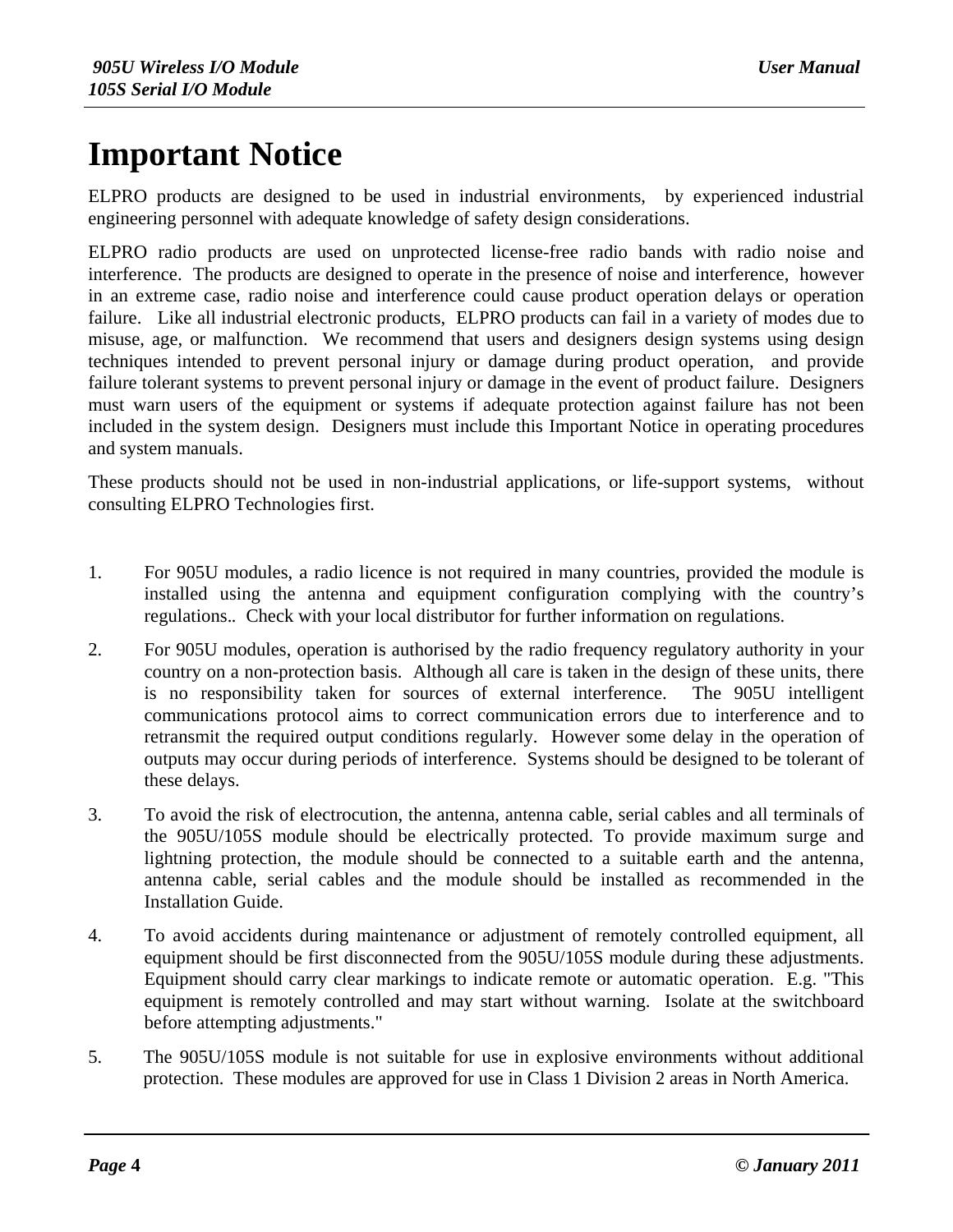### **Limited Lifetime Warranty, Disclaimer and Limitation of Remedies**

ELPRO products are warranted to be free from manufacturing defects for the "serviceable lifetime" of the product. The "serviceable lifetime" is limited to the availability of electronic components. If the serviceable life is reached in less than three years following the original purchase from ELPRO, ELPRO will replace the product with an equivalent product if an equivalent product is available.

This warranty does not extend to:

- failures caused by the operation of the equipment outside the particular product's specification, or
- use of the module not in accordance with this User Manual, or
- abuse, misuse, neglect or damage by external causes, or
- repairs, alterations, or modifications undertaken other than by an authorized Service Agent.

ELPRO's liability under this warranty is limited to the replacement or repair of the product. This warranty is in lieu of and exclusive of all other warranties. This warranty does not indemnify the purchaser of products for any consequential claim for damages or loss of operations or profits and ELPRO is not liable for any consequential damages or loss of operations or profits resulting from the use of these products. ELPRO is not liable for damages, losses, costs, injury or harm incurred as a consequence of any representations, warranties or conditions made by ELPRO or its representatives or by any other party, except as expressed solely in this document..

#### **How to Use This Manual**

To receive the maximum benefit from your 905U/105S product, please read the **Introduction**, **Installation** and **Operation** chapters of this manual thoroughly before putting the product to work.

Chapter Four **Configuration** explains how to configure the modules using the Configuration Software available.

Chapter Five **Specifications** details the features of the product and lists the standards to which the product is approved.

Chapter Six **Troubleshooting** will help if your system has problems and Chapter Seven specifies the **Warranty and Service** conditions.

The foldout sheet *Installation Guide* is an installation drawing appropriate for most applications.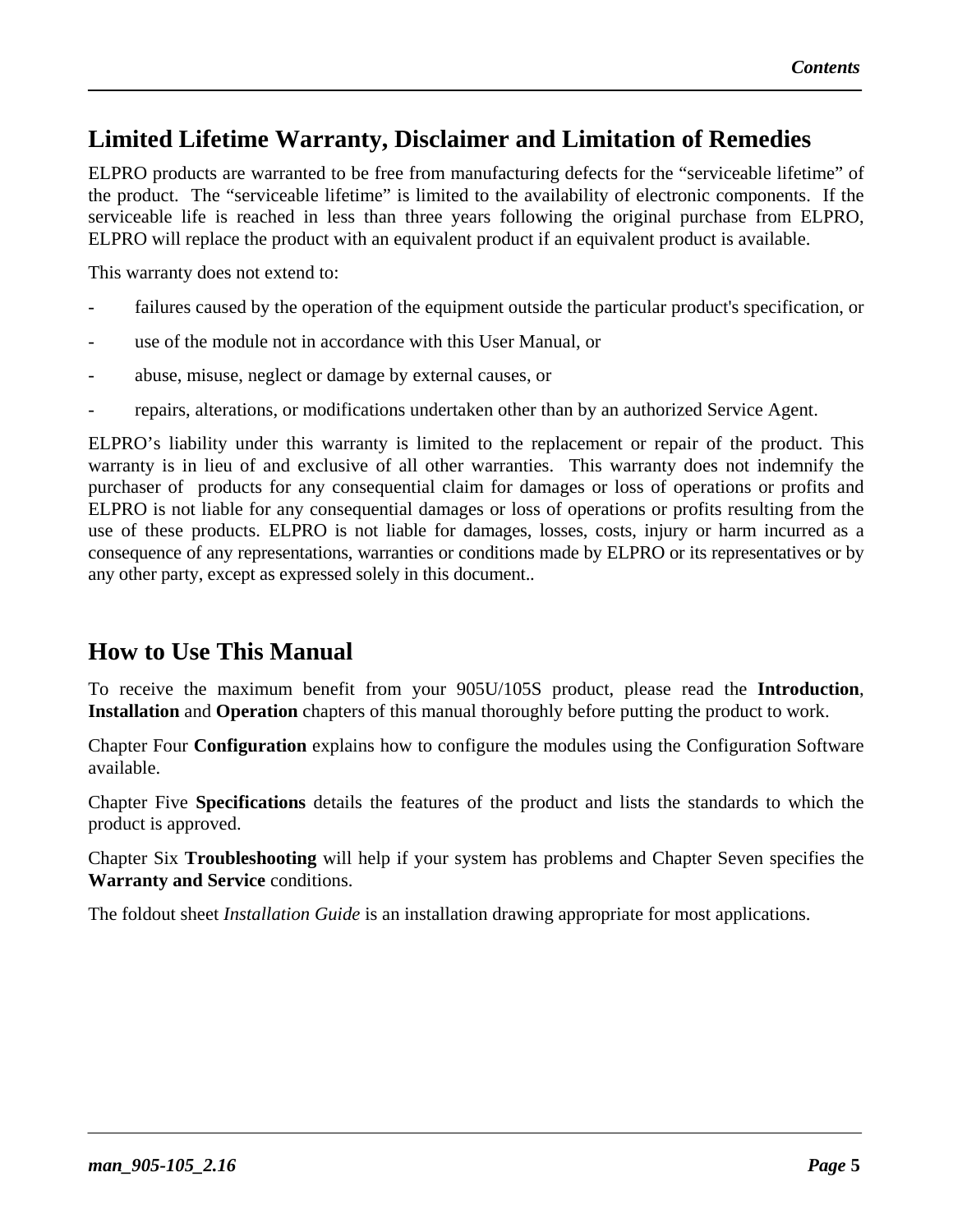## **CONTENTS**

| 1.1                  |  |
|----------------------|--|
|                      |  |
| 2.1                  |  |
| $2.2^{\circ}$        |  |
| 2.2.1                |  |
| 2.2.2                |  |
| 2.3                  |  |
| 2.3.1                |  |
| 2.3.2                |  |
| 2.3.3                |  |
| 2.3.4                |  |
| 2.3.5                |  |
| 2.4                  |  |
| 2.4.1                |  |
| 2.4.2                |  |
| 2.4.3                |  |
| 2.4.4                |  |
| 2.4.5                |  |
| 2.4.6                |  |
| 2.4.7                |  |
| 2.4.8                |  |
| 2.4.9                |  |
|                      |  |
| 2.4.10               |  |
| 2.4.11               |  |
| 2.4.12               |  |
| <b>CHAPTER THREE</b> |  |
| 3.1                  |  |
|                      |  |
| 3.1.2                |  |
| 3.1.3                |  |
| 3.1.4                |  |
| 3.1.5                |  |
| 3.1.6                |  |
| 3.2                  |  |
| 3.2.1                |  |
| 3.2.2                |  |
| 3.2.3                |  |
| 3.2.4                |  |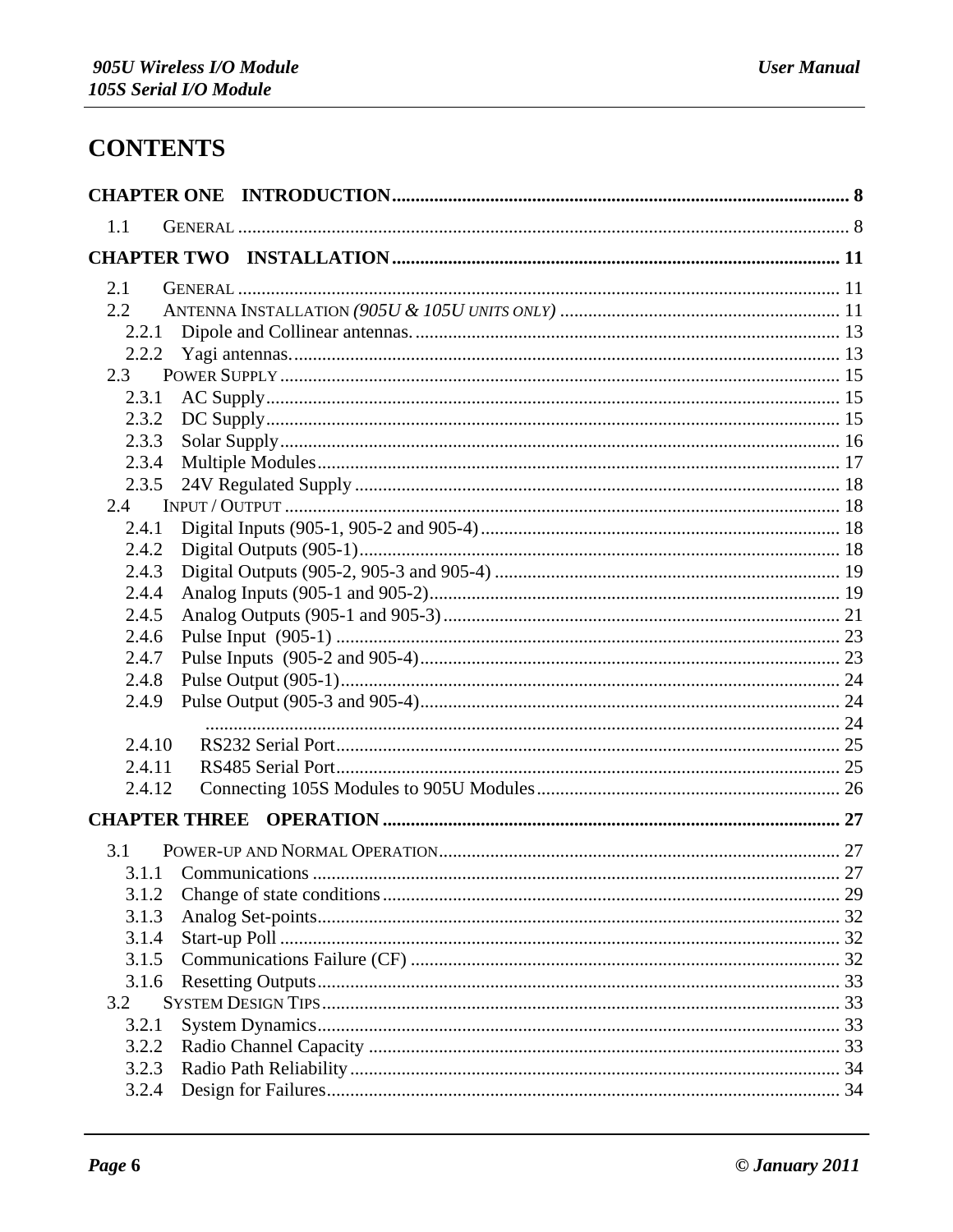| 3.2.5               |  |
|---------------------|--|
| 3.2.6               |  |
| 3.3                 |  |
|                     |  |
| 4.1                 |  |
| 4.2                 |  |
| 4.3                 |  |
| 4.3.1               |  |
| 4.3.2               |  |
| 4.3.4               |  |
| 4.3.5               |  |
| 4.3.6               |  |
| 4.3.7               |  |
| 4.3.8               |  |
|                     |  |
| <b>CHAPTER FIVE</b> |  |
|                     |  |
| 5.1                 |  |
| <b>CHAPTER SIX</b>  |  |
| 6.1                 |  |
| 6.2                 |  |
| 6.2.1               |  |
| 6.2.2               |  |
| 6.2.3               |  |
| 6.2.4               |  |
| 6.3                 |  |
|                     |  |
| <b>APPENDIX A</b>   |  |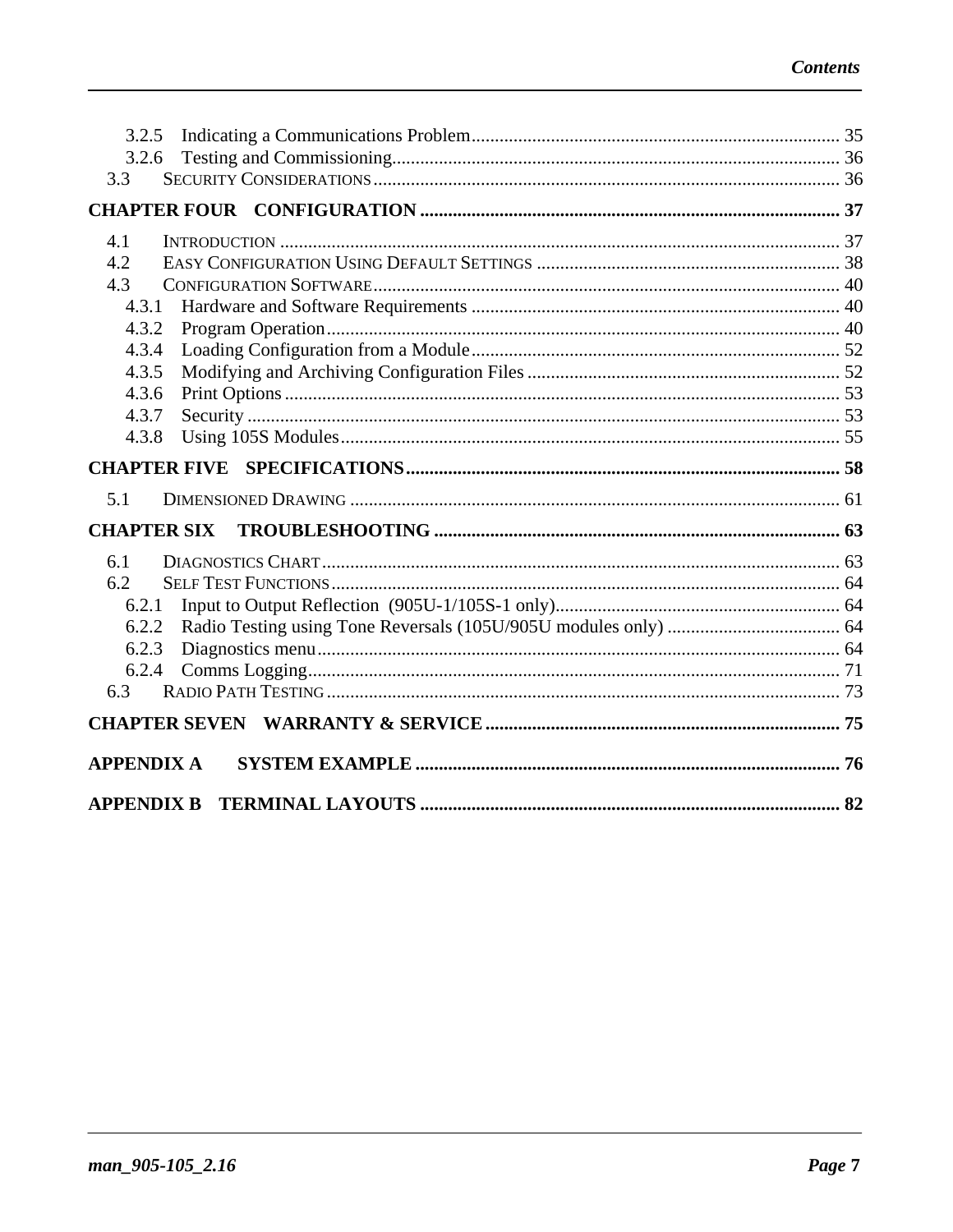# **Chapter One INTRODUCTION**

## **1.1 General**

The 905U, 105U & 105S range of I/O modules has been designed to provide standard "off-the-shelf" telemetry functions, for an economical price. *Telemetry* is the transmission of signals over a long distance via a medium such as radio or twisted-pair wire. Although the 905U/105S is intended to be simple in its application, it also provides many sophisticated features. This manual should be read carefully to ensure that the modules are configured and installed to give reliable performance.

The unit can monitor and control the following types of signals:

*Digital* on/off signals

Example outputs - motor run, siren on Example inputs - motor fault, tank overflow, intruder alarm

*Analog* continuously variable signals (0-20mA)

Example outputs - tank level indication, required motor speed Example inputs - measured tank level, actual motor speed

*Pulse* frequency signals

Examples - electricity metering, fluid flow

*Internal Status* signals

Examples - analog battery voltage, power status, solar panel status and low battery status.

The unit will monitor the input signals and transmit the signal information by radio or RS485 twisted pair to another module or modules. At the remote unit, the signals will be reproduced as digital, analog or pulse output signals. The modules also provide analog set points, so that a digital output may be configured to turn on and off depending on the value of an analog input. The pulse I/O transmits an accumulated value and the pulses are reliably recreated at the remote unit regardless of 'missed' transmissions. The actual pulse rate is also calculated and is available as a remote analog output.

This manual covers the 905U, 105U and 105S modules. We have provided a summary on all products available in the range, below.

- **905U-1, 905U-2, 905U-3 and 905U-4** modules have radio **and** serial communications. The modules differ only in their input/output (I/O) design, and are compatible, i.e. they can be used to communicate signals to each other in the same network. The 905U has a frequency hopping spread spectrum 900MHz radio which is license-free in many countries.
- **105U-1, 105U-2, 105U-3 and 105U-4** modules are similar to the 905U range, except they have a fixed frequency radio in the 380 – 520MHz band (configurable 0.5 – 5W RF power), suitable for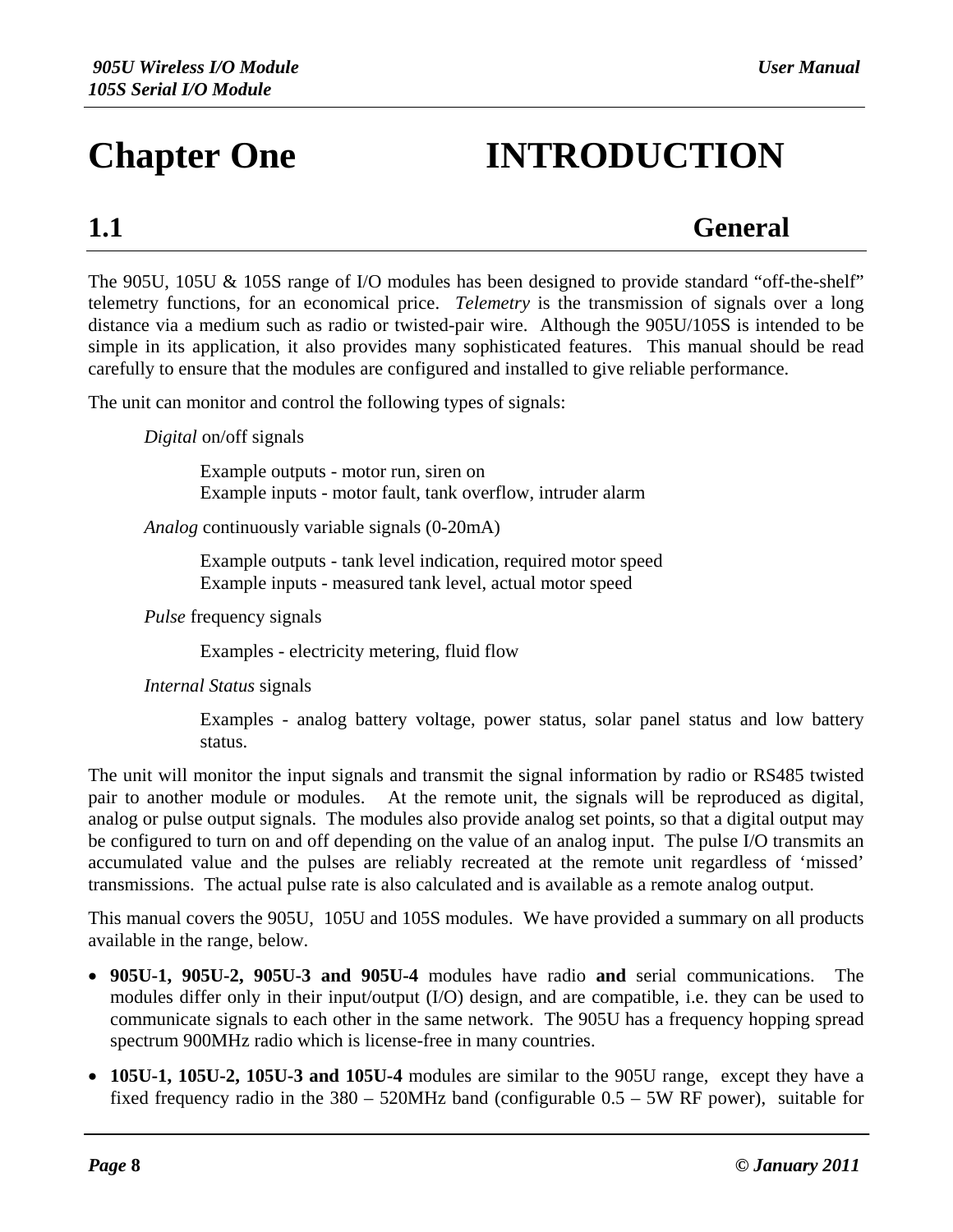#### *Chapter One Introduction*

licensed radio channels in most countries.

- **105S-1, 105S-2, 105S-3 and 105S-4** modules have **only** serial communications. All other specifications are as per the 905U-1, 2, 3  $\&$  4 modules. The 105S modules are compatible with 905U modules. 105S modules may be used for serial I/O applications, or as I/O expansion for 905U modules.
- The **905U-C and 905U-G** modules provides an interface between host devices such as PLC's or SCADA computers, and a wireless I/O system comprising 905U modules. The 905U-C and 905U-G allows 905U modules to act as remote wireless I/O for the host devices. For more information, refer to the **905U-C or 905U-G User Manual**.

The 905U radio has been designed to meet the requirements of unlicensed operation for remote monitoring and control of equipment. That is, a radio licence is not required for the 905U modules in many countries. See Chapter Five **Specifications** for details. The 105U radio is suitable for fixed frequency licensed channels in the 380-520MHz band - that is, a radio license is required to use the 105U products, but not the 905U products.

|                                    | 905U-1<br>105U-1 | 105S-1                               | 905U-2<br>105U-2              | 105S-2               | 905U-3<br>105U-3 | 105S-3            | 905U-4<br>105U-4       | 105S-4           |
|------------------------------------|------------------|--------------------------------------|-------------------------------|----------------------|------------------|-------------------|------------------------|------------------|
| Radio                              | $\checkmark$     |                                      | $\checkmark$                  |                      | $\checkmark$     |                   | $\checkmark$           |                  |
| <b>Serial</b>                      | $\checkmark$     | $\checkmark$                         | $\checkmark$                  | $\checkmark$         | $\checkmark$     | $\checkmark$      | $\checkmark$           | $\checkmark$     |
| 4<br><b>Digital</b><br>Inputs (DI) |                  | 4                                    |                               |                      |                  | 4 to 16           |                        |                  |
| <b>Digital</b><br>Outputs (DO)     |                  | 4 (relay)                            |                               | $1$ (FET)<br>8 (FET) |                  | 4 to 16 (FET)     |                        |                  |
| Analog<br>Inputs (AI)              |                  | $6(0-20mA)$<br>2 (4-20mA)            |                               |                      |                  |                   |                        |                  |
| Analog<br><b>Outputs (AO)</b>      |                  | 2 (4-20mA)                           |                               |                      | 8 (0-20mA)       |                   |                        |                  |
| <b>Pulse Inputs</b><br>(PI)        | 1(100Hz)         |                                      | 4 (1x1KHz,<br>3x100Hz)        |                      |                  |                   | 4 (1x1KHz,<br>3x100Hz) |                  |
| <b>Pulse</b><br>Outputs (PO)       |                  | 1(100Hz)                             |                               |                      |                  | 4 (100 Hz)        |                        | 4 (100 Hz)       |
| <b>Comments</b>                    |                  | PI is DI 1. PO is<br>separate to DO. | Pl's are the same<br>as DI's. |                      | as DO's.         | PO's are the same | same as DI/DO's.       | PI/ PO's are the |

#### **I/O Types**

**Note regarding -4 modules.** The 905U/105S-4 has a total of 20 digital I/O. Four are fixed inputs (also PI's) and four are fixed outputs (also PO's). The other 12 are selectable individually as DI or DO. The I/O range can vary from  $16DI + 4DO$  to  $4DI + 16DO$  or any combination in between.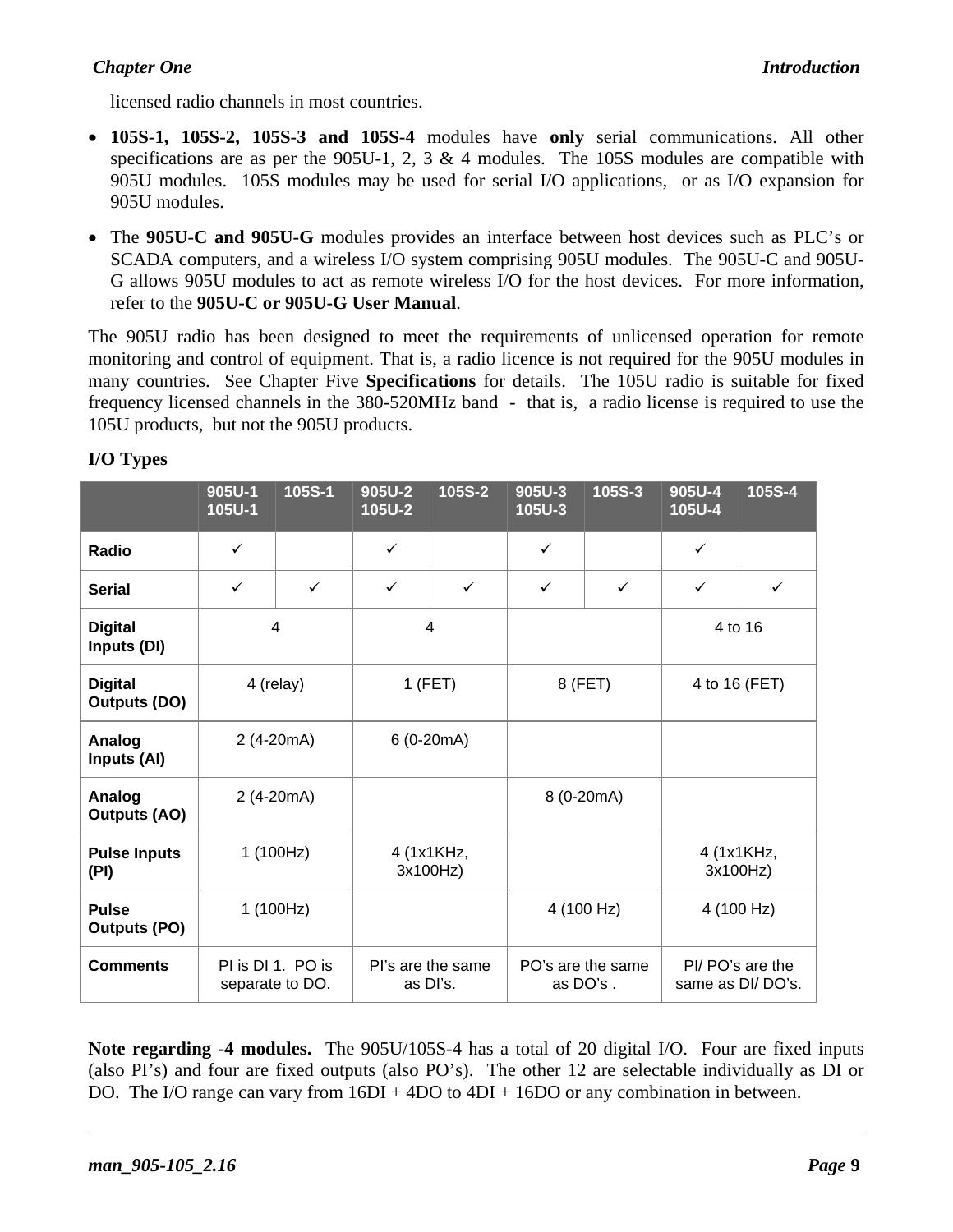Input signals connected to a module are transmitted to another module and appear as output signals. These input signals may also be configured to appear as "inverted" signals on the output. A transmission occurs whenever a "change-of-state" occurs on an input signal. A "change-of-state" of a digital or digital internal input is a change from "off" to "on" or vice-versa. A "change-of-state" for an analog input, internal analog input or pulse input rate is a change in value of the signal of 3% (configurable from 0.8 to 75 %).

In addition to change-of-state messages, update messages are automatically transmitted on a regular basis. The time period may be configured by the user for each input. This update ensures the integrity of the system.

Pulse inputs are accumulated as a pulse count and the accumulated pulse count is transmitted regularly according to the configured update time.

The I/O modules transmit the input/output data as a data frame using radio or serial RS485 as the communications medium. The data frame includes the "address" of the transmitting module and the receiving module, so that each transmitted message is acted on only by the correct receiving unit. Each transmitted message also includes error checking to ensure that no corruption of the data frame has occurred due to noise or interference. The module with the correct receiving "address" will acknowledge the message with a return transmission. If the original module does not receive a correct acknowledgement to a transmission, it will retry up to five times before setting the communications fail status of that path. In critical paths, this status can be reflected on an output on the module for alert purposes. The module will continue to try to establish communications and retry, if required, each time an update or change-of-state occurs.

A system may be a complex network or a simple pair of modules. An easy-to-use configuration procedure allows the user to specify any output destination for each input.

The maximum number of modules in one system is 95 modules communicating by radio. Each of these modules may have up to 31 other modules connected by RS485 twisted pair. Modules may communicate by radio only, by RS485 only or by both RS485 and radio. Any input signal at any module may be configured to appear at any output on any module in the entire system.

Systems with a 905U-C or 905U-G module and host device can have more than 95 radio modules.

Modules can be used as repeaters to re-transmit messages on to the destination module. Repeaters can repeat messages on the radio channel, or from the radio channel to the serial channel (and serial to radio). Up to five repeater addresses may be configured for each input-to-output link.

The units may be configured by using a PC connected to the RS232 port. The default configuration and software configuration is defined in Section 4 **Configuration**.

**Note:** In this manual, reference to the 905U Wireless I/O units also relates to the 105U Wireless I/O units.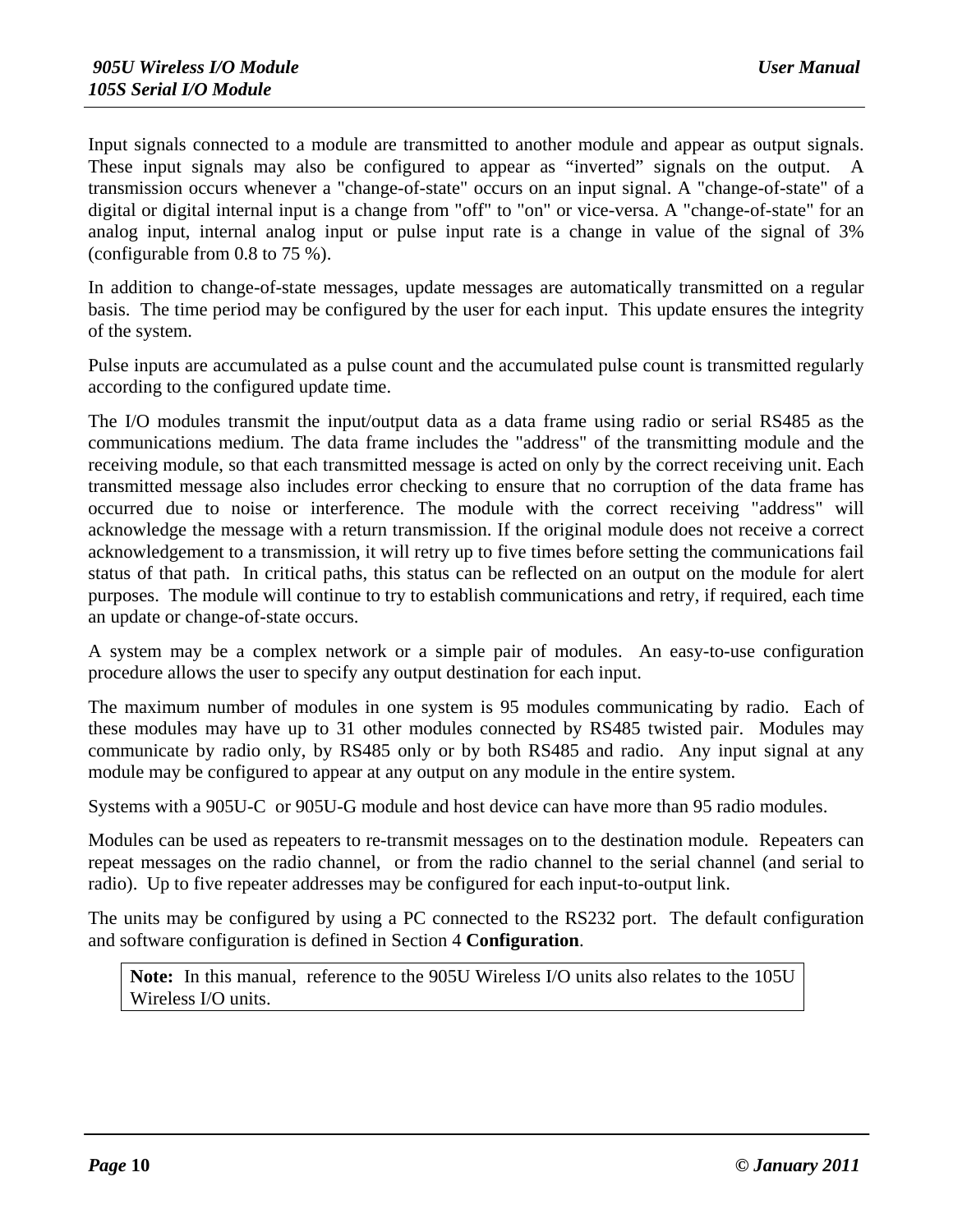# **Chapter Two INSTALLATION**

## **2.1 General**

The 905U/105S module is housed in a rugged aluminium case, suitable for DIN-rail mounting. Terminals are suitable for cables up to 2.5 sqmm in size.

**All connections to the module should be SELV only. Normal 110/220/240V mains supply should not be connected to any input terminal of the module.** Refer to Section 2.3 **Power Supply**.

**Each module should be effectively earthed/grounded via a "GND" terminal on the module** - this is to ensure that the surge protection circuits inside the module are effective. The earth/ground wire should be connected to the same earth/ground point as the enclosure "earth" and the antenna mast "earth".

Before installing a new system, it is preferable to bench test the complete system. Configuration problems are easier to recognise when the system units are adjacent. Following installation, the most common problem is poor communications on the radio channel or the serial channel. For radio modules, problems are caused by incorrectly installed antennas, or radio interference on the same channel, or the radio path being inadequate. If the radio path is a problem (i.e. path too long, or obstructions in the way), then higher performance antennas or a higher mounting point for the antenna may fix the problem. Alternately, use an intermediate module as a repeater.

For serial modules, poorly installed serial cable, or interference on the serial cable is a common problem.

The foldout sheet Installation Guide provides an installation drawing appropriate to most applications. Refer to Appendix B of this manual for terminal layout drawings of the modules.

## **2.2 Antenna Installation** *(905U & 105U units only)*

The 905U module will operate reliably over large distances. The distance which may be reliably achieved will vary with each application - depending on the type and location of antennas, the degree of radio interference, and obstructions (such as hills or trees) to the radio path. Typical reliable distances are :

USA/Canada 15 miles 6dB net gain antenna configuration permitted (4W ERP)

Australia/NZ 12 km unity gain antenna configuration (1W ERP)

Longer distances can be achieved if one antenna is mounted on top of a hill.

To achieve the maximum transmission distance, the antennas should be raised above intermediate obstructions so the radio path is true "line of sight". Because of the curvature of the earth, the antennas will need to be elevated at least 15 feet (5 metres) above ground for paths greater than 3 miles (5 km). The modules will operate reliably with some obstruction of the radio path, although the reliable distance will be reduced. Obstructions which are close to either antenna will have more of a blocking affect than obstructions in the middle of the radio path. For example, a group of trees around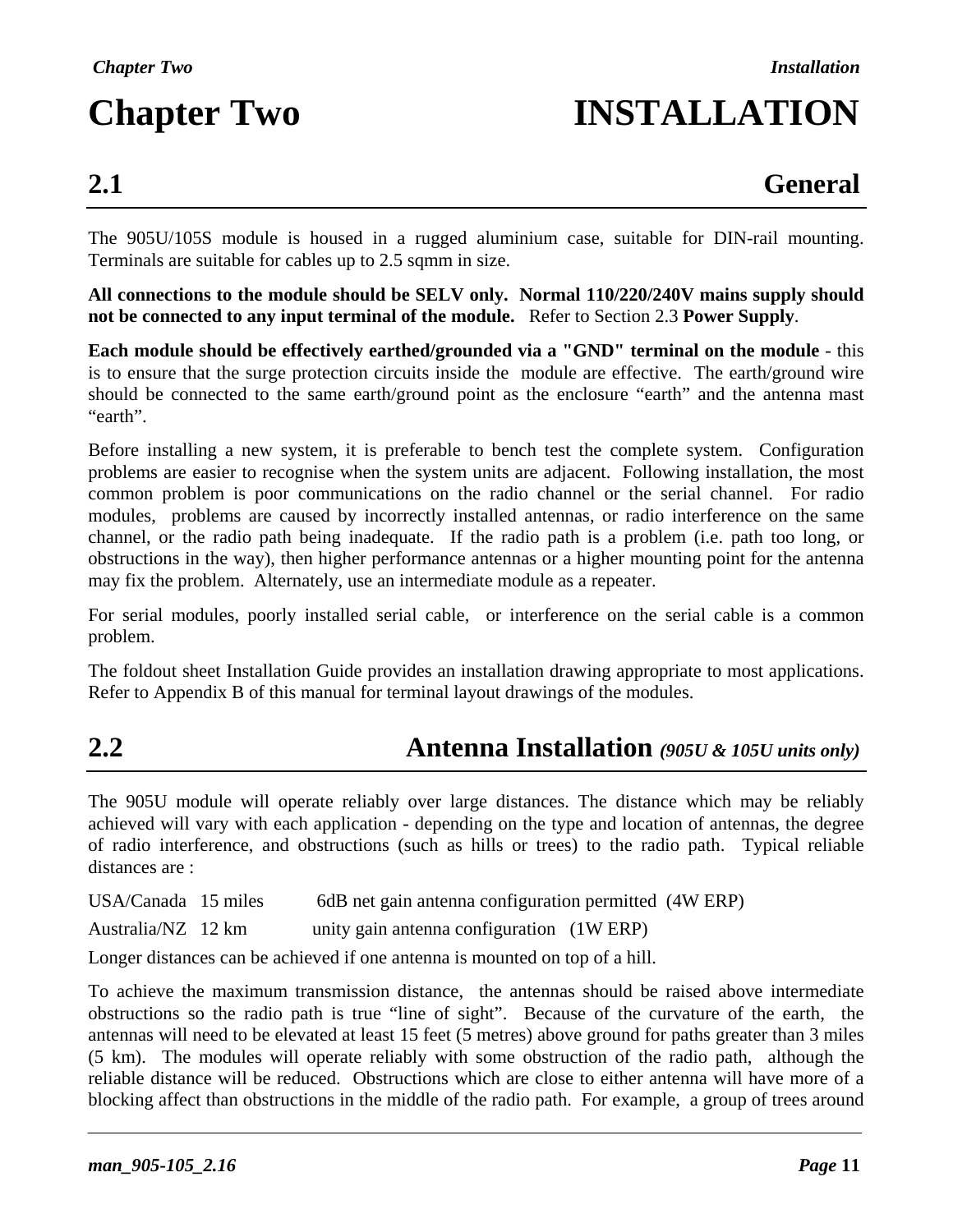the antenna is a larger obstruction than a group of trees further away from the antenna. The 905U modules provide a test feature which displays the radio signal strength.

Line-of-sight paths are only necessary to obtain the maximum range. Obstructions will reduce the range however, but may not prevent a reliable path. A larger amount of obstruction can be tolerated for shorter distances. For very short distances, it is possible to mount the antennas inside buildings. An obstructed path requires testing to determine if the path will be reliable - refer the section 6 of this manual.

Longer distances can be achieved using the licensed 105U units, because they use a lower frequency and licensed conditions generally allow a higher RF power to be used.

Where it is not possible to achieve reliable communications between two modules, then a third module may be used to receive the message and re-transmit it. This module is referred to as a repeater. This module may also have input/output (I/O) signals connected to it and form part of the I/O network refer to Chapter 4 **Configuration** of this manual.

An antenna should be connected to the module via 50 ohm coaxial cable (eg RG58, RG213 or Cellfoil) terminated with a male SMA coaxial connector. The higher the antenna is mounted, the greater the transmission range will be, however as the length of coaxial cable increases so do cable losses. For use on unlicensed frequency channels, there are several types of antennas suitable for use. It is important antenna are chosen carefully to avoid contravening the maximum power limit on the unlicensed channel - if in doubt refer to an authorised service provider.

The net gain of an antenna/cable configuration is the gain of the antenna (in dBi) less the loss in the coaxial cable (in dB).

The maximum net gain of the antenna/cable configuration permitted for 905U is

| Country                 | Max. gain $(dB)$  |  |
|-------------------------|-------------------|--|
| USA / Canada            |                   |  |
| Australia / New Zealand | $\mathbf{\Omega}$ |  |

The gains and losses of typical antennas for 905U are

| <b>Standard Antennas</b>       | Gain (dB)                      | <b>Elpro Part Nos.</b> |
|--------------------------------|--------------------------------|------------------------|
| Dipole with integral 15' cable | $\theta$                       | CFD890EL               |
| 5dBi Collinear (3dBd)          | 5                              | SG900EL                |
| 8dBi Collinear (6dBd)          | 8                              | SG900-6                |
| 6 element Yagi                 | 10                             | YU6/900                |
| 9 element Yagi                 | 12                             | YU9/900                |
| 16 element Yagi                | 15                             | YU16/900               |
| <b>Cable type</b>              | Loss (dB per $30$ ft / $10$ m) |                        |
| <b>RG58</b>                    | $-5$                           |                        |
| <b>RG213</b>                   | $-2.5$                         |                        |
| Cellfoil                       | $-3$                           |                        |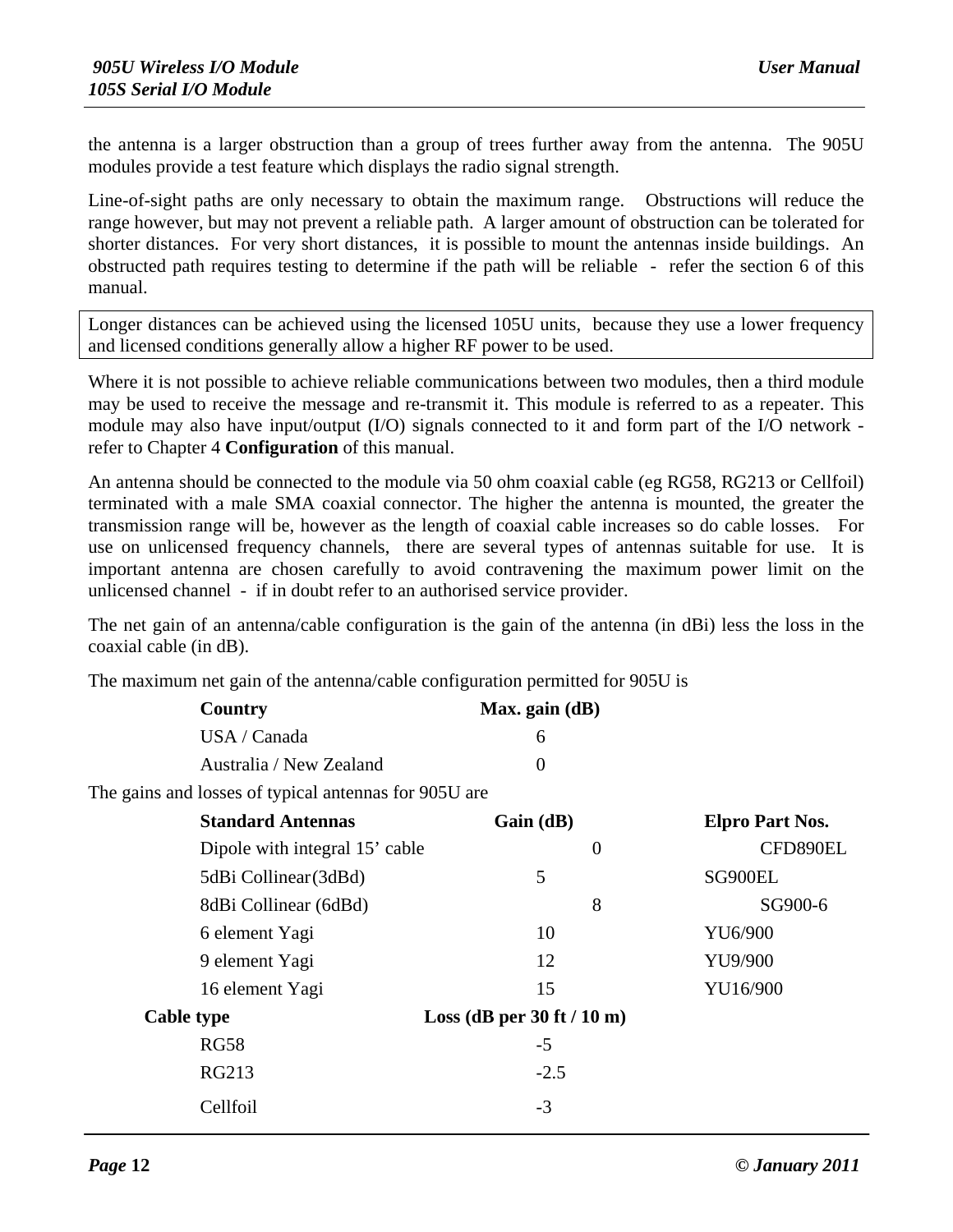#### *Chapter Two Installation*

The net gain of the antenna/cable configuration is determined by adding the antenna gain and the cable loss. For example, a 6 element Yagi with 70 feet (20 metres) of Cellfoil has a net gain of 4dB (10dB – 6dB).

For information on antennas and cables for the 105U licensed products, please refer to ELPRO or an authorized distributor.

Connections between the antenna and coaxial cable should be carefully taped to prevent ingress of moisture. Moisture ingress in the coaxial cable is a common cause for problems with radio systems, as it greatly increases the radio losses. We recommend that the connection be taped, firstly with a layer of PVC Tape, then with a vulcanising tape such as "3M 23 tape", and finally with another layer of PVC UV Stabilised insulating tape. The first layer of tape allows the joint to be easily inspected when trouble shooting as the vulcanising seal can be easily removed.

Where antennas are mounted on elevated masts, the masts should be effectively earthed to avoid lightning surges. For high lightning risk areas, surge suppression devices between the module and the antenna are recommended. If the antenna is not already shielded from lightning strike by an adjacent earthed structure, a

lightning rod may be installed above the antenna to provide shielding.

#### **2.2.1 Dipole and Collinear antennas.**

A collinear antenna transmits the same amount of radio power in all directions - as such that are easy to install and use. The dipole antenna with integral 15 feet cable does not require any additional coaxial cable, however a cable must be used with the collinear antennas.

Collinear and dipole antennas should be mounted vertically, preferably 1 metre away from a wall or mast to obtain maximum range.



#### **2.2.2 Yagi antennas.**

A Yagi antenna provides high gain in the forward direction, but lower gain in other directions. This may be used to compensate for coaxial cable loss for installations with marginal radio path.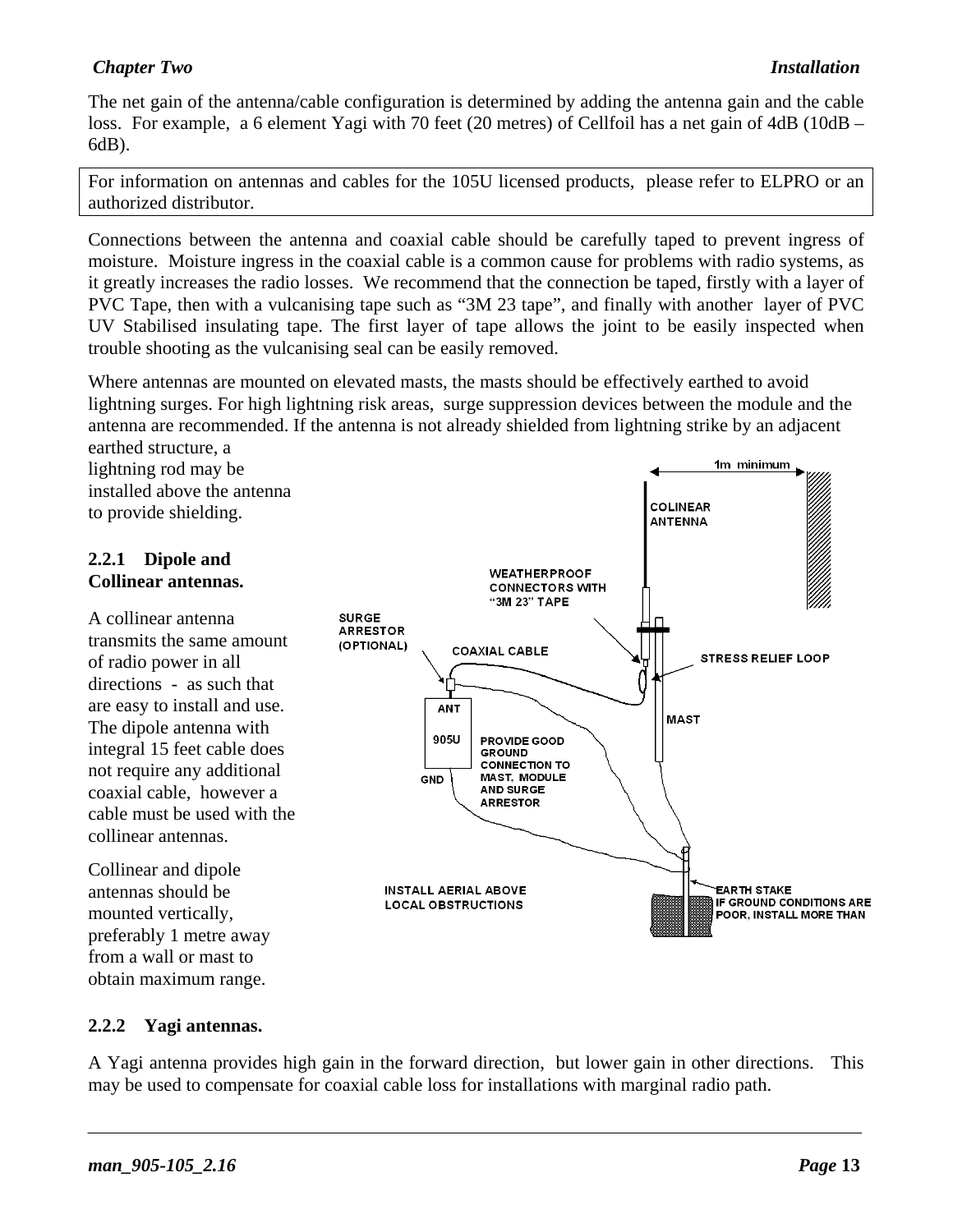The Yagi gain also acts on the receiver, so adding Yagi antennas at both ends of a link provides a double improvement.

Yagi antennas are directional. That is, they have positive gain to the front of the antenna, but negative gain in other directions. Hence Yagi antennas should be installed with the central beam horizontal and must be pointed exactly in the direction of transmission to benefit from the gain of the antenna. The Yagi antennas may be installed with the elements in a vertical plane (vertically polarised) or in a horizontal plane (horizontally polarised). For a two station installation, with both modules using Yagi antennas, horizontal polarisation is recommended. If there are more than two stations transmitting to a common station, then the Yagi antennas should have vertical polarisation, and the common (or "central" station should have a collinear (non-directional) antenna.

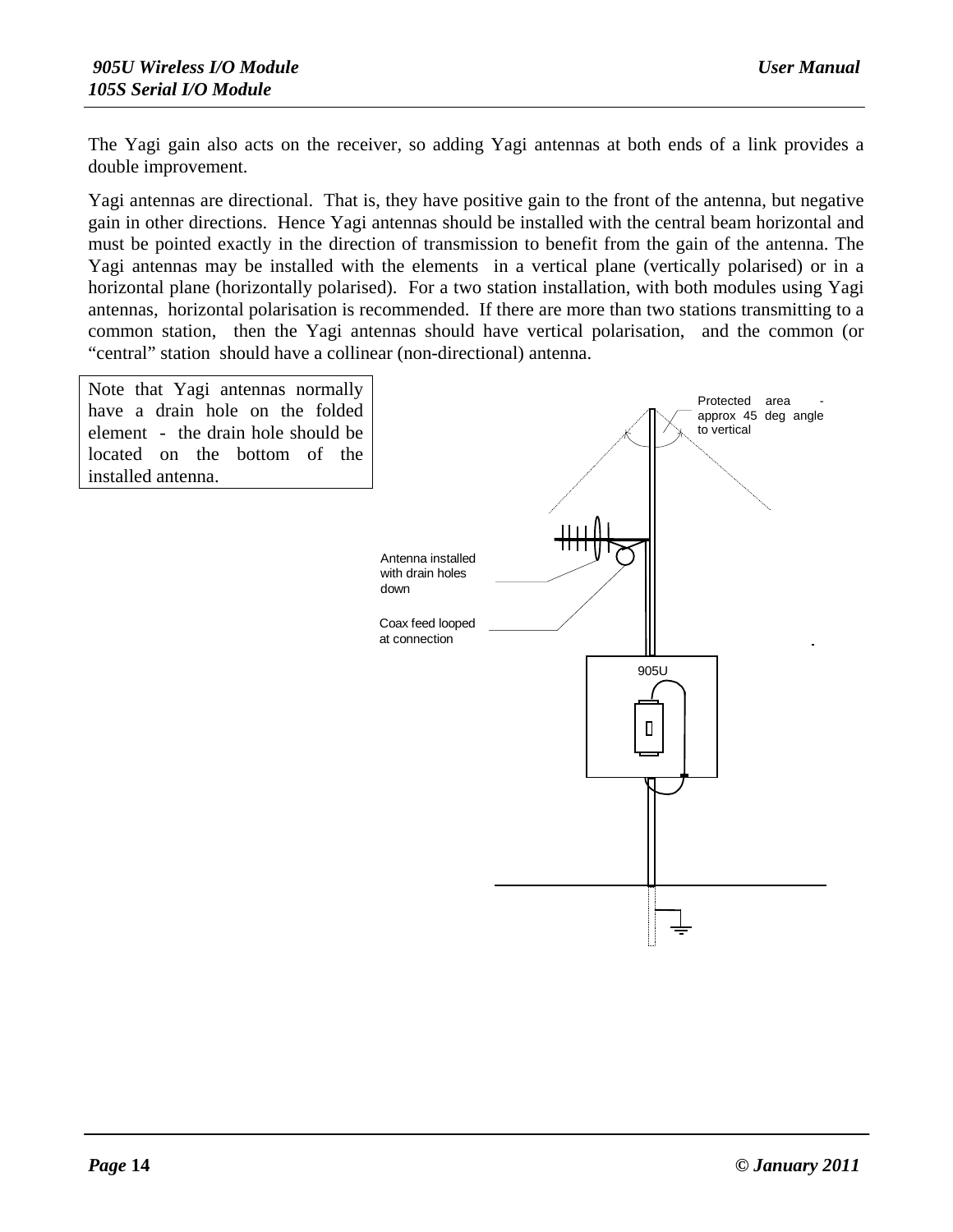The 905U/105S power supply is a switch-mode design which will accept either AC or DC supply. The module may also be powered from a solar panel without an external solar regulator.

The module accepts supply voltages in the following ranges :

12 - 24 volts AC RMS or 15 - 30 volts DC at the "supply" terminals, or

11.5 -15 volts DC at the "battery" terminals.

The power supply should be rated at 1.5 Amps and be CSA Certified Class 2. For use in Class 1 Div 2 explosive areas, the power supply must be approved for Class 1 Div 2 use.

**Note:** Connect module to the same ground/earth point as the antenna mounting to avoid differences in earth potential during voltage surges. The modules needs an earth connection for the internal surge protection to be effective.

*For licensed 105U units with RF power above 2W*, the unit needs to be powered from the 12V "Battery" terminals with a power supply of at least 2A rating. Alternately, the unit can be powered via the SUP1 / SUP2 terminals, provided a backup battery is connected to the "Battery" terminals to supply the inrush current for the radio transmitter. This is not required for units with radio power less than 2W.

#### **2.3.1 AC Supply**

The AC supply is connected to the "SUP1" and "SUP2" terminals as shown below.



The AC supply should be "floating" relative to earth. AC transformers with grounded/earthed secondary windings should **not** be used.

#### **2.3.2 DC Supply**

For DC supplies, the positive lead is connected to "SUP1" and the negative to "GND". The positive side of the supply **must not be connected to earth.** The DC supply may be a floating supply or

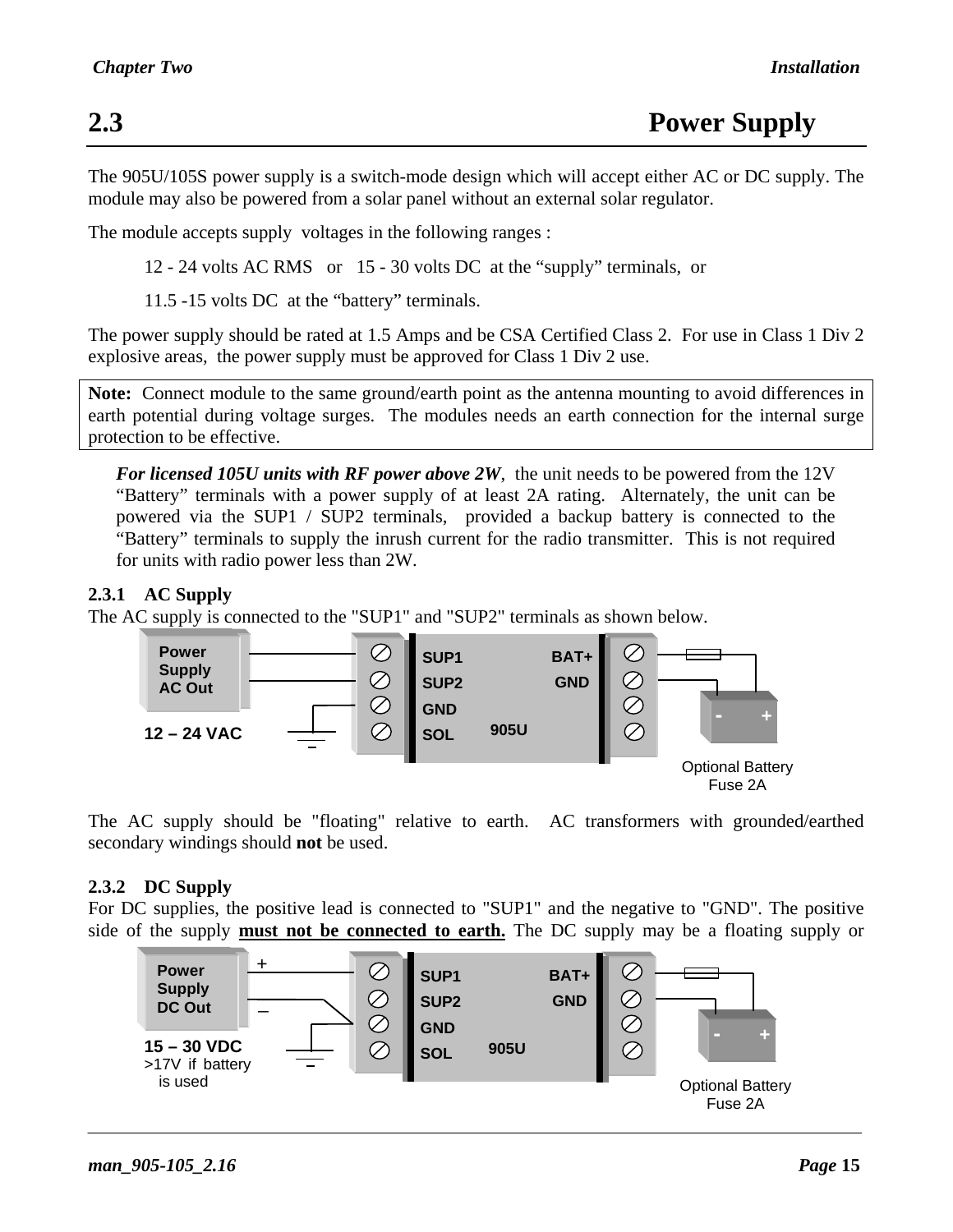negatively grounded.

The module may also be powered from an external 11.5 - 15 VDC battery supply without the need for a "normal" supply connected to "SUP1". This external battery supply is connected to "BAT+" and "GND" terminals. The positive lead of the external supply should be protected by a 2A fuse.



Upon failure of the normal supply, the module may continue to operate for several hours from a backup battery. The module includes battery charging circuits for charging up to a 12 AHr sealed lead acid battery. The battery is connected to the "BAT+" (positive) and "GND" (negative) terminals. The positive lead from the battery should be protected with a 2A fuse, installed as near to the battery terminal as possible. On return of main supply, the unit will switch back to mains operation, and recharge the battery. To provide adequate current to recharge the backup battery, an AC supply of 15V minimum or a DC supply of 17V minimum must be used. Typically, a 6 AHr battery will supply the 905U for 1 - 3 days, depending on I/O loads.

#### **2.3.3 Solar Supply**

The power supply also includes a 12 V solar regulator for connecting 12V solar panels of up to 30W, and solar batteries of up to 100AHr. **The unit must not be powered from a solar panel without a battery.** A 20W solar panel is sufficient for most solar applications. The size of the solar battery required depends on the I/O used. Batteries are sized for a number of sunless days with 50% battery capacity remaining as follows:

No. of sunless days = Battery capacity (AHr)  $\times$  0.5 Module load (A) x 1.2 x 24

The Module load depends on the I/O connected and can be calculated as follows: Module Load(mA) =  $(85$  for  $105U/905U$  or  $45$  for  $105S$ ) +  $(10 \times No)$ . of active DI's) +  $(25 \times No.$  of active  $DO's$ ) +  $(2 \times Analog A)$  loop load).

The analog loop load is the total signal current for the AI's and AO's which are powered from the internal 24V supply. Externally powered loops are not included in this.

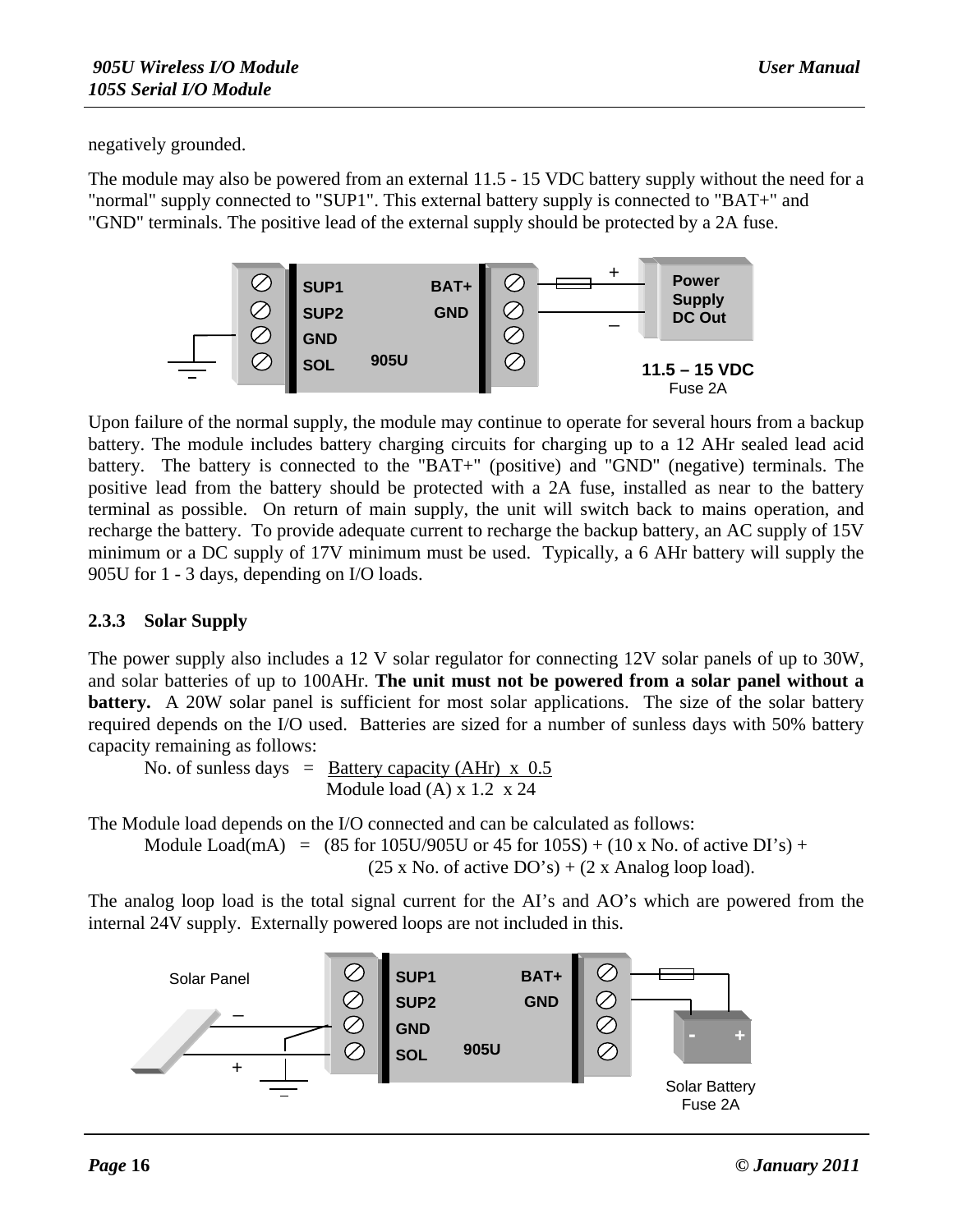#### *Chapter Two Installation*

The solar panel is connected to the "SOL" (positive) and "GND" (negative) terminals and the battery connected to the "BAT+" (positive) and "GND" (negative) terminals. Solar panels must be installed and connected as per the panel manufacturer's instructions. The positive lead of the battery should be protected by a 2A fuse installed as near as possible to the battery terminal.

#### **Where a panel larger than 30W is required, an external solar regulator should be used.**

#### **For maintenance, disconnect the solar panel first before disconnecting the battery.**

#### **2.3.4 Multiple Modules**

Where more than one module is installed at the one location, a shared power supply and battery may be used, provided the total load does not exceed the power supply.

The internal power supply of the module can supply a maximum 12V load of 700mA. In order to achieve this, the input power supply must be above 15VAC or 17VDC. Using these figures, it can be determined whether there is enough supply for more than one module - allow 100mA for recharging a battery.



For example, assume there is a 905U-1 module and a 105S-1 module at the same location. The total I/O at the location is 3 analog inputs, 6 digital inputs and 4 digital outputs. The total load will be :-

| <b>TYPE OF LOAD</b>    | <b>LOAD</b> mA |
|------------------------|----------------|
| 905U-01 quiescent      | 85             |
| 105S-01 quiescent      | 45             |
| 6 DI @ $10 \text{ mA}$ | 60             |
| 3 AI @ 20mA x 2        | 120            |
| 4 DO @ 25mA            | 100            |
| Battery charging       | 100            |
| <b>TOTAL</b>           | 510            |

So both modules could be powered from one power supply and one battery, provided the external supply voltage is more than 15VAC or 17VDC.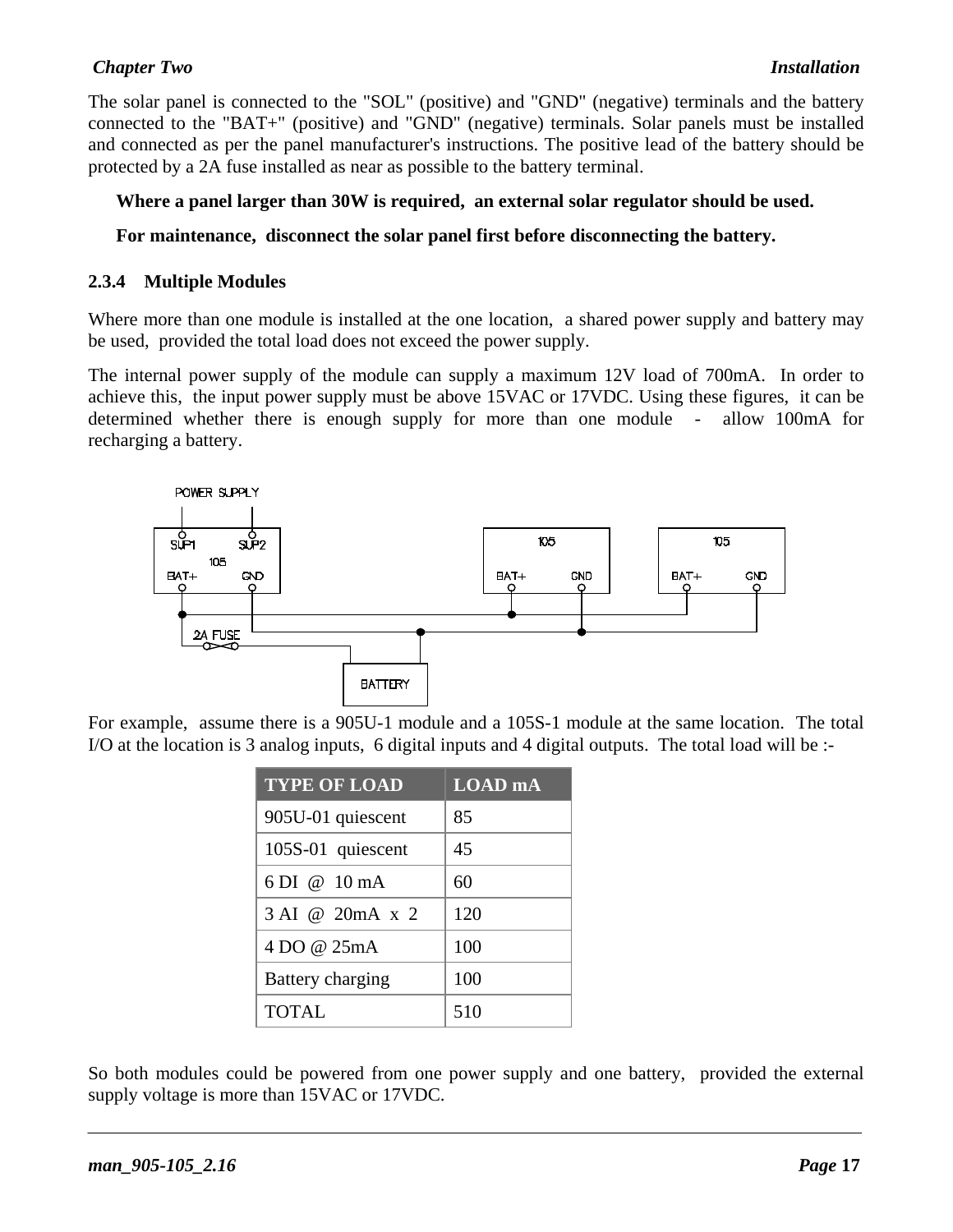#### **2.3.5 24V Regulated Supply**

Each module provides a 24V DC regulated supply for analog loop power, except for 905U-4/105S-4. The supply is rated at 150mA, and should **only** be used for powering analog loops.

**2.4 Input / Output**

#### **2.4.1 Digital Inputs (905-1, 905-2 and 905-4)**

The "-1" and "-2" modules each provide four digital inputs with 5000 volt opto-isolation, and the "-4" provides 4 to 16 inputs with 3000 volt surge protection. All inputs are suitable for voltage free contacts (such as mechanical switches) or NPN transistor devices (such as electronic proximity switches). PNP transistor devices are not suitable. Contact wetting current of approximately 5mA is provided to maintain reliable operation of driving relays.

Each digital input is connected between the appropriate "DI" terminal and common "COM". Each digital input circuit includes a LED indicator which is lit when the digital input is active, that is, when the input circuit is closed. Provided the resistance of the switching device is less than 200 ohms, the device will be able to activate the digital input.



For pulse inputs, refer to Section 2.4.6.

#### **2.4.2 Digital Outputs (905-1)**

The "-1" module provides four normally open voltage-free relay contacts, rated at AC 50V/5A, DC 30V/2A, 20V/5A. These outputs may be used to directly control low-powered equipment, or to power larger relays for higher powered equipment. When driving inductive loads such as AC relays, good installation should include capacitors (e.g. 10nf 250V) across the external circuit to prevent arcing across the relay contacts. For DC inductive loads, flyback diodes should be used across DC relays.

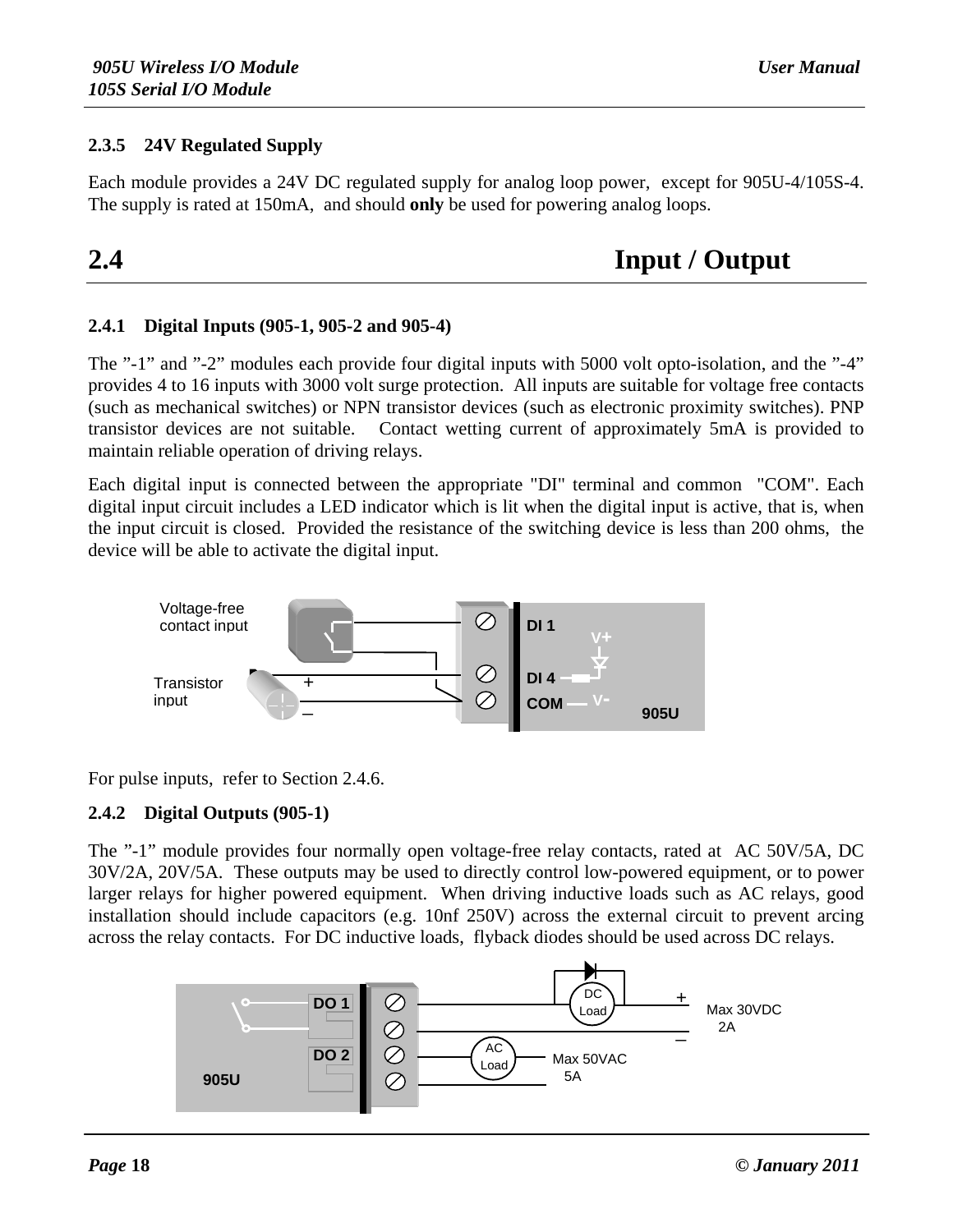#### *Chapter Two Installation*

Digital outputs may be configured to individually turn off if no command message is received to that output for a certain period. This feature provides an intelligent watch dog for each output, so that a communications failure at a transmitting site causes the output to revert to a known state. See section 4.4 Changing User Options for further details.

The output circuit is connected to the appropriate pair of "DO" terminals. Each digital output circuit includes a LED indicator which is lit when the digital output is active.

#### **2.4.3 Digital Outputs (905-2, 905-3 and 905-4)**

The digital outputs on the "-2", "-3" and "-4" modules are transistor switched DC signals, FET output to common rated at 30VDC 500 mA. The "-2" provides one digital output; the "-3" provides eight digital outputs and the "-4" provides  $4 - 16$  outputs. The first four DO's on the "-3" and "-4" modules are also the pulse outputs - that is, the first four DO's can be either digital outputs or pulse outputs. The function of each of these outputs may be configured individually. For a description of pulse outputs, refer to Section 2.4.7.



Digital outputs may be configured to individually turn off if no command message is received to that output for a certain period. This feature provides an intelligent watch dog for each output, so that a communications failure at a transmitting site causes the output to revert to a known state. See Chapter 4 Configuration for further details.

The output circuit is connected to the appropriate pair of "DO" terminals. Each digital output circuit includes a LED indicator which is lit when the digital output is active.

#### **2.4.4 Analog Inputs (905-1 and 905-2)**

The "-1" module provides two 4 - 20 mA DC analog inputs for connecting to instrument transducers such as level, moisture, pressure transducers, etc. The "-2" module provides six  $0 - 20$  mA DC analog inputs. Note that the inputs on the "-2" module will measure down to 0mA, so they can also be used for zero based signals such as 0 - 10 mA. The modules transmit the "mA value" of the input, not a "% of range", so the output value is set to the correct mA signal.

Each analog input has a positive and negative terminal, and may be placed at any point in the current loop, as long as neither input rises above the 24 volt supply level. Each input has a loop resistance of less than 250 ohms and zener diode protection is provided against over-voltage and reverse voltage, however additional protection may be required in high voltage or noisy environments or for very long wiring runs.

A 24VDC loop supply is available on the module for powering the analog transducer loops. In this case, the analog loop should be connected between a "AI 1-" terminal and "COM" ( for the first analog input) or "AI 2-" ( for the second analog input), and so on for other inputs.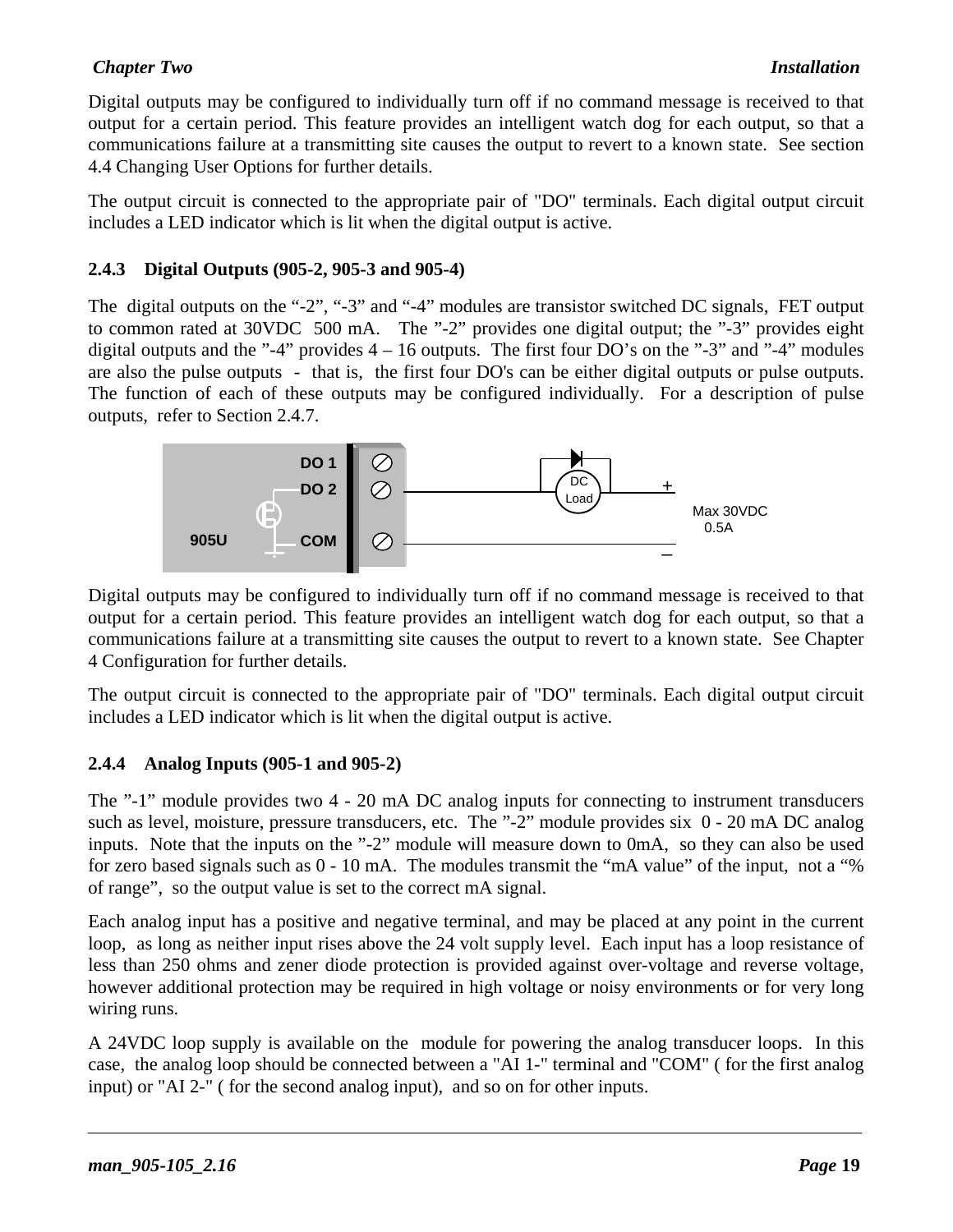

The positive terminal ("AI 1+" or "AI 2+", etc) should be connected to "+24V".

Externally powered loops may be connected by connecting the input between "AI 1+" and "AI 1-" for analog input 1 or "AI 2+" and "AI 2-" for analog input 2, and so on for other inputs. Common mode voltage may be -0.5V to 27V.

Shielded cable is recommended for analog I/O loops to minimise induced noise and Radio Frequency Interference (RFI). The shield of the cable should be connected to earth at one of the cable only. The use of shielded wiring inside an enclosure containing a module is also recommended.

To connect an AI on the 905U to an analog signal from a PLC or DCS output, check the internal circuit of the output carefully as different devices use different ways to create an analog signal. The following diagram shows two ways of connecting.

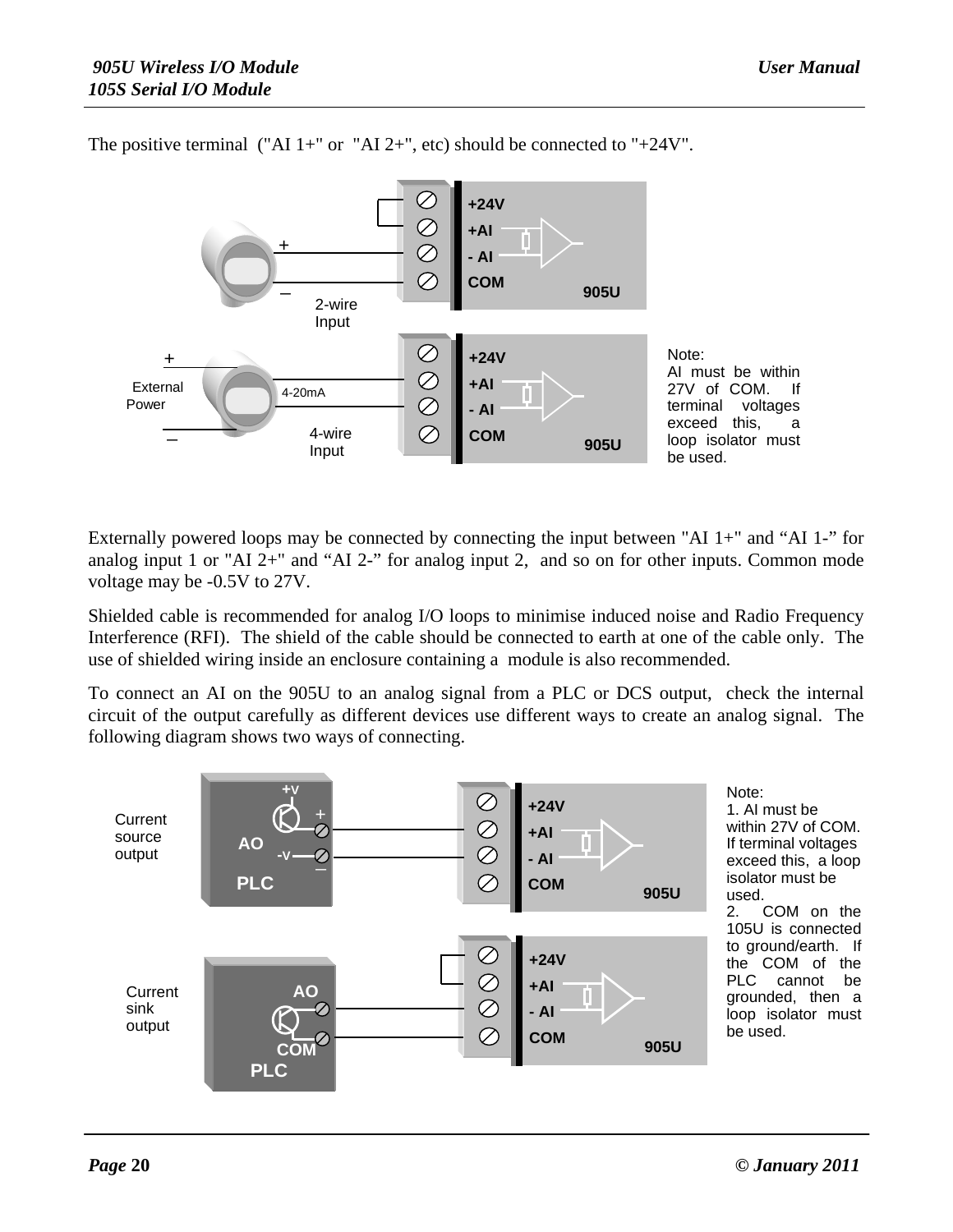#### **2.4.5 Analog Outputs (905-1 and 905-3)**

The "-1" module provides two 4 - 20 mA DC analog outputs for connecting to instrument indicators for the display of remote analog measurements. The "-3" module provides eight 0 - 20 mA DC analog outputs. Each analog output is a "sink" to common.



A 24VDC supply is available on the module for powering the analog output loop (max external loop resistance 1000 ohms). In this case, the analog loop is connected between a "+24V" terminal and "AO 1" ( for the first analog output) or "AO 2" (for the second analog output), and so on for the other output signals.

If connecting to an external device such as an electronic indicator, recorder or PLC / DCS input, the loop can be powered be either the 905U or the device. Externally powered loops to 27 VDC may be connected by connecting the output between the "AO" terminal (positive) and the "COM" terminal (negative). Zener protection of analog outputs provides protection against short periods of over-voltage but longer periods **may result in module damage**.

Note that the common is connected internally to ground and no other point in the analog loop should be grounded. If the external device has single-ended grounded inputs, then a signal isolator must be used.

Analog outputs may also be configured to individually turn off (0 mA) if no command message is received to that output for a certain period. . See Chapter 4 **Configuration** for further details.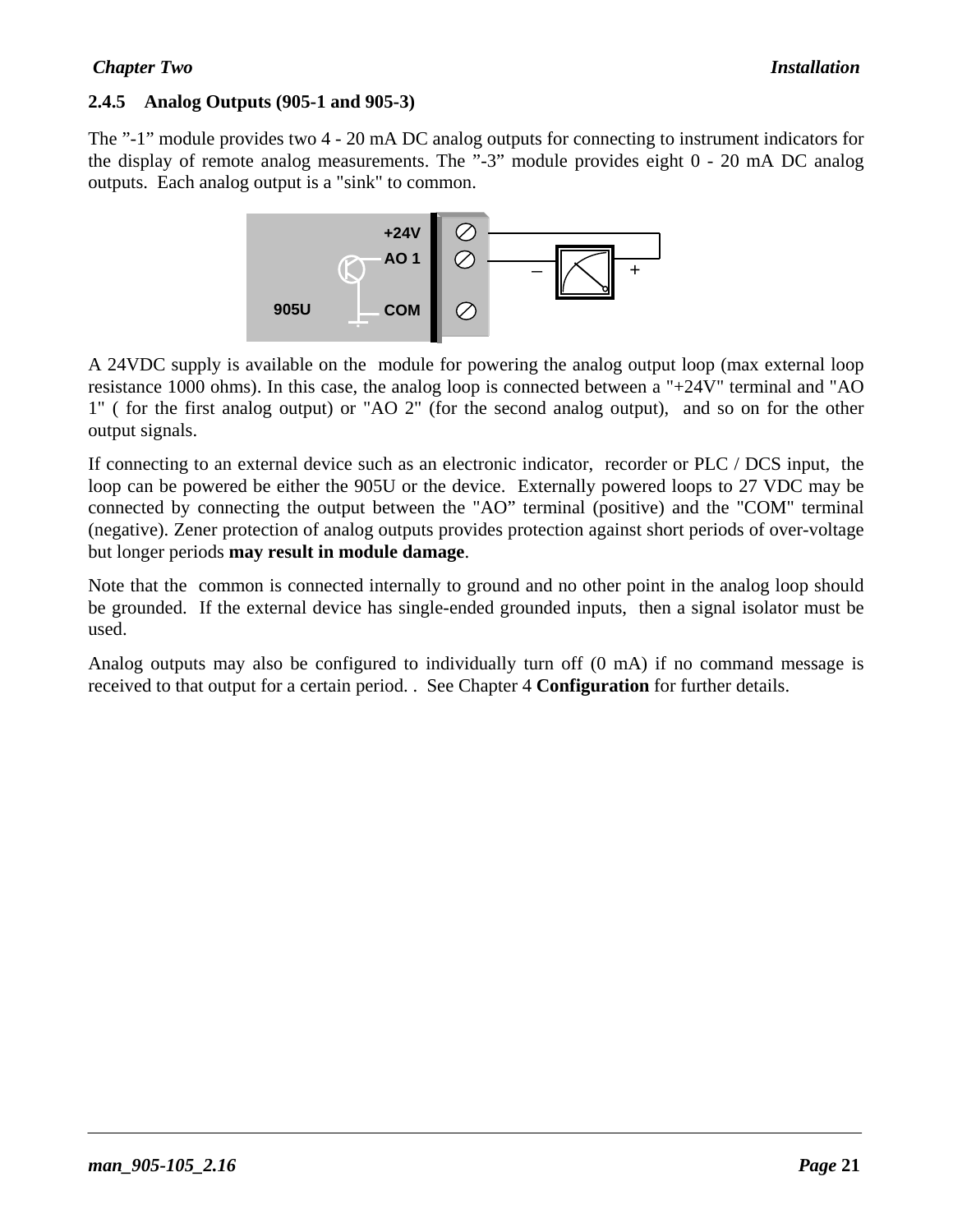

Connecting to a floating input device, powered from the 905U



COM on 905U is connected to<br>ground/earth. If ground/earth. the external power supply cannot be grounded, a loop isolator must be used.

Connecting to an externally powered floating-input device



Connecting to a grounded input device via a signal isolator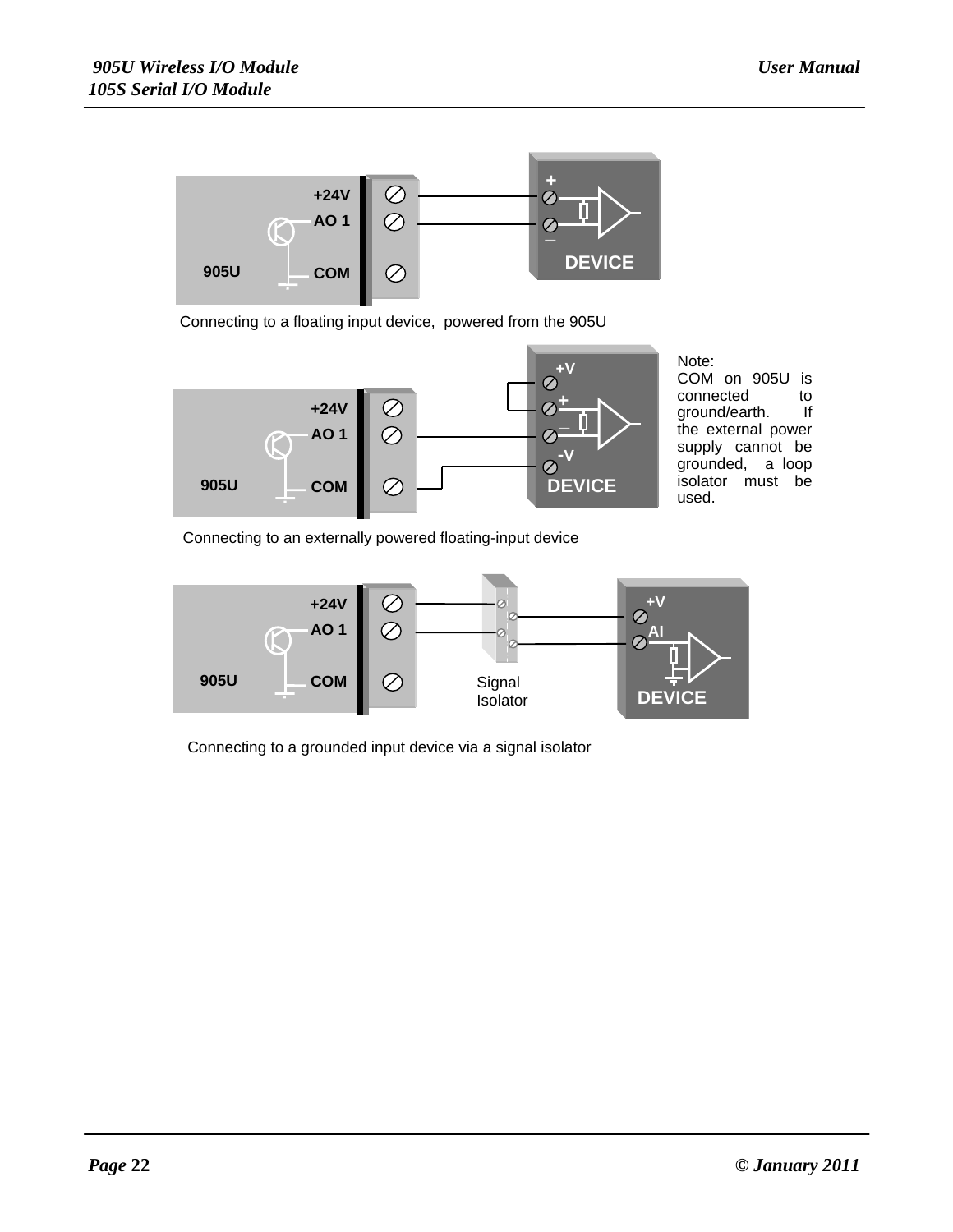#### **2.4.6 Pulse Input (905-1)**

For the "-1" module, digital input 1 may be configured as a pulse input (max rate 100 Hz, min. off time 5 ms). In this mode, both the pulse **rate** and the pulse **count** are available for mapping to a remote output. The pulse rate may appear at any analog output on the remote unit, while the pulse count can appear at a Pulse Output on another "-1" or Digital/Pulse Output on a "-3" or "-4" unit. The pulse input should be connected in the same way as a digital input.



Active pulse signals can be connected directly provided the peak voltage is between 3.5–13V and the low voltage is less than 1.5V. Note that the 905U will ground the negative of the pulse signal. If the voltages are not compatible, use a solid state relay to isolate the two devices.

#### **2.4.7 Pulse Inputs (905-2 and 905-4)**

For the "-2" and "-4" modules, the four digital inputs (DI 1-4) may be configured as pulse inputs. The first digital/pulse input DI 1 has a maximum rate of 1000 Hz (min. off time 0.5 ms), while DI 2-4 have a maximum rate of 100 Hz (min. off time 5 ms). When using DI 1 at high pulse rates (more than 100 Hz), a divide by 10 function may be configured to reduce the pulse count at the output, as Pulse Outputs have a maximum rate of 100 Hz.

For each pulse input, both the pulse **rate** and the pulse **count** are available for mapping to a remote output. The pulse rate may appear at any analog output on the remote unit, while the pulse count can appear at a Pulse Output. The default update time for pulse counts is 1 minute. This can be changed by changing the update time configuration - refer Chapter 4 **Configuration** for further details. The pulse count is a 16 bit value - "roll over" of the count when it exceeds the maximum value is automatically handled by the modules.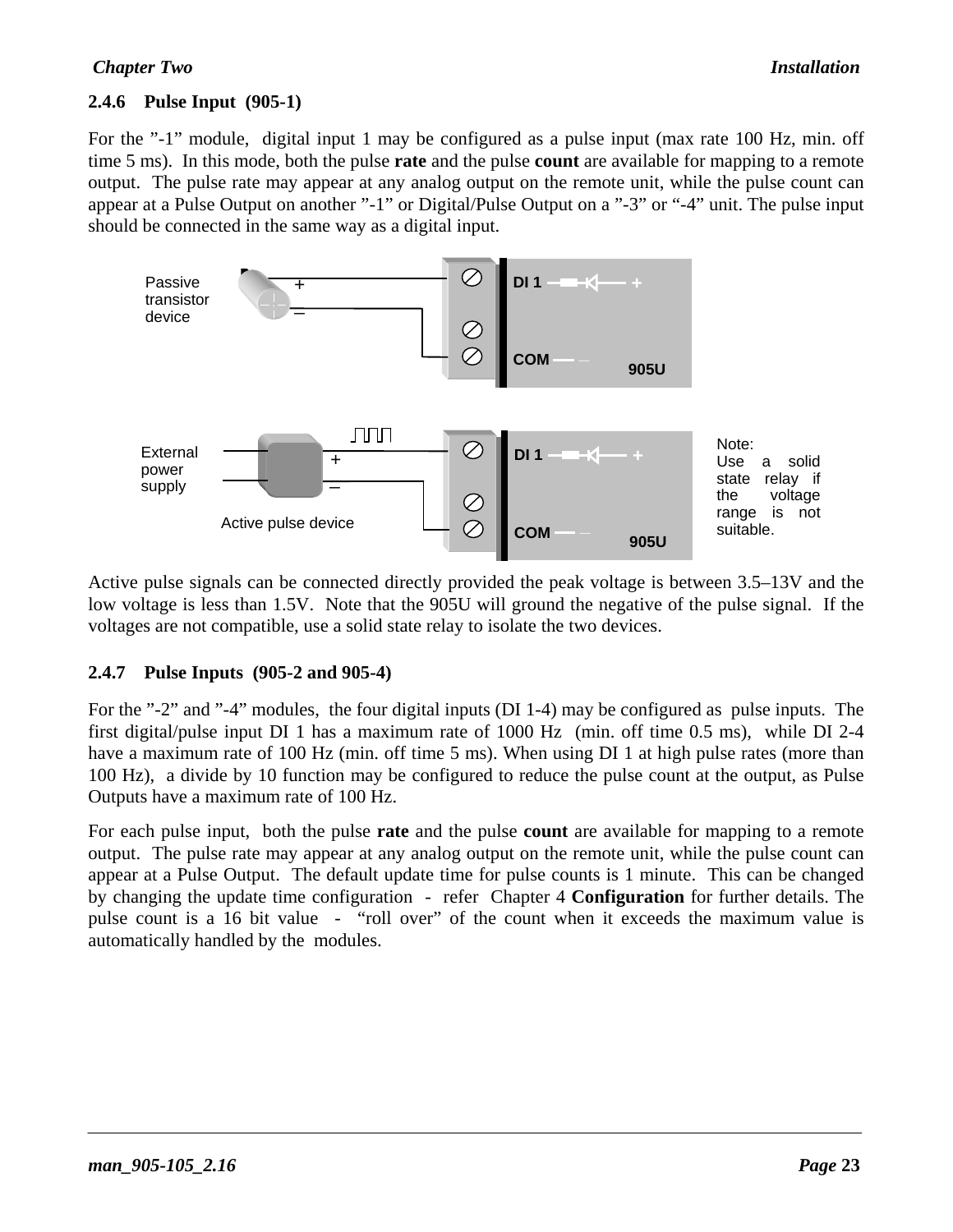#### **2.4.8 Pulse Output (905-1)**

A single FET output to common rated at 30VDC, 500 mA is provide for the pulse output "PO". This output accurately recreates the pulses counted at a pulse input at another module.



If the counter device requires a voltage pulse signal (such as electronic or elector-mechanical counters), use the 24V analog loop supply, or the 12V BAT supply for the voltage source. Use a by-pass diode if the counter is inductive.

Some devices such as PLC counter modules power the pulse loop. For these devices, connect to the PO and COM terminals of the 905U. The COM terminal will connect a ground/earth to the external device. If this is not suitable, use a solid state relay to isolate the external device.

Although the count is accurately re-created, the rate of output pulses may not accurately reflect the input rate. The actual input pulse rate may be configured to appear at an analog output if required. Note that the pulse rate and accumulated value will remain accurate even if a period of communications failure has occurred. The maximum output rate is 100 Hz.

#### **2.4.9 Pulse Output (905-3 and 905-4)**

The first four digital outputs on the "-3" and "-4" modules may also be used as pulse outputs. The outputs are FET output to common rated at 30VDC, 500 mA. The outputs will provide a pulse signal of up to 100 Hz. The outputs accurately recreate the pulses counted at pulse inputs at a "-1", "-2" or "-4" module.

Although the count is accurately re-created, the rate of output pulses may not accurately reflect the input rate. The actual input pulse rate may be configured to appear at an analog output if required. Note that the pulse rate and accumulated value will remain accurate even if a period of communications failure has occurred.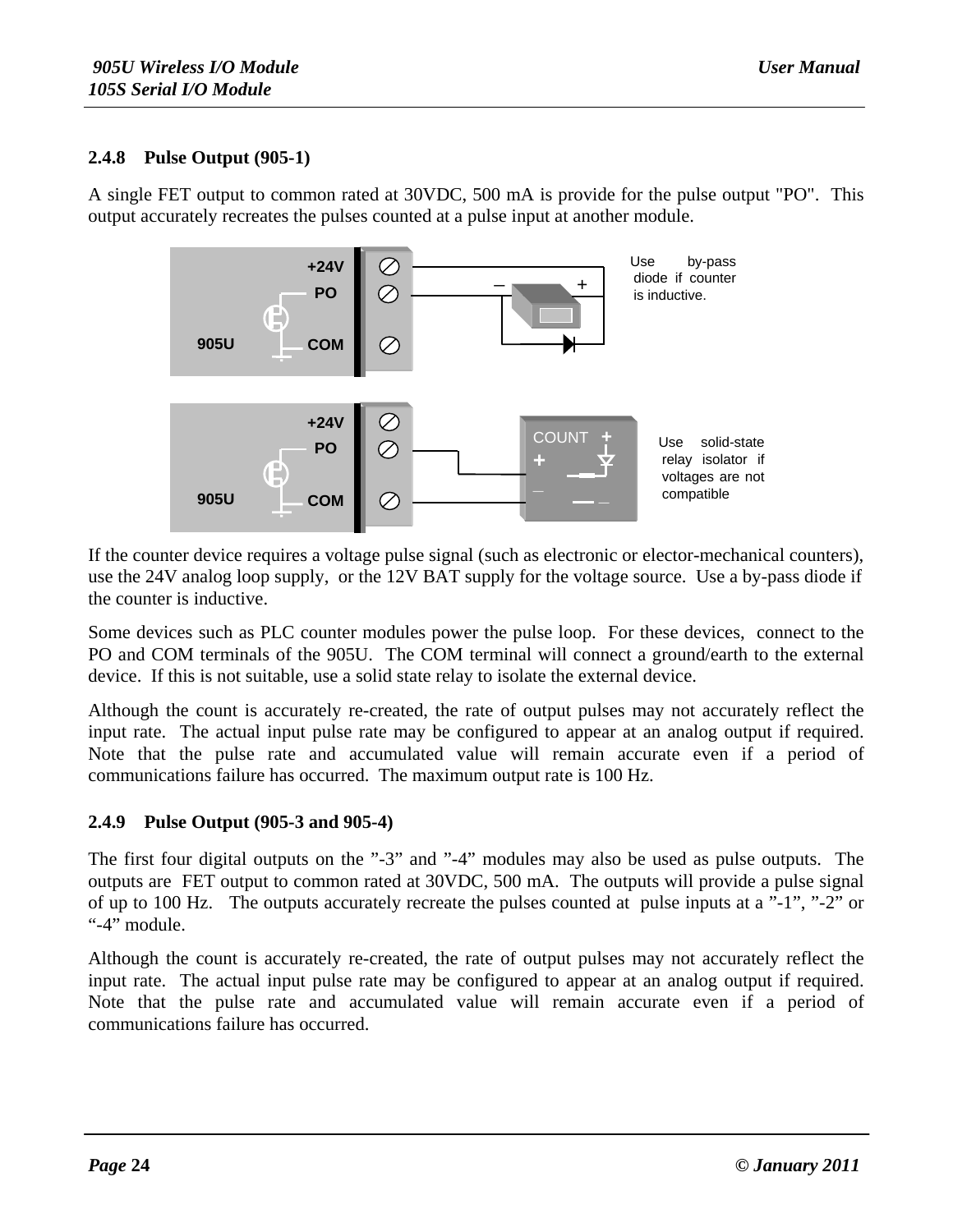#### **2.4.10 RS232 Serial Port**

The serial port is a 9 pin DB9 female and provides for connection to a terminal or to a PC for configuration, field testing and for factory testing. This port is internally shared with the RS485 ensure that the RS485 is disconnected before attempting to use the RS232 port. Communication is via standard RS-232 signals. The 905U/105S is configured as DCE equipment with the pin-out detailed below. The serial port communicates at a baud rate of 9600 baud, 8 bits, no parity, one stop bit. An example cable drawing for connection to a laptop is detailed below:



#### **2.4.11 RS485 Serial Port**

The RS485 port provides for communication between multiple units using a multi-drop cable. Up to 32 units may be connected in each multi-drop network. Each multi-drop network may have one unit providing radio communications with other units in the system. The RS485 feature allows local hubs of control to operate without occupying radio bandwidth required for communication between remotely sited units.

The RS485 Communications format is 9600 baud, 8 data bits, one stop bit, no parity. Note that the RS485 port is shared internally with the RS232 port - disconnect the RS232 cable after configuration is complete.

RS485 is a balanced, differential standard but it is recommended that shielded, twisted pair cable be used to interconnect modules to reduce potential Radio Frequency Interference (RFI). An RS485 network should be wired as indicated in the diagram below and terminated at each end of the network with a 120 ohm resistor.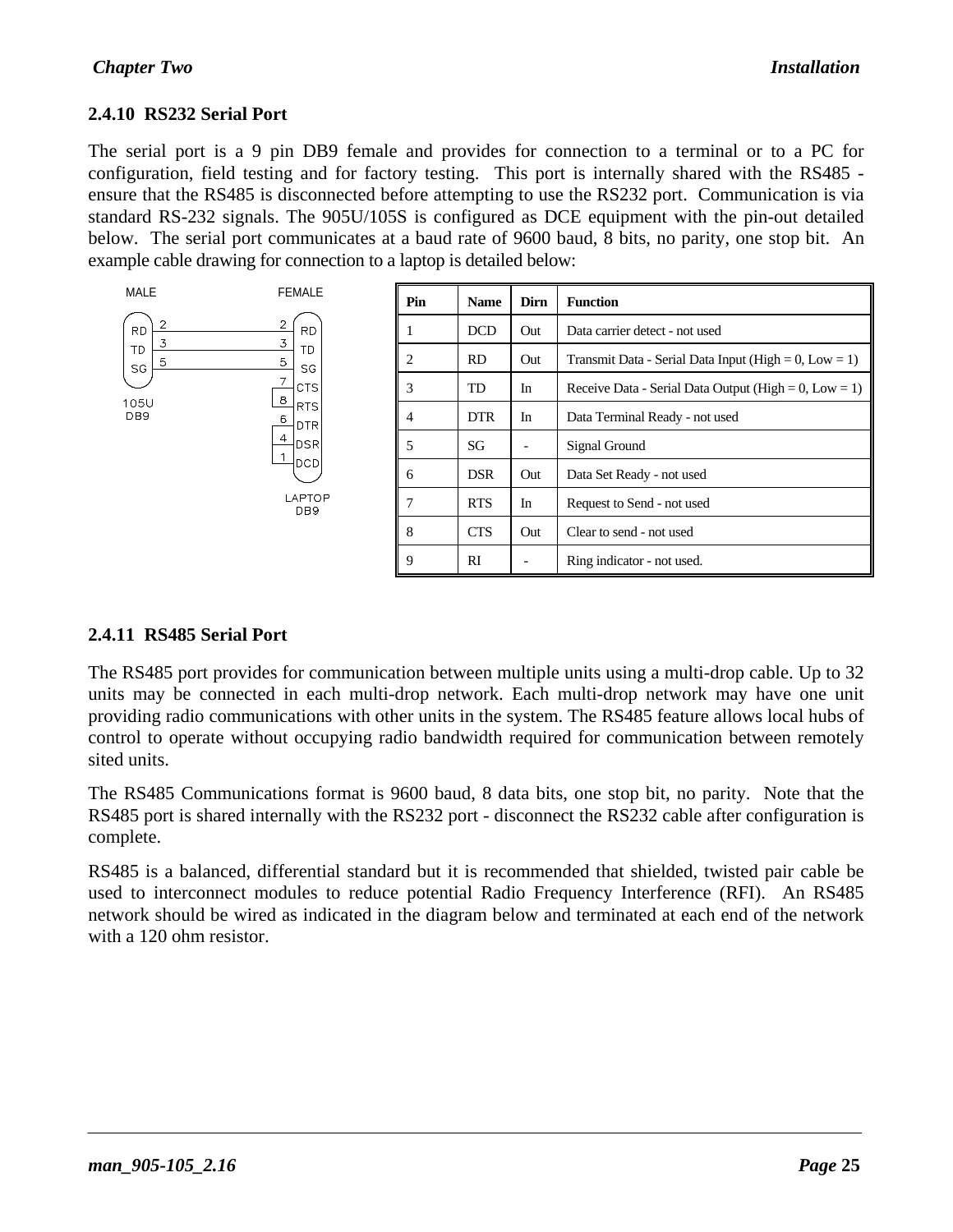The modules include a terminating resistor on-board. If the 905U module is the first or last module in the RS485 chain, then the terminating resistor may be connected by operating the single DIP switch in the end-plate next to the RS485 terminals. "On" or "down" means that the resistor is connected.



#### **2.4.12 Connecting 105S Modules to 905U Modules**



105S modules connect to a 905U via the RS485 port on each module - refer to section 2.4.11. Up to 31 x 105S modules can be connected to a 905U module. This number is reduced for 105S-3 and –4 modules, as these modules use two unit addresses (refer to chapter 4 of this manual).

The 105S modules can be mounted next to the 905U module, or they can be remote from the 905U. The reliable distance for a RS485 multi-drop line depends on the shielding of the wire and how close it is installed to electrical noise sources - distances of more than  $\frac{1}{2}$  mile (1 km) can be achieved by good installation methods. External RS485 isolators are recommended if the earth potential difference between modules is greater than 7V.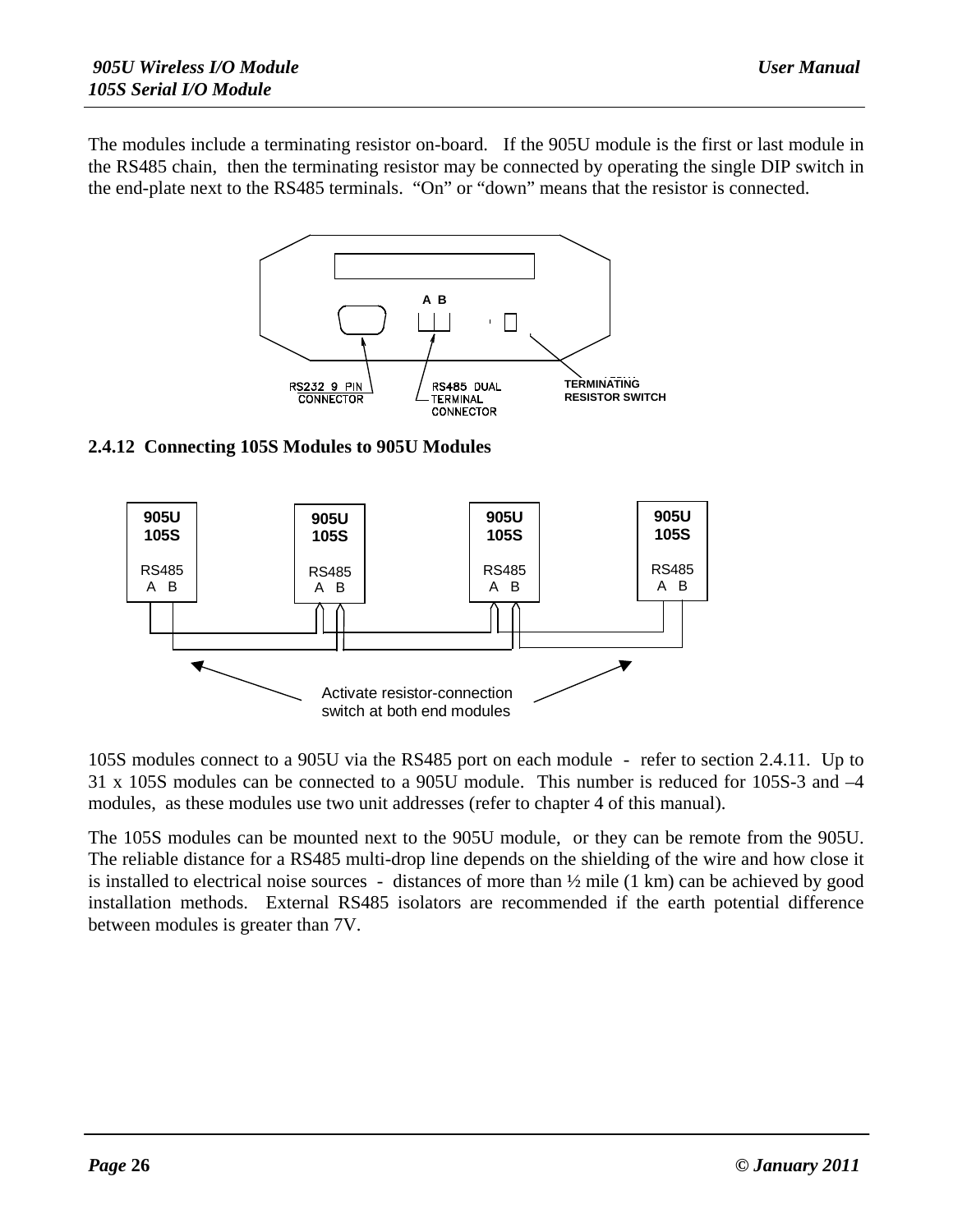# **Chapter Three OPERATION**

# **3.1 Power-up and Normal Operation**

When power is initially connected to the module, the module will perform internal diagnostics to check its functions. The following table details the status of the indicating LED's on the front panel under **normal** operating conditions.

| <b>LED Indicator</b>       | <b>Condition</b>        | <b>Meaning</b>                                               |
|----------------------------|-------------------------|--------------------------------------------------------------|
| OK                         | <b>On</b>               | <b>Normal Operation</b>                                      |
| <b>RX</b>                  | Occasional flash        | Radio Receiving, or<br>Activity on serial ports              |
| <b>RX</b>                  | Flashes continuously    | <b>Configuration Mode</b>                                    |
| <b>RX</b>                  | On.                     | Button press when entering<br><b>Configuration Mode</b>      |
| ТX<br>(only on 905U units) | Occasional flash        | <b>Radio Transmitting</b>                                    |
| <b>PWR</b>                 | On.                     | Supply voltage available<br>from Solar Panel or<br>SUP1/SUP2 |
| OK                         | Flashes every 5 seconds | +24V Supply<br>overloaded                                    |

Additional LED's provide indication of the status of digital inputs and outputs. LED's display the status of each digital input (lit for active), and LED's display the status of each digital output (lit for active). Other conditions indicating a fault are described in Chapter Six **Troubleshooting**.

The module monitors the power supply and provides status of supply failure and battery low voltage for "mapping" to one of the module's own outputs or transmitting to a remote output. When the module is powered from a normal supply (i.e. via either of the "SUP" terminals), the *PWR* LED indicator is lit. When the modules is powered from a solar panel and battery, the *PWR* LED indicator is lit only when the charge current is available (i.e. when the solar panel is receiving light).

If a backup battery is connected, the module will generate a low battery voltage status when the voltage has dropped to 11.3V for approx 45 seconds. This status may be transmitted to another module. In the event of excessively low battery voltage (10.8V), the *OK* LED will go off, the unit will automatically set all outputs off, and disable the +24V analog loop supply. the *OK* LED will turn on again after the battery voltage exceeds 11.8V. This enables installations to be configured so that the battery current drain is minimised in the event of extended mains failure, reducing the possibility of deep discharge of batteries.

#### **3.1.1 Communications**

Before each transmission, the 905U radio will "listen-before-transmit" to make sure that another module is not already transmitting - if there is another transmission, the 905U will wait until the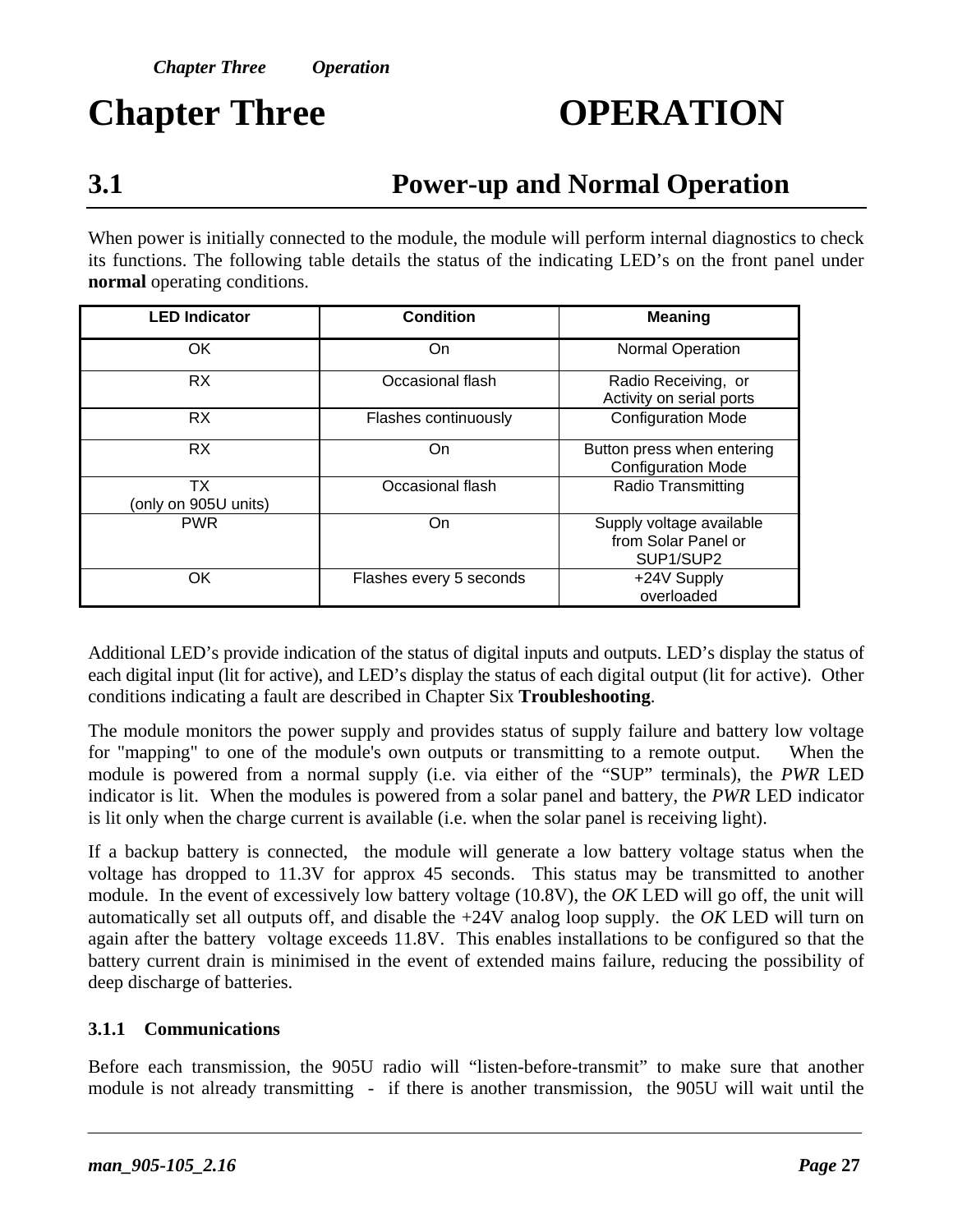transmission is complete. When the 905U transmits, it will wait for a return "acknowledgement" message from the destination module, indicating a successful message. If transmissions are not successful (radio or serial), then the module will re-try up to four times at random intervals to transmit the message.

#### **Example of Successful Communications**

| <b>Local Unit</b> |                                                           | <b>Remote Unit</b>                          |
|-------------------|-----------------------------------------------------------|---------------------------------------------|
|                   | Listen to ensure channel is clear                         |                                             |
|                   | If clear, transmit message                                | • Receive message                           |
|                   | TX LED flashes if radio                                   | RX LED flashes                              |
|                   | RX LED flashes if RS485                                   | Check message for integrity                 |
|                   | • RX LED flashes                                          | • If message okay, transmit it back         |
|                   | Acknowledgement received okay –<br>communication complete | as acknowledgement                          |
|                   |                                                           | TX LED flashes if radio                     |
|                   |                                                           | RX LED flashes if RS485                     |
|                   |                                                           | Outputs updated as per<br>message received. |

#### **Example of unsuccessful communications**

| <b>Local Unit</b> |                                                                                                                                                                                   |     | <b>Remote Unit</b>                                                                                                                                          |
|-------------------|-----------------------------------------------------------------------------------------------------------------------------------------------------------------------------------|-----|-------------------------------------------------------------------------------------------------------------------------------------------------------------|
|                   | • Listen to ensure channel is clear                                                                                                                                               |     |                                                                                                                                                             |
|                   | If clear, transmit message<br>TX LED flashes if radio<br>RX LED flashes if RS485                                                                                                  |     | • Receive message<br><b>RX LED flashes</b><br>Check message for integrity<br>corrupted<br>Message<br>do<br>nothing                                          |
|                   | No acknowledgement received<br>Retry up to four times<br>Still no acknowledgement<br>"Comms fail" status to remote unit<br>set<br>If status is mapped to an output,<br>set output | (4) | If no update received for an<br>output within watchdog timeout,<br>check to see if the output is<br>configured to reset<br>Reset outputs if configured<br>٠ |

If communications is still not successful, the "Comms Fail" internal status will be set. In the default configuration, this will have no consequence and the module will continue to attempt to transmit to the remote module every ten minutes. For critical applications, the "comms fail" status can be configured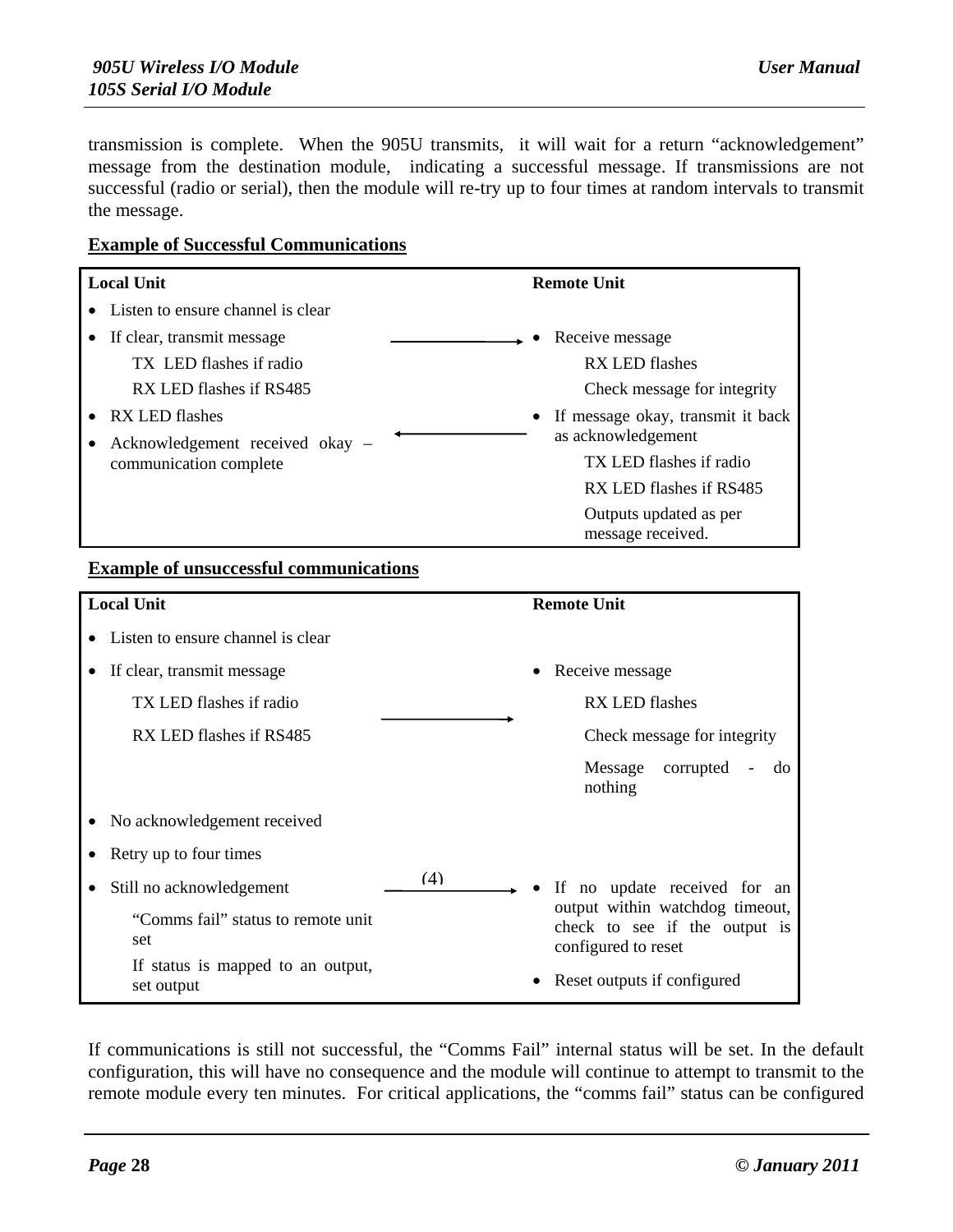#### *Chapter Three Operation*

to be reflected to an output on the module for alert purposes. The outputs on the module may also be configured to reset after a specified timeout (digital outputs reset to "off", analog outputs reset to 0 mA) allowing the system to turn off in a controlled manner e.g. a pump will never be left running because of a system failure.

Note: The 905U will hop frequencies for each re-try transmission - each re-try will follow at approx 0.5 sec after the last. However the 105U licensed fixed-frequency units will re-try on the same frequency. In order to allow other users to clear the frequency channel, the 105U will wait a random time between 2 and 7 seconds between each retry. So a 905U will complete all re-tries in less than 3 seconds, however a 105U will take  $10 - 20$  seconds.

**Repeaters** can be used in a system to increase range. Each 905U unit can be configured to act as a repeater. When configuring an input to be mapped to an output, the communications path to the output unit, including the repeater addresses is specified. The 905U acts as a *store&forward repeater*, that is, the signal is decoded and then retransmitted "as new".

#### **Example Repeater Communications**

**Unit A DI 1 mapped to Unit D DO1 via Units B & C**

| Unit A                                    | <b>Unit B</b><br><b>Repeater</b>                              | Unit C<br><b>Repeater</b>                           | <b>Unit D</b>                  |
|-------------------------------------------|---------------------------------------------------------------|-----------------------------------------------------|--------------------------------|
| $\bullet$ DI 1 is turned<br><sub>on</sub> |                                                               |                                                     |                                |
| $\bullet$ Transmit                        | $\bullet$ Receive                                             |                                                     |                                |
| • Receive<br>Acknowledge                  | • Transmit on with $\longrightarrow$ • Receive<br>Acknowledge |                                                     |                                |
|                                           | $\bullet$ Receive<br>Acknowledge                              | • Transmit on with $\longrightarrow$<br>Acknowledge | $\bullet$ Receive              |
|                                           |                                                               | $\bullet$ Receive<br>Acknowledge                    | • Transmit<br>acknowledge      |
|                                           |                                                               |                                                     | $\bullet$ DO 1 is<br>turned on |

#### **3.1.2 Change of state conditions**

The module transmits a data message whenever it detects a "change-of-state" on one of its input signals. A "change-of-state" of a digital or digital internal input is a change from "off" to "on" or viceversa provided the change is sustained for 0.5 second (i.e. 0.5 second debounce). The debounce delay is configurable.

In addition to "change-of-state" transmissions, each module will transmit the status of each input to its corresponding output every ten minutes (configurable). These **updates** mean that the outputs are set to the current input values regularly, even where no "change-of-state" has occurred. These update transmissions increase the accuracy of the output and give extra system reliability.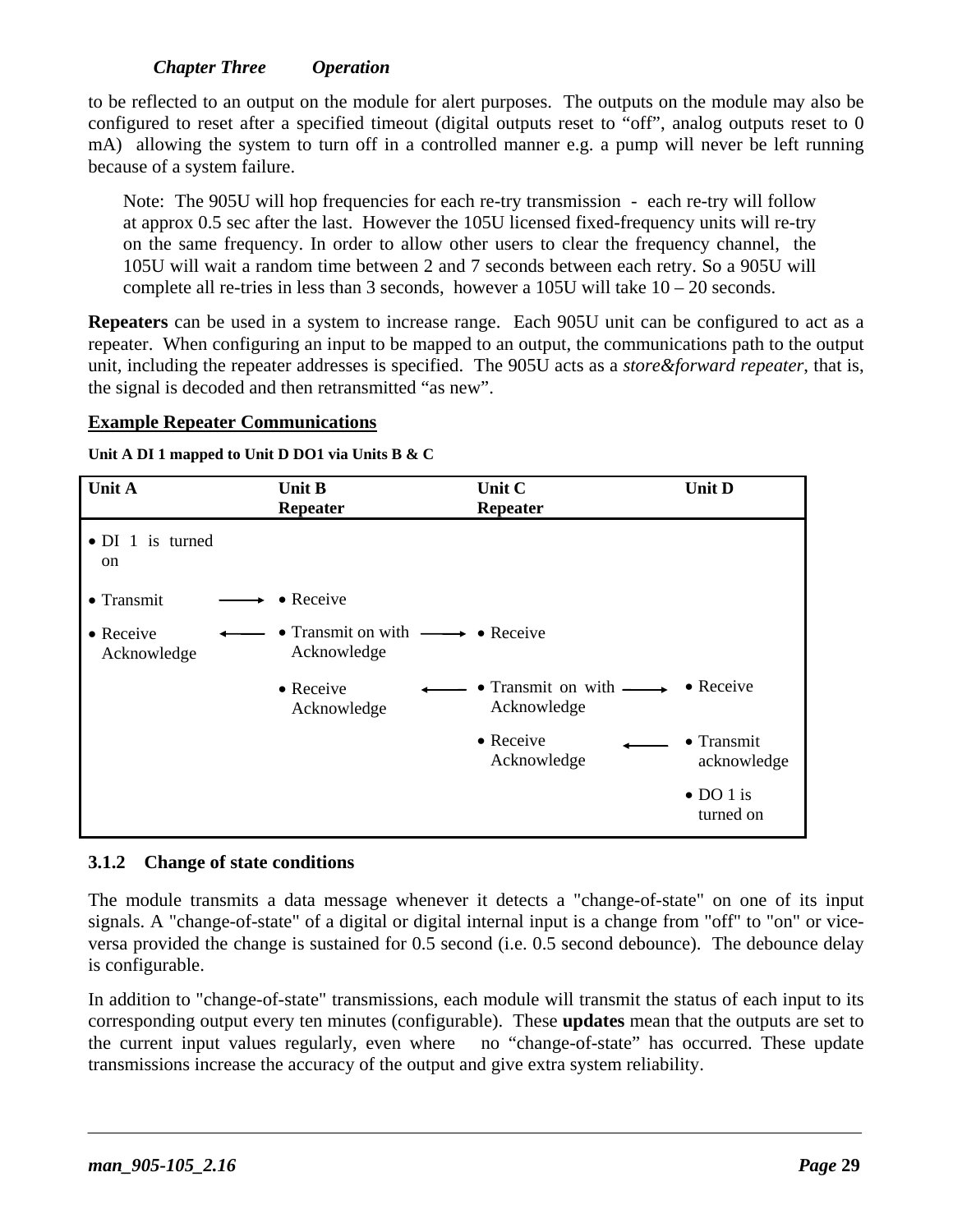#### **Analog Change-of-state**

A "change-of-state" for an analog input, battery voltage or pulse input rate is a change in value of the signal of 3% (configurable) since the last transmission. Note that the sensitivity of 3% refers to 3% of the analog range, not 3% of the instantaneous analog value. That is, if an analog input changes from 64% (14.24 mA) to 67% (14.72 mA), a "change-of-state" will be detected. This "change-of-state" sensitivity is configurable between 0.8% and 75%.

Analog inputs are digitally filtered to prevent multiple transmissions on continually varying or "noisy" signals. The input is filtered with a 1 second time constant and a 1 second debounce. The analog outputs are filtered with a 1 second time constant. An **example** of an **analog** input and how the output follows it is shown below:



- A No transmission as the sensitivity band was not exceeded
- B The sensitivity band was exceeded, however the input returned to within the sensitivity band before the 0.5 sec debounce time - no transmission
- C Transmission occurs 0.5 sec after the sensitivity band is exceeded.
- D Another transmission 0.5 sec later as the input has changed by more than the sensitivity band
- E The input has not changed by more than the sensitivity, however the update time has elapsed since D.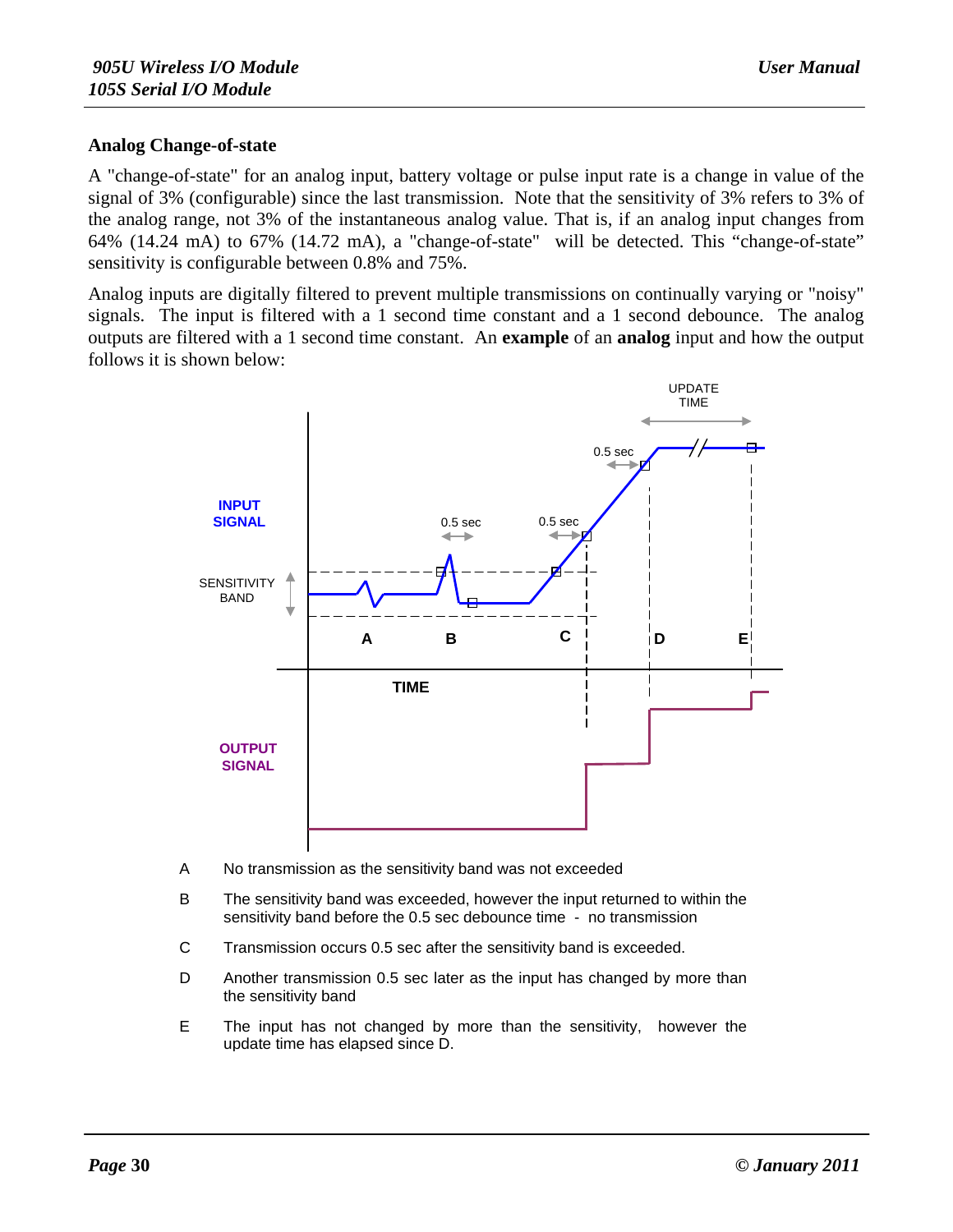#### *Chapter Three Operation*

In general, the following may be used as a rule of thumb for calculating the appropriate sensitivity required for a given application:

Instantaneous change of 2 x sensitivity on input  $\rightarrow$  3 second output response Instantaneous change of 10 x sensitivity on input  $\rightarrow$  5 second output response

The analog inputs have 15 bit resolution and 0.016mA accuracy.

#### **Pulse input change of state**

**Pulse input counts** do not use "change-of-state" transmissions. Instead, accumulated pulse input counts are transmitted at set intervals. The default period is 1 minute and is configurable. The absolute pulse count is transmitted. If the PI is transmitted to a PO on a 905U/105S module, then the pulse outputs are re-created from the *accumulated* pulse count. Rollovers of the pulse count thru zero are catered for. If a transmission is missed, the pulse output will still be re-created when the next accumulated value is transmitted. This ensures that no pulses are lost due to communications failures. If the PI is transmitted to a 905U-C interface module, then the accumulated pulse count is stored in the 905U-C for interfacing to the host device.

The following diagram shows how pulse inputs are re-created as pulse outputs. For pulse outputs, the module keeps two counters in memory - the pulse input count received from the remote module, and the count of output pulses. When the receives an update of the input pulse count, it will output pulses until the output pulse count is the same as the input pulse count. The output pulse will be output evenly over the pulse output update time which is configured in the module. For example, assume that module receives a pulse input update message from the remote module, and the difference between the pulse input count and the pulse output count is 12 pulses. The module will then output the 12 pulses evenly over the next minute (if the pulse output update time is 1 minute).



The default values for the pulse input update time and pulse output update time is 1 minute. In this case, the output pulses are effectively 1 minute behind the input pulses. These update times may be changed by the user. The pulse output update time should not be set to be more than the pulse input update time. Note that the maximum pulse rate for both inputs and outputs is 100Hz.

As well as accumulating the pulse input, the module will also calculate the rate of pulses. **Pulse rates**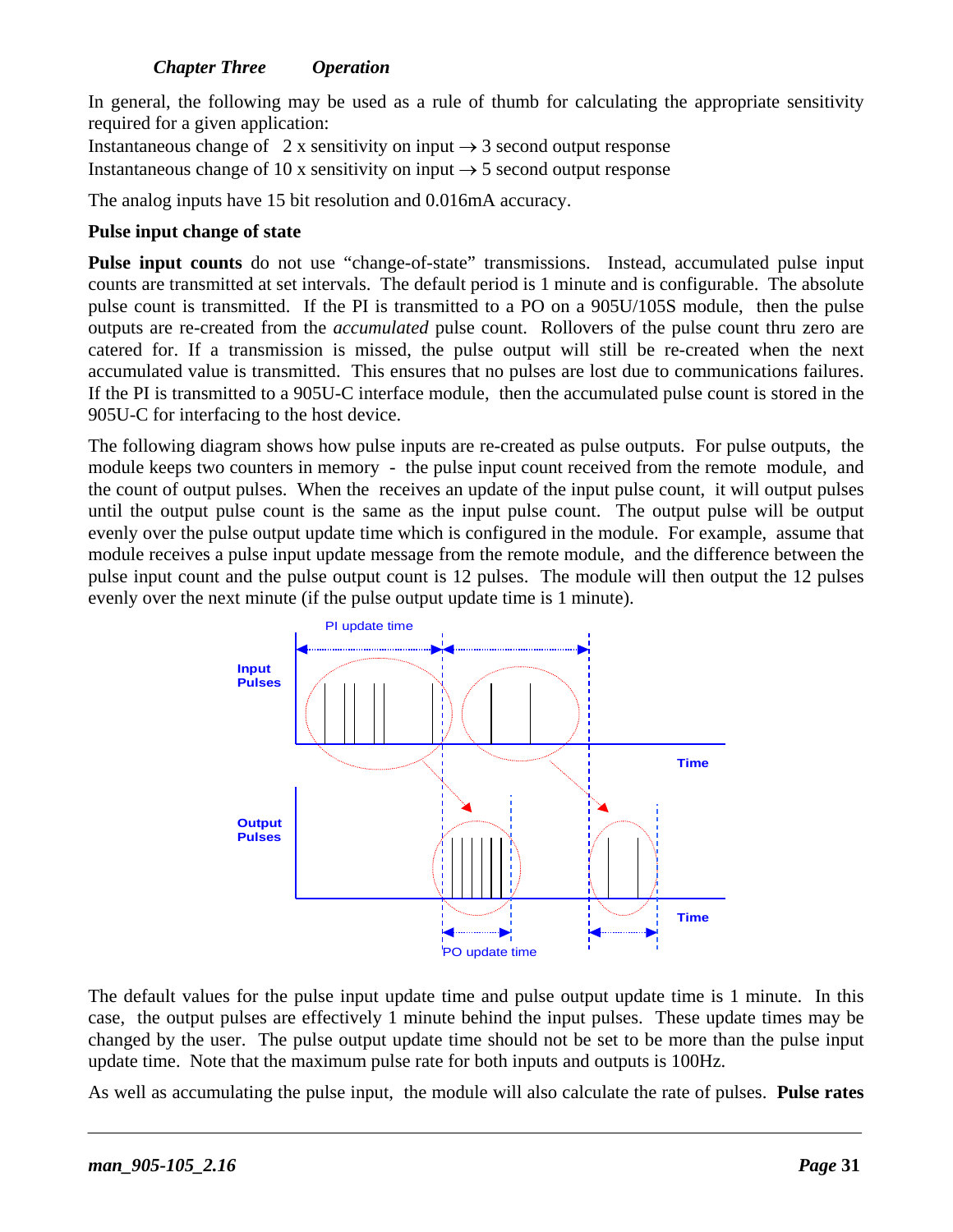are treated as an "internal" analog input and are configured with analog sensitivities for change-ofstate transmissions. The maximum pulse rate corresponding to 20mA output may be configured by the user.

#### **3.1.3 Analog Set-points**

On "-1" modules, the "AI 1" input may be used to trigger the analog set-point status. High set point and low set point levels are configurable. This set-point status turns ON when the analog input moves below the low level, and turns OFF when it moves above the high level. The high level must always be greater than, or equal to, the low level set point. This set-point status may be mapped (inverted, if required) to any output in the network. The set-point status is effectively an internal digital input.

On "-2" modules, AI 1 - 4 have set-point values for controlling digital outputs. The set-point operation works as for the "-1" module.

#### **3.1.4 Start-up Poll**

After a module has completed its initial diagnostics following power up, it will transmit update messages to remote modules based on the values of the module's inputs. The module's outputs will remain in the reset/off/zero condition until it receives update or "change-of-state" messages from the remote modules.

The module can transmit a special "start-up poll" message to another module. The remote module will then immediately send update messages to this module such that its outputs can be set to the correct value. Start-up polls will only occur if they are configured. It is necessary to configure a start-up poll to each remote module which controls the module's outputs. For further information, refer to Chapter 4 **Configuration**.

#### **3.1.5 Communications Failure (CF)**

The internal communications failure (CF) status is set if a module does not receive an acknowledgement message after five attempts at transmitting a message. The CF status may be configured to set a local digital output for an external alarm.

Although the CF status can set an output, it will not reset the output. That is, once communications is re-established (and the CF status is reset), the output will stay "on". The Reset Output feature (see below) is used to reset the output.

The output will reset only when no communications failures occur within the configured "Reset Output Time" for the output that CF status is mapped to. Note that if the reset output time is not enabled, the CF status will remain set forever, once an unsuccessful transmission occurs. See Chapter 4 **Configuration** for further details.

For a link with one or more repeaters, the internal CF status will only set for a failure between the transmitting module (the source module) and the first repeater. If the communications failure occurs after the first repeater, then the source module CF status will not set. To indicate comms status on this type of link, the "Reset Output" function should be used.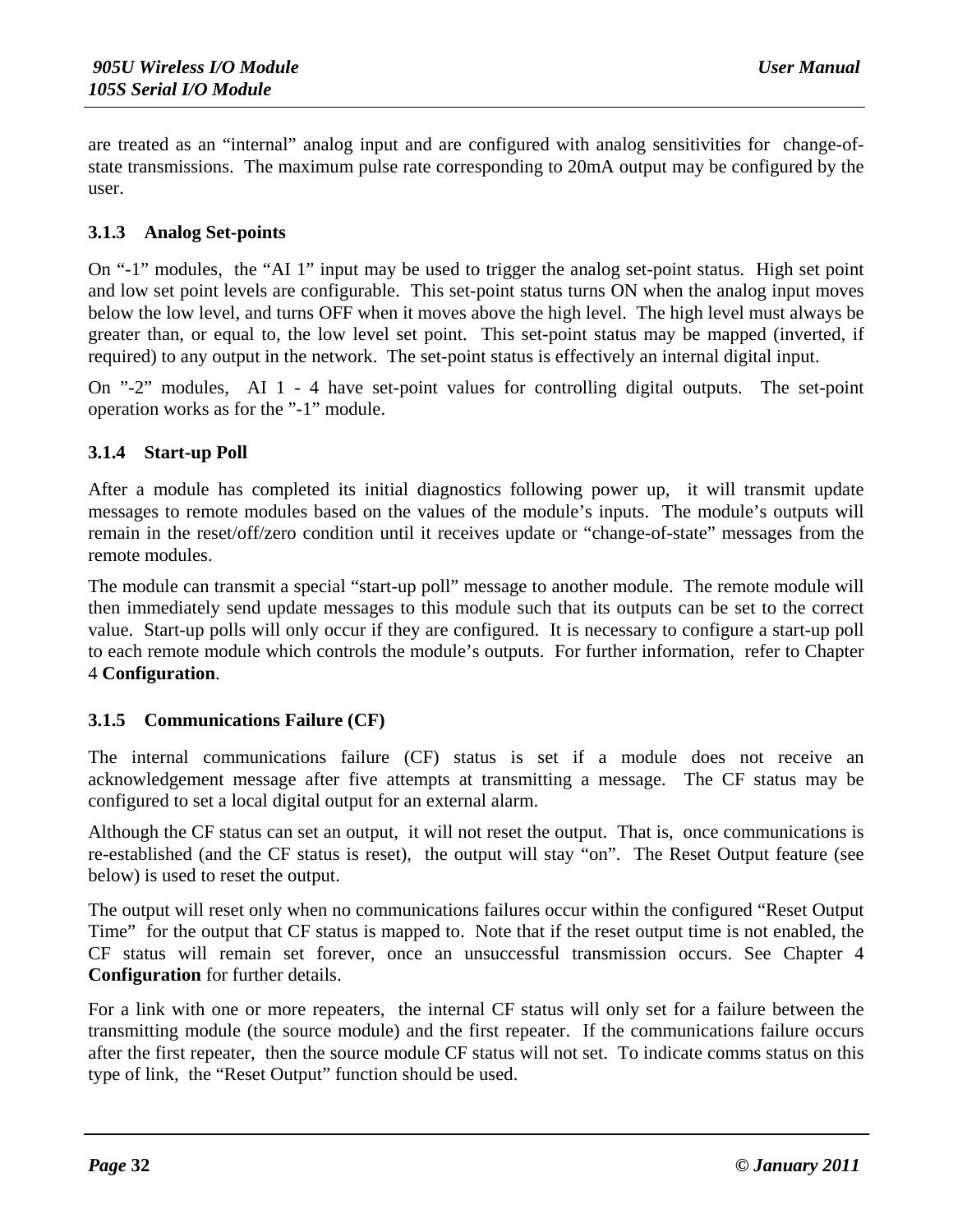#### *Chapter Three Operation*

#### **3.1.6 Resetting Outputs**

Each digital and analog output may be individually configured to reset if that output has not received a change-of-state or an update message within a certain time period. Generally this time is set to twice the update period, so at least one update can be missed before an output is reset.

In most cases it is desirable to reset outputs which are controlling equipment if there is a system failure, however alarm or indication outputs are not reset so the last valid indication remains shown. See Chapter 4 **Configuration** for further details.

## **3.2 System Design Tips**

The following tips will help to ensure that your system operates reliably.

#### **3.2.1 System Dynamics**

It is important to be aware of the dynamics of the system. Inputs have a configurable "debounce" delay (default 0.5 sec) - that is, a change message will not be sent for 0.5 sec after a change has occurred. This avoids transmitting spurious noise on the input signal. If you require faster (or slower) operation, change the debounce setting.

Messages transmitted via serial link are received in less than 20 msec, however a message sent by radio takes approx 60 msec.

These delays are not significant is most applications, however if your application requires faster responses, then the above delays need to be considered.

#### **3.2.2 Radio Channel Capacity**

Messages sent on a cable link are much faster than on a radio channel, and the capacity of the radio channel must be considered when designing a system. This becomes more important as the I/O size of a system increases.

The modules are designed to provide "real-time" operation. When an input signal changes, a change message is sent to change the output. The system does not require continuous messages to provide fast operation (as in a polling system). Update messages are intended to check the integrity of the system, not to provide fast operation. Update times should be selected based on this principle. The default update time is 10 minutes - we recommend that you leave these times as 10 minutes unless particular inputs are very important and deserve a smaller update time.

It is important that radio paths be reliable. For large systems, we recommend a maximum radio channel density of 100 messages per minute, including change messages and update messages. We suggest that you do not design for an average transmission rate of greater than 40 per minute - this will give a peak rate of approx 100 per minute. Note that this peak rate assumes that all radio paths are reliable - poor radio paths will require re-try transmissions and will reduce the peak channel density. If there are other users on the radio channel, then this peak figure will also decrease.

#### **Dual Band Operation**

The 905U radio band is split into two sub-bands, 902-915 MHz and 915 – 928 MHz . In America and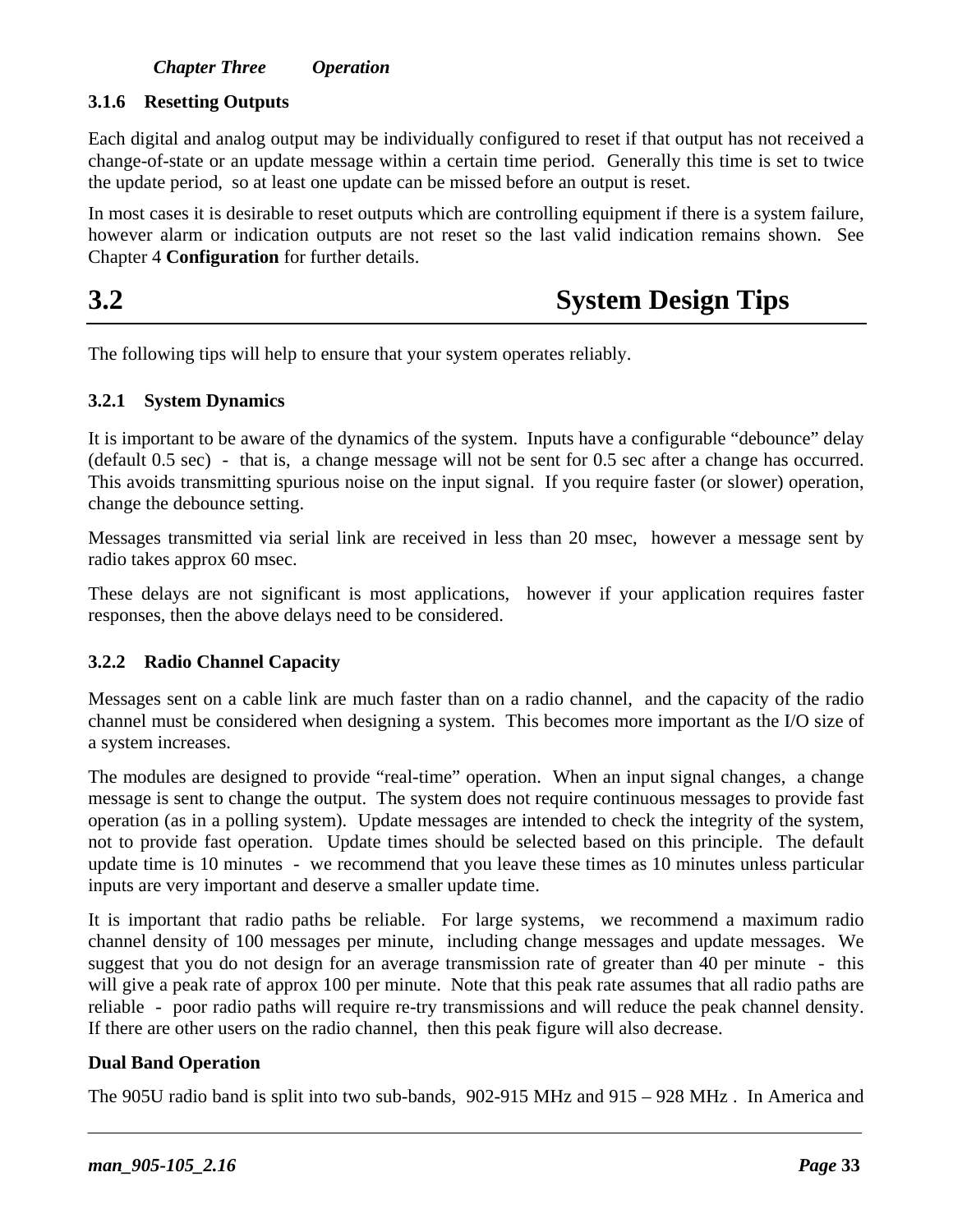Canada, the 905U uses both sub-bands - but in other countries, only the high sub-band. In America and Canada, it is possible to restrict the frequency hopping of the 905U to only the high or low band. If there are many 905U systems in the same area, this technique will help to separate systems to avoid radio interference. Note that this technique is only possible in America / Canada.

The radio sub-band can be selected by the "system address" - refer section 4 of this manual. An odd system address selects the low band, and an even system address selects the high band.

Note that this section is not applicable to the fixed frequency 105U units.

#### **3.2.3 Radio Path Reliability**

Radio paths over short distances can operate reliably with a large amount of obstruction in the path. As the path distance increases, the amount of obstruction which can be tolerated decreases. At the maximum reliable distance, "line-of-sight" is required for reliable operation. If the path is over several kilometres (or miles), then the curvature of the earth is also an obstacle and must be allowed for. For example, the earth curvature over 5 miles (8km) is approx 10 feet (3m), requiring antennas to be elevated at least 13 feet (4m) to achieve "line-of-sight" even if the path is flat.

A radio path may act reliably in good weather, but poorly in bad weather - this is called a "marginal" radio path. If the radio path is more than 20% of the maximum reliable distance (see Specification section for these distances), we recommend that you test the radio path before installation. Each 105U/905U module has a radio path testing feature - refer to section 6.2 and 6.3 of this manual.

There are several ways of improving a marginal path :-

- Relocate the antenna to a better position. If there is an obvious obstruction causing the problem, then locating the antenna to the side or higher will improve the path. If the radio path has a large distance, then increasing the height of the antenna will improve the path.
- Use an antenna with a higher gain. Before you do this, make sure that the radiated power from the new antenna is still within the regulations of your country. If you have a long length of coaxial cable, you can use a higher gain antenna to cancel the losses in the coaxial cable.
- If it is not practical to improve a marginal path, then the last method is to use another module as a repeater. A repeater does not have to be between the two modules (although often it is). If possible, use an existing module in the system which has good radio path to both modules. The repeater module can be to the side of the two modules, or even behind one of the modules, if the repeater module is installed at a high location (for example, a tower or mast). Repeater modules can have their own I/O and act as a "normal" 905U module in the system.

#### **3.2.4 Design for Failures**

All well designed systems consider system failure. I/O systems operating on a wire link will fail eventually, and a radio system is the same. Failures could be short-term (interference on the radio channel or power supply failure) or long-term (equipment failure).

The modules provide the following features for system failure :-

• Outputs can reset if they do not receive a message within a configured time. If an output should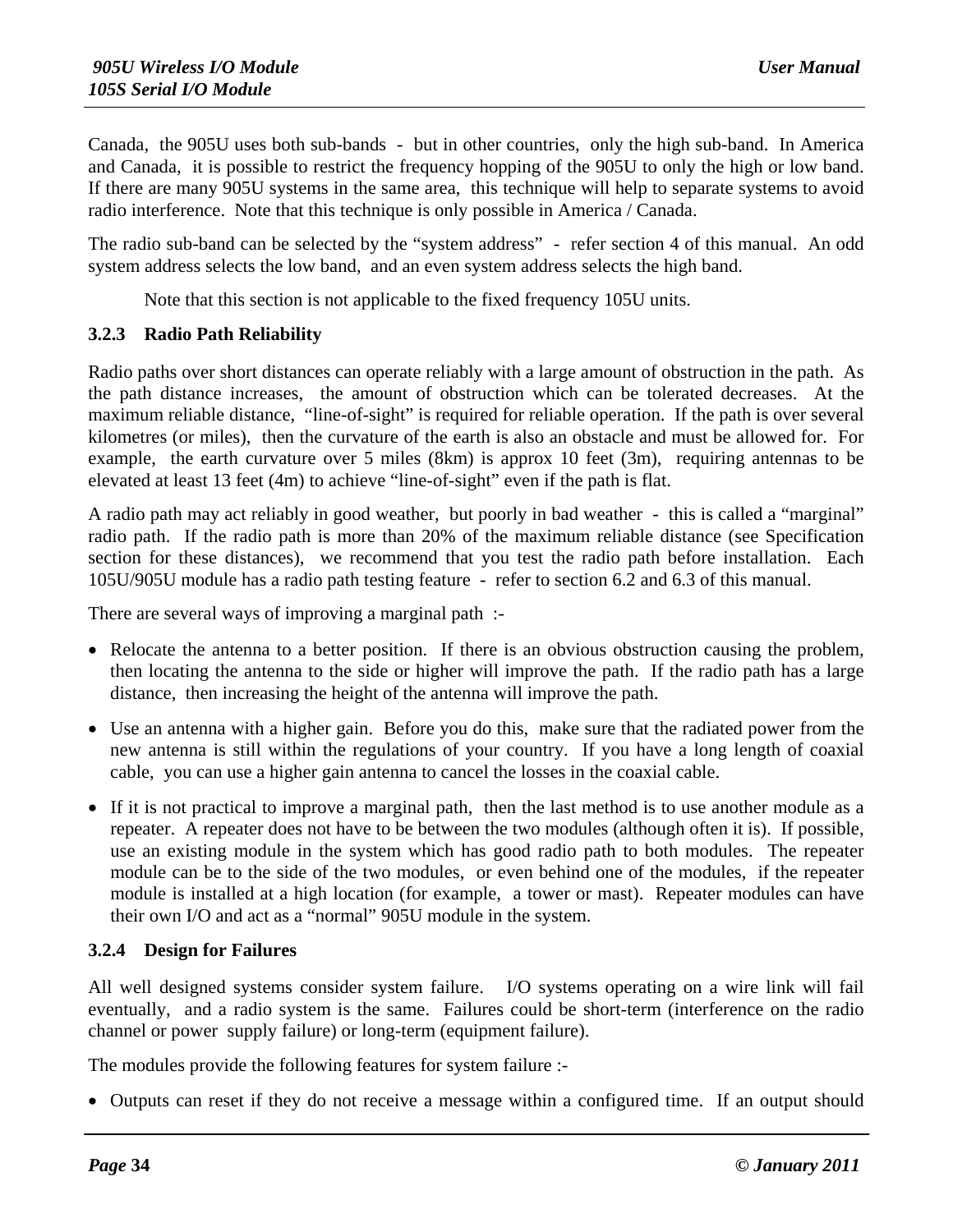#### *Chapter Three Operation*

receive an update or change message every 10 minutes, and it has not received a message within this time, then some form of failure is likely. If the output is controlling some machinery, then it is good design to switch off this equipment until communications has been re-established.

The modules provide a "drop outputs on comms fail" time. This is a configurable time value for each output. If a message has not been received for this output within this time, then the output will reset (off, in-active, "0"). We suggest that this reset time be a little more than twice the update time of the input. It is possible to miss one update message because of short-term radio interference, however if two successive update messages are missed, then long term failure is likely and the output should be reset. For example, if the input update time is 3 minutes, set the output reset time to 7 minutes.

• A module can provide an output which activates on communication failure to another module. This can be used to provide an external alarm that there is a system fault.

#### **3.2.5 Indicating a Communications Problem**

There are two ways to provide an indication of communications problems.

**Fail-to-transmit alarm.** The first is to map the internal CF status to a local output, to generate a "failto-transmit" alarm. The configured output will activate when a comms fail occurs - that is, when the module attempts to transmit a message five times without an acknowledgement. This method provides an indication immediately an attempt to transmit a message fails. If you want the radio path to be "tested" regularly, then you need to configure the update times such that transmissions occur regularly (however do not overload the radio channel).

Notes regarding this method:

- 1. Each CF mapping corresponds to only one remote address you need to make separate mappings for each remote address. You can map the CF for each remote module to a separate output, or to the same output.
- 2. You need to reset the comms fail output using the "reset output" parameter. Select a reset time which is greater than the effective update time period. For example, if there are four inputs mapped from module #1 to module #2, each with a 10 minute update, then you would expect at least four transmissions in each 10 minute period. At module #1, a comms fail for #2 is mapped to DO1. If you set the "reset time" for DO1 to 10 minutes, then there will be at least four transmissions made during the reset period - that is, the output will only reset when the communications has been successful four times.
- 3. This method will not work for radio links with repeaters. If a repeater is used, you will need to use the second method described below.

Fail-to-receive alarm. The second method is to set up a "comms OK" output using the "Reset Outputs" function. The output is normally on, indicating "comms OK", and will reset if the module does not receive a message from the remote module within the configured reset time.

Consider a link between module #1 and #2, and assume that you want a "comms OK" output at #1. At #2, map an unused input to an output at #1 such that the output is normally active ('on"). If there is no spare inputs at #2, you can use an internal input such as "low voltage status". You will need to invert the mappings such that the output is normally on (because the input is normally off).

At #1, configure a reset time for the output. The reset time should be greater than the update time for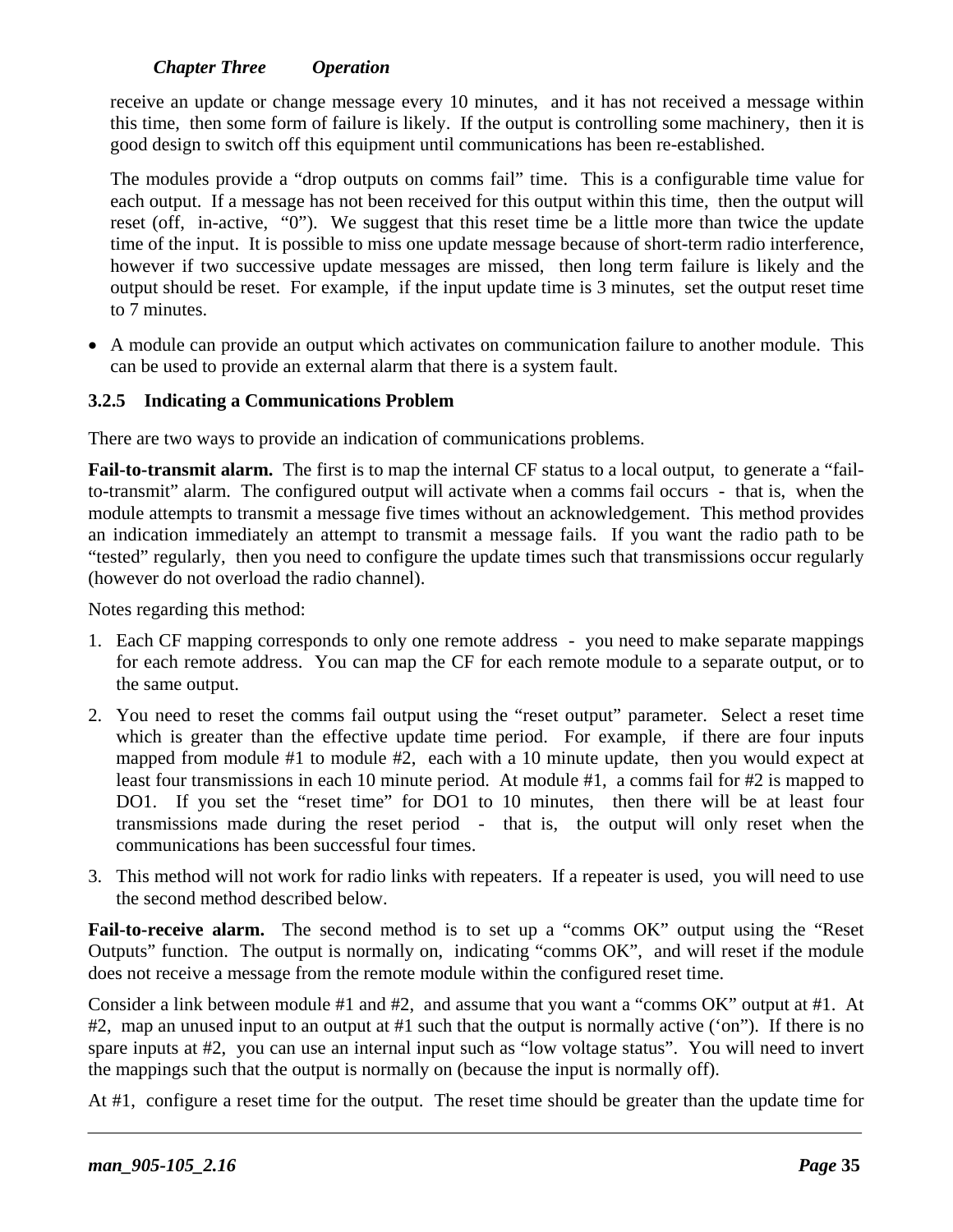the mapping at #2. If #1 fails to receive update messages from #2, then the output will reset, indicating a communications failure. Notes regarding this method:

- 1. This method will work with repeaters in the link.
- 2. The "comms OK" output is fail-safe if module #1 fails, then the output will reset indicating a problem.
- 3. You should use separate outputs to indicate "comms OK" of different remote modules.
- 4. It is recommended that you set the reset time at #1 to more than twice the update time of the mapping at #2. This means that the comms OK output will only reset if #1 misses two consecutive updates from #2.

#### **3.2.6 Testing and Commissioning**

We recommend that you set-up and test the system with all of the modules together **before** you install the modules. It is much easier to find a configuration problem.

When the system is configured, record the radio signal strength and background noise level for each radio link. If there are future communications problems, you can compare the present measurements to the as-commissioned values. This is an effective way of finding problems with antennas, cables and also changes in the radio path (for example, the erection of new buildings).

## **3.3 Security Considerations**

There are three dimensions of security considerations:

1. Failure to operate when required - or "operational reliability".

The features discussed above optimize operating reliability. Using an acknowledgement and re-try protocol ensures that the transmitting module is aware whether the transmitted message has been transmitted reliably. The "fail to transmit" and "fail to receive" alarms provide indication if the radio link has failed to operate.

2. Mal-operation, or operating when not requested.

This problem occurs when an output is "triggered" by the wrong radio device. The 905U modules use frequency encoding and a very secure addressing system to ensure this does not occur. An additional security level using data encryption can also be selected.

3. Malicious operation, or "hacking"

This is the problem most associated with security concerns - the ability for someone to access information from a radio system by "listening-in", or to cause damage by transmitting radio messages to force outputs.

A security option can be selected during the module configuration to protect against this. The security option (if selected) adds data encryption to radio messages. Modules in the same system are automatically configured with the encryption key, such that only these modules can understand each other. "Foreign" modules will hear the messages, but cannot decrypt the messages. For more information, refer to section 4.3.7.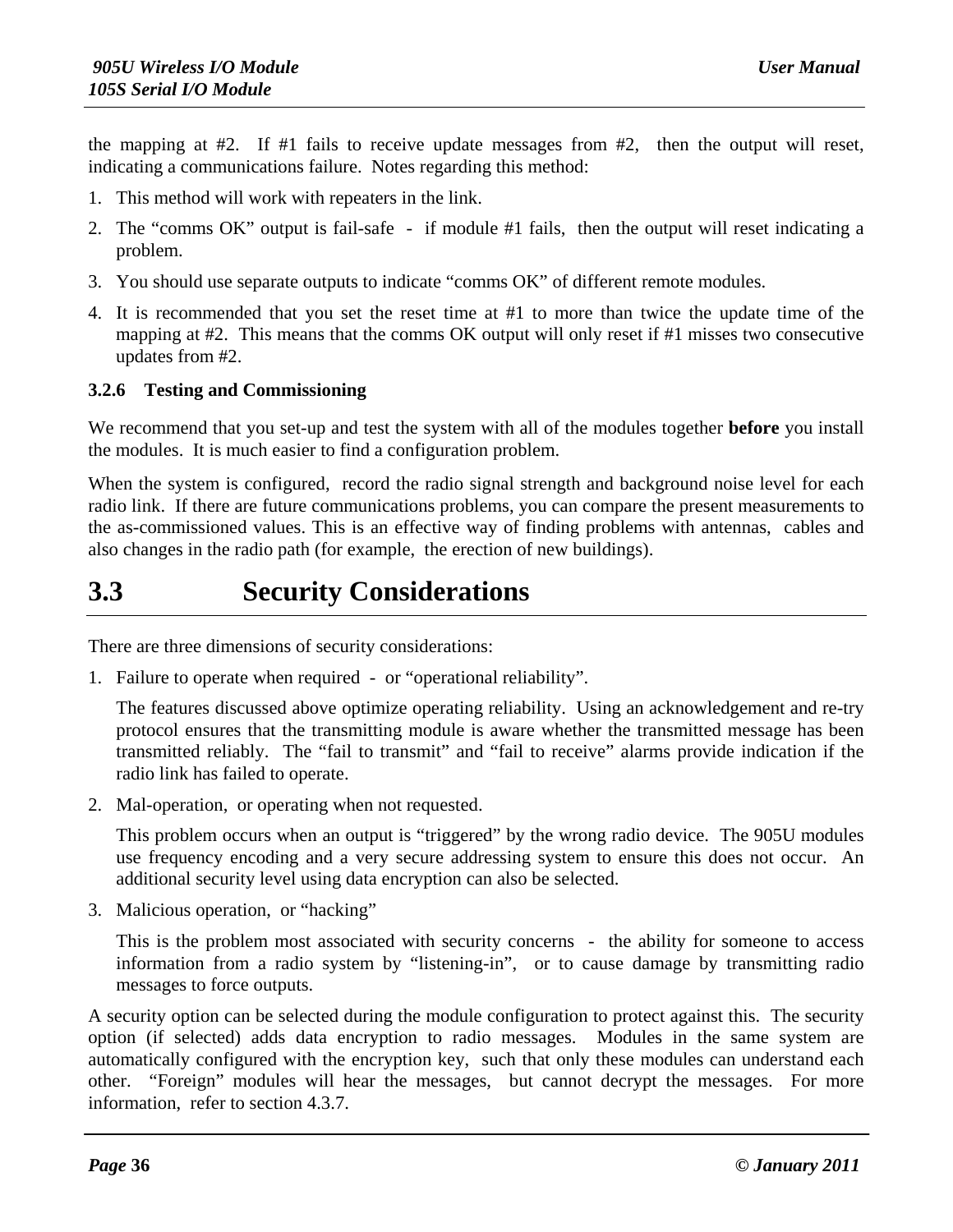# **Chapter Four CONFIGURATION**

## **4.1 Introduction**

The modules are configured by connecting a computer (PC) using the Configuration Software program. The same software program is used to configure 905U-C and 905U-G modules - for more information, refer to the separate User Manuals for these products.

Each module is configured with a system address and a unit address. The system address is common to every module in the same system, and is used to prevent "cross-talk" between modules in different systems. Separate networks with different system addresses may operate independently in the same area without affecting each other. The system address may be any number between 1 and 32 767. The actual value of the system address is not important, provided all modules in the same system have the same system address value. **A system address of zero should not be used.** The configuration program automatically offers a random number for the system address - you can change this to any number in the valid range but we recommend that you use the random number.

Each module must have a unique unit address within the one system. A valid unit address is 1 to 127. A network may have up to 95 addresses communicating via radio (unit addresses 1 to 95), each with up to 31 modules communicating via RS485 (unit addresses 96 to 127). In the network, any individual input signal may be "mapped" to one or more outputs anywhere in the system. The unit address determines the method of communication to a module. Any module with a unit address between 96 and 127 will communicate by RS485 only. Other units with a unit address below 95 may communicate by radio *or* RS485 - the unit will determine which way to communicate depending upon the unit address of the destination module. For example, Unit 31 will talk to Unit 97 by RS485 only, but will talk to unit 59 by radio only. 105S units must always have a unit address between 96 and 127 as serial communication is the only method of communication available. **A unit address of zero should not be used.**

The four different I/O versions in the range can be used together in the same system. 905U-C and 905U-G modules can also be part of a system. Inputs to one product type can be transmitted to outputs of another product type. For example, an analog input to a "-2" may be transmitted to an analog output of a "-1" or "-3". Repeaters may be any product type.

The "-1" and "-2" modules require only one unit address. The "-3" and "-4" modules use two addresses, however only one unit address has to be entered. The "-3" and "-4" modules require two addresses because of the large number of output channels. If the "entered" unit address is an even number, then the second address is the next number. If the "entered" address is an odd number, then the second address is the previous number. So the two addresses are two subsequent numbers, starting with an even number. If a "-3" module is given a unit address of 10, then it will also take up the unit address 11 and will accept messages addressed to either 10 or 11. It is important to remember this when allocating unit addresses to other modules in the system.

#### **Warning - do not allocate the address number 1 to a "-3" or "-4" module.**

In addition to these network configurations, operational parameters called **User Options** may be configured to change the features of the operation.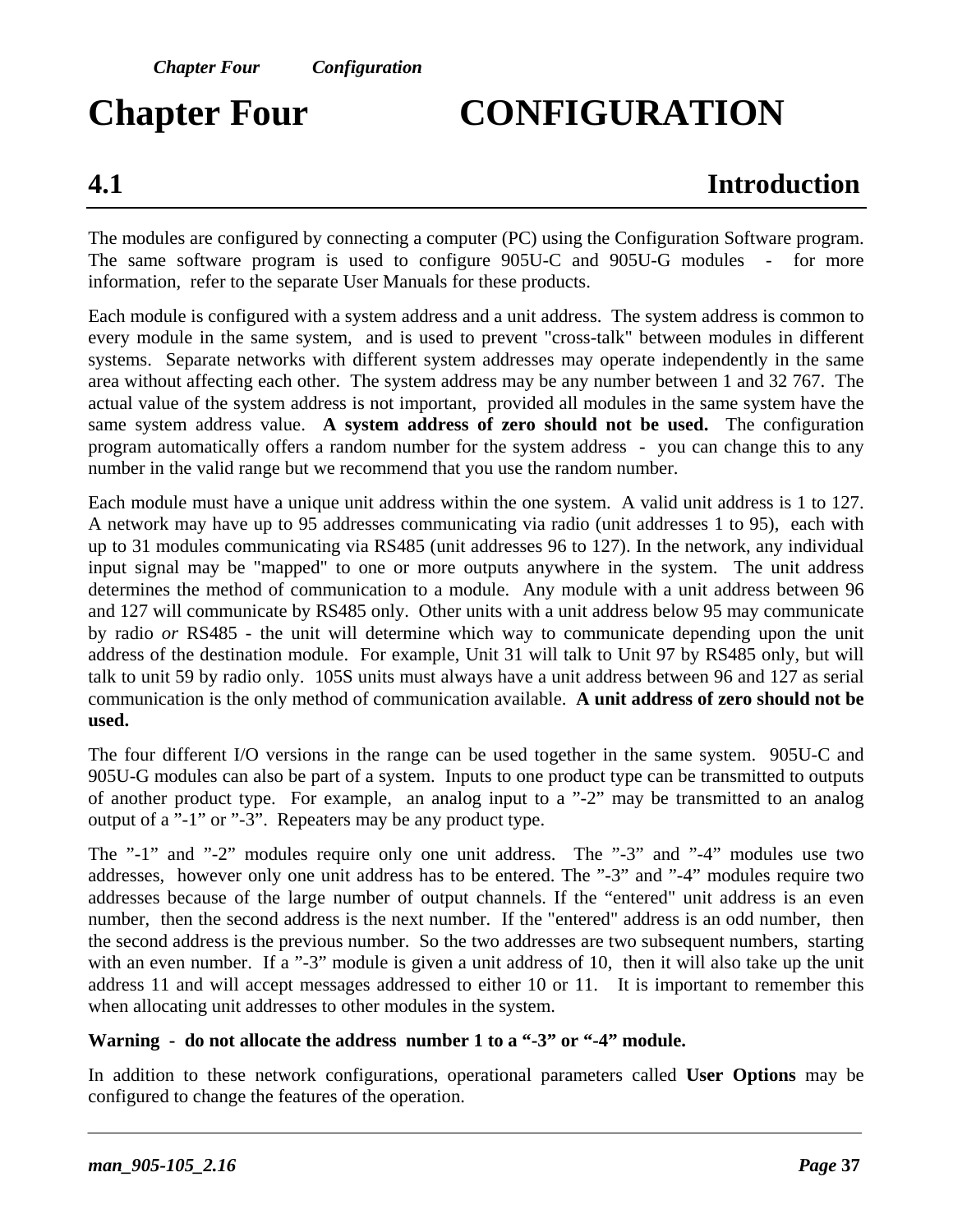## **4.2 Easy Configuration Using Default Settings**

If your application requires only a single pair of modules, communicating via radio or serial link, default settings may satisfy your needs. If so, no configuration is required. Essentially, all inputs at Module A are reflected at the corresponding outputs at Module B. All inputs at Module B are reflected at the corresponding outputs at Module A.

For "-1" modules, the default configuration is as follows :-



In this configuration, the "PO" Pulse output is inactive and no special action is taken on "Comms fail", "Mains fail" or "Battery Low". "DI 1" is configured as a digital and not a pulse input.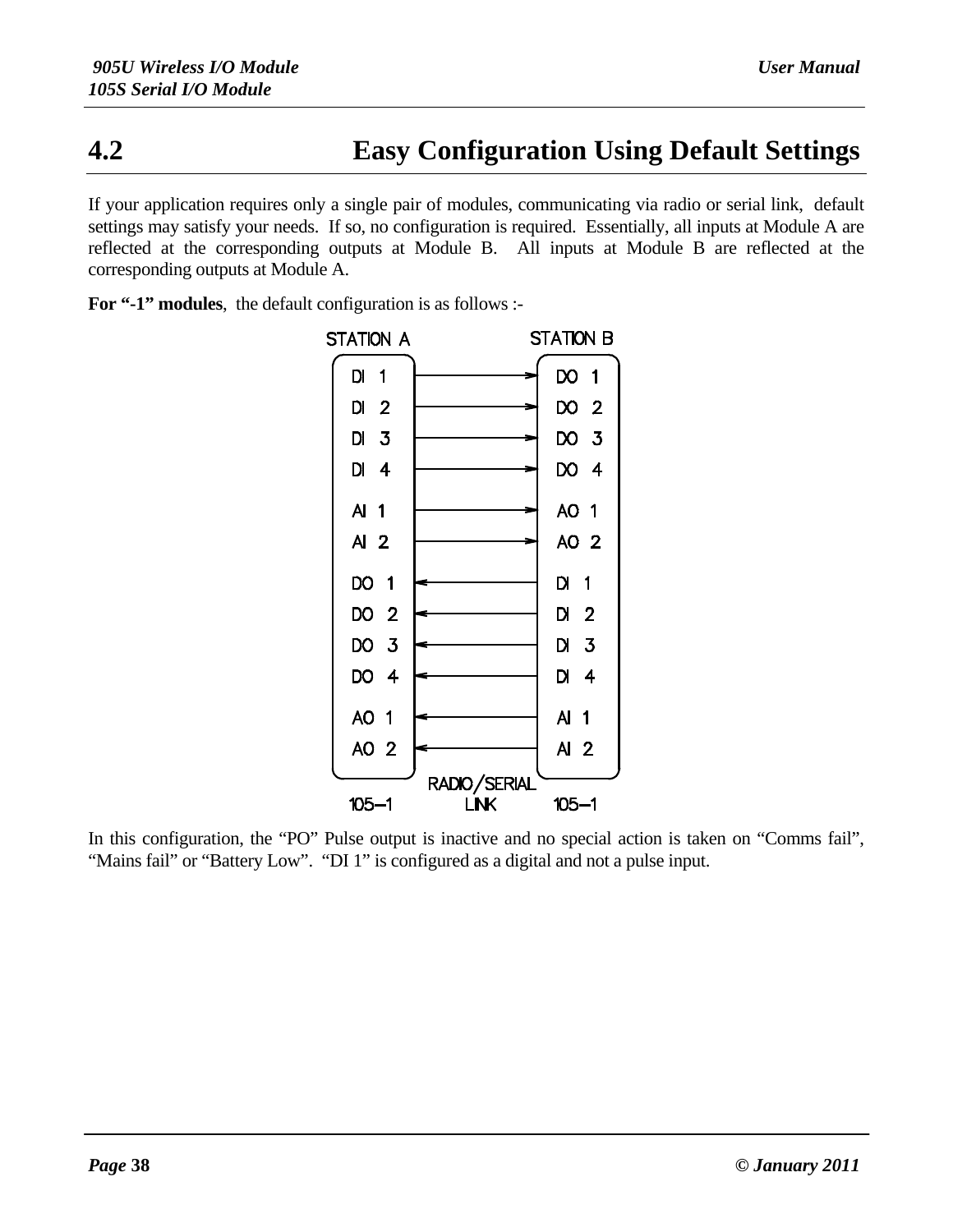**For "-2" and "-3" modules**, the default configuration is as follows :-



Note that there is no default configuration for the "-4" modules.

The following table details the default values for **User Options**:

| Option                             | <b>Factory Set Value</b> |
|------------------------------------|--------------------------|
| Update transmissions               | Every 10 minutes         |
| Analog Change-of-state sensitivity | 3%                       |
| Reset outputs on Comms fail        | N <sub>0</sub>           |
| Analog Setpoints (if mapped)       | Low Set point $=$ 30%    |
|                                    | High Set point $= 75\%$  |
| <b>Pulse Output Rate Scaling</b>   | $100$ Hz                 |
| (if Pulse Rate is mapped)          |                          |
| Digital Input Debounce Time        | $0.5$ seconds            |

If any of the above values are not appropriate to your system, Section 4.4 below will detail how to change one or all of the above variables.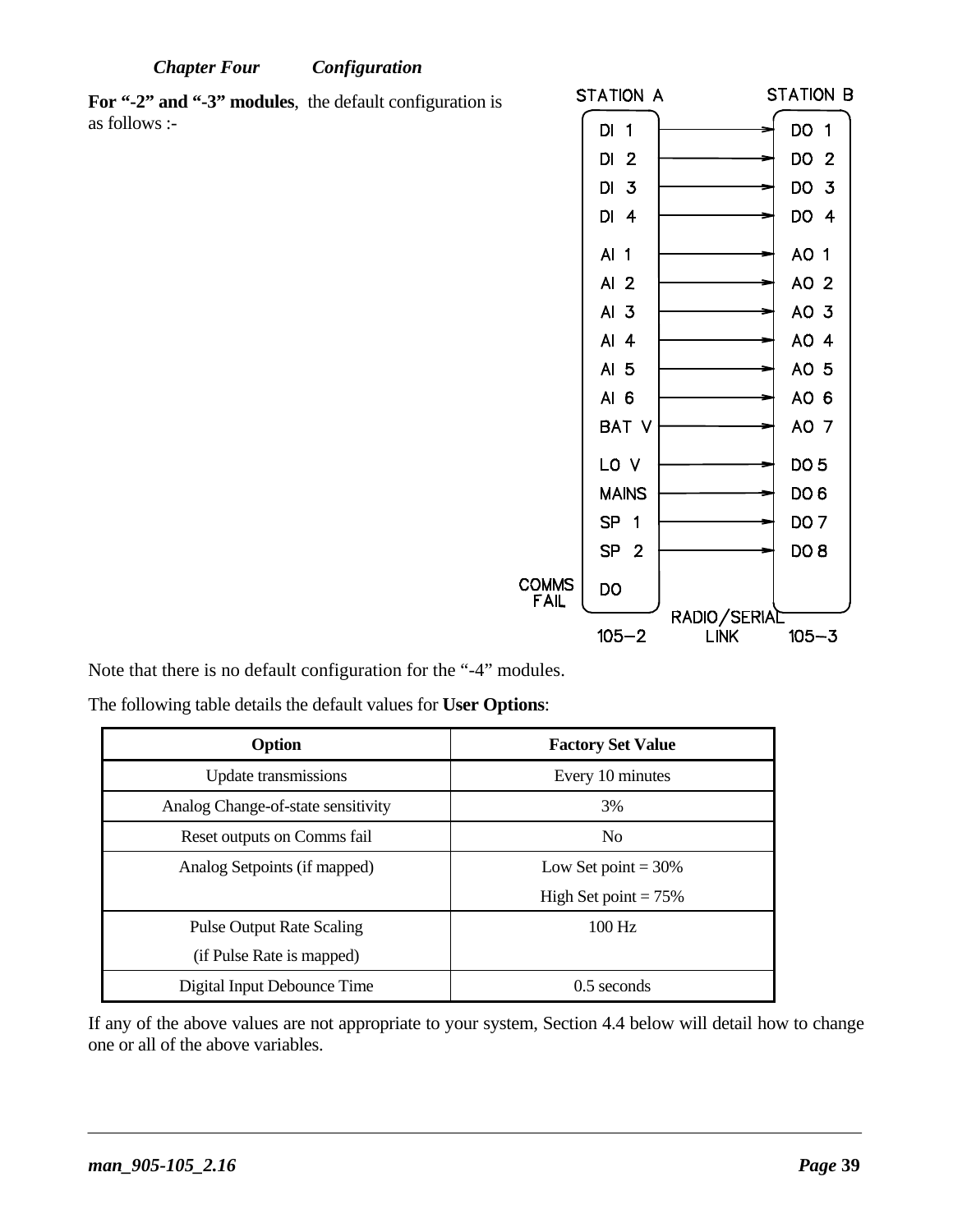## **4.3 Configuration Software**

This chapter describes installation and operation of configuration software for the radio and serial telemetry modules. The configuration software runs on a conventional PC as a Windows application. The software creates a configuration file which can be loaded into a module via RS232. The configuration software also allows the configuration of a module to be loaded for display and modification. Configuration files are created and stored in project directories.

Configuration of modules consists of entering I/O mappings, and selecting User Options. An I/O mapping is a link between an input on the module being configured and an output on another module. A mapping has the form :-

$$
DI3 \rightarrow Out2 \text{ at } 4 \text{ via } 3, 11
$$

This mapping links DI3 on this module to output channel 2 on the module with address 4, and modules 3 and 11 are repeaters.

User Options may be selected to change the configuration of specific features.

Mappings configured to a 905U-C have the form :-

AI2  $\rightarrow$  I/O Reg 1036 at 10 via 7

This mapping links AI2 on a 905U module to I/O Register 1036 in a 905U-C with address 10. Module #7 is used as a repeater. The host device connected to the 905U-C can read the I/O register.

**Note: Every module must have at least one mapping configured to another module.** If no mappings are required (for example, you are only using outputs at a module), then you need to configure a mapping for a spare input to an unused output on another module.

#### **4.3.1 Hardware and Software Requirements**

The configuration software is available on a CD, and needs to be installed on your PC before you can

use it. The CD contains a setup file called *setup.exe*. Select the configuration software window on the Product CD and an installation Wizard will guide you through the installation procedure. To upload and download configuration files to a module, you will need a RS-232 serial cable as shown below.

#### **4.3.2 Program Operation**

**905 End PC End DB9 Male DB9 Female** 1 1 2  $\mathcal{D}_{\mathcal{L}}$ 3 3 Required 4  $\overline{A}$ 5 5 <u> 1990 - Johann Barn, mars ann an t-Amhain ann an t-A</u> 6 6 **Optional** 7 7 8 8  $\begin{array}{c|c|c|c|c} \hline \rule{0pt}{16pt} \rule{0pt}{2.5ex} \rule{0pt}{2.5ex} \rule{0pt}{2.5ex} \rule{0pt}{2.5ex} \rule{0pt}{2.5ex} \rule{0pt}{2.5ex} \rule{0pt}{2.5ex} \rule{0pt}{2.5ex} \rule{0pt}{2.5ex} \rule{0pt}{2.5ex} \rule{0pt}{2.5ex} \rule{0pt}{2.5ex} \rule{0pt}{2.5ex} \rule{0pt}{2.5ex} \rule{0pt}{2.5ex} \rule{0pt}{2.5ex} \rule{0pt}{2.5ex} \rule{0pt$ 9

Start the software by either clicking on the start bar and

navigating to the Configuration menu or by running ESERIES.EXE in the directory selected in the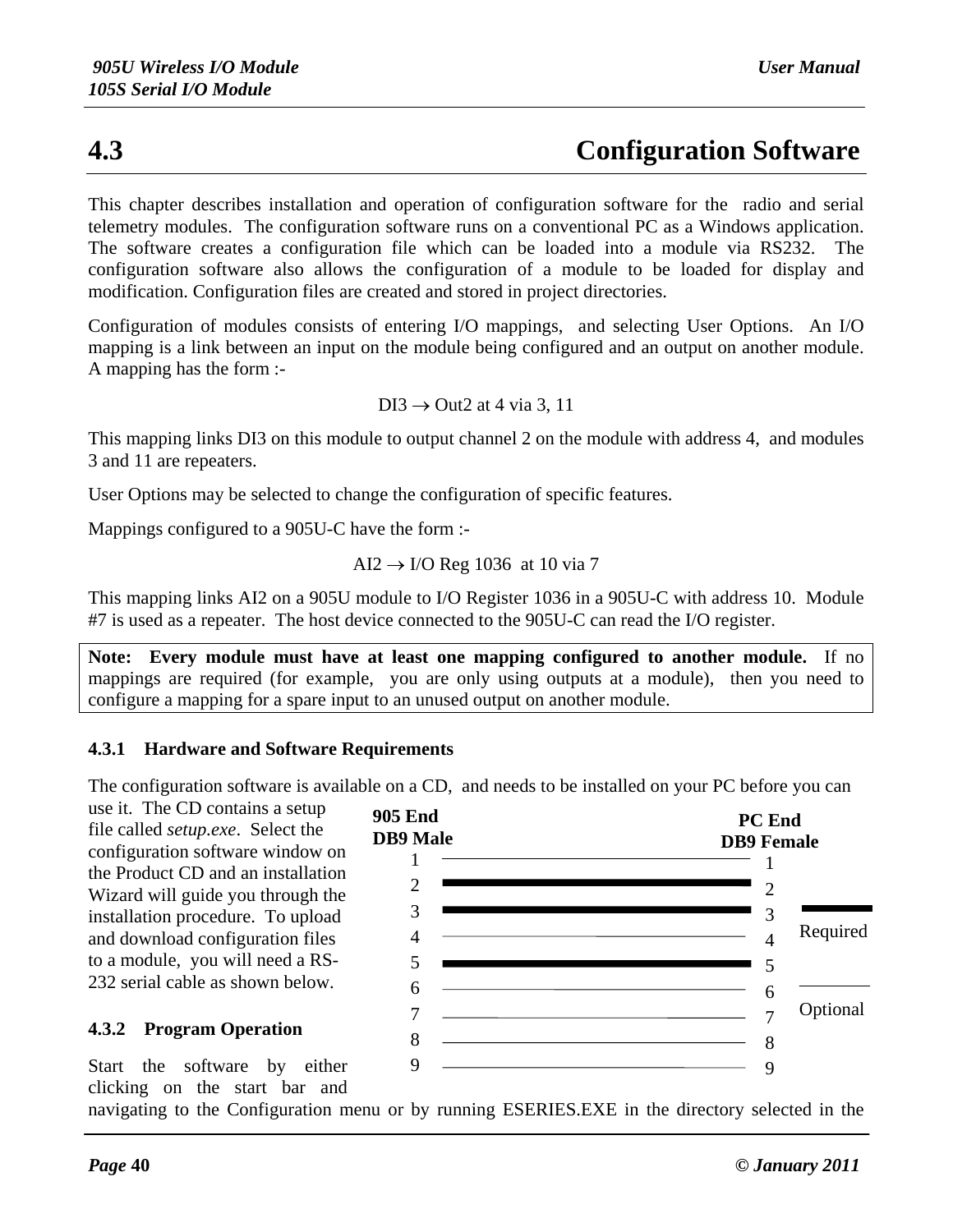setup stage.

The Initial screen will appear. The configuration is performed for a complete system. The necessary configuration stages are :

- select system name and system address
- select individual units and unit addresses
- configure I/O mappings for each unit
- configure user options for each unit
- $\blacksquare$  load the configuration files into each unit.

From the initial screen, you can select an existing project, or start

a new project. The name of the project a new directory which will eventually configuration files for the modules in

When you have selected the project, a screen will appear where you may enter the system address.

If you are editting an existing project, the system address will already have been entered. Do not change the system address unless you are going to re -program all of the modules in the system.

**Password.** You have the option of entering a password to protect the configuration files against unauthorized changes. When you open a new project, you will be asked to enter a password - if you do not enter any text - that is, press "ESC" or "Enter", then password protection is disabled. If you do enter a password, then you will need to enter this password to make changes to the configuration or download or upload configuration. You only need to enter the password each time you enter the project. Without the passowrd, you are able to view the configuration details but you cannot make changes.

| <b>Utilities</b><br>Unit Options Help<br>File<br><b>E-Series Configuration Software</b><br>Project Select<br>Re-Open Previous Project<br>Previous Project: demo<br>B Open Existing Project<br>Open New Project<br><b>Select Project</b><br>Project Name<br>Location<br>c:\Config\Projects\<br><b>Browse</b><br>$\boldsymbol{\checkmark}$ ok<br>X Cancel | <b>E-Series Configuration Program</b> | $\Box$ olx |
|---------------------------------------------------------------------------------------------------------------------------------------------------------------------------------------------------------------------------------------------------------------------------------------------------------------------------------------------------------|---------------------------------------|------------|
|                                                                                                                                                                                                                                                                                                                                                         |                                       |            |
|                                                                                                                                                                                                                                                                                                                                                         |                                       |            |
|                                                                                                                                                                                                                                                                                                                                                         |                                       |            |
|                                                                                                                                                                                                                                                                                                                                                         | Comm Port 1 Selected                  |            |
|                                                                                                                                                                                                                                                                                                                                                         | ct will create                        |            |
|                                                                                                                                                                                                                                                                                                                                                         | contain the                           |            |
|                                                                                                                                                                                                                                                                                                                                                         | this system.                          |            |

| <b>E-Series Configuration Utility</b> | <u>니미지</u>                                          |  |  |  |  |
|---------------------------------------|-----------------------------------------------------|--|--|--|--|
| File<br><b>Utilities</b><br>View      | Unit Options<br>Help                                |  |  |  |  |
| Project Infomation <sup>®</sup>       |                                                     |  |  |  |  |
| Name                                  | Effluent Plant System 3                             |  |  |  |  |
| Location                              | C:\Program Files\ESeries Config\Projects\Effluent F |  |  |  |  |
| Backup Path                           | c:\Config\Backup                                    |  |  |  |  |
| <b>Restore Path</b>                   | c:\Config\Restore                                   |  |  |  |  |
| System Address                        |                                                     |  |  |  |  |
| System Address                        | $\mathbf{v} \mathbf{x}$<br>8143                     |  |  |  |  |
| Enable Security                       |                                                     |  |  |  |  |
| Comm Port 1 Selected                  |                                                     |  |  |  |  |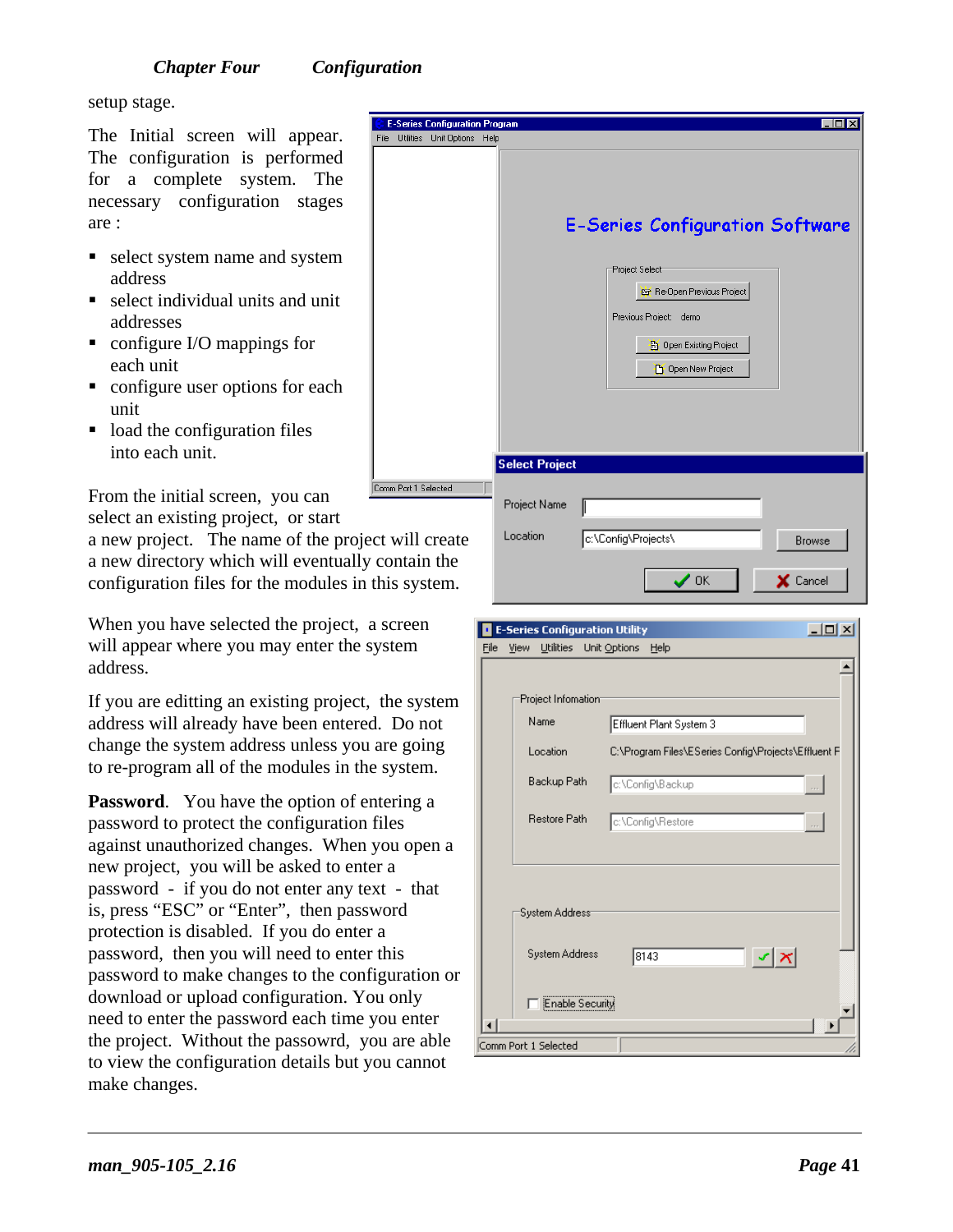The password can be between 6 and 256 characters. You can also change password by selecting this option from the "Utilities" menu.

If you are starting a new project, you have the option of "Enabling Security" - please read Section 4.3.7 and the associated warnings before using this option.

To proceed with the configuration, double-click on the project name on the menu on the left side of the screen. "Units" will appear. You can now enter the types of units which will be used in the system. If you doubleclick on "Units", then the modules that have already been selected will appear.



To load the configuration from a module, connect the module to the PC via the RS232 cable and click on "Load Unit". This will allow you to view the module configuration, change it, or copy it for another module - refer to section 4.3.3 for more information.

### **Adding a new module to the system configuration**

To add a new module to the system configuration, click on "Units" on the left-hand menu and then "Add Unit". Select the type of module from the list.

Note that this program covers 105U, 105S and 905U modules. These modules are essentially the same as far as configuration is concerned. That is, a 105-1 or a 905-1 selection will configure a 105U-1, 105S-1 or a 905U-1.

The program will ask to select the unit address and will display the list of available addresses for you to select. For 905U modules, select an address between 1 and 95. For 105S modules, select an address between 96 and 127.

The default name for a unit will include the unit address. For example, "905-3#8" is a 905U-3 module with unit address 8 (and also 9, as a -3 takes two unit addresses). You can change the name of a unit - for example, you could replace the default name with "Pump Station 14".

### **Deleting a Unit**

A module can be deleted from the configuration by highlighting the unit and selecting "Delete Unit".

| <b>E-Series Configuration Utility</b>                  |                                                                       |
|--------------------------------------------------------|-----------------------------------------------------------------------|
| File View Utilities Unit Options                       | Help                                                                  |
| ∃ - ▒ Effluent Plant System 3  <br>$\rightarrow$ Units | Create Units<br><b>Pi</b> Add a New Unit<br><b>Th</b> Load a New Unit |
| Comm Port 1 Selected                                   |                                                                       |

|                      | E-Series Configuration                                         |  |
|----------------------|----------------------------------------------------------------|--|
|                      | <u>File View U</u> tilities Unit: <u>O</u> ptions <u>H</u> elp |  |
| Address Mapi         |                                                                |  |
| Unit Address         | UnitName                                                       |  |
| $+ + +$ 1            | 905-1#1                                                        |  |
| $+ + 2$              | 905-2#2                                                        |  |
| 13                   |                                                                |  |
| r 4                  |                                                                |  |
| ۶5                   |                                                                |  |
| " R                  |                                                                |  |
| - 7                  |                                                                |  |
| ዙ ጸ                  | 905-3#8                                                        |  |
| <del>۱۰۰۰</del> ۹    | 905-3#8                                                        |  |
| ' 1N                 |                                                                |  |
| 11                   |                                                                |  |
| ' 12                 |                                                                |  |
|                      |                                                                |  |
| Comm Port 1 Selected |                                                                |  |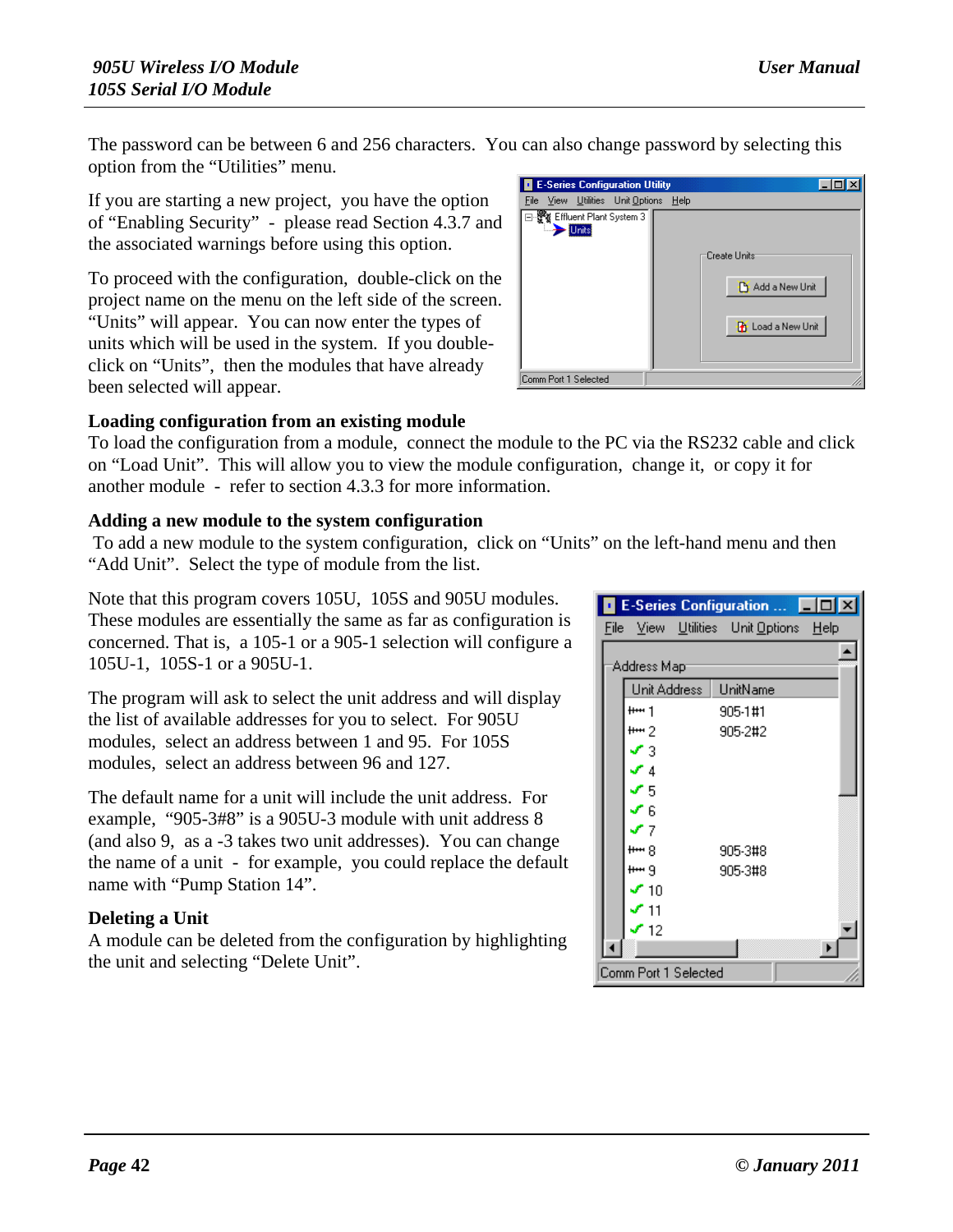| <b>E-Series Configuration Utility</b><br>ш                                         |                                        | 口回凶                                 |
|------------------------------------------------------------------------------------|----------------------------------------|-------------------------------------|
| View Utilities Unit Options Help<br>File                                           |                                        |                                     |
| 쁗 Effluent Plant System 3<br>E<br>-∭∏ Units<br>Ė<br>-∭ 905-1#1<br>-∭ 905-2#2<br>中国 | Unit Name: 905-3#8                     | 霝<br>Delete Unit                    |
| 905-2#2<br>905-3#8<br>Ėŀ                                                           | <sup>-</sup> Unit Details <sup>.</sup> | <b>Communications</b>               |
|                                                                                    | Unit Name<br>905-3#8                   | ♦ Program Unit                      |
|                                                                                    | 905-3<br>Unit Type                     | + Load Unit<br><b>C</b> Verify Unit |
|                                                                                    |                                        |                                     |
| Comm Port 1 Selected                                                               |                                        | Version: 1.10 Build: 25             |

#### **Configuring an individual module**

Double-click on a unit shown on the left-hand menu. The configuration options for each unit will appear. We recommend that you configure I/O mappings first, and then other options.

Select "Mappings" and the following screen appears. There are three types of mappings:

- I/O mappings which link inputs to outputs
- Poll mappings, which enables a module on start-up to request set its outputs quickly

Comms Fail mappings, which maps communication failure status to an output on the local module.

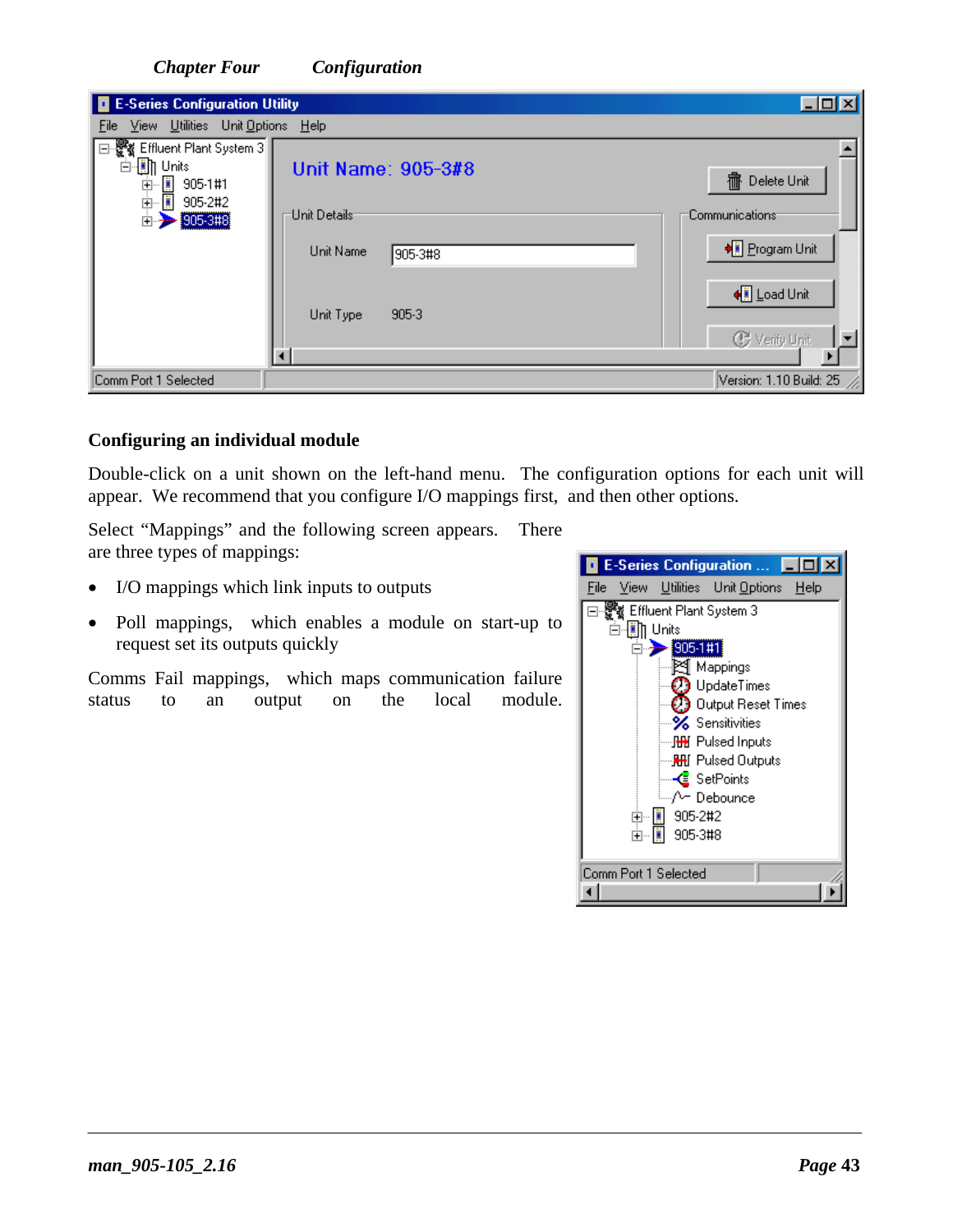**I/O Mapping** To enter an I/O mapping, select "New I/O Mapping".

- 1. The I/O mapping display will show all inputs at the selected module both physical inputs and internal inputs. Select the input to be mapped.
- 2. If you wish to invert the mapping, select the "Invert Input" box. If you invert an input, then the output will be the reverse of the input. Analog I/O can also be reversed - 4mA will be 20mA etc. **Do not invert pulse inputs.**
- 3. The invert function is not available on -2 modules only inverted digital inputs are available (as internal inputs on the input list).
- 4. To select the destination module, you can either select the module from the "Destination Unit" list, or enter the unit address in the "To Destination" box. You can enter an address that has not yet been allocated to another unit.
- 5. You can select the output by entering the output number  $(1 8)$  in the "output" box, or select an output from the displayed list. There will only be a list of possible outputs displayed if at step 2 you selected a desrtination until that has already been configured in the system. The output

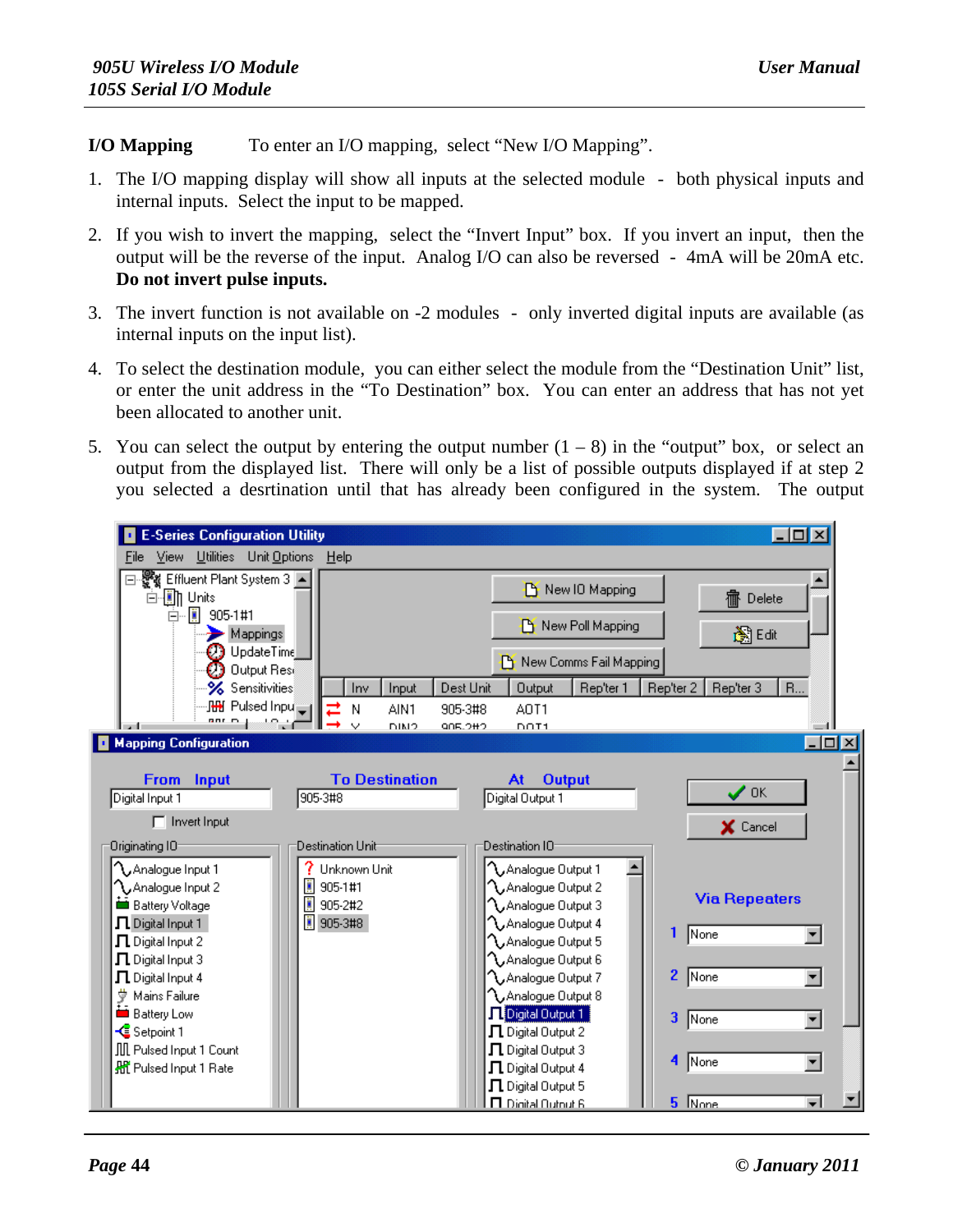|          | $905U-1$        | 905U-2          | 905U-3<br><b>First addr</b><br>(Even) | 905U-3<br><b>Second addr</b><br><b>(Odd)</b> | 905U-4<br><b>First addr</b><br>(Even) | 905U-4<br><b>Second addr</b><br>(Odd) |
|----------|-----------------|-----------------|---------------------------------------|----------------------------------------------|---------------------------------------|---------------------------------------|
| Output 1 | DO <sub>1</sub> | DO <sub>1</sub> | D/P O 1                               | AO <sub>1</sub>                              | D/P O 1                               | DIO <sub>5</sub>                      |
| Output 2 | DO <sub>2</sub> | None            | $D/P$ O 2                             | AO <sub>2</sub>                              | $D/P$ O 2                             | DIO <sub>6</sub>                      |
| Output 3 | DO <sub>3</sub> | None            | $D/P$ O 3                             | AO <sub>3</sub>                              | $D/P$ O 3                             | DIO <sub>7</sub>                      |
| Output 4 | DO <sub>4</sub> | None            | $D/P$ O 4                             | AO <sub>4</sub>                              | $D/P$ O 4                             | DIO <sub>8</sub>                      |
| Output 5 | AO <sub>1</sub> | None            | DO <sub>5</sub>                       | AO <sub>5</sub>                              | DIO <sub>1</sub>                      | DIO <sub>9</sub>                      |
| Output 6 | AO2             | None            | DO <sub>6</sub>                       | AO $6$                                       | DIO <sub>2</sub>                      | <b>DIO 10</b>                         |
| Output 7 | P <sub>O</sub>  | None            | DO <sub>7</sub>                       | AO <sub>7</sub>                              | DIO <sub>3</sub>                      | <b>DIO 11</b>                         |
| Output 8 | None            | None            | DO <sub>8</sub>                       | AO <sub>8</sub>                              | DIO <sub>4</sub>                      | <b>DIO 12</b>                         |

numbering for each module is:

- 6. If you select a 905U-G as the destination module, you will be asked to select a I/O Register as the destination "output". Note that the grey-shaded I/O registers have already been allocated.
- 7. Select any intermediate repeater units needed to reach the destination address (entered in order of nearest to furthermost repeater). You can either select from the list of configured units or enter the unit address in the "Repeater" box. If no repeaters are required, do not enter anything in the repeater boxes. If only one repeater address is required, enter the address in box 1 and leave the other repeater boxes empty.

**Note: Every module must have at least one mapping configured to another module.** If no mappings are required (for example, you are only using outputs at a module), then you need to configure a mapping for a spare input to an unused output on another module.

It is possible to configure multiple mappings for an input - each mapping will generate separate transmissions. We recommend that you do not configure multiple mappings to the same output as the output will have the value of the last message that it receives. Each output should have only one mapped input.

It is possible to map a digital input to an analog output - the output will be maximum value when the input is on and minimum value when the input is off. It is also possible to map a analog input to an digital output - the output will be on when the input is equal or greater than 12mA and off when the input is less than 12mA.

*For more information on using 105S modules, refer to Section 4.3.8.* 

#### **Edit existing mappings**

To edit an existing mapping, double-click on the mapping line, or select the mapping line and "Edit".

#### **To delete an existing mapping**

To delete a mapping, select the mapping and delete or right-mouse click and select Delete.

#### **Configuring Start-Up Polls**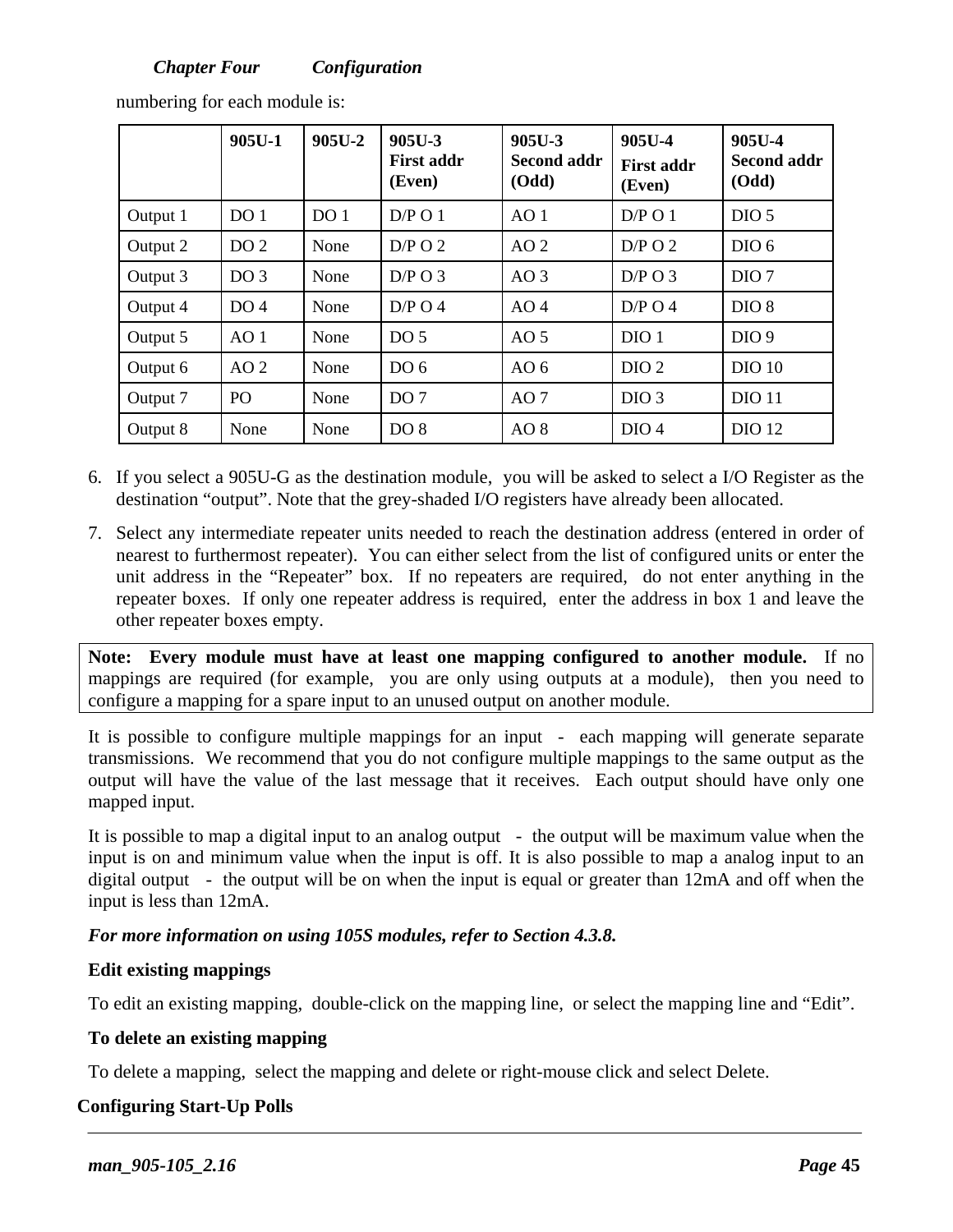When a unit is first turned on, its outputs will not be set until it receives update messages from other units in the system. To ensure that outputs are set as soon as possible after start-up the unit may be configured to "Poll" any other units with mappings to its outputs.

Select the remote unit to be polled from the unit list, or enter the unit address in the box. If the remote unit communicates via repeaters, select the repeater units or enter the repeater addresses.

Remember that if more than one remote unit is controlling the local outputs, then more than one start-up poll should be configured.

| <b>Startup Mapping Configuration (Poll)</b> |                        |
|---------------------------------------------|------------------------|
|                                             | $\checkmark$ ok        |
| <b>On Startup Poll</b><br>905-2#2           | X Cancel               |
| Poll Unit<br>Unknown Unit<br>905-1#1        | <b>Via Repeaters</b>   |
| 905-2#2                                     | 1<br>905-3#8           |
| 905-3#8                                     | $\overline{2}$<br>None |
|                                             | 3<br>None              |
|                                             | 4<br>None              |
|                                             | 5<br>None              |
|                                             |                        |

#### **Configuring Comms Fail Mappings**

Each module has a "comms fail" status which may be mapped to a local output. The comms fail status is active (on) if the module is transmitting a message and does not receive an acknowledgement after

five tries. By setting the comms fail status to a local output, you can provide a communications alarm. The local output can be digital or analog - if analog. the output will go to maximum value.

Although communication failure will activate the output. successful comms does not reset the output. You must use the "Reset outputs on comms fail"

option (Refer to User Options section).

Each remote module has a separate comms fail status - you enter a separate comms fail mapping for different remote addresses. You can configure several comms fail mappings to the same output - the output will be active if there is comms fail to any of the remote addresses. Configuring a "Comms Fail Address" of zero causes communication failure to any destination module to be indicated on the selected output.

For example, if "Comms fail to unit 12" is configured to DO1, then the module will set (or activate) DO1 each time communications to unit 12 is not successful. If DO1 has a "Reset output" time of 10 minutes configured for DO1, then DO1 will reset (de-activate) 10 minutes after the last comms fail to unit 12.

| <b>Communications Failure Mapping Configuration</b><br>ш |                                 |                 |
|----------------------------------------------------------|---------------------------------|-----------------|
|                                                          |                                 | ΟK              |
| 905-2#2                                                  | Digital Output 4                | <b>X</b> Cancel |
| :Failed Unit                                             | Destination IO                  |                 |
| Unknown Unit                                             | Analogue Output 1               |                 |
| IAII Units                                               | Analogue Output 2               |                 |
| 905-1#1                                                  | $\sqcap$ Digital Output 1       |                 |
| 905-2#2                                                  | $\blacksquare$ Digital Output 2 |                 |
| 905-3#8                                                  | [ Digital Output 3              |                 |
|                                                          | Digital Output 4                |                 |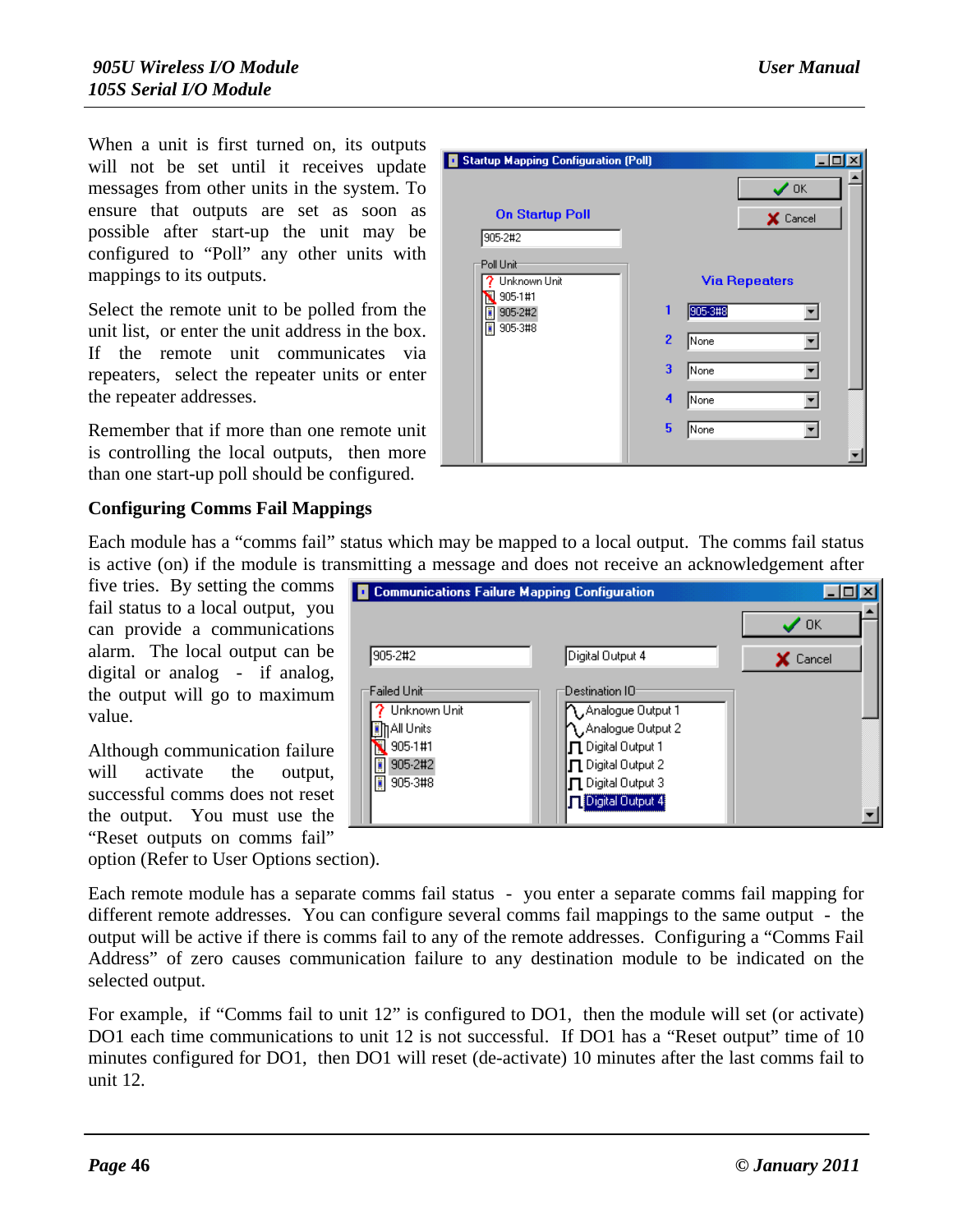#### **Debounce Configuration**

Debounce is the time which an input must stay stable before the module decides that a change of state has occurred. If a digital input changes (say  $0 \rightarrow$ 1) and changes again  $(1 \rightarrow 0)$  in less than the debounce time, then the module will ignore both changes.

| <b>E-Series Configuration Utility</b><br><u>File View Utilities Unit-Options Help</u>                                                                                            |                                                           |  |
|----------------------------------------------------------------------------------------------------------------------------------------------------------------------------------|-----------------------------------------------------------|--|
| ⊟--  Effluent Plant System 3<br>⊟- <b>∭</b> ]] Units<br>中 305-1#1<br>□ ■ 905-2#2<br>— ≹¶ Mappings<br>$\bigcirc$ UpdateTimes<br>$\oplus$ Output Reset (<br><b>%</b> Sensitivities | Debounce<br>$\leq  \times $<br>Digital Debounce<br>lo.el  |  |
| — <b>]∰ Pulsed Inputs</b><br>— <mark>&lt;</mark> SetPoints<br>$\rightarrow$ Debounce<br>由 图 905-3#8<br>Comm Port 1 Selected                                                      | Analogue Debounce<br>st.<br>0.52<br>$\boldsymbol{\times}$ |  |

Debounce may be configured for digital inputs on the  $-1$ ,  $-2$  and  $-4$  modules (0.5  $-8$  seconds) and the analog inputs on the -2 module (0.5 - 8 seconds). The default value of 0.5 seconds is suitable for most applications. In applications where a digital input may turn on and off several times slowly (for example, security switches or float switches) a debounce time of up to 8 seconds may be configured. *The configured debounce time has no affect on pulse inputs.*

Note that the analog debounce is not configurable for the -1, but is configurable in the -2.

#### **Update Time Configuration**

Update messages are sent if a change message has not occurred within the update time period. The update time may be set for each input - both physical and internal inputs.

The default period is 10 minutes for all inputs, except for pulse inputs (1 minute). Short update times should only be used in special circumstances. It is important to remember the principle - "Less radio traffic means better communications". Frequent updates from multiple units causes congestion of the radio channel, which results in increased communication failures and poorer performance of the system. To change an update time, select "Update Times" on the lefthand menu and double-click the



selected input. The update time will be shown in days:hours:minutes:seconds. Change the values in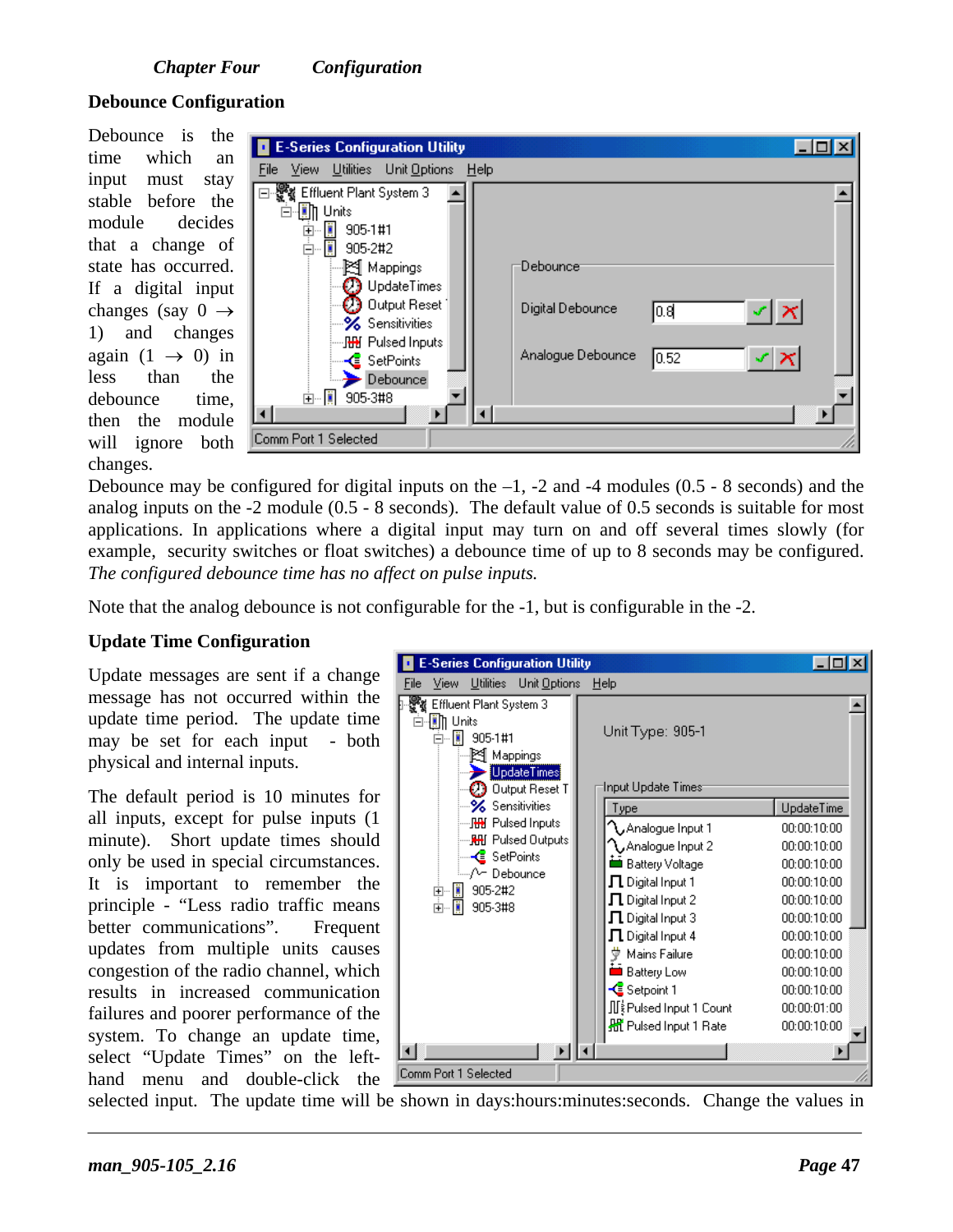each field. The display also shows the maximum and minimum values. For the -1, -2 and –3 modules, the maximum update time is 16 minutes, however the update time for -4 inputs can be up to 5 days.

If a zero value is entered as an update time, then the input will not update at all.

#### **Changing Multiple Settings**

You can change the Update Times of several inputs simultaneously by using the <Shift> Select feature. For example, if you want to change all digital inputs to 1 minute update, you could change each individually, or you could "block" the four digital inputs using the "Shift" Select feature and select "Edit". You only need to enter the change once to change all of the inputs selected. This feature is also available with the other configurable parameters.

#### **Output Reset Time Configuration**

This allows the **Comms Fail Time** to be selected - this is the time for an output to reset if it has not received an update or change message.

Each output on the unit, either analog or digital, may be configured to reset (off or 0mA) when no update transmission has been received for a certain time. This option can be used to ensure that communications failure will not result in loss of control. For example, outputs connected to pumps



should be configured to reset on communications failure so that the pump will turn off. The default condition is zero (no reset).

If the reset time is less than the update time, then the output will reset when the reset time expires, and then set again when the update message is received. We recommend that the reset time be a little more than twice the update time.

To set an output reset time, select "Output Reset Times" on the left-hand menu and double-click the selected input. The update time will be shown in days:hours:minutes:seconds. Change the values in each field. The display also shows the maximum and minimum values.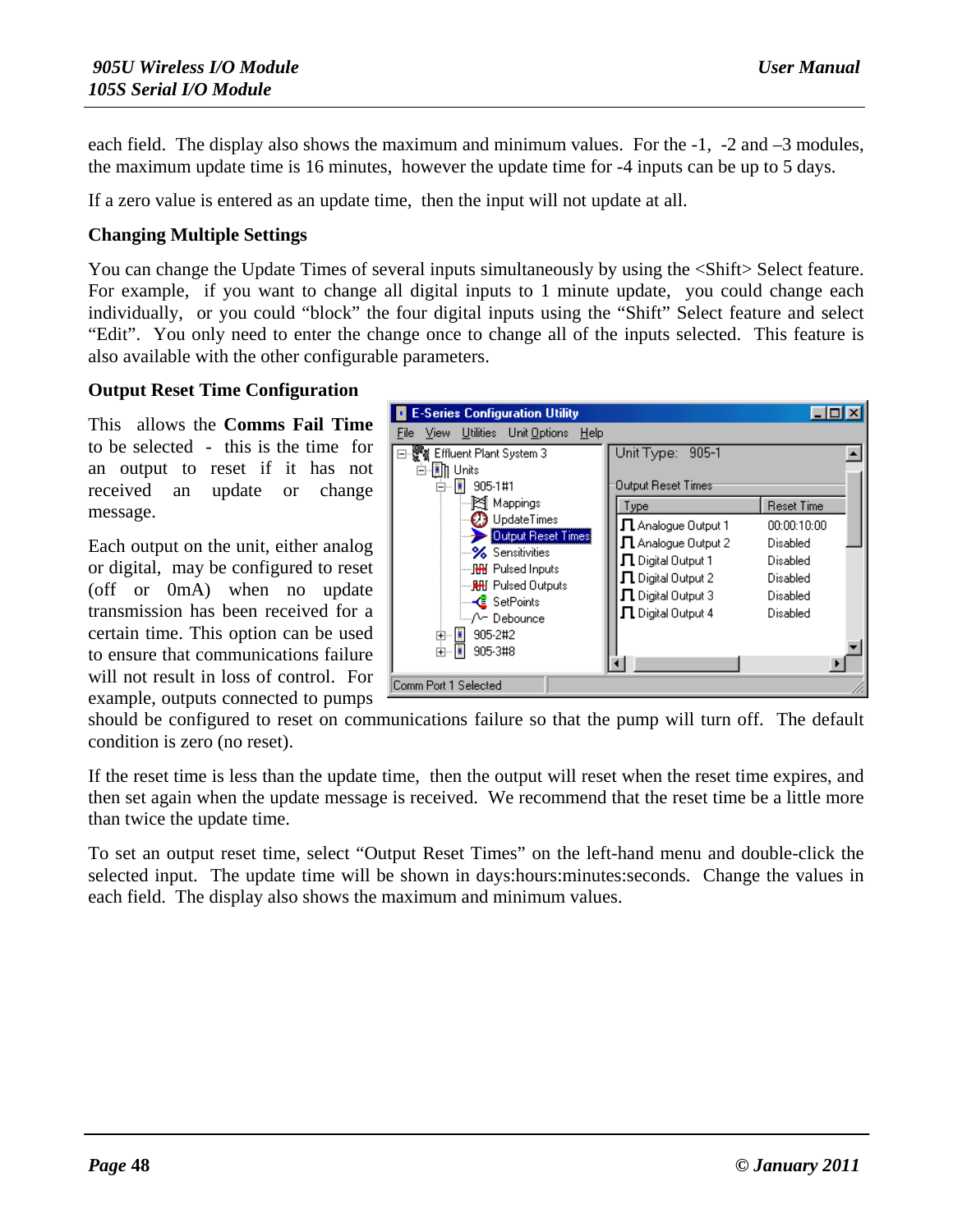#### **Analog Sensitivity Configuration**

The analog sensitivity is the change required in an analog input before a "Change Of State" is detected,

and the new analog value is transmitted. For input signals which vary widely over a short period of time or have a normal oscillation, the analog sensitivity should be set to an appropriately large value. This ensures that many change messages are not transmitted in too short a time. This will result in channel congestion, as described in the preceding section.

To change an analog sensitivity, select "Sensitivities" on the lefthand menu and double-click the selected input. The sensitivity for physical inputs is shown in mA and internal input is shown as %.

Setpoints allow a remote digital output to be turned on and off depending on the value of an analog input. The "set-point status" internal input must be mapped to an output for this option to have effect. When the AI is less than the Low Setpoint (LSP), the set-point status will be active (on, "1") - when the AI is more than the High Set Point (HSP), the set-point status will be reset (off, "0"). Note that the High

**SetPoint Configuration**

| <b>E-Series Configuration Utility</b>                                          |                            |             |
|--------------------------------------------------------------------------------|----------------------------|-------------|
| View Utilities Unit Options Help<br>File                                       |                            |             |
| Effluent Plant System 3<br>⊣∭∏ Units<br>Ė<br>H<br>905-1#1<br>Ēŀ<br>…⊠ Mappings | Unit Type: 905-1           |             |
| $\mathcal{D}$ UpdateTimes<br>Output Reset T                                    | Sensitivities:             |             |
| $\rightarrow$ Sensitivities                                                    | IO Type                    | Sensitivity |
| <b>⊞</b> Pulsed Inputs                                                         | $\gamma$ Analogue Input 1  | 3%          |
| <del>. . M</del> ill Pulsed Outputs                                            | $\Lambda$ Analogue Input 2 | 3%          |
| — <mark>&lt;</mark> SetPoints                                                  | 船 Pulsed Input 1 Rate      | $3\%$       |
| ≒…/^− Debounce                                                                 |                            |             |
| 905-2#2<br>-11<br>⊞                                                            |                            |             |
| jena kriti<br>905-3#8                                                          |                            |             |
| Comm Port 1 Selected                                                           |                            |             |



Set Point (HSP) must always be higher than the Low Set Point (LSP). For the -1 module, only AI1 has set-point values. For -2 modules, the first four analog inputs  $(AI 1 – 4)$  have set-points.

Debounce time operates on the set-point status in the same way as digital inputs.

To change a setpoint values, select "SetPoints" on the left-hand menu and double-click the selected Setpoint Status.

#### **Pulse Input Count Configuration**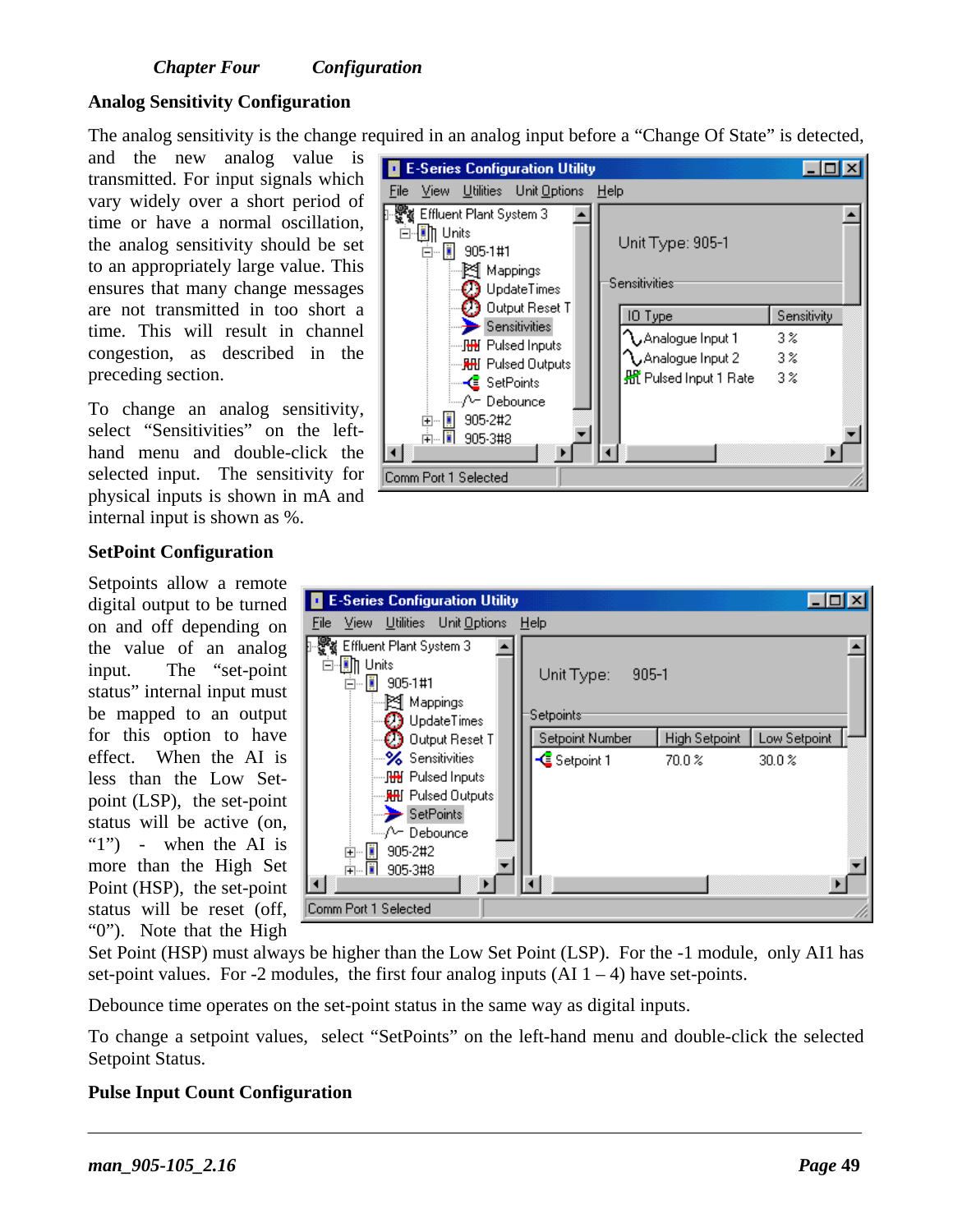PI1 of the -2 and -4 modules normally count up to 100Hz (as for the other PI's), however can be configured to count up to 1000Hz. This configuration actually divides the input count by 10 - each count in the PI1 register is then equivalent to 10 input pulses. If PI1 is mapped to a PO, then the maximum output

| <b>E-Series Configuration Utility</b>                                                                                                                                              |                                                                                                                                  |                           |                                             |                                      |                                       |  |
|------------------------------------------------------------------------------------------------------------------------------------------------------------------------------------|----------------------------------------------------------------------------------------------------------------------------------|---------------------------|---------------------------------------------|--------------------------------------|---------------------------------------|--|
| File View Utilities Unit Options                                                                                                                                                   | Help                                                                                                                             |                           |                                             |                                      |                                       |  |
| ⊟-饗餐 Effluent Plant System 3<br>白- Th Units<br>e D<br>905-1#1<br>Ė<br>□ 905-2#2<br>… ⊠¶ Mappings                                                                                   | Unit Type: 905-2<br>Count<br>Rate<br>Pulsed Inputs Count                                                                         |                           |                                             |                                      |                                       |  |
| <b>23</b> UpdateTimes<br>$\mathcal{O}$ Output Reset Tin $\parallel$<br><b>%</b> Sensitivities<br>Pulsed Inputs<br>— <mark>&lt;</mark> SetPoints<br>≒…/^− Debounce<br>面 - 1 905-3#8 | Pulsed Input<br>肌 Pulsed Input 1 Count<br>肌 Pulsed Input 2 Count<br>III Pulsed Input 3 Count n/a<br>III Pulsed Input 4 Count n/a | Sensitivity<br>n/a<br>n/a | Div <sub>10</sub><br>Ν<br>n/a<br>n/a<br>n/a | FastPins<br>n/a<br>n/a<br>n/a<br>n/a | Shaft Enc<br>n/a<br>n/a<br>n/a<br>n/a |  |
| Comm Port 1 Selected                                                                                                                                                               |                                                                                                                                  |                           |                                             |                                      |                                       |  |

pulse rate is 100Hz, however each output pulse is equivalent to 10 input pulses.

To configure the "divide by 10" feature, select "Pulse Inputs" on the left-hand menu and select the "Count" page - double-click "Pulse Input 1 Count" and enable "divide by 10" counting.

#### **Pulse Input Rate Scale Configuration**

When a pulse rate is mapped to an analog output, the rate must be scaled to the 4-20mA output. The pulse rate scale is the rate (in Hz) corresponding 20 mA.

To configure the pulse rate scale, select "Pulse Inputs" on the left-hand menu and select the "Rate" page - double-click the pulse input rate and enter the scale value.

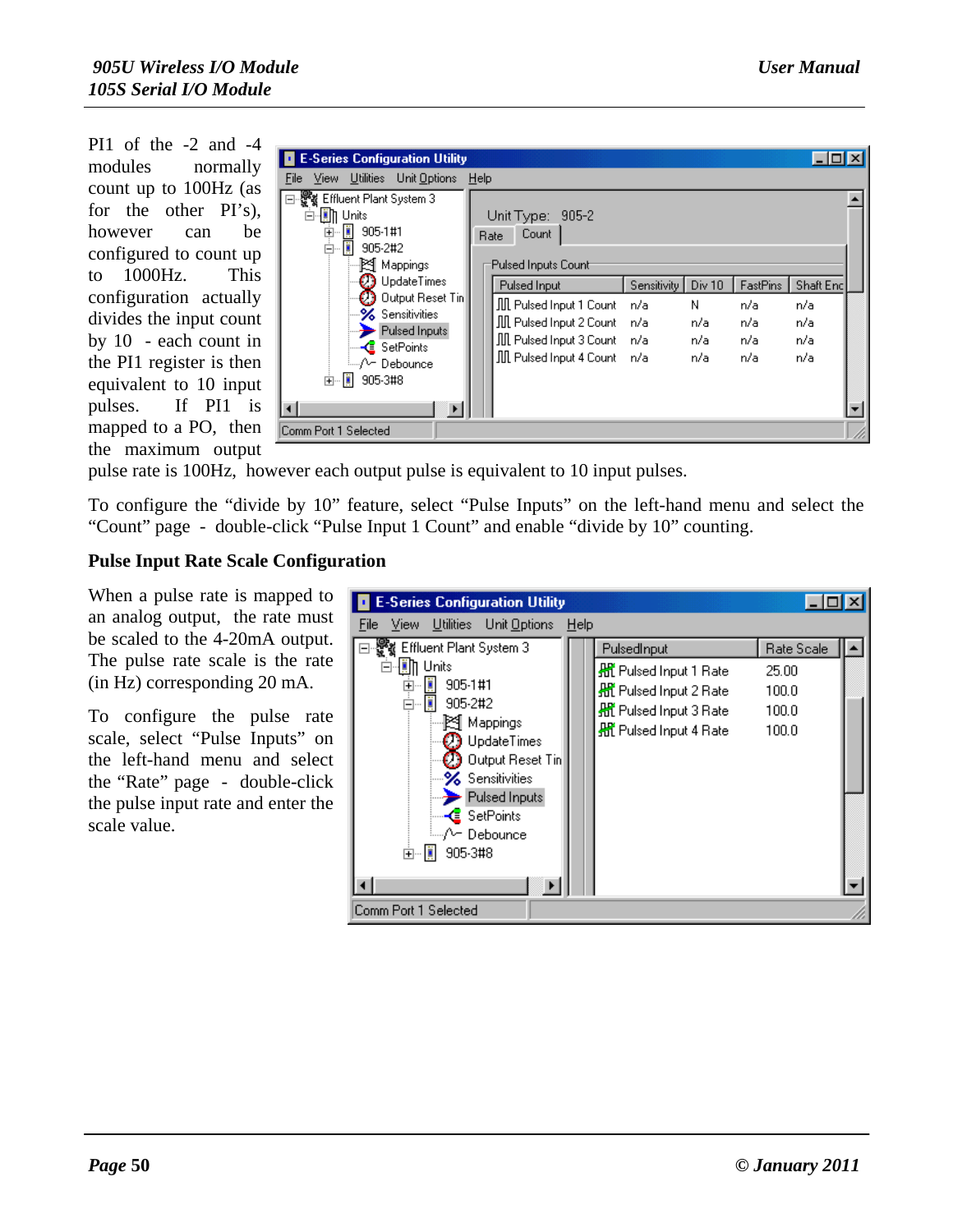#### **Pulse Output Update Time Configuration**

The pulse output update time is the time period over which pulses are output after a PI update is received. It should be configured to correspond to the pulse input update time for the corresponding pulse input. This ensures that the pulse output rate matches as closely as possible the pulse input rate which it is reflecting.

For example, if the PI update time is 1 minute, then the PO update time should also be 1 minute. If the PI update time is changed, then the PO update time at the remote module should be



also changed. The PO will still operate if the time is not changed, however pulses may be output faster or slower than the input pulses.

To configure the pulse output time, select "Pulse Outputs" on the left-hand menu and select the "Pulsed Output Time" page - double-click the pulse output and enter the new time.

#### **Pulse Output Enable**

The PO's for the -2 and -4 modules are also DO1-4. To use as pulse outputs, you need to enable them as pulse outputs.

To enable pulse outputs, select "Pulse Outputs" on the left-hand menu and select the "Enable/Disable" page - doubleclick the pulse output to enable.

#### **Compiling a System**

When you have finished configuring the modules, you should compile the system. The compile function scans the

| <b>E-Series Configuration Utility</b>                                                                                                                                                                                   |                                                                                                                                                                                                |                                 |  |
|-------------------------------------------------------------------------------------------------------------------------------------------------------------------------------------------------------------------------|------------------------------------------------------------------------------------------------------------------------------------------------------------------------------------------------|---------------------------------|--|
| View Utilities Unit Options<br>File                                                                                                                                                                                     | Help                                                                                                                                                                                           |                                 |  |
| ∃⊹∰∦ Effluent Plant System 3<br>Units<br>Ė<br>n<br>905-1#1<br>田<br>$\frac{1}{\frac{1}{2}}$<br>905-2#2<br>$\bar{\boxminus}$<br>905-3#8<br>图 Mappings<br><b>UpdateTimes</b><br>Output Reset Time<br><b>Pulsed Outputs</b> | $905 - 3$<br>Unit Type:<br>Enable/Disable   Pulsed Output Time  <br>Pulsed Outputs<br><b>Pulsed Output</b><br>肌 Pulsed Output 1<br>肌 Pulsed Output 2<br>肌 Pulsed Output 3<br>肌 Pulsed Output 4 | Enabled/Di:<br>Υ<br>Υ<br>Ν<br>Ν |  |
| Comm Port 1 Selected                                                                                                                                                                                                    |                                                                                                                                                                                                |                                 |  |

configuration and reports any detected errors. To compile the system, select "Compile System" from the "Utilities" menu. Select the "Compile" button. The system will compile - the display will show if there are any compile errors or warnings.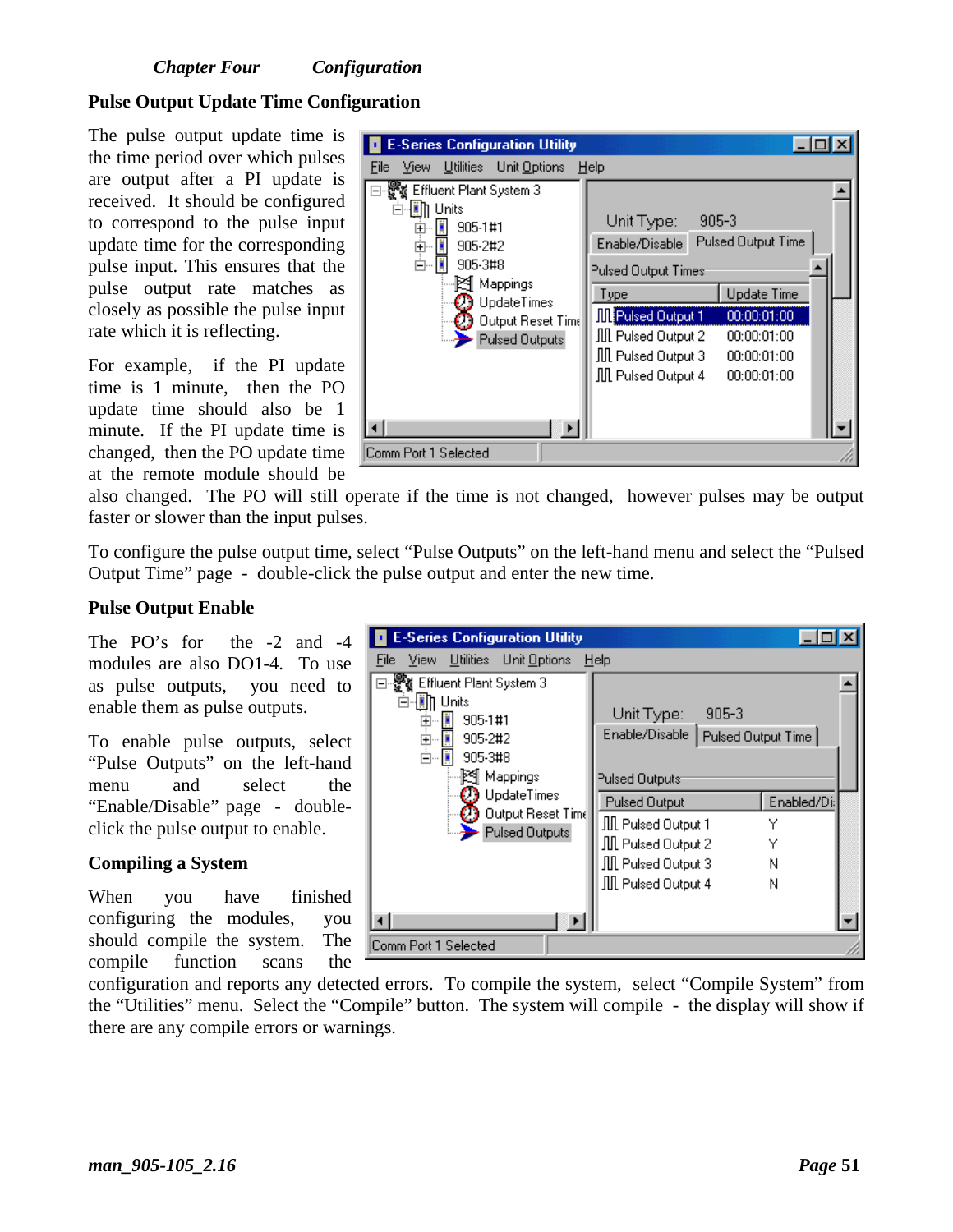#### 4.3.3 Programming Configurations to Modules

To program a module :

- $\bullet$  Connect the cal from the PC's ser port to the modu serial port (see 2.4. for cable connection
- From the Utiliti menu, select "Ser Port Setup"
- $\bullet$  Select the appropriation serial port (COM1 COM4)
- $\bullet$  Select the unit to configured from t left-hand menu
- Double-click "Program Unit".

Each module will need to be programmed individually.

### **4.3.4 Loading Configuration from a Module**

Care should be taken when loading a configuration from a module. It is easy to lose the system address and unit address. We suggest that you first view the system address and unit address - you can do this via the "Unit Options" menu. Note these addresses before loading the configuration.

When you upload the configuration, the program will check if you want to load the addresses from the module. **If you do not, then the system address and unit address will change.**

You are able to upload the configuration from a module into a new "project", to view the configuration and modify it. Note that as the "project" will not have the details of the other modules in the system, the other modules and outputs will be shown as unit addresses and output numbers. Don't forget to download the configuration into the module after you modify it.

If security has been enabled for the system, please read section 4.3.7.

If you are adding additional mappings to a 905U-C or 905U-G module, then you need to change the archived configuration files first so you can download the modified configuration details into the 905U-C or 905U-G

#### **4.3.5 Modifying and Archiving Configuration Files**

As you build a system configuration, it is automatically saved in the "Project" directory. We

| ble        | <b>E-Series Configuration Utility</b>                                          |                                             | $\Box$ DIX                  |
|------------|--------------------------------------------------------------------------------|---------------------------------------------|-----------------------------|
|            | File View Utilities Unit Options Help                                          |                                             |                             |
| ial<br>ule | ⊟ . <sup>खुव</sup> र्दू Example2<br><b>⊟-∭</b> ] Units<br>$\rightarrow$ 105111 | Unit Name: 105-1#1                          | <b>ff</b> Delete Unit       |
| .10        | 由图 105-3#2                                                                     | Unit Details <sup>.</sup>                   | Communications <sup>-</sup> |
| ns)        |                                                                                | Unit Name<br>105-1#1                        | Program Unit                |
| ies        |                                                                                | $105-1$<br>Unit Type                        | ↑ Load Unit                 |
| ial        |                                                                                | Unit Address                                | <b>C</b> Verify Unit        |
| ate        |                                                                                | <b>E-9</b> Change Address<br>Unit Address 1 | Firmware Version            |
|            |                                                                                |                                             | Tone Reversals              |
|            |                                                                                | Summary Options                             |                             |
| be<br>the  |                                                                                | <b>B</b> Unit Summary                       |                             |
|            |                                                                                | Mapping Summary                             | $\overline{\mathbf{r}}$     |
|            | Comm Port 1 Selected                                                           |                                             | Version: 1.02 Build: 13     |
|            |                                                                                |                                             |                             |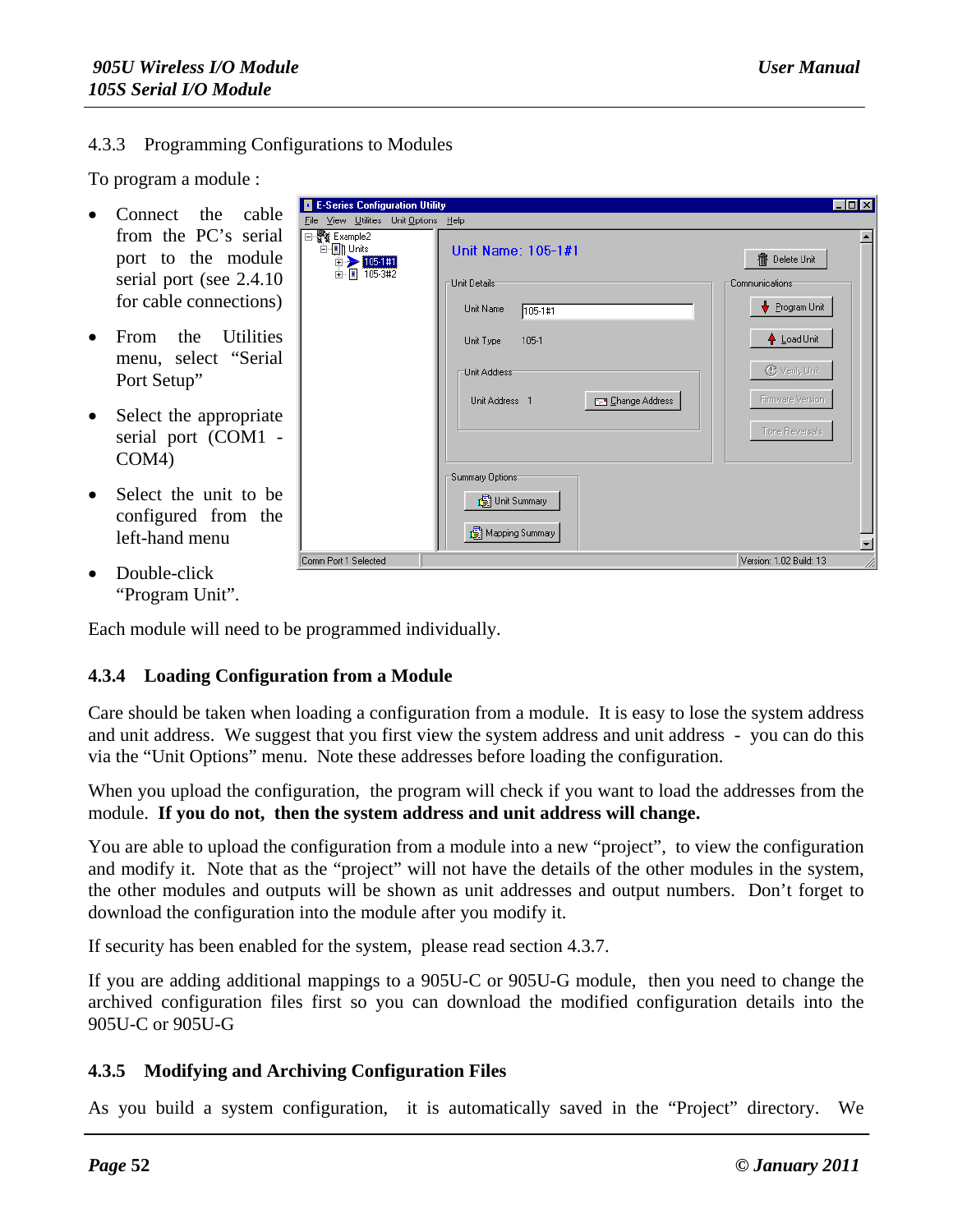recommend that all system additions and changes be made to the archived configuration files first, and then downloaded to the module/s. This ensures that the archived files are always maintained and accurate. If you modify the configuration of a module by uploading and then downloading, then the module configuration will be different then the archived files.

If you lose the configuration files for a system, then you can rebuild the configuration by uploading the configuration file from every module in the system.

### **4.3.6 Print Options**

You can obtain a print-out of each module configuration. On each unit display, there are "Unit Summary" and "Mapping Summary" windows. Each of these will display a printable information page about that module. The Unit Summary page will display the user options configured, and the Mapping Summary will display the mappings entered for that unit.

The printer may be selected from the Printer Setup option in the File menu.

### **4.3.7 Security**

There are two security features available. You can enter a password to protect the configuration files, and you can enable security encryption of the radio transmissions.

The password can be between 6 and 256 characters. The password is case sensitive and any ASCII characters can be used. If you have entered a password, then this password will need to be entered if the configuration is to be changed later. You can view the configuration, but you will not be able to make any changes. You are able to change the password from the "Utilities" menu. If unauthorised access to the files is a concern, we recommend that you change the password regularly or whenever there is a change of staff.

Security Encryption is an additional level of security. The security option uses an 8-character security key to provide 64-bit data encryption of the radio messages. All modules in the same system will be configured with the same security key used to encrypt and decrypt the messages. This feature is available for modules with serial numbers with the middle three numbers greater than 210 - that is xxxx210xxxx, or xxxx220xxxx etc. If you are adding modules to an old system which does not have the security encryption feature, then you cannot use security encryption on the new modules.

Note that the security key is different than the password.

- To enable the security encryption, select the "Enable Security" box on the project display. An 8 character security key is entered and you will be prompted to enter the security code a second time to confirm. The security key can be any characters or numbers. Characters are case sensitive. The security key will never be displayed.
- If you do not enable security, there will be no data encryption of the radio messages. This is the default setting.
- If a security key has been entered, this key is downloaded into each module as part of the configuration download process. You can download another configuration at any time - if the security key is different, or if there is no security key in the new configuration, the old key will be over-written.
- You can change the security key in the configuration files simply by entering a new security key in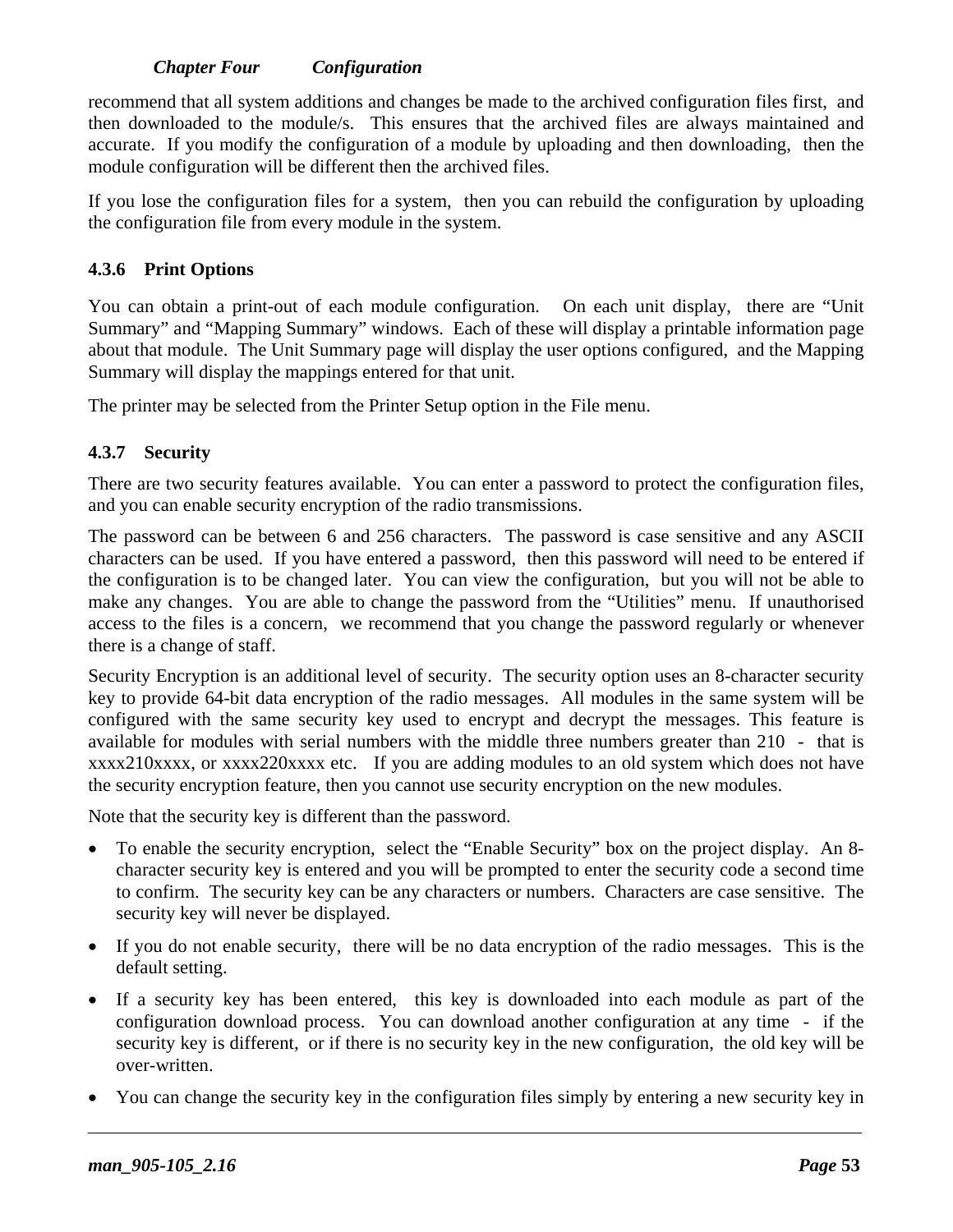the security key window. You will be prompted to confirm the new security key. If the configuration files are password-protected, you will be asked for the password. Note that if you change the security key, it will not match the security key previously loaded into existing modules.

- If you want to change a configuration, we recommend that you change the archived configuration, and then download the configuration onto the module. The archived configuration already has the valid security key.
- If you lose the archived configuration, you can upload the configuration from a module, but you cannot upload a security key. That is, you can upload the module configuration, view it, change it - but if you don't know the original security key, the old key will be over-written when you download the new configuration. This module will no longer communicate with other modules in the system as the security key is different.

The security options provide security against a "hacker" in the following way:

- $\Box$  A hacker cannot listen-in to radio messages without the security key to decrypt the radio messages. Similarly, a hacker cannot force outputs by transmitting a radio message to a module without the security key.
- $\Box$  A hacker cannot access the security key from an installed module or from the configuration files.
- The archived configuration files cannot be changed, downloaded or uploaded without the password.

#### **Warning!!**

**These security options provide a high level of security, but no data-security system can provide "100% protection". But it does make it very difficult for someone to interfere with the 905U system - difficult to the point where there would be many easier alternate ways to cause malicious damage.**

**The password must be kept in a secure place. Security procedures need to be adopted. If staff with access to the password leave your organization, we recommend that the password be changed.**

**We recommend that you use a random 8-character string for the security key and that you do not record the key. It is not necessary to know what the security key is. The key will be recorded in the archived configuration files, and therefore the configuration files should be held in a secure place and backed up.**

**The security key does not prevent a hacker uploading a configuration from a module and downloading with a new security key. This module will no longer operate with other modules in the system. To prevent this, unauthorized access to modules must be prevented.**

If you lose the configuration files, you can regenerate these by uploading the configuration from every module in the system into a new project with a new security key. After uploading each module, download the configuration with the new security key.

If you wish to change the security key, simply enter a new key in the configuration program, and download the new configuration to all modules in the system.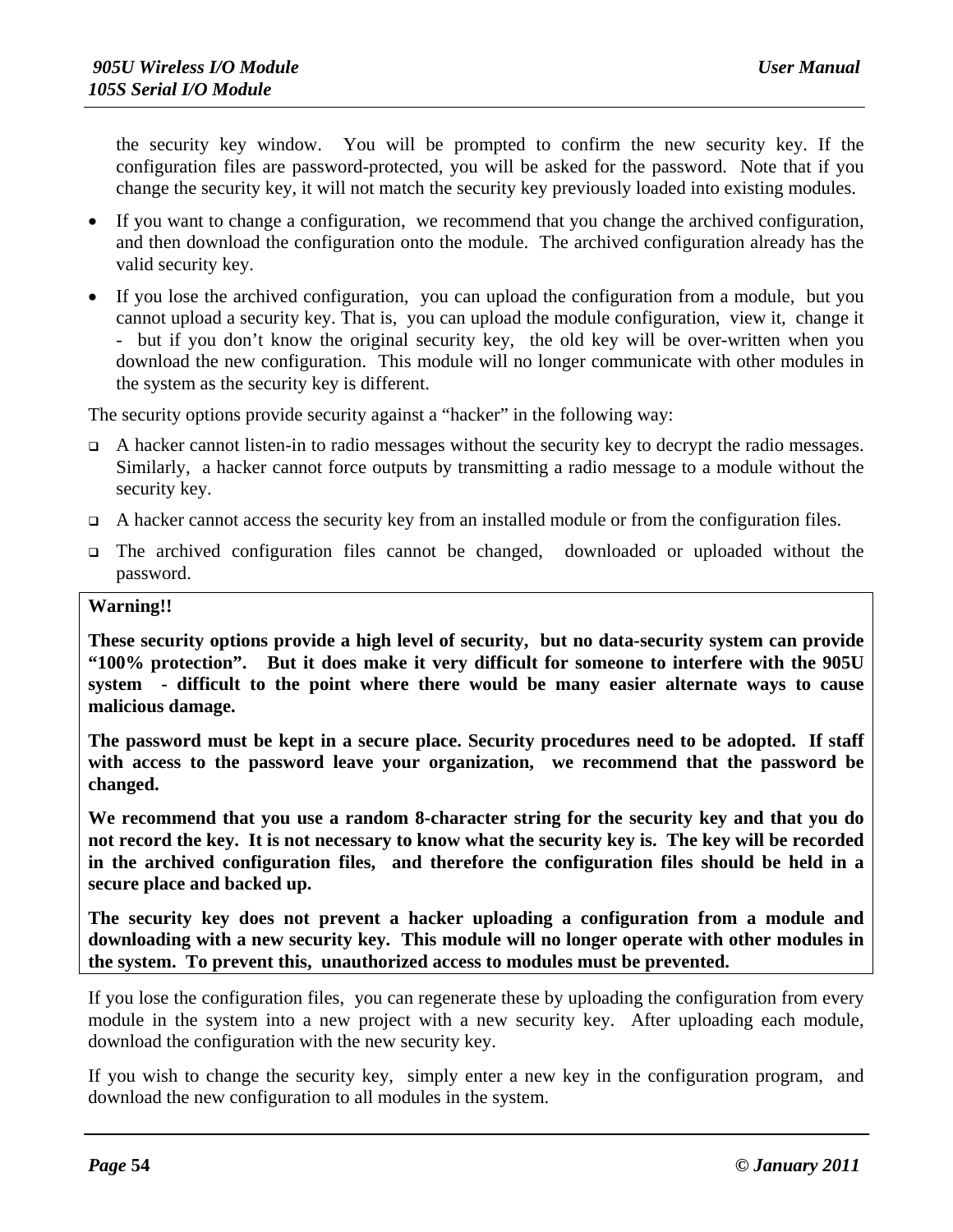#### **4.3.8 Using 105S Modules**

105S modules can be used by themselves, as "line telemetry" or "wired I/O", or they can be used as I/O expansion for 905U modules. As the 105S modules are connected by RS485, the 105S modules can be separated from the 905U modules by some distance. There can be up to 32 addresses on the one RS485 multi-drop link. Note that each –3 and –4 module takes up 2 addresses. For example, you could have up to 32 modules sharing a multi-drop link if they are all –1 or -2 modules - if they are all –3 or –4, then you could only have 16 modules on the link.

105S modules are configured with unit addresses in the range 96 – 127.

#### **Example 1 - Mapping to another 105S module on the same link.**

The I/O mapping is done in the same way as for 905U modules.

| <b>E-Series Configuration Utility</b>          |      |      |                  |           |                        |           | $\Box$ $\Box$ $\times$ |
|------------------------------------------------|------|------|------------------|-----------|------------------------|-----------|------------------------|
| Utilities Unit Options<br><b>View</b><br>Eile. | Help |      |                  |           |                        |           |                        |
| example<br>o<br><b>(iii) Units</b>             |      |      | Unit Type: 105-2 |           |                        |           |                        |
| ò ∏<br>105-2#97                                |      |      |                  |           | New IO Mapping         |           |                        |
| Mappings<br>UpdateTimes<br>Output Reset        |      |      |                  |           | New Poll Mapping       |           |                        |
| <b>≫</b> Sensitivities                         |      |      |                  |           | New Comms Fail Mapping |           |                        |
| — <mark>&lt;</mark> SetPoints                  |      | Inv. | Input            | Dest Unit | Output                 | Rep'ter 1 | Rep'ter 2              |
| i…√∽ Debounce<br>由… 圓<br>105-3#102             | z    | N    | DIN1             | 105-3#102 | DOT3                   |           |                        |
|                                                |      |      |                  |           |                        |           |                        |
|                                                |      |      |                  |           |                        |           |                        |
| Comm Port 1 Selected                           |      |      |                  |           |                        |           |                        |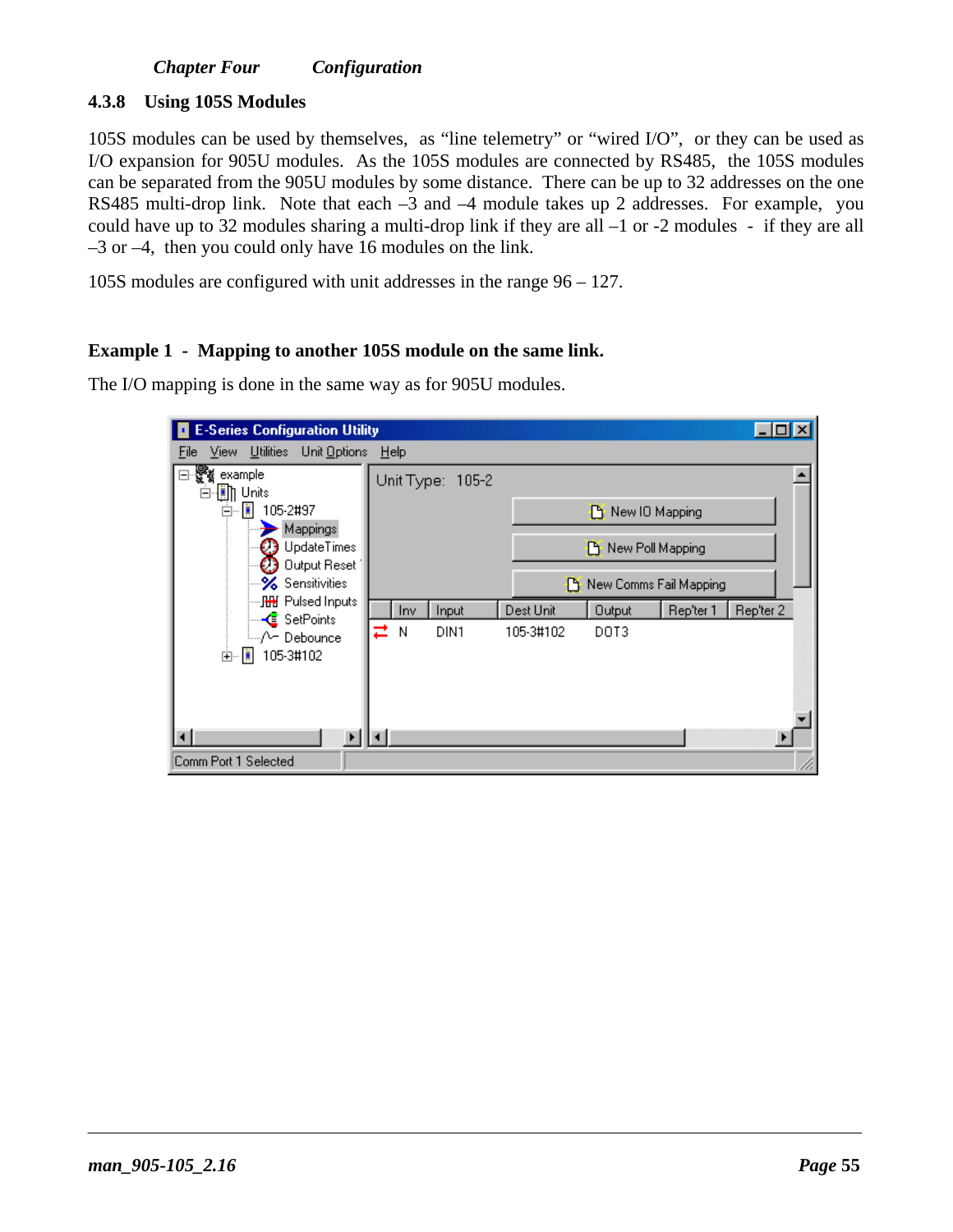



In this example, a 105S-2 is connected to 905U-1#8. DI1 is mapped to a remote 905U-C module. The 905U that is connected to the 105S module acts as a repeater - a serial-to-radio repeater.

When DI1 changes, the 105S will send a message via the serial link to 905U-1#8, and this 905U module will repeat the message by radio to the 905U-C module.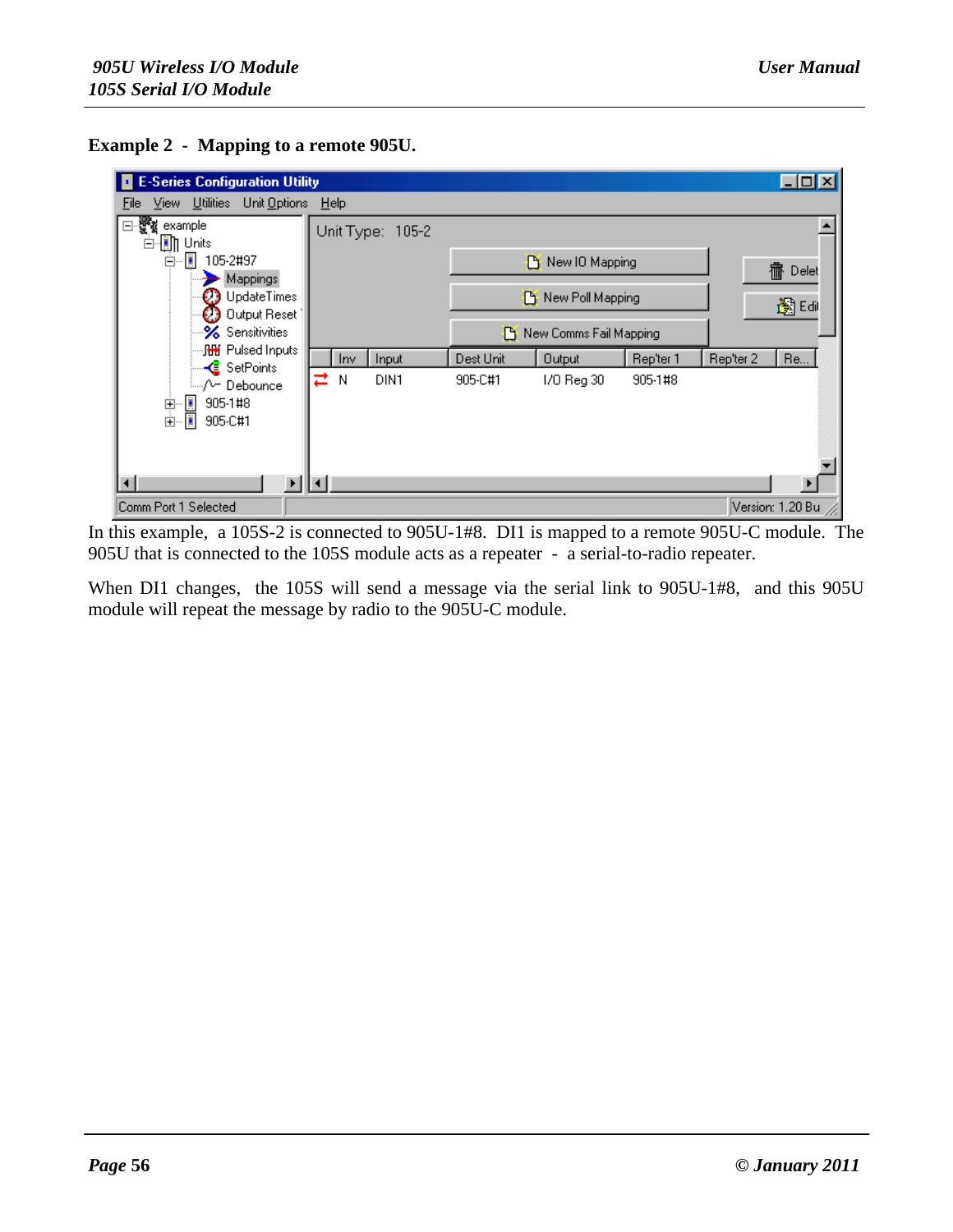#### **Example 3 - Mapping to another 105S which is connected to a different 905U**

In this example, both 905U modules act as repeaters. The first is a "serial-toradio" repeater and the second is a "radio-to-serial" repeater.



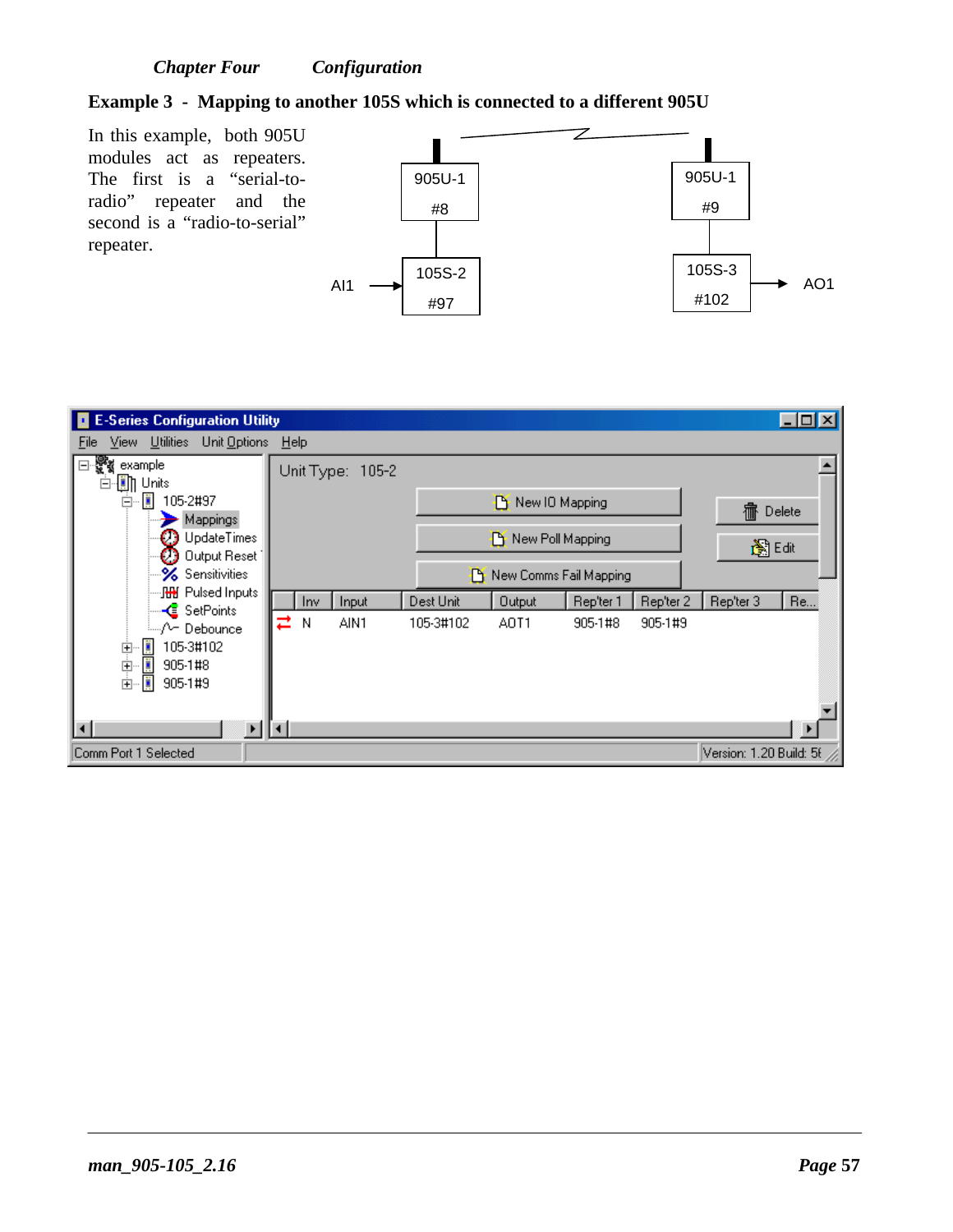# **Chapter Five SPECIFICATIONS**

| <b>General</b>                  |                                                                                             |                                                                                        |
|---------------------------------|---------------------------------------------------------------------------------------------|----------------------------------------------------------------------------------------|
| 905U Radio standards            | FCC Part 15A, Part 15.247                                                                   | $902 - 928$ MHz, 1W                                                                    |
| 105U Radio standards            | FCC Part 90, Part 15, RSS-<br>119                                                           | $380 - 520$ MHz, $12.5 / 25$ KHz, $0.5 - 5$ W                                          |
| Housing                         | 130 x 185 x 60mm<br>DIN rail mount<br>5.1<br>for<br>Refer<br>section<br>dimensioned drawing | Powder-coated, extruded aluminium                                                      |
| <b>Terminal blocks</b>          | Removable                                                                                   | Suitable for $2.5 \text{ mm}^2$ conductors                                             |
| LED indication                  | Power supply,<br>OK operation, digital I/O,<br>RX and TX                                    |                                                                                        |
| <b>Operating Temperature</b>    | 905U, 105S                                                                                  | -40 to 60 degrees C $/$ -40 to 140 degrees F                                           |
|                                 | 105U                                                                                        | -30 to 60 degrees C $/$ -20 to 140 degrees F                                           |
| Humidity                        | $0 - 99\%$ RH                                                                               |                                                                                        |
|                                 | non-condensing                                                                              |                                                                                        |
| <b>Power Supply</b>             |                                                                                             |                                                                                        |
| <b>Battery</b> supply           | 11.3 - 15.0 VDC                                                                             |                                                                                        |
| AC supply                       | 12 - 24 VAC, 50/60 Hz                                                                       | Overvoltage protected<br>Battery required for 105U units with more<br>than 2W RF power |
| DC supply                       | 15 - 30 VDC                                                                                 | Overvoltage and reverse voltage protected                                              |
|                                 |                                                                                             | > 17VDC required for charging battery                                                  |
|                                 |                                                                                             | Battery required for 105U units with more<br>than 2W RF power                          |
| <b>Battery Charging circuit</b> | Included                                                                                    | for 1.2-12 AHr sealed lead acid battery                                                |
| Solar regulator                 | Included                                                                                    | Direct connection of solar panel (up to 30W)<br>and solar battery (100 Ahr)            |
| Current Drain at 12VDC          | 85 mA quiescent for 'U'                                                                     | $+10$ mA/active digital input                                                          |
|                                 | 45 mA quiescent for 'S'                                                                     | $+25$ mA/active digital output                                                         |
|                                 |                                                                                             | $+2x$ analog I/O loop (mA)                                                             |
| Radio transmitter inrush        | 905U                                                                                        | 350mA @ 13.8VDC; 250mA @ 24VDC                                                         |
|                                 | 105U                                                                                        | 450mA @ 13.8VDC (0.5W)                                                                 |
|                                 |                                                                                             | 600mA @ 13.8VDC (1W)                                                                   |
|                                 |                                                                                             | 800mA @ 13.8VDC (2W)                                                                   |
|                                 |                                                                                             | 1.25A @ 13.8VDC (5W)                                                                   |
| Analog loop supply              | Included, except -4                                                                         | 24V DC 150 mA                                                                          |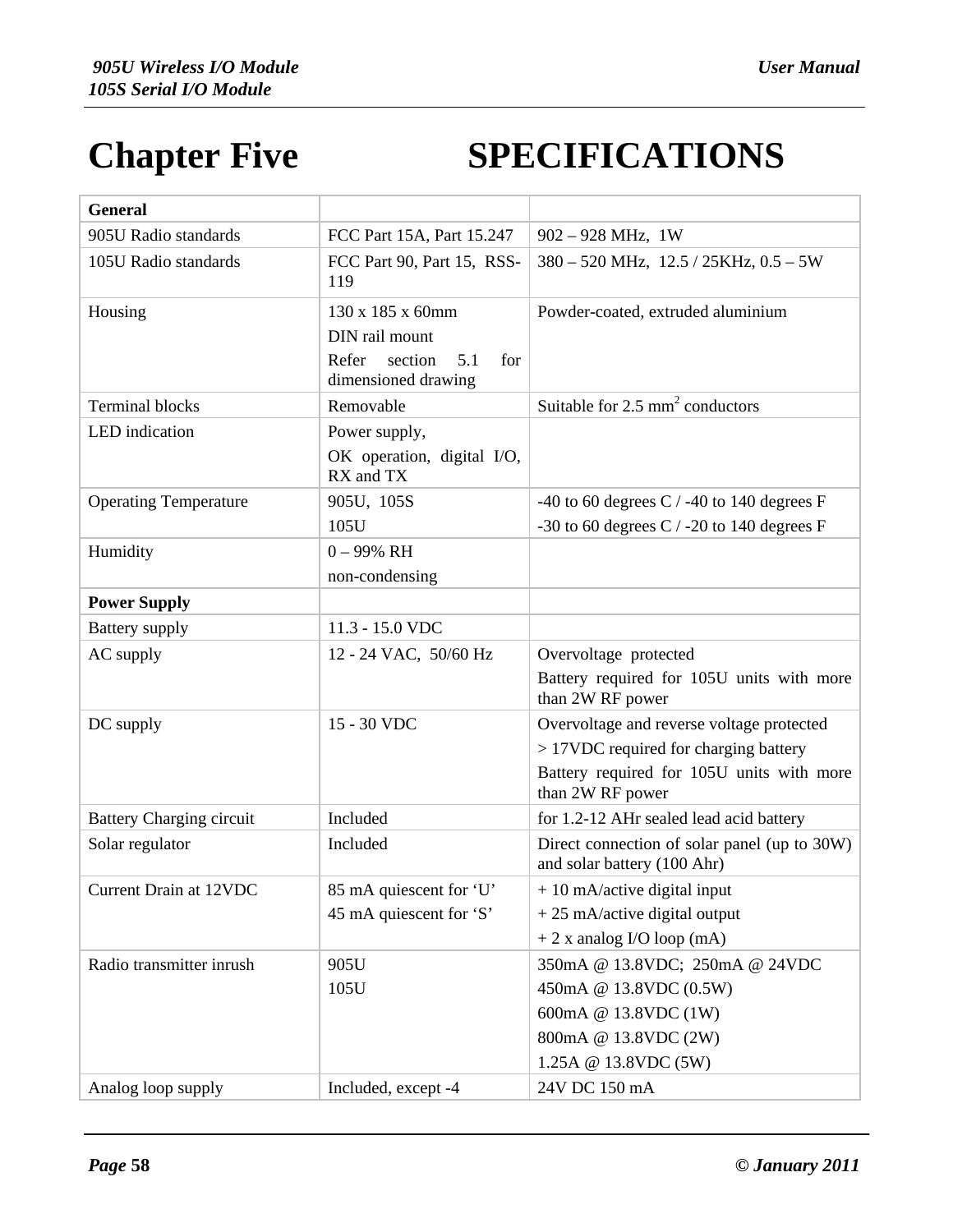## *Chapter FiveSpecifications*

| Mains fail status               | Monitored                                  | Can be transmitted to remote modules                                  |
|---------------------------------|--------------------------------------------|-----------------------------------------------------------------------|
| <b>Battery</b> voltage          | Monitored                                  | As above                                                              |
| <b>Radio Transceiver (905U)</b> |                                            |                                                                       |
| Spread spectrum                 | Frequency hopping                          |                                                                       |
| Frequency                       | USA/Canada                                 | $902 - 928$ MHz                                                       |
|                                 | Australia                                  | $915 - 928$ MHz                                                       |
|                                 | New Zealand                                | 922 - 928 MHz                                                         |
| <b>Transmission Power</b>       | 1W                                         |                                                                       |
| Signal detect / RSSI            | $-120$ to $-50$ dBm                        |                                                                       |
| Expected line-of-sight range    | 20 miles + $@$ 4W ERP                      | USA / Canada                                                          |
| (subject to local conditions)   | $15 \text{ km} + \textcircled{a}$ 1W ERP   | Australia / New Zealand                                               |
|                                 | depending<br>local<br>on<br>conditions     | Range may be extended by up to 5<br>intermediate modules as repeaters |
| Antenna Connector               | Female SMA coaxial                         |                                                                       |
| Data transmission rate          | 19200 baud                                 |                                                                       |
| <b>Radio Transceiver (105U)</b> |                                            |                                                                       |
| <b>Fixed Frequency</b>          | Channel spacing $12.5 / 25$                | $380 - 400$ MHz; $400 - 420$ MHz;                                     |
|                                 | <b>KHz</b>                                 | $420 - 440$ MHz; $430 - 450$ MHz;                                     |
|                                 |                                            | $450 - 470$ MHz; $470 - 490$ MHz,                                     |
|                                 |                                            | 490 - 512 MHz                                                         |
| <b>Transmission Power</b>       | Configurable                               | $0.5 - 5W$                                                            |
| Signal detect / RSSI            | $-120$ to $-50$ dBm                        |                                                                       |
| Expected line-of-sight range    | 70 miles @ 10W ERP                         | ERP allowed depends on license conditions                             |
| (subject to local conditions)   | 25 miles @ 2W ERP                          | Range may be extended by up to 5                                      |
|                                 | depending<br>local<br>on<br>conditions     | intermediate modules as repeaters                                     |
| Antenna Connector               | Female SMA coaxial                         |                                                                       |
| Data transmission rate          | 905U                                       | 19200 b/s                                                             |
|                                 | 105U                                       | 9600 b/s (12.5KHz); 19200 b/s (25KHz)                                 |
| <b>Serial Ports</b>             |                                            |                                                                       |
| RS232 Port                      | DB9 female DCE                             | 9600 baud, no parity, 8 data bits, 1 stop bit                         |
| RS485 Port                      | 2 pin terminal block                       | 9600 baud, no parity, 8 data bits, 1 stop bit,                        |
|                                 |                                            | Typical distance 1 mile / 2km                                         |
| Data transmission               | On change-of-state                         | Update time configurable                                              |
|                                 | + integrity update                         |                                                                       |
| Protocol - serial               | asynchronous ARQ,<br>with<br>16 bit CRC    | Automatic acknowledgements with up to 4<br>retries                    |
| - radio                         | synchronous ARQ                            |                                                                       |
| Communications fail status      | May be mapped to local or<br>remote output | Resetting<br>of<br>fail<br>outputs<br>comms<br>on<br>configurable     |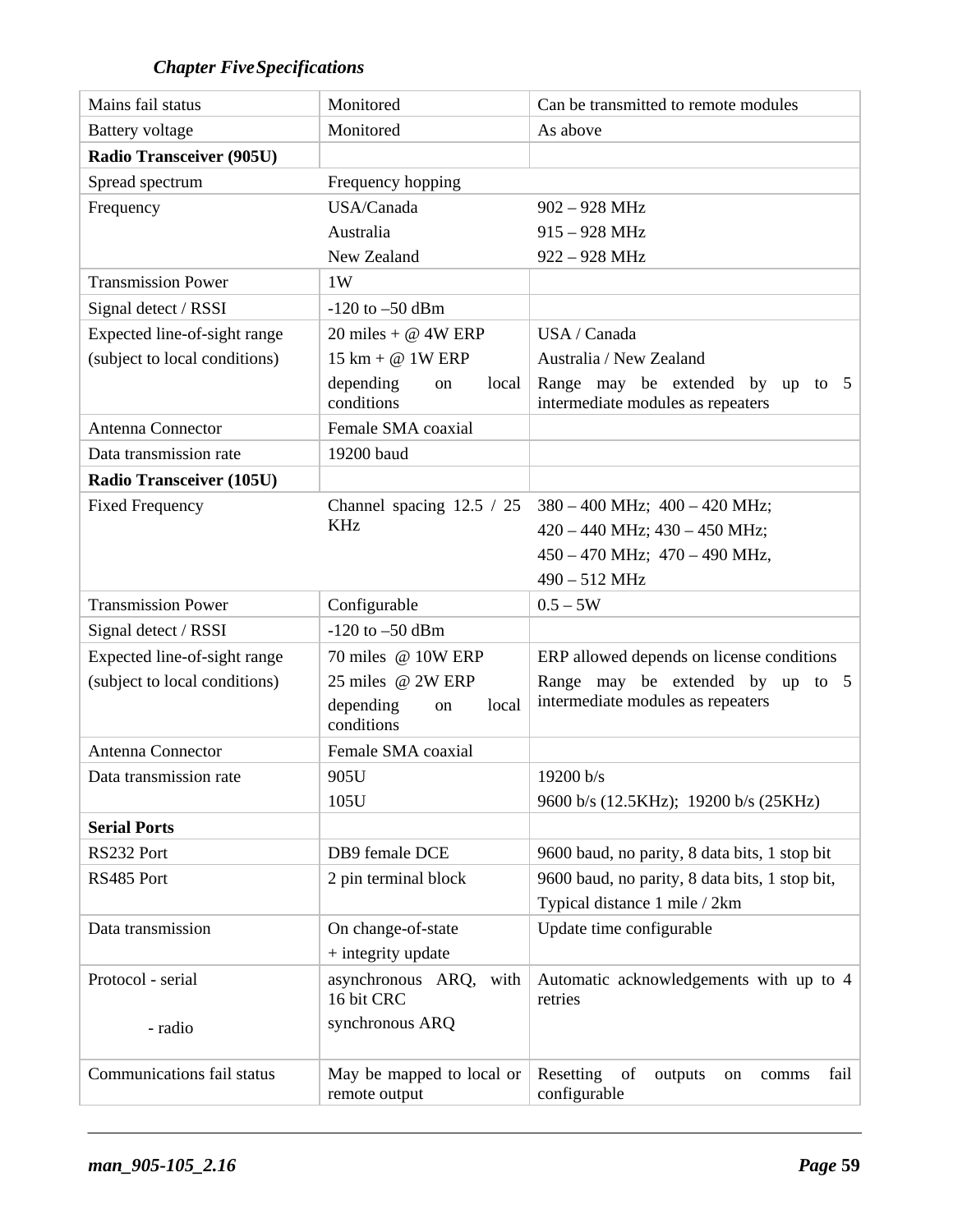| <b>Inputs and Outputs</b> |                                                                                                                                            |                                                                                                                                                                                                                                                |
|---------------------------|--------------------------------------------------------------------------------------------------------------------------------------------|------------------------------------------------------------------------------------------------------------------------------------------------------------------------------------------------------------------------------------------------|
| Digital Inputs            | 905U/105S-1 Four<br>905U/105S-2 Four<br>905U/105S-3 None<br>905U/105S-4 Four plus 12<br>selectable I/O                                     | Opto-isolated (5000V)inputs, suitable for<br>voltage free contacts or NPN transistor,<br>contact wetting current 5mA, input debounce<br>$0.5$ second<br>For -4 modules, as above, but with 3000V<br>surge protection instead of opto-isolation |
| <b>Digital Outputs</b>    | 905U-1/105S-1 Four                                                                                                                         | Relay output contacts, normally open,<br><b>AC 5A 50V</b><br>DC 2A 30V, 5A 20V                                                                                                                                                                 |
| <b>Digital Outputs</b>    | 905U-2/105S-2 One<br>905U-3/105S-3 Eight<br>905U-4/105S-4 Four plus<br>12 selectable I/O                                                   |                                                                                                                                                                                                                                                |
| Pulse Inputs              | 905U-1/105S-1 One                                                                                                                          | Uses DI1. Max rate 100Hz, min. off-time<br>5msec.<br>Uses DI1-4. Max rate of DI1 is 1000Hz,                                                                                                                                                    |
|                           | 905U-2/105S-2 Four<br>905U-3/105S-3 None<br>905U-4/105S-4 Four                                                                             | min. off-time 0.5msec<br>Max rate of DI2-4 is 100Hz, min. off-time<br>5msec.                                                                                                                                                                   |
| Pulse Output              | 905U-1/105S-1 One<br>905U-2/105S-2 None<br>905U-3/105S-3 Four<br>905U-4/105S-4 Four                                                        | FET output, 30 VDC 500mA max Max rate<br>for $105-1$ is 100 Hz. Max rate for 105-3 is<br>1000 Hz. Pulse signal recreated, pulse rate<br>avail.<br>on<br>analog<br>output,<br>(scaling)<br>configurable).                                       |
|                           |                                                                                                                                            | Divide-by-10 available for 1000Hz inputs.                                                                                                                                                                                                      |
| Analog Inputs             | "floating" differential input,<br>common mode voltage -<br>0.5V to 27V<br>905U-1/105S-1<br>Two 4-20 mA<br>905U-2/105S-2<br>$Six$ 0-20 $mA$ | 24 VDC for powering external loops<br>provided, 150 mA max. Digital filter time<br>constant 1 second (config.)<br>Resolution 15 bit, Accuracy 0.1%<br>Resolution 12 bit, Accuracy 0.1%                                                         |
| Analog Input Setpoints    | 905U-1/105S-1 AI 1 only<br>905U-2/105S-2 AI 1-4                                                                                            | Configurable high $&$ low set-points, allowing<br>set/reset of remote digital outputs                                                                                                                                                          |
| <b>Analog Outputs</b>     | current sink to common<br>905U-1/105S-1<br>Two 4-20mA                                                                                      | max loop voltage 27V,<br>Resolution 15 bit, Accuracy 0.1%                                                                                                                                                                                      |
|                           | 905U-3/105S-3<br>Eight 0-20mA                                                                                                              | Resolution 12 bit, Accuracy 0.1%                                                                                                                                                                                                               |
| <b>System Parameters</b>  |                                                                                                                                            |                                                                                                                                                                                                                                                |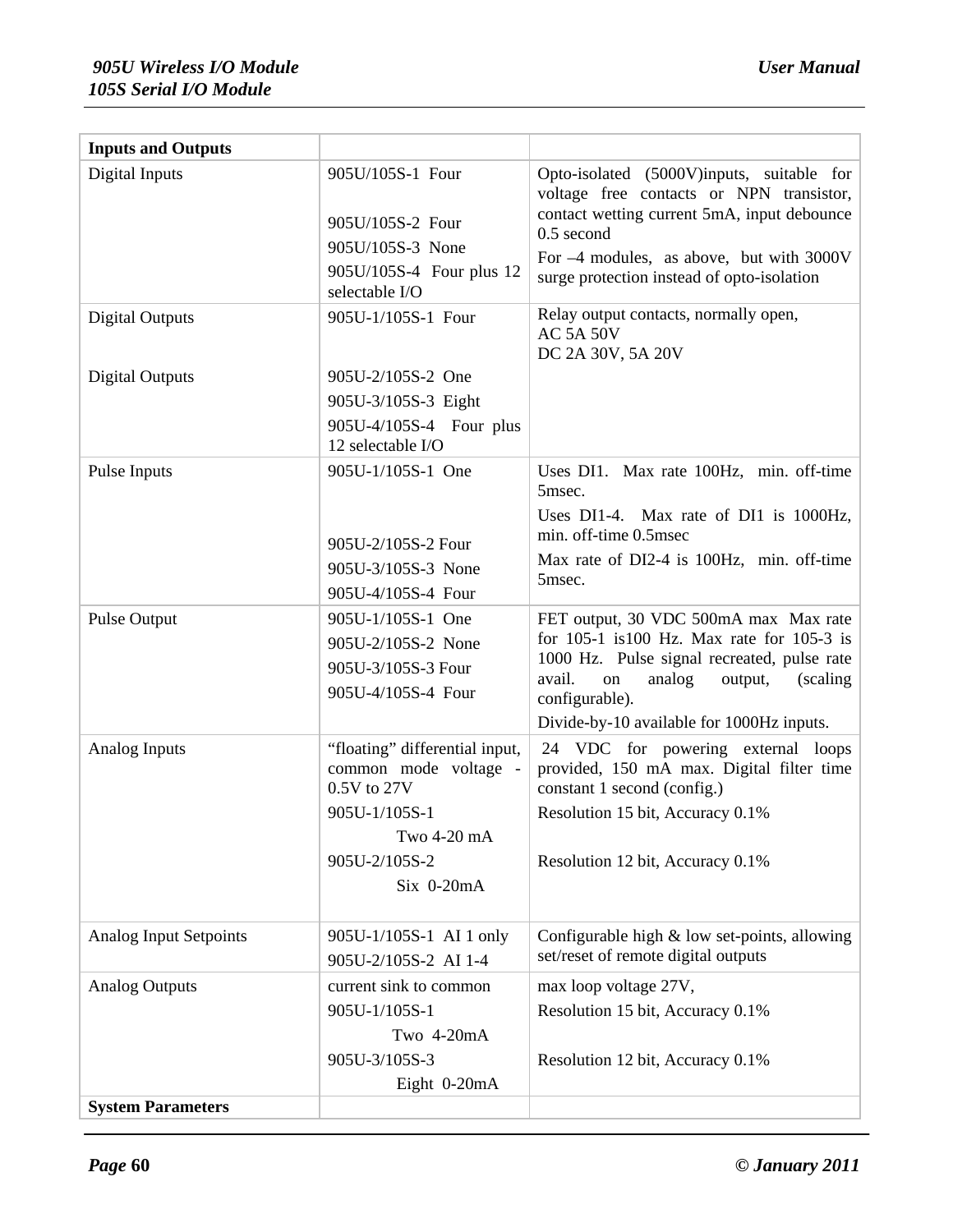## *Chapter FiveSpecifications*

| <b>Network Configurations</b> | or RS485 or network of off each radio unit<br>both | Communications via radio   Up to 95 radio units with up to 32 serial units |  |  |
|-------------------------------|----------------------------------------------------|----------------------------------------------------------------------------|--|--|
| User Configuration            | Any input to any output in $\vert$<br>system       | RS232 PC or laptop                                                         |  |  |
| <b>Diagnostics</b>            |                                                    |                                                                            |  |  |
| On board diagnostics          | Automatic check on start-                          | Input status                                                               |  |  |
|                               | up                                                 | Output test                                                                |  |  |
|                               | RS232<br>Via<br>terminal<br><sub>or</sub>          | Incoming radio signal level                                                |  |  |
|                               | laptop                                             | Simple radio path testing                                                  |  |  |

## **5.1 Dimensioned Drawing**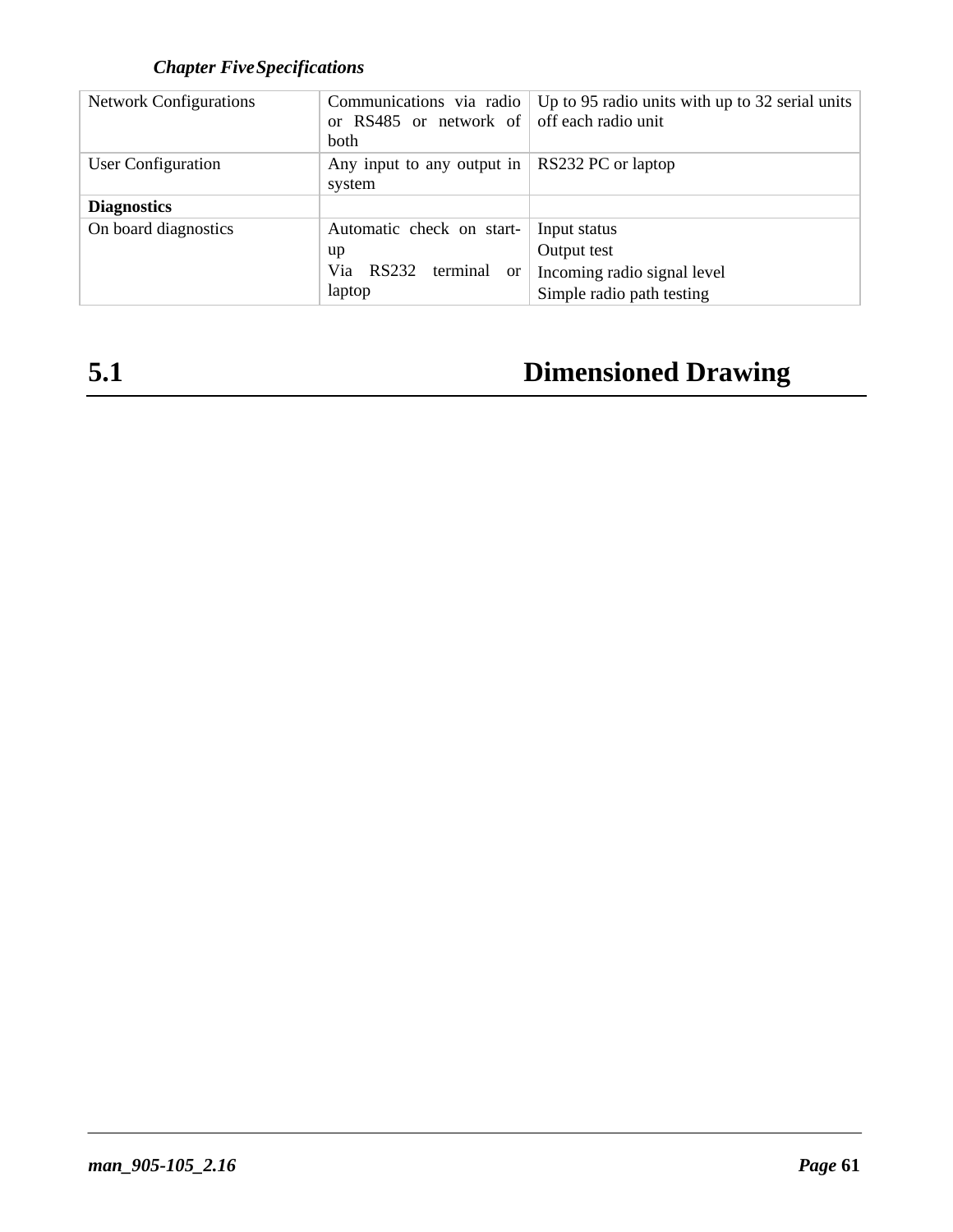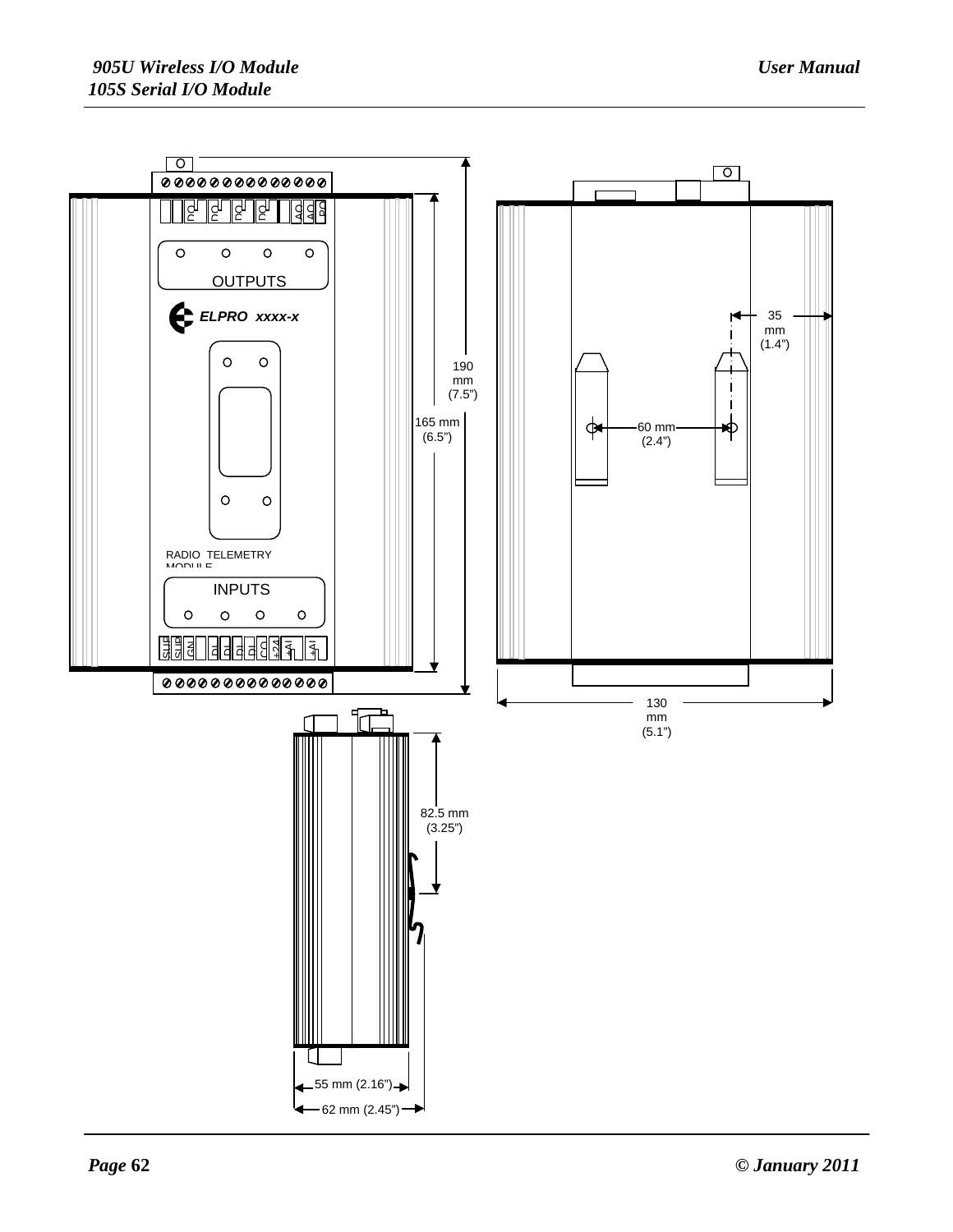# **Chapter Six TROUBLESHOOTING**

## **6.1 Diagnostics Chart**

| <b>INDICATOR</b>          | <b>CONDITION</b> | <b>MEANING</b>                            |
|---------------------------|------------------|-------------------------------------------|
| OK LED OFF                | Continuously     | <b>Battery Voltage low</b><br>$\bullet$   |
|                           |                  | CPU failure                               |
|                           |                  | +24V supply failure/overload<br>$\bullet$ |
| OK LED ON                 | Continuously     | <b>Normal Operation</b><br>$\bullet$      |
| <b>PWR LED ON</b>         | Continuously     | Supply available from SUP1/SUP2           |
|                           |                  | Supply available from solar panel         |
| TX LED ON                 | Flashes briefly  | Radio transmitting                        |
| <b>RX LED ON</b>          | Flashes briefly  | Radio Receiving<br>$\bullet$              |
|                           |                  | Serial port communicating                 |
| <b>RX LED ON</b>          | Flashes          | Module in Configuration Mode              |
|                           | continuously     |                                           |
| <b>RX LED ON</b>          | Continuously     | Test Button press in Configuration        |
|                           |                  | Mode                                      |
| No transmission on change |                  | • Unit not configured correctly - re-     |
| of state                  |                  | configure and check operation             |

The green OK LED on the front panel indicates correct operation of the unit. This LED extinguishes on failure as described above. When the OK LED extinguishes shutdown state is indicated. In this state, all digital outputs turn OFF and the +24V supply turns off.

On processor failure, or on failure during start-up diagnostics, the unit shuts down, and remains in shutdown until the fault is rectified.The unit also shuts down if the battery voltage falls below 10.8 volts. This is a protection feature designed to protect the battery from deep discharge in case of extended period without supply voltage.

Note: During diagnostic testing, it is likely that the module will reset and restart. This will affect the output signals.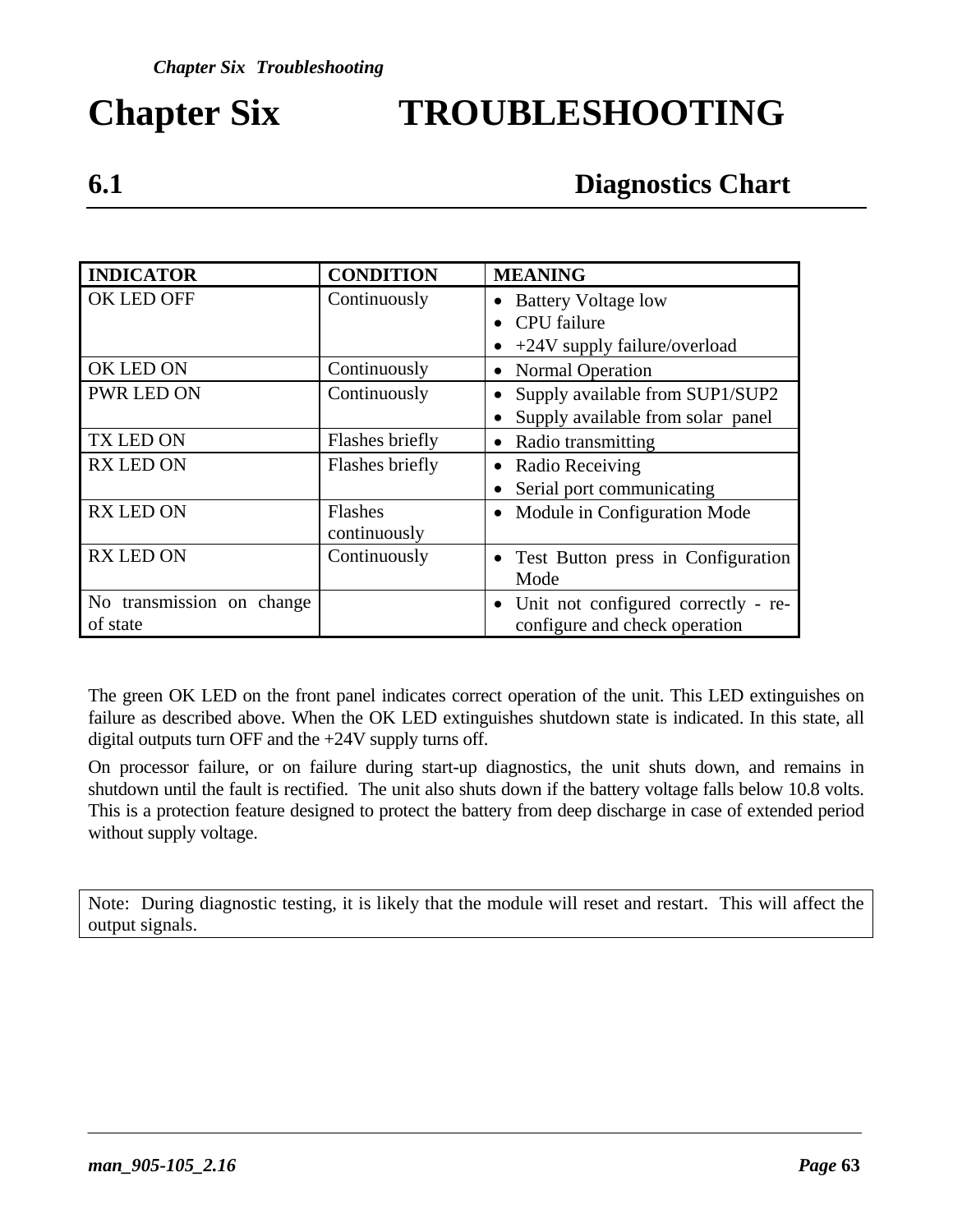## **6.2 Self Test Functions**

#### **6.2.1 Input to Output Reflection (905U-1/105S-1 only)**

**The unit will require re-configuration after SELF TEST. Ensure you know the required operational configuration including system and unit addresses so that the network can be restored after testing.**

Remove the cover in the front panel, and set the DIP switches as shown below. Hold down the red button for five seconds, or until the Rx LED glows yellow, release the Red button (the Rx LED now flashes), then press and release the Red button (the flashing Rx LED extinguishes).

|  |  |                                                      |  | 0 0 0 0 0 0 0 0 0 |  |
|--|--|------------------------------------------------------|--|-------------------|--|
|  |  | $1 \mid 0 \mid 0 \mid 0 \mid 0 \mid 0 \mid 0 \mid 0$ |  |                   |  |

Input signals may now be connected to the input terminals of the module. If the module is operating correctly, then the input signals will be reflected to the corresponding output on the same module. For example, if DI 1 is connected to common - i.e. the first digital input is turned "ON" - then DO 1 will activate, if the module is functional. Similarly, if a 12mA signal is connected to AI 2, then a 12mA signal should be able to be measured from AO 2, if the module is functioning correctly.

*If a module does not pass its self test function, then it should be returned to an authorised service agent for attention*

#### **6.2.2 Radio Testing using Tone Reversals (105U/905U modules only)**

This function allows the unit to be configured to continuously transmit a sequence of alternate zeros and ones on the radio. This function provides the facility to check VSWR of antennas during installation, as well as checking the fade margin of the path between two units (see below - received signal strength indication).

The tone reversals function is initiated by setting all of the DIL switches to ON, and holding down the red button for approximately 5 seconds( until the RX LED lights continuously). On releasing the button, the RX LED will flash continuously, and the TX LED will light, indicating that the radio transmitter is on.

To finish the test, push the red button again or re-power the module.

#### **6.2.3 Diagnostics menu**

To aid in the checking and set-up of the module, a user friendly menu provides access to diagnostic functions. Use of the diagnostics menu does not affect module configuration.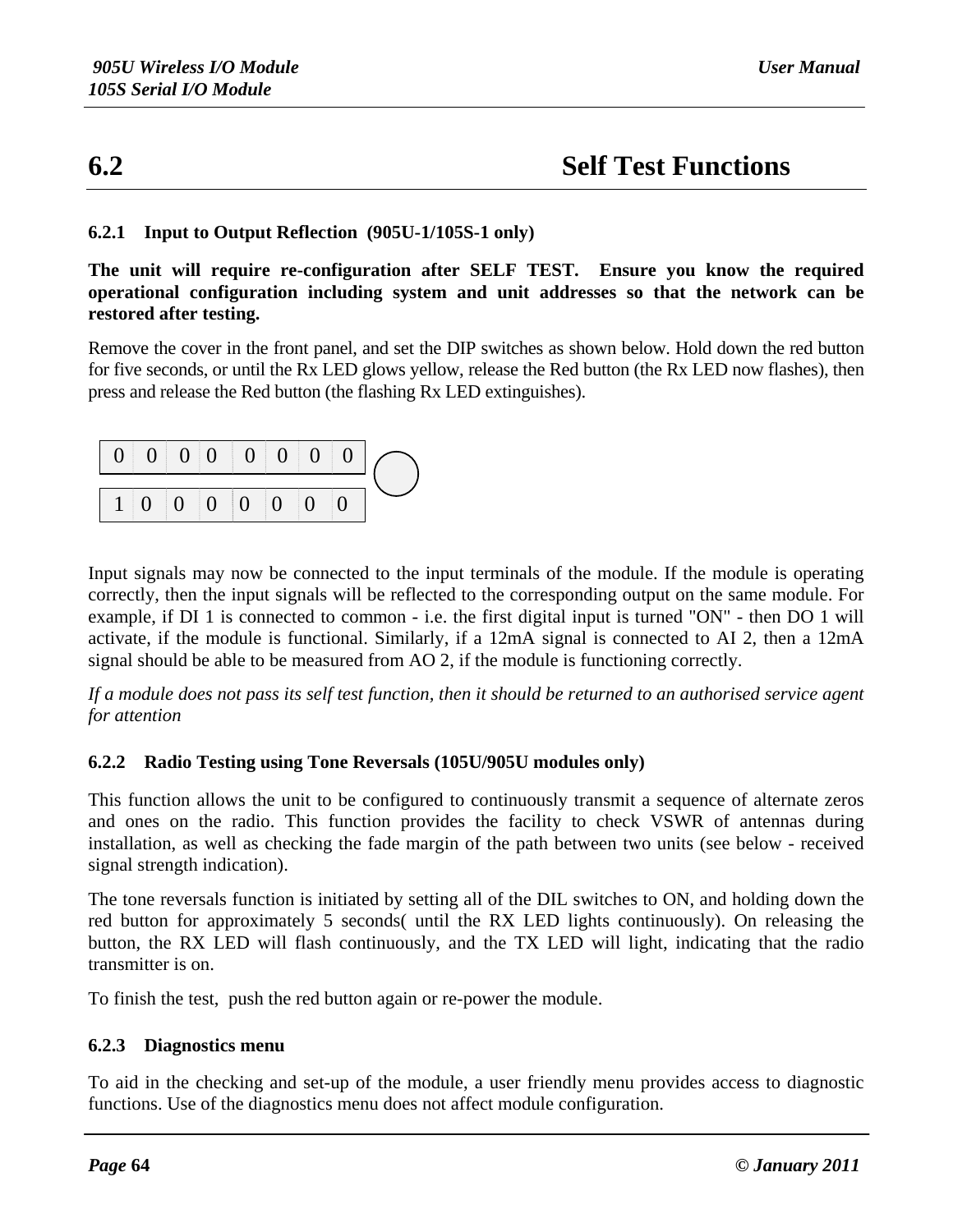#### *Chapter Six Troubleshooting*

The diagnostics functions can be accessed from the E Series Config software - the same software package used to configure the modules. Connect the laptop or PC to the module using a configuration RS232 cable.

Either open the archived project containing the module, or start a New Project and select "Load a New Unit" - select the correct type of module. After the unit has loaded, select the Diagnostics box.

| E-Series Configuration Utility                                                    |                                                                | $\Box$ ol $\times$ |
|-----------------------------------------------------------------------------------|----------------------------------------------------------------|--------------------|
| View Utilities Unit Options<br>File                                               | Help                                                           |                    |
| ⊟∙क्षुैँद्<br>T389R<br>⊟- <b>Ein</b> Units<br>$= 905 - 142$                       | Unit Name: 905-1#2                                             |                    |
| Mappings<br>$\mathcal{O}$ UpdateTimes<br><b>2</b> Output Reset                    | Unit Details <sup>.</sup><br>Unit Options <sup>.</sup>         |                    |
| <b>‰</b> Sensitivities<br>…JHH Pulsed Inputs<br>… <mark>RH</mark> I Pulsed Output | Delete Unit<br>癤<br>905-1#2<br>Unit Name:                      |                    |
| — <mark>&lt;</mark> SetPoints<br>i…/∽ Debounce                                    | <b>Communications</b><br>905-1<br>Unit Type:<br>→ Program Unit |                    |
|                                                                                   | ← Load Unit<br>$\  \cdot \ $ 2<br>Unit Address:                |                    |
|                                                                                   | <b>A</b> Diagnostics                                           |                    |
| $\blacksquare$                                                                    | Select for Diagnostics<br>→ Bead Innuts                        |                    |
| Comm Port 1 Selected                                                              | Version: 1.30 Build: 149                                       |                    |

| <b>Communications Log</b>                                                                  |       |            |                                      |             | 区                                                                                                                                                     |
|--------------------------------------------------------------------------------------------|-------|------------|--------------------------------------|-------------|-------------------------------------------------------------------------------------------------------------------------------------------------------|
| $ \mathbf{G} \otimes \mathbf{E} \mathbf{E} \mathbf{C} $<br>$\approx$                       |       |            |                                      |             |                                                                                                                                                       |
|                                                                                            |       |            |                                      |             | ×.                                                                                                                                                    |
| System Address:<br>RSSI:<br>CRC:<br>C Hex C Anlg<br>© Dec ⊙ Dig<br>Monitor Comms Disabled. | Data: | Local Unit | Cmd Type<br>Rpt1 Rpt2 Rpt3 Rpt4 Rpt5 | Remote Unit | Time Stamps<br>$\Box$ Terminal<br>Start Comms<br><b>⊘</b> Stop<br>C Clear Display<br>Open Log File<br><b>d</b> Log To File<br>$\mathbf{\Gamma}$ Close |

A "Terminal" screen will appear. Select the "Terminal" box.

Connect the module (ensure the RS485 port is disconnected first) to the PC using the same serial cable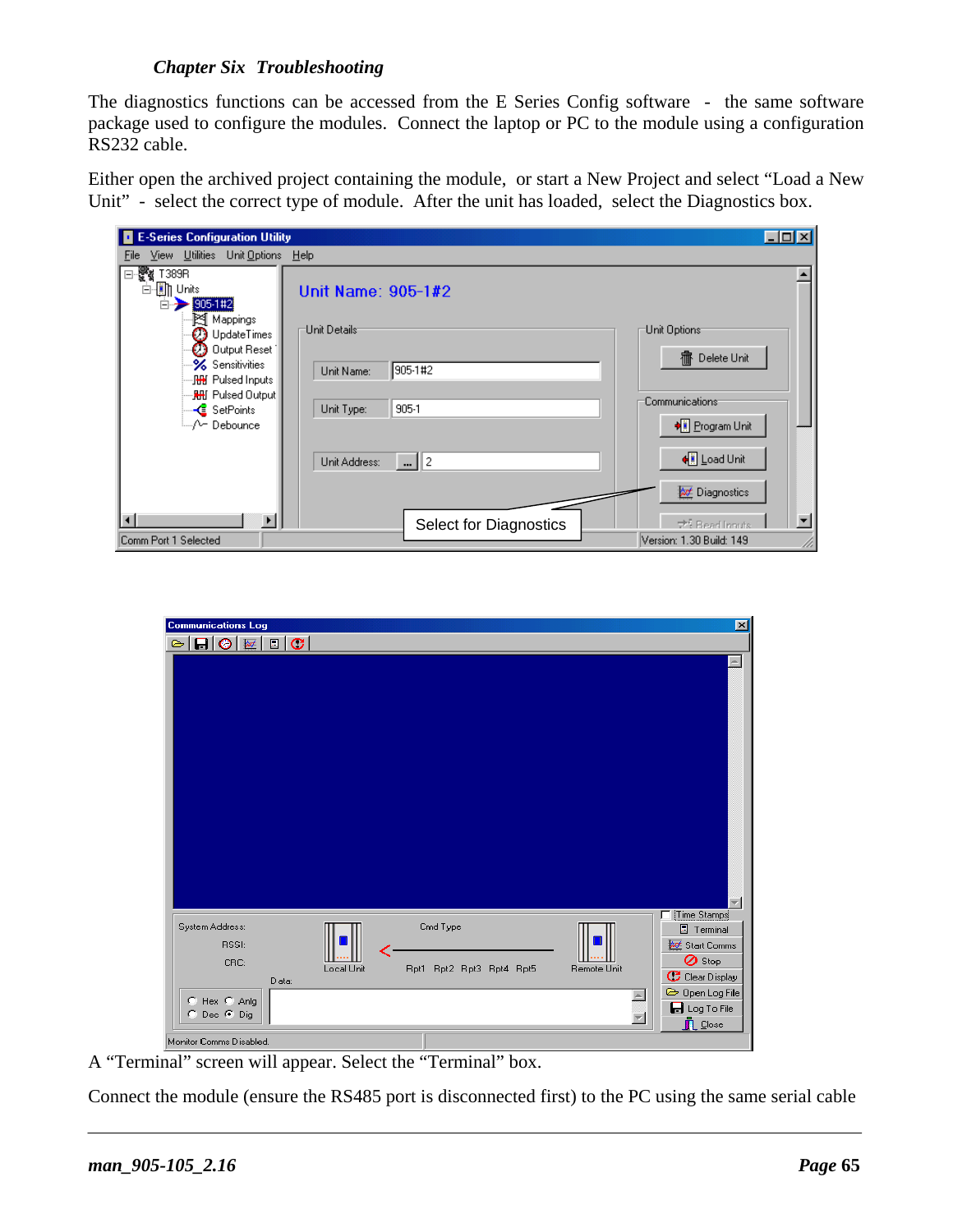used for configuration.

The diagnostics menu is accessed by removing the blue "plug" from the front of the module and setting all switches to '0' or "Open", and holding down the red button for approximately 5 seconds, until the RX LED lights continuously. One of the following menus will be displayed on the terminal :

| 1051 V1.0     |                 | 1052 V1.0     |             | 1053 V1.0        |                 | 1054 V1.0     |                  |
|---------------|-----------------|---------------|-------------|------------------|-----------------|---------------|------------------|
| a)            | Ins             | a)            | Digital Ins | a)               | Ins             | a)            | D Ins            |
| b)            | Tones           | b)            | Analog Ins  | b)               | Tones           | b)            | A Ins            |
|               |                 |               |             | $\mathbf{c})$    | Comms           | $\mathbf{c})$ | Tones            |
| $\mathbf{c})$ | Comms           | $\mathbf{c})$ | Tones       | d)               | DO1             | d)            | Comms            |
| $\mathbf{d}$  | DO1             | d)            | Comms       | e)               | DO <sub>2</sub> | e)            | DO1              |
| e)            | DO <sub>2</sub> | e)            | DO1         | f)               | DO <sub>3</sub> | f)            | DO <sub>2</sub>  |
| f)            | DO <sub>3</sub> | f)            | Switch      | g)               | DO <sub>4</sub> | g)            | DO <sub>3</sub>  |
|               |                 |               |             | h)               | DO <sub>5</sub> | h)            | DO <sub>4</sub>  |
| g)            | DO <sub>4</sub> | g)            | Signal      | $\mathbf{i}$     | DO <sub>6</sub> | $\mathbf{i}$  | DIO1             |
| h)            | AO1             | >             |             | j)               | DO <sub>7</sub> | j)            | DIO <sub>2</sub> |
| $\mathbf{i}$  | AO2             |               |             | $\mathbf{k}$     | DO <sub>8</sub> | $\mathbf{k}$  | DIO <sub>3</sub> |
|               |                 |               |             | $\left( \right)$ | AO1             | 1)            | DIO <sub>4</sub> |
| j)            | Switch          |               |             | m)               | AO2             | m)            | DIO <sub>5</sub> |
| $\mathbf{k}$  | Signal          |               |             | n)               | AO3             | n)            | DIO <sub>6</sub> |
| >             |                 |               |             | $\circ$ )        | AO <sub>4</sub> | $\circ$ )     | DIO7             |
|               |                 |               |             | p)               | AO <sub>5</sub> | p)            | DIO <sub>8</sub> |
|               |                 |               |             | q)               | AO <sub>6</sub> | q)            | DIO <sub>9</sub> |
|               |                 |               |             | r)               | AO7             | r)            | <b>DIO10</b>     |
|               |                 |               |             | s)               | AO <sub>8</sub> | s)            | DIO11            |
|               |                 |               |             | t)               | Switch          | t)            | DIO12            |
|               |                 |               |             | $\mathbf{u}$     | Signal          | $\mathbf{u}$  | Signal           |
|               |                 |               |             | $\mathbf{L}$     |                 | $\,>$         |                  |

Choose an item from the menu by entering the letter before that item. For example, to select the "Signal" function from the 105-1 Menu, enter :- k

During the diagnostics session, if you press Enter or Space while the menu is displayed, the module will restart in normal operating mode. To re-enter diagnostics mode, hold the red button for 5 seconds etc.

After the diagnostics session is over, force the module to restart, then select "Stop Terminal", then "Close".

#### **Inputs**

This option provides a dynamic display of the status of all of the inputs in the 905U, both internal and external.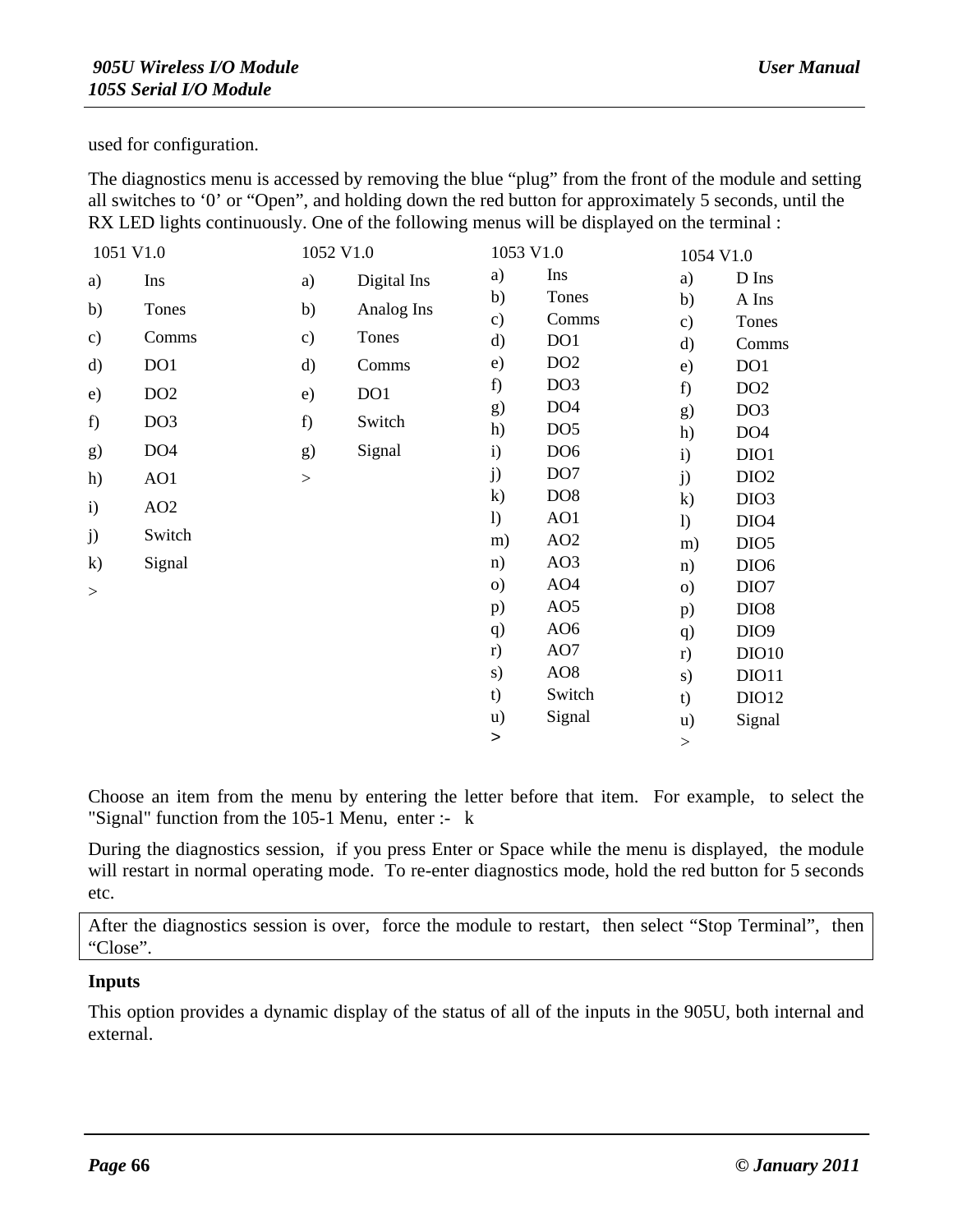#### *Chapter Six Troubleshooting*

#### **905U-1/105S-1 Modules**

| 1234MLS |  |                          | P CNT AI1 AI2 PRATE VBATT |
|---------|--|--------------------------|---------------------------|
| 0101001 |  | 00F6 C000 4000 8000 9C00 |                           |

The first 7 values (1234MLS) each represent a single digital input. A '1' indicates that that input is ON, and a '0' indicates that the corresponding input is OFF. "1234" represents the four physical digital inputs, DI1 to DI4. "M" is the mains fail status ('1' for mains fail, '0' for mains OK). "L" is the battery low volts status ('1' for low volts '0' for OK). "S" is the set-point status. Note 'M' indication will also come on when a solar voltage above approx 10.5V is connected to the Solar Terminal.

P CNT, AI1, AI2, P RATE, and VBATT each represent 16 bit values, displayed as four hexadecimal digits.

P CNT is the current value of the pulsed input counter. This value should increment each time 'DI 1' turns from OFF to ON. P RATE displays the current pulse rate at DI1. This value is scaled according to the MAXRATE value configured (0 Hertz is displayed as 4000, and the maximum rate is displayed as C000).a

AI1 and AI2 represent the value for the two analog inputs. Full scale input (20 mA) is displayed as C000, 4mA is displayed as 4000, and 0ma is displayed as 2000. Analog inputs are filtered digitally with a time constant of 1 second, so a sudden change in the analog input current will result in a slower change in displayed analog value, finally settling at the new value.

|                | Add together the figures corresponding to each digit in each position to<br>determine the current (mA) |                      |                      |                  |  |  |  |  |  |
|----------------|--------------------------------------------------------------------------------------------------------|----------------------|----------------------|------------------|--|--|--|--|--|
|                | e.g. displayed value $3456 = 2.000 + 0.500 + 0.039 + 0.003$<br>$= 2.542mA$                             |                      |                      |                  |  |  |  |  |  |
| <b>Digit</b>   | Leftmost                                                                                               | <b>Next position</b> | <b>Next position</b> | <b>Rightmost</b> |  |  |  |  |  |
|                | position                                                                                               |                      |                      | position         |  |  |  |  |  |
| $\theta$       |                                                                                                        | 0.000                | 0.000                | 0.000            |  |  |  |  |  |
| -1             |                                                                                                        | 0.125                | 0.008                | 0.000            |  |  |  |  |  |
| $\overline{2}$ | 0.000                                                                                                  | 0.250                | 0.016                | 0.001            |  |  |  |  |  |
| 3              | 2.000                                                                                                  | 0.375                | 0.023                | 0.001            |  |  |  |  |  |
| $\overline{4}$ | 4.000                                                                                                  | 0.500                | 0.031                | 0.002            |  |  |  |  |  |
| 5              | 6.000                                                                                                  | 0.625                | 0.039                | 0.002            |  |  |  |  |  |
| 6              | 8.000                                                                                                  | 0.750                | 0.047                | 0.003            |  |  |  |  |  |
| 7              | 10.000                                                                                                 | 0.875                | 0.055                | 0.003            |  |  |  |  |  |
| 8              | 12.000                                                                                                 | 1.000                | 0.063                | 0.004            |  |  |  |  |  |
| 9              | 14.000                                                                                                 | 1.125                | 0.070                | 0.004            |  |  |  |  |  |
| A              | 16.000                                                                                                 | 1.250                | 0.078                | 0.005            |  |  |  |  |  |
| B              | 18.000                                                                                                 | 1.375                | 0.086                | 0.005            |  |  |  |  |  |
| $\mathcal{C}$  | 20.000                                                                                                 | 1.500                | 0.094                | 0.006            |  |  |  |  |  |
| D              | 22.000                                                                                                 | 1.625                | 0.102                | 0.006            |  |  |  |  |  |
| E              |                                                                                                        | 1.750                | 0.109                | 0.007            |  |  |  |  |  |
| $\mathbf F$    |                                                                                                        | 1.875                | 0.117                | 0.007            |  |  |  |  |  |

A guide to translate the displayed value to the analog input current is provided below.

VBATT is the current internally derived battery voltage. 4000 corresponds to 8 Volts, C000 represents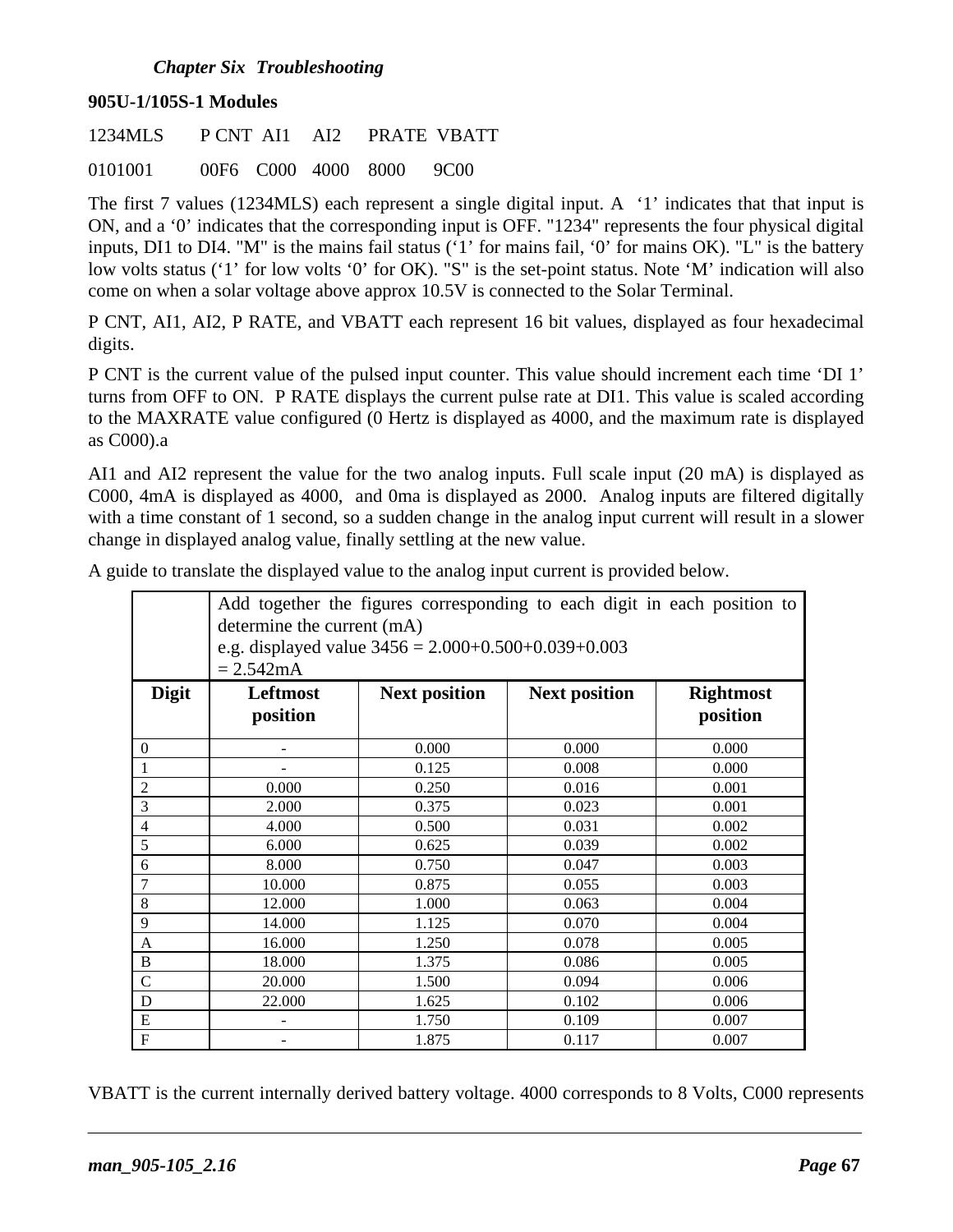16 volts. A quicker method is use the calculation:

Battery voltage (volts) =  $\frac{1}{2}$  I + 6, where I is the mA value determined from the above table using VBATT. For example, a value of VBATT of A000 gives an I value of 16mA from the above table. The battery voltage corresponding to this is  $14V$  (or  $\frac{1}{2} \times 16 + 6$ ).

#### **905U-2/105S-2 Modules**

#### **Digital Inputs**

| <b>SETPNT</b><br>DIN |      | PULSED.          |      |        |
|----------------------|------|------------------|------|--------|
| 1234MSL123456        | PIN1 | PIN <sub>2</sub> | PIN3 | PIN4   |
| 0000100111111        | 0000 | 0000             | 0000 | (1000) |

Note 'S' indicates Solar Voltage is present. Indication will come on at approx 10.5V.

Note 'M" only indicates if a DC supply is connected to SUP1/SUP2 &GND. Does not indicate Solar Supply like the 105/905-1 module.

#### **Analog Inputs**

| VBAT PR1 PR2 PR3 PR4 AI1 AI2 AI3 AI4 AI5 AI6           |  |  |  |  |  |
|--------------------------------------------------------|--|--|--|--|--|
| 8138 4000 4000 4000 4000 0D3A 0CD2 0CC7 0CC7 0CD4 0CC7 |  |  |  |  |  |

#### **905U-3/105S-3 Modules**

ML VBAT VSLR 00 9FA2 0000

Note 'M' indication will also come on when a solar voltage above approx 10.5V is connected to the Solar Terminal.

'VSLR' will indicate the solar voltage – Range is 8 to 20V

#### **905U-4/105S-4 Modules**

#### **Digital Inputs**

| DIN DIO                                   | PULSED              |
|-------------------------------------------|---------------------|
| 1234 123456789ABC MLS PIN1 PIN2 PIN3 PIN4 |                     |
| 1001 010101010 001 101                    | 0001 0001 0001 0001 |

#### **Analog Inputs**

| VBAT PR1                 | PR <sub>2</sub> PR <sub>3</sub> PR <sub>4</sub> |  |
|--------------------------|-------------------------------------------------|--|
| 8DBE 0000 0000 0000 0000 |                                                 |  |

#### **Tones (905U modules only)**

This provides the same function as described above in 6.2.2. Tone Reversals. This function may be used to check VSWR of antennas, and may be used in conjunction with the Signal option (described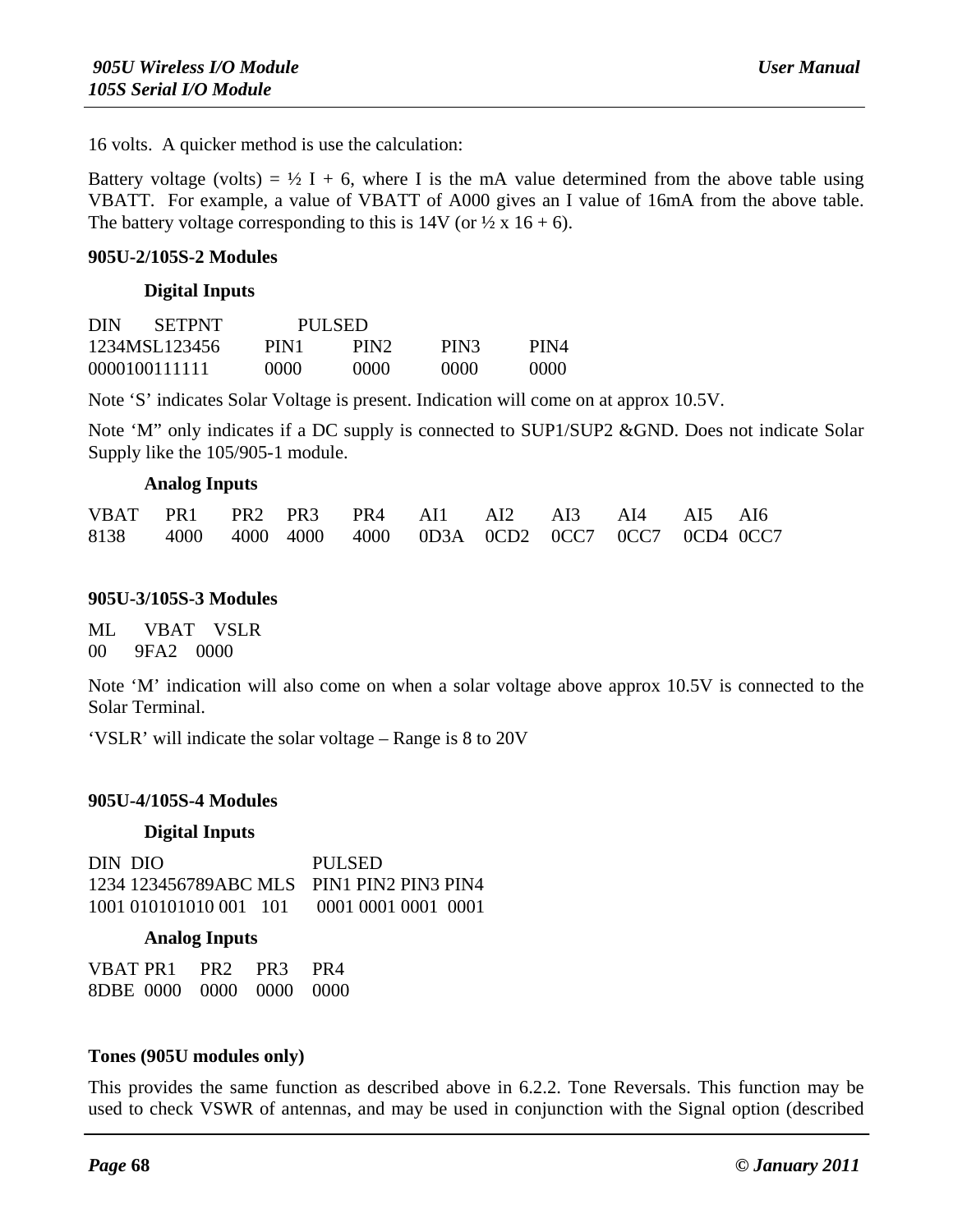#### *Chapter Six Troubleshooting*

below) to check the path between two units.

#### **Comms**

This function allows monitoring of all messages transmitted and received over the radio. A better comms display function is available using the "Comms Logging" feature in the configuration software - refer to section 6.2.4.

Transmitted messages are displayed starting in the leftmost column of the display. Received messages are displayed with the received signal strength preceding the message. The first four hexadecimal digits are the system address attached to the message, and must match for units to communicate successfully.

The received signal strength is in negative dBm - the lower the measurement, the stronger the radio signal. A measurement larger than 95 indicates a weak radio signal.

Example:

| >c                         |                                                                            |
|----------------------------|----------------------------------------------------------------------------|
| Comms                      |                                                                            |
| TX: 01FA8106008005C6727D44 | Command message transmitted by this unit.                                  |
| 84 01FA8186C6E0E3          | Acknowledge received from remote.                                          |
| 81 01FA860100800100009286  | Message received from remote unit.                                         |
| TX: 01FA868100FCE4         | Acknowledge message from this unit to remote.                              |
|                            | $\lambda$ IMILAI ID: 01EA 9600000001000000006 Committed magazine magazined |

<INVALID> 01FA860000800100009286 Corrupted message received.

### **DO1 to DO8, DIO1 to DIO12**

These options allow the user to set and clear digital outputs. To set an output, select the corresponding menu item, at the prompt, type the value FFFF to turn the output ON, or 0000 to turn the output OFF. For example, to set DO1 ON,

>e

D<sub>O</sub>1

>FFFF

#### **AO1 to AO8**

These options allow the user to set analog outputs to any value. To set the output, select the corresponding menu item. At the prompt type the value required for the analog output as a four digit hexadecimal value. Refer to the table above for analog current/expected value relationship. To set AO2 on 105-3 to 19 mA :

>m

 $AO2$ 

>B800

#### **Switch**

This option allows testing of the DIL (Dual In Line) switches. The diagram below indicates the layout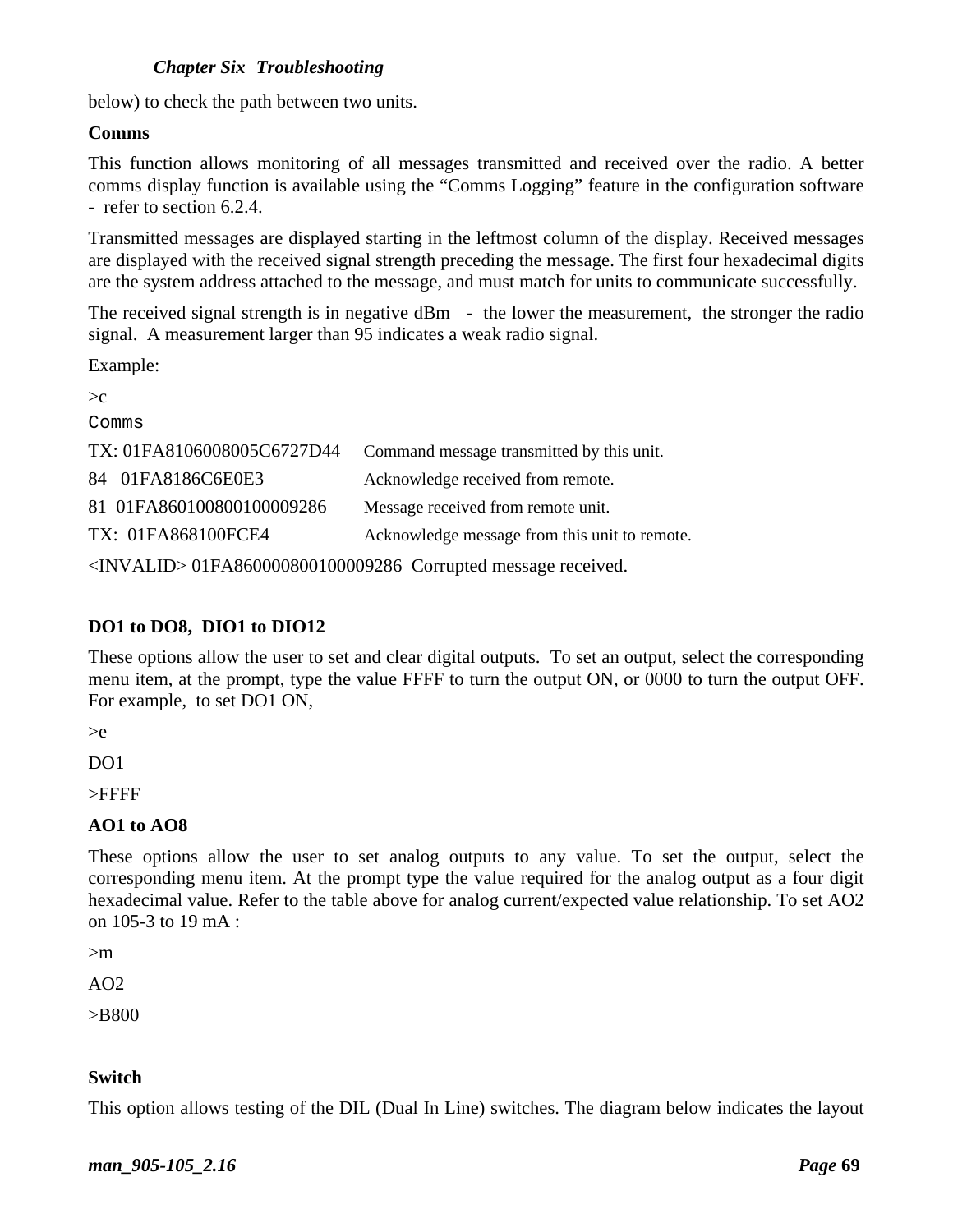of the switches of which there are two sets of eight, with an "Enter" button located to the right of the pair. the display indicates the current switch settings with the digit '1' corresponding to 'On' and the digit 'O' corresponding to 'Off'. Changing the switch settings in this mode will change the display. Test each switch and check to ensure the display changes accordingly.

| <b>Switches</b> |  |          |  | <b>Displayed</b> |
|-----------------|--|----------|--|------------------|
|                 |  | ∩        |  |                  |
|                 |  |          |  | 1110001          |
|                 |  | $\Omega$ |  |                  |

1110001001010101

#### **Signal**

This option provides for testing the radio path between two units for a suitable reliability margin. Although a pair of units may communicate successfully, radio communication may be affected by a range of influences, including atmospheric conditions, changing landscape, degradation of antennas or co-axial cable, low battery voltage etc. "Fade margin" is an indication of how far a radio path can deteriorate before communication becomes unreliable.

When using the Signal feature, the current received radio signal level is displayed in negative dBm (dBm is relative to 1mW of RF power). A display of 100 means –100dBm. This means that a stronger signal will have a lower measured value.

For 105U fixed-frequency units, the signal level is displayed as a scale - refer to the end of this section.

To check the radio path between two units, select the signal option at the local unit. The display will initially show the background noise of the radio band. Determine the approximate average of the noise level. The remote unit may then be set up for tone reversals (refer 1 above). Determine the approximate average of the received signal strength. It is normal for the measured values to continually change - the radios are continually changing frequency. Calculate the best average for both the noise and signal. For a reliable radio path, the signal strength must be at least 10dB lower than the noise level, or 98, whichever is less.

For example, if the noise level is 120, then the radio signal must be 98 or lower for a reliable path. If the noise level is 100, then the radio signal must be 90 or lower.

A simpler method when remote units are not easily accessible is to cause a transmission from the local unit to the remote unit (by setting a digital input which maps to the remote unit, for example). The meter will latch the received signal from the remote unit for half a second, allowing the received level to be read.

If any obstructions in the radio path are likely to change, then this should be allowed for. For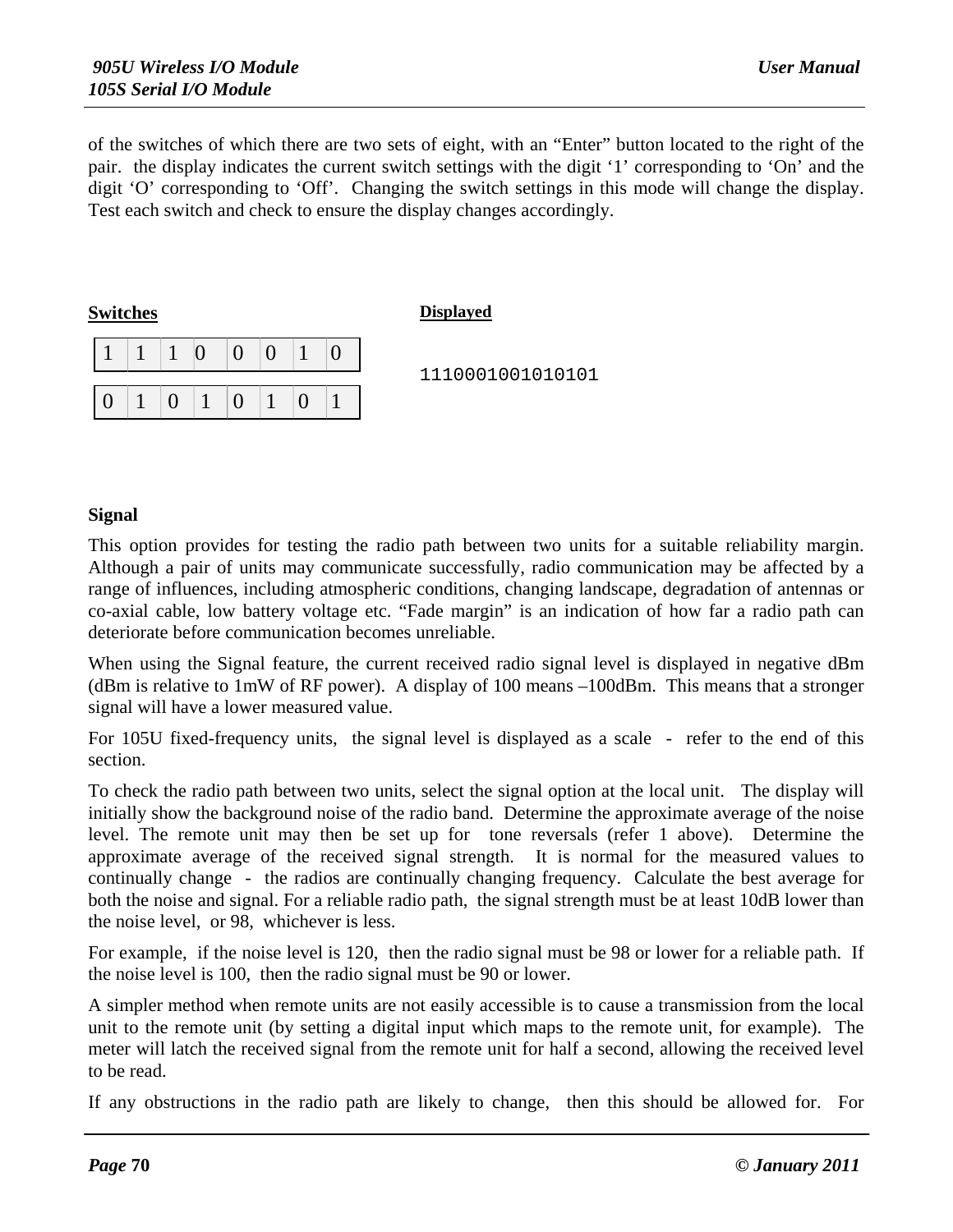#### *Chapter Six Troubleshooting*

example, if the radio test is done during winter and the radio path is through trees without leaves, then another 10dB of margin should be allowed for to cover summer conditions when the trees have leaves.

When using directional antennas (i.e. YAGI antennas) this feature may be used to peak the received signal level. Set-up the remote unit to transmit tone reversals as described above, and observe the signal indication while adjusting the orientation of the antenna. A peak in signal level indicates optimum orientation of the antenna.

#### **105U Fixed Frequency Units**

The received signal strength is displayed as a horizontal meter scale.

0123456789---- #

Under normal radio conditions, a reading of 0 indicates a very marginal communication path. For reliable communications, the signal reading should be 3 or above.

In areas experiencing radio interference or high background noise, reliable communications may not be achievable even with this signal level. To determine if interference is occurring the signal option may be selected without any other 105 units active. In a normal radio environment, no reading should be displayed. If a reading is displayed, then **the received signal strength from the remote should be at least two counts higher than the background noise** for reliable communication.

| $>\kappa$           | Displayed signal level of               |
|---------------------|-----------------------------------------|
| Signal              | background noise/interference           |
| 0123456789----<br># |                                         |
| $>\kappa$           | Minimum signal level for reliable comms |
| Signal              |                                         |
| 0123456789----      |                                         |

#

The following table converts the indicated scale to a dBm value.

| Scale |        |        |              |             |       |       |       |       |     |       |           |
|-------|--------|--------|--------------|-------------|-------|-------|-------|-------|-----|-------|-----------|
| -dBm  | $-110$ | $-106$ | $\vert$ -102 | $\vert$ -98 | $-94$ | $-90$ | $-86$ | $-82$ | -78 | $-74$ | 70<br>-70 |

#### **6.2.4 Comms Logging**

These options allow logging and display of radio communications. To start "Comms logging":

- select option the "Comms" option from the diagnostics menu (see section 6.2.3),
- select 'Stop Terminal' and then
- select 'Start Comms'.

The display will show radio messages transmitted and received. Messages starting with TX are transmitted messages, and received messages start with a small line indent. At the end of each received message is the RSSI (radio signal strength) in dBm.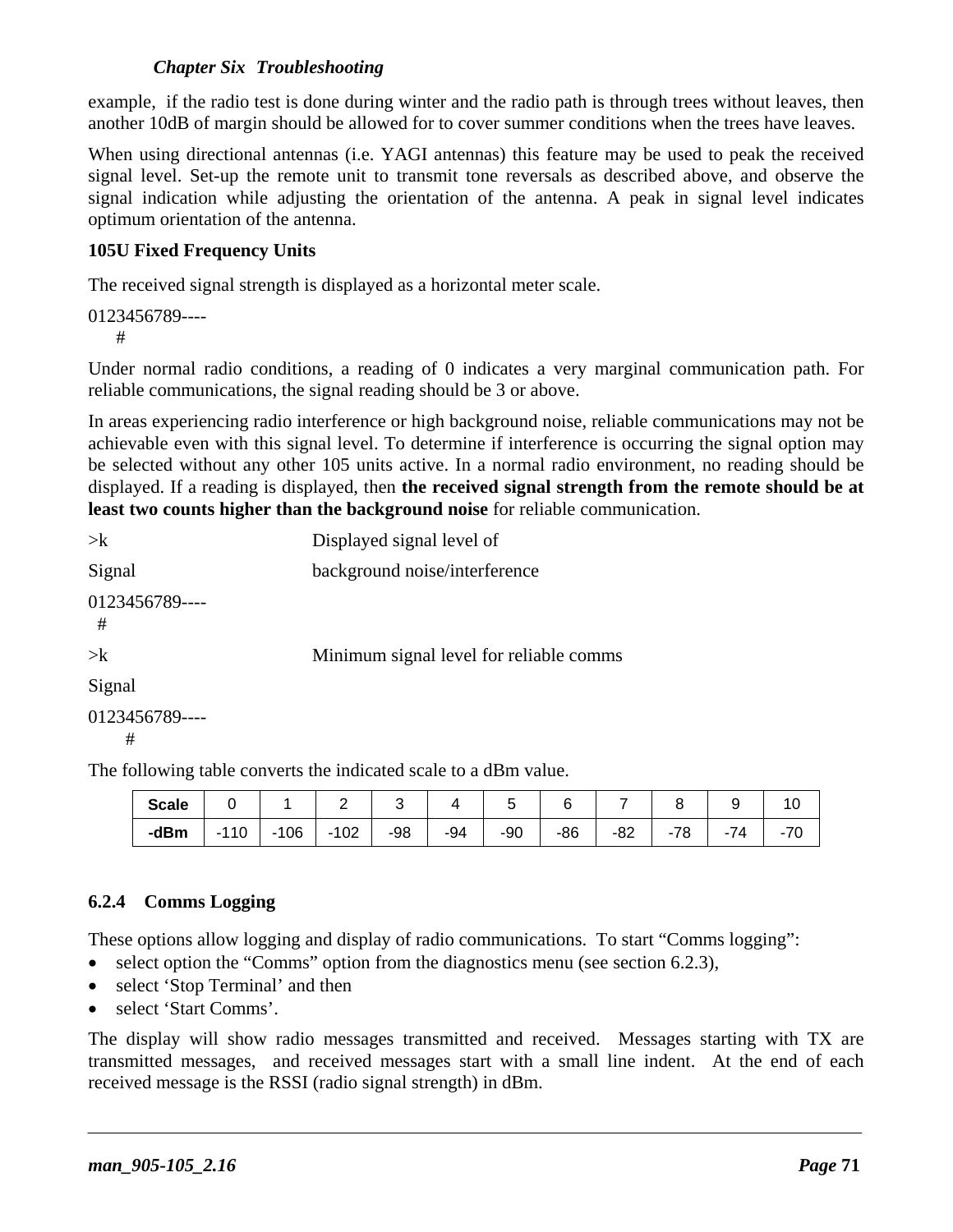| <b>Communications Log</b>                                                                                                                                                                                                                                                                                                                                                                                                                                                                                                                                                                                                                                                                                                                                                                                                                                                                                                                                                                                                                                                                                                                                                                                                                                                              | $\vert x \vert$                                                                                       |
|----------------------------------------------------------------------------------------------------------------------------------------------------------------------------------------------------------------------------------------------------------------------------------------------------------------------------------------------------------------------------------------------------------------------------------------------------------------------------------------------------------------------------------------------------------------------------------------------------------------------------------------------------------------------------------------------------------------------------------------------------------------------------------------------------------------------------------------------------------------------------------------------------------------------------------------------------------------------------------------------------------------------------------------------------------------------------------------------------------------------------------------------------------------------------------------------------------------------------------------------------------------------------------------|-------------------------------------------------------------------------------------------------------|
| С<br>Ο                                                                                                                                                                                                                                                                                                                                                                                                                                                                                                                                                                                                                                                                                                                                                                                                                                                                                                                                                                                                                                                                                                                                                                                                                                                                                 |                                                                                                       |
| 80 04 5C 1D 7F 42<br>08<br>ิตต<br>TX :<br>TØ1<br>02<br>81<br>00<br>09<br>08<br>01<br>05<br>-086<br>81<br>82<br>TX:<br>01<br>02<br>80<br>04 4C 1A 0C D6<br>08<br>81<br>00<br>82<br>00<br>08<br>01<br>81<br>05<br>09<br>-086<br>02<br>TX:<br>08<br>00<br>80<br>01 FF FF 01 F3<br>01<br>81<br>01<br>81<br>82<br>00<br>05<br>$-088$<br>08<br>09<br>08<br>01<br>82<br>00<br>FF FF 20 A1<br>01<br>80<br><b>ØØ</b><br>TX:<br>08<br>01<br>82<br>81<br>ØA<br>ØЙ<br>09<br>02<br>05 4F 51 97 1A<br>TX:<br>08<br>01<br>00<br>80<br>81<br>00<br>01<br>82<br>08<br>81<br>05<br>09<br>-089<br>TX:<br>02<br>08<br>01<br>81<br>00<br>80<br>04 4B 18 B5 03<br>$\overline{00}$<br>82<br>08<br>01<br>81<br>05<br>09<br>$-086$<br>TX:<br>02<br>08<br>01<br>81<br>00<br>80<br>06 00 21 AD 2F<br>00<br>82<br>08<br>01<br>81<br>05<br>09<br>$-089$<br>02<br>TX:<br>08<br>01<br>00<br>80<br>01 FF FF 01 F3<br>81<br>01<br>82<br>00<br>08<br>81<br>05<br>09<br>-093<br>TX:<br>02<br>08<br>01<br>81<br>80<br>04 4A DA 7F 3C<br>00<br>00<br>08<br>81<br>82<br>05<br>01<br>09<br>-088<br>TX:<br>02<br>08<br>01<br>81<br>00<br>80<br>06 00 69 64 E3<br>08<br>01<br>82<br>00<br>05<br>-093<br>81<br>09<br>TX:<br>02<br>08<br>01<br>00<br>80<br>01 00 00 1C FC<br>81<br>82<br>00<br>08<br>01<br>81<br>05<br>09<br>-097 | $-087$                                                                                                |
| 08<br>01<br>82<br>00<br>00 00 3D AE<br>Q <sub>1</sub><br>80<br><b>DD</b><br>81<br>TX:<br>08<br>01<br>82<br>ØA<br>00<br>09<br>02<br>05 4A 04 62 BF<br>TX:<br>08<br>01<br>81<br><b>ØØ</b><br>80<br>82 00<br>01<br>81<br>05<br>09<br>-090<br>08<br><b>Й1 81 Й2</b><br>TX:<br>00 80 05 41 9E 9C B6<br><b>PR</b>                                                                                                                                                                                                                                                                                                                                                                                                                                                                                                                                                                                                                                                                                                                                                                                                                                                                                                                                                                            | $-088$<br>▾                                                                                           |
| System Address:<br>2049<br><b>RSSI:</b><br>CRC:<br><b>OK</b>                                                                                                                                                                                                                                                                                                                                                                                                                                                                                                                                                                                                                                                                                                                                                                                                                                                                                                                                                                                                                                                                                                                                                                                                                           | Time Stamps<br>Cmd Type<br><b>图 Terminal</b><br>0x80 Command.<br><b>M</b> Start Comms<br>Stop Comms   |
| Local Unit<br>Data:                                                                                                                                                                                                                                                                                                                                                                                                                                                                                                                                                                                                                                                                                                                                                                                                                                                                                                                                                                                                                                                                                                                                                                                                                                                                    | Remote Unit<br>Rpt2 Rpt3 Rpt4 Rpt5<br>Rpt1<br>$\mathbf C$ Clear Display<br>2<br>0<br>O<br>O<br>O<br>0 |
| {AOT1 = 7.51mA}<br>$\bullet$ Hex $\bullet$ Anla<br>C Dec C Dig                                                                                                                                                                                                                                                                                                                                                                                                                                                                                                                                                                                                                                                                                                                                                                                                                                                                                                                                                                                                                                                                                                                                                                                                                         | © Open Log File<br><b>d</b> Log To File<br>Close                                                      |
| Monitor Comms Enabled.                                                                                                                                                                                                                                                                                                                                                                                                                                                                                                                                                                                                                                                                                                                                                                                                                                                                                                                                                                                                                                                                                                                                                                                                                                                                 | Log to File Disabled.                                                                                 |

If you select any message line with the mouse, information about the message will be displayed at the bottom of the screen - the system address, RSSI and CRC (error-check) status. The "text box" at the bottom middle of the screen decodes the message - that is, it decodes the message to display I/O channel and value.

You can display the register values in Decimal by selecting "Dec" at the bottom of the screen. If you select "Dig", the values will be displayed as a 0 or 1 digital value (1 if the 16-bit value is greater than 50% - that is, the most significant bit is 1). If you select "Anlg", the value will be displayed as a 4- 20mA range.

To stop "comms logging", select the "Stop Comms" box. You can then shut down the diagnostics screen, or select "Terminal" to go back to the diagnostics menu.

#### **Add Time Stamps**

Time stamps can be added by selecting the "Time Stamps" box. This will allow the current time and date to be displayed with each message. The "Comms log" can be saved to a file for future reference by selecting "Log to File".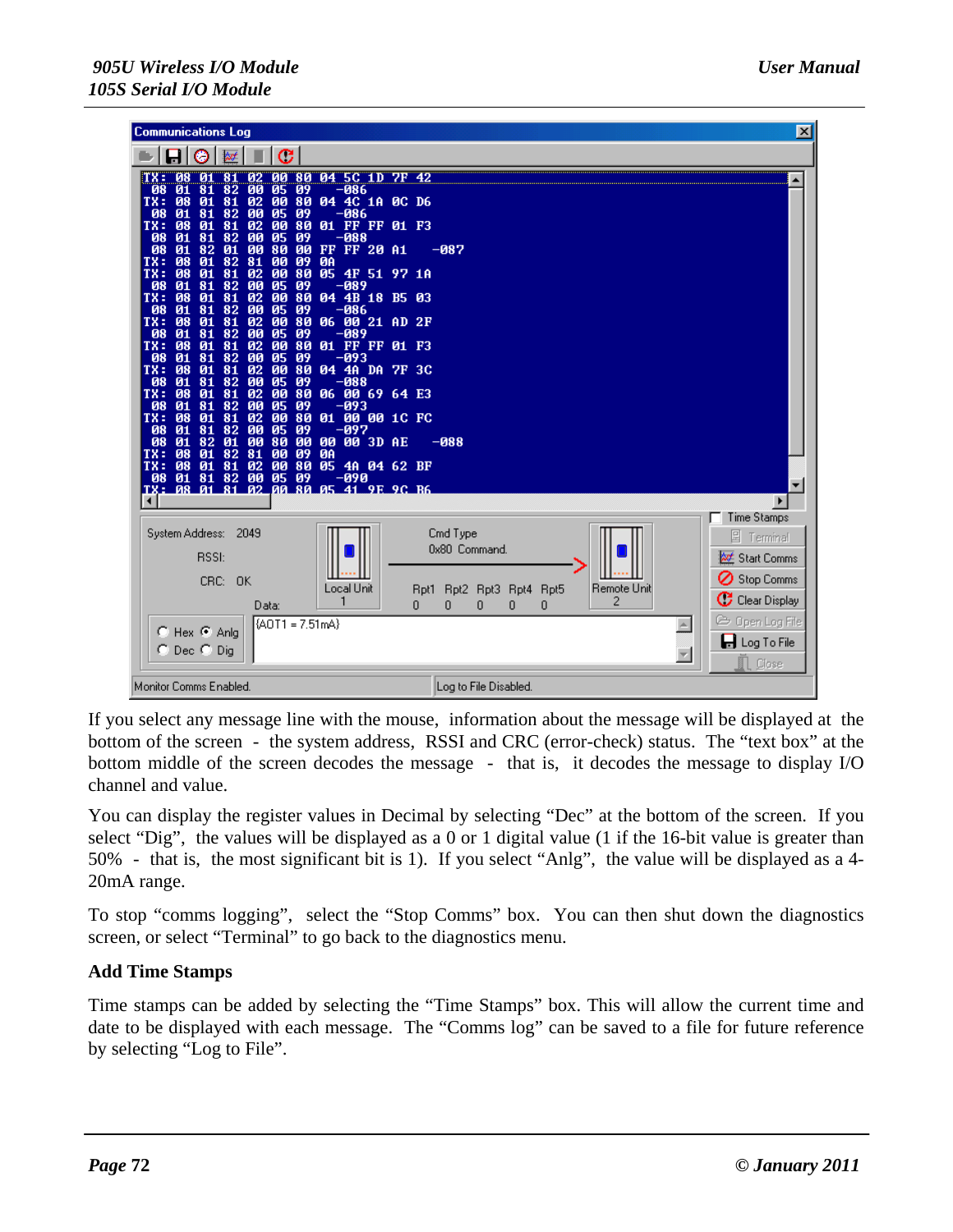To carry out a radio path test, you will need two 905U modules. One module will be "fixed" and the other "mobile". Both units will need power supplies and antennas. The power supply for the mobile unit is normally a 12V battery, but make sure that the battery is fully charged - batteries with low voltage will lead to low radio power which will affect the test result.

The object of the test is to determine whether radio paths are reliable, marginal or unreliable. A reliable path will have a margin of at least 10dB above the background noise level in good weather this margin is enough to ensure that the radio path remains reliable in poor conditions. A marginal path will work reliably in good conditions, however will fail during poor conditions. If the test is carried out during rainy or foggy weather, then a margin of only 5dB is required.

Procedure:

- □ Configure the modules to the same system address, and on each module, configure DI1 to DO1 on the other module. At the fixed module, wire DO1 to DI1 such that DI1 will turn ON when DO1 turns ON. Connect a switch to DI1 on the mobile unit.
- When the modules are close to each other, test the system close the switch, forcing the mobile unit to transmit. The mobile unit will transmit to the fixed unit, and the fixed unit will transmit back to the mobile unit, activating DO1. Turning off the switch will result in two radio transmissions, turning off DO1. Each time the switch is changed, there should be two radio messages (two sets of TX/RX flashes) at the mobile unit. Note that when the modules are within a couple of metres, they may not work well with antennas connected - in this case, test without antennas.
- Set up the fixed module in one of the test positions this is normally at a control centre or repeater site. Fix the antenna in a temporary fashion. You will need to make an initial assessment on how high the antenna should be mounted.
- Take the mobile module to the other end of the radio path. The antenna at this end can be either held by the tester, or fixed in a temporary fashion. Note that a person's body will affect the radiation pattern of an antenna, so if the antenna is hand-held and the test is not successful, try again with the antenna fixed to a 1 metre length of plastic pipe or timber. The tester holds the length of pipe or timber with the antenna above head height.
- Test the radio path by operating the switch. If the radio path is short, and there is a high level of confidence that the radio path will be reliable, the result can be checked by simply looking at the TX/RX leds on the mobile unit. If each TX flash is followed immediately by a RX flash (that is, the TX flash does not flash twice or more times before the RX flashes), then the radio path is likely to be reliable. Operate the switch several times - do not rely on one test. If the test is being done outside, the leds will need to be shaded to view the flashes.
- $\Box$  If the radio path is uncertain, then the result should be measured by connecting a laptop computer, following the procedure outlined in this manual for measuring the radio signal strength. Before the switch is operated, the background noise level should be measured and recorded. This measurement is likely to "jump around" or oscillate, to determine an average measurement. Now operate the switch several times - take the average measurement of the signal transmitted from the fixed unit.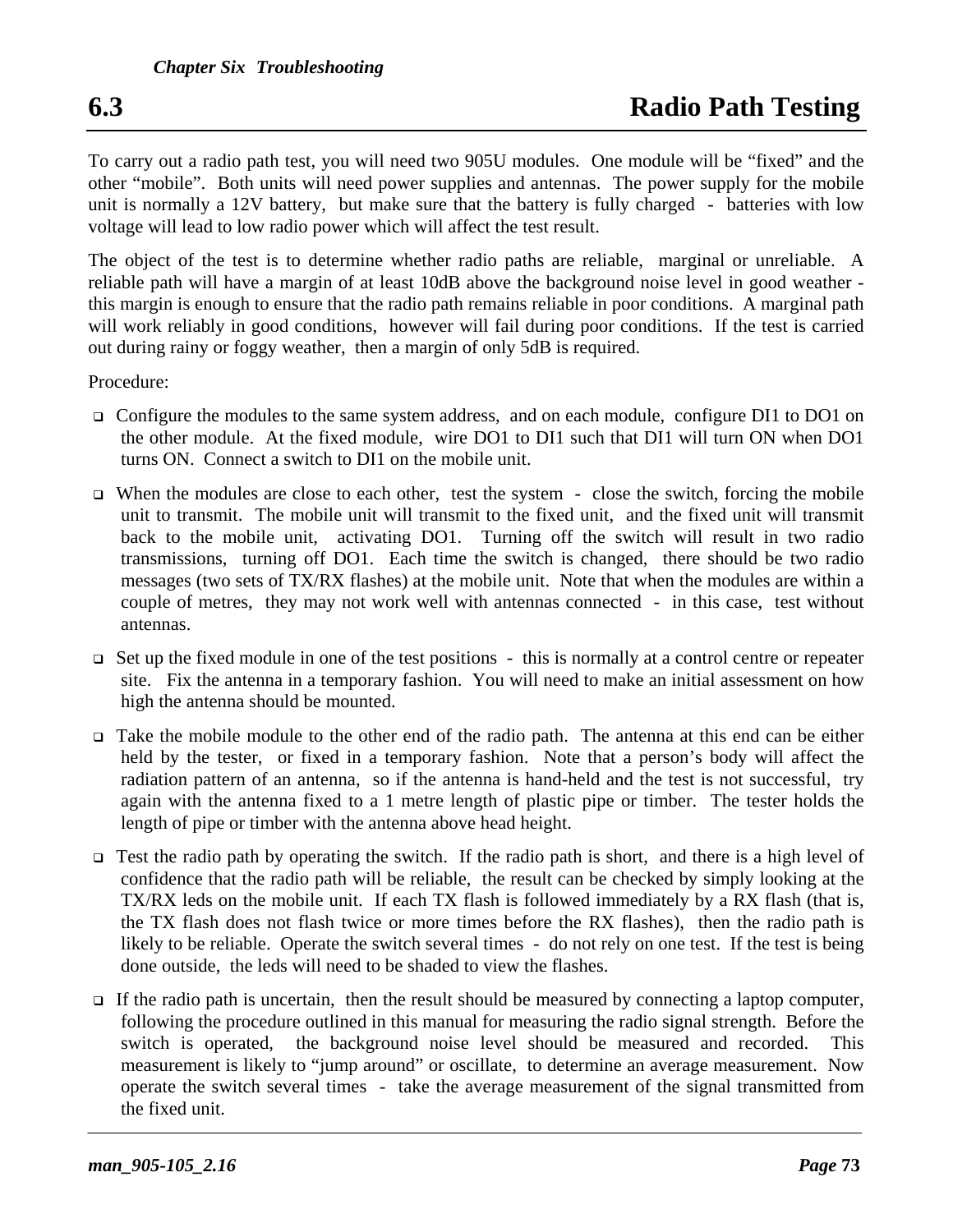- $\Box$  The radio path is reliable if the transmitted signal is 10dB above the noise level, or better than 98dBm. For example, if the noise level is  $-115$ dBm, then the minimum level for reliability is  $-$ 98dBm. If the noise level is  $-100$ dBm, then you need  $-90$ dBm for a reliable path. If the laptop displays a scale measurement instead of a numerical measurement, then the transmitted signal should be at least 3 divisions, and at least 2 divisions above the noise level.
- If the weather is poor during the test, then the transmitted signal needs to be 5dB above noise, or 1 division. It is best not to do radio tests during poor weather.
- Record these measurements for comparison later during commissioning or if the system has problems later.

If the radio path test is not successful:

- 1. Increasing the height of the antenna at either module, or at both modules can significantly improve the result. Sometimes moving the antenna to the side helps, if there is an obvious obstruction in the radio path.
- 2. Change one or both antennas to a higher gain if regulations allow.
- 3. Use a shorter coaxial cable between the antenna and the 905U.(this may involve moving 905U nearer to antenna mounting), or use a different coaxial cable with lower loss.
- 4. If a reliable radio path is not possible because of distance or path obstructions, you will need to consider using a repeater module. The ideal repeater is another module in the system, in a good location to act as a repeater. If this is not the case, you need to consider installing a module to act specifically as a repeater.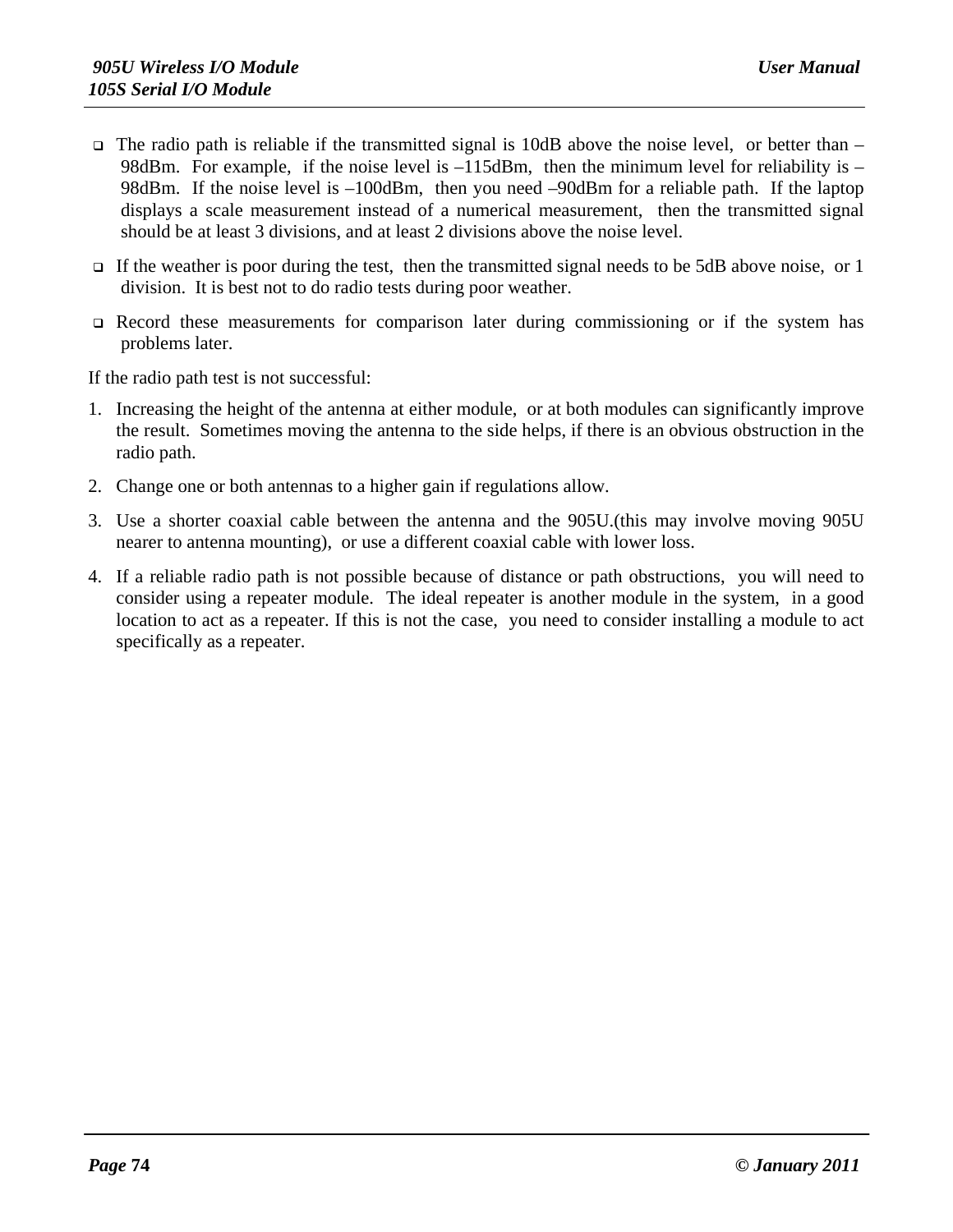## **Chapter Seven WARRANTY & SERVICE**

We are pleased that you have purchased this product.

ELPRO products are warranted to be free from manufacturing defects for the "serviceable lifetime" of the product. The "serviceable lifetime" is limited to the availability of electronic components. If the serviceable life is reached in less than three years following the original purchase from ELPRO, ELPRO will replace the product with an equivalent product if an equivalent product is available.

This warranty does not extend to:

- failures caused by the operation of the equipment outside the particular product's specification, or
- use of the module not in accordance with this User Manual, or
- abuse, misuse, neglect or damage by external causes, or
- repairs, alterations, or modifications undertaken other than by an authorized Service Agent.

ELPRO's liability under this warranty is limited to the replacement or repair of the product. This warranty is in lieu of and exclusive of all other warranties. This warranty does not indemnify the purchaser of products for any consequential claim for damages or loss of operations or profits and ELPRO is not liable for any consequential damages or loss of operations or profits resulting from the use of these products. ELPRO is not liable for damages, losses, costs, injury or harm incurred as a consequence of any representations, warranties or conditions made by ELPRO or its representatives or by any other party, except as expressed solely in this document..

Full product specifications and maintenance instructions are available from your Service Agent, your source of purchase, or from the master distributor in your country upon request and should be noted if you are in any doubt about the operating environment for your equipment purchase

In the unlikely event of your purchase being faulty, your warranty extends to free repair or replacement of the faulty unit, after its receipt at the master distributor in your country. Our warranty does not include transport or insurance charges relating to a warranty claim.

Should you wish to make a warranty claim, or obtain service, please forward the module to the nearest authorised Service Agent along with proof of purchase. For details of authorised Service Agents, contact your sales distributor.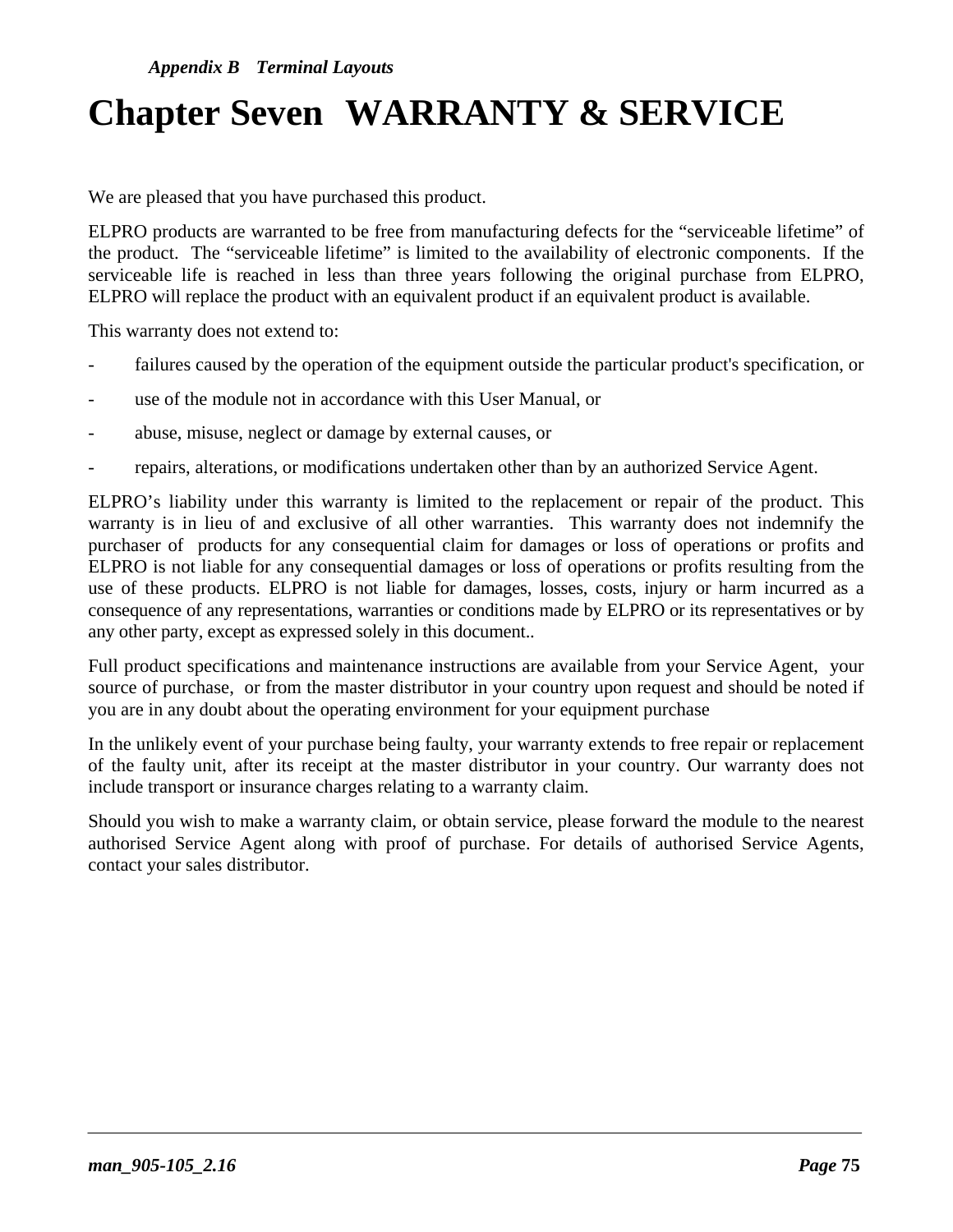# **Appendix A SYSTEM EXAMPLE**

The following example of a system is a comprehensive guide to using some of the features of the range and design of system.

The example application is a pump station which supplies water from a reservoir to a tank station. Signals are transferred between the pump station and tank station by radio - the distance between the two stations is 10 km (6 mile), and the radio path is heavily obstructed by buildings and trees. A control station is located near the pump station, and there is an existing signal cable between the control station and the pump station.

A 905U-1 module is installed at the pump station (with address 1) and a 905U-2 module is installed at the tank station (with address 2). Because the signal cable to the control station does not have enough cores for all of the signals required, the signal cable is used as a RS485 cable and a 105S-3 module is installed at the control station (with address 96). As this module has an address greater than 95, the 905U-1 at the pump station will communicate to it via its serial port.

The following diagram represents the system :-

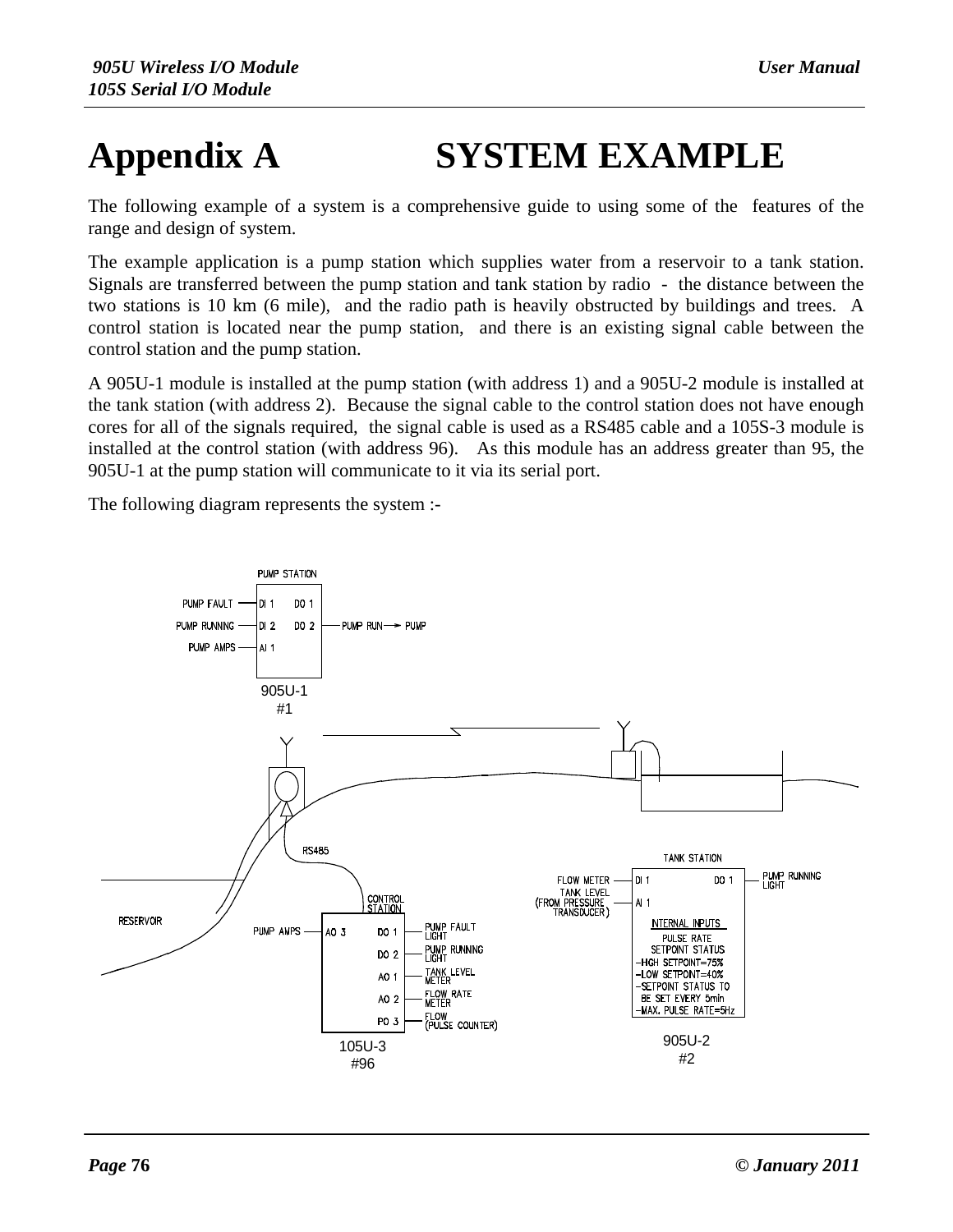The following design points should be noted :-

- A test of the radio path between the pump station and the tank station indicated that the radio path would be reliable provided antennas were installed at 6 m above the ground. At each site, the coaxial cable would be approx 30 feet in length, so it was decided to use 6 element Yagi antennas with RG58 coaxial cable - the Yagi antennas would compensate for the loss in the cable.
- At the tank station, there was an existing light pole with a mains power supply the light pole was 10m high. Permission was obtained to mount the antenna from the pole and to use the power supply for the radio telemetry module.

As there was no existing electrical panel at this station, a small steel enclosure was installed on the light pole. A 2 Amp-Hour sealed battery was installed to provide power during any mains failure. The flow and level transducer were powered from the 24VDC loop supply provided by the module.

• At the pump station, the antenna was mounted on a 10' J-bracket installed on the roof of the pump station building. The final height of the antenna was approx 20 feet. Care was taken to align the Yagi antennas so they pointed at each other. The Yagi antennas were installed with horizontal polarity - that is, with the elements horizontal. These antennas will not "hear" other radio users on the same radio channel which generally use vertical polarity.

There was an existing electrical enclosure at the pump station, and the 905U module was installed inside this enclosure. The module was powered from a 24VDC supply with a 2 Amp Hour sealed battery as backup.

• At the control station, the 105S module was installed inside the existing control panel enclosure. The module was powered from an existing 24VDC power supply.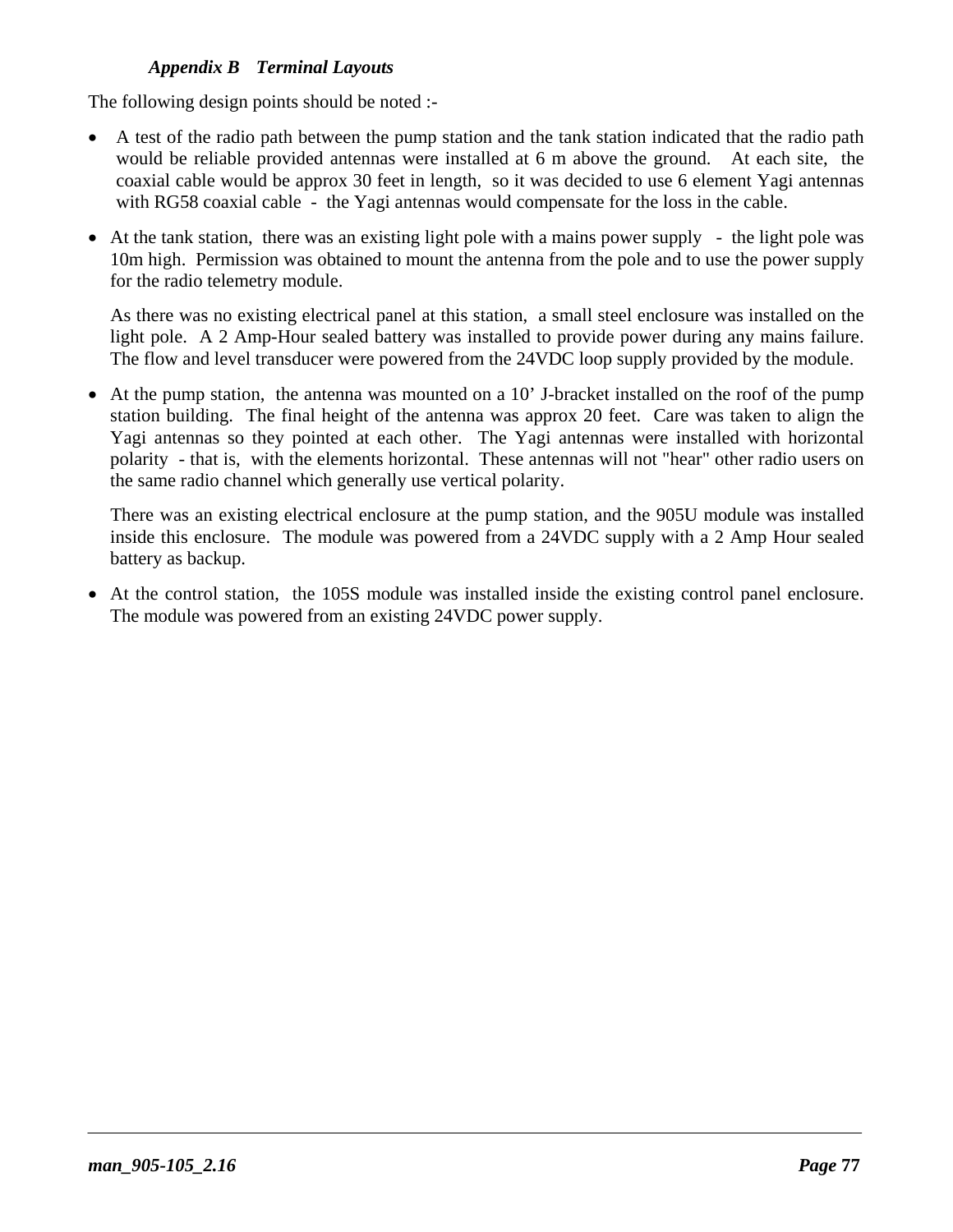#### **Tank Station Configuration**

| <b>E-Series Configuration Utility</b><br>$\Box$ o $\mathbf{x}$ |                        |           |         |                        |                  |           |                        |                       |
|----------------------------------------------------------------|------------------------|-----------|---------|------------------------|------------------|-----------|------------------------|-----------------------|
| Utilities<br>Unit Options<br>Help<br>Eile<br>View.             |                        |           |         |                        |                  |           |                        |                       |
| Example System<br>F.                                           | Mappings Configuration |           |         |                        |                  |           |                        |                       |
| $\mathbb{E}$ Units<br>Ė                                        |                        |           |         | New IO Mapping         |                  |           |                        |                       |
| Ë<br>105-1#1<br>車                                              | Unit Type: 105-2       |           |         |                        |                  |           | 胸咽                     |                       |
| Ë<br>ė.<br>105-2#2                                             |                        |           |         | New Poll Mapping       |                  |           | <b>宿</b> Delete        |                       |
| Mappings<br>UpdateTimes                                        |                        |           |         | New Comms Fail Mapping |                  |           |                        |                       |
| Ouput Reset 1                                                  |                        |           |         |                        |                  |           |                        |                       |
| <b>%</b> Sensitivities                                         | <b>Inv</b>             | Input     |         | Dest Unit              | <b>Output</b>    | Rep'ter 1 | Rep'ter 2<br>Rep'ter 3 | Rep't                 |
| …JHH Pulsed Inputs                                             | ㄹ<br>N                 | PINCOUNT1 |         | 105-3#96               | POT3             | 105-1#1   |                        |                       |
| — <mark>&lt;</mark> SetPoints                                  | ⋍<br>Ν                 | PINRATE1  |         | 105-3#96               | AOT2             | 105-1#1   |                        |                       |
| ≒…/^− Debounce                                                 | ⇄<br>Ν                 | AIN1      |         | 105-3#96               | AOT1             | 105-1#1   |                        |                       |
| Ë<br>105-3#96<br>由                                             | ≃<br>N                 | SETPOINT1 | 105-1#1 |                        | DOT <sub>2</sub> |           |                        |                       |
|                                                                | ⇄<br>N                 | LOWVOLTS1 |         | 105-3#96               | DOT7             | 105-1#1   |                        |                       |
|                                                                | ON)<br>N               | Start up  | 105-1#1 |                        | None             |           |                        |                       |
| $\left  \cdot \right $                                         | ◂                      |           |         |                        |                  |           |                        | $\blacktriangleright$ |
| Comm Port 1 Selected                                           |                        |           |         |                        |                  |           | Version: 1.02 Build: 5 |                       |

The 905U-2 module has the following configuration :-



Note the following points in the configuration :

- #1 is a repeater for communications between #2 and #96
- The pulse rate scaling for PIN1 has been set to 5 Hz to match the maximum flow rate of the flow meter. Note that PIN1 has not been configured for

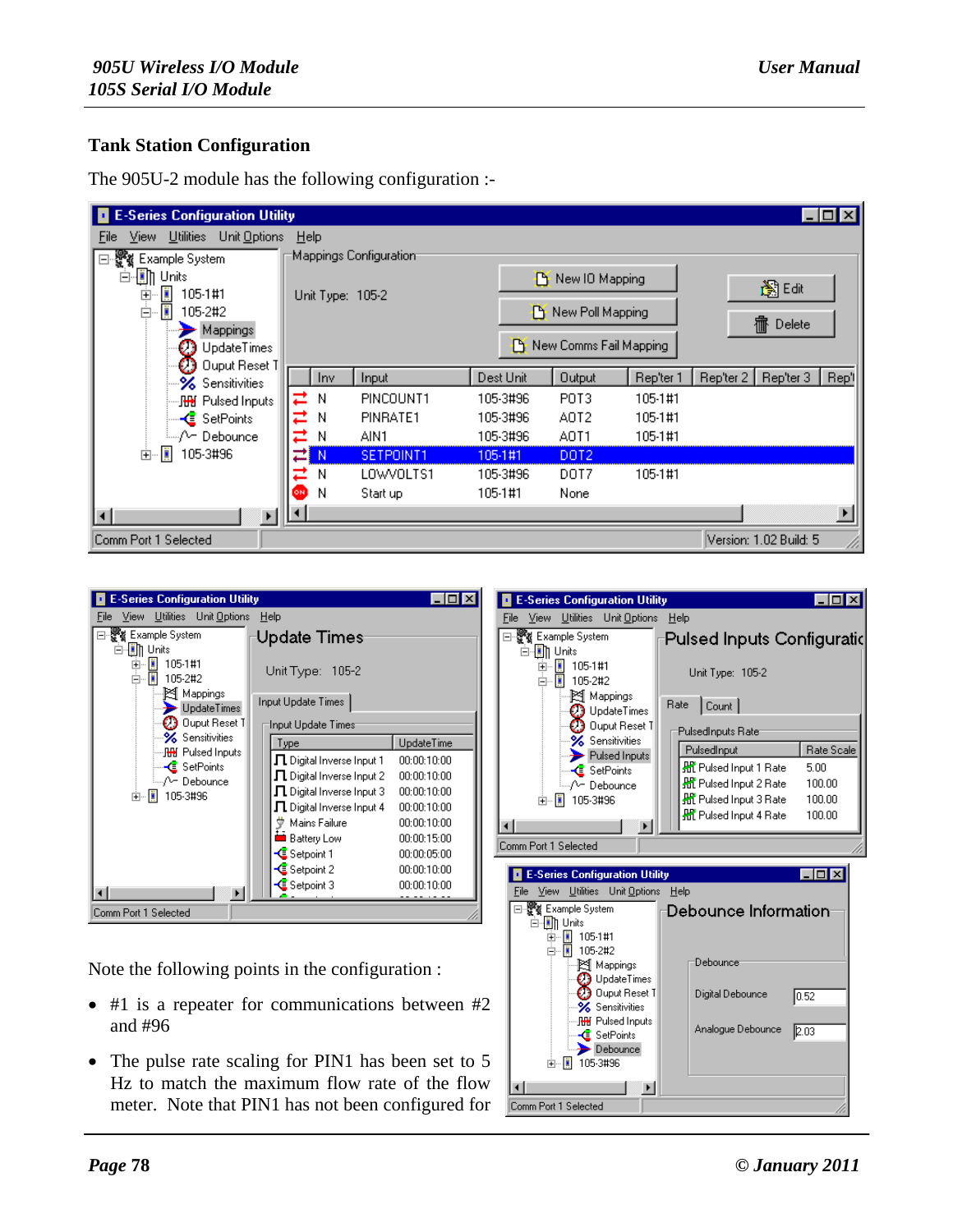"divide by 10" (for 1000 Hz pulse signals).

- AIN1 (the level transducer) is mapped to AO1 at the 905U-3. The analog debounce has been set to 2 sec. This is because of concern of wave action on the surface of the tank causing un-necessary change transmissions. This debounce time will also operate on the Pulse Rate value, but as the flow rate changes slowly, this will not affect the performance of this signal.
- SETPOINT1 (the set-point status for AI1) is mapped to DO2 of #1 (pump station). The set-point values for this setpoint have been set to 40% and 75%. When the tank level drops to 40%, DO2 at the pump station will activate to start the pump. When the level rises above 75%, DO2 will reset to stop the pump.
- The update time for SETPOINT1 has been changed to 5 minute, as required.
- An additional mapping has been entered LOW VOLT has been mapped to DO7 at #96 via #1 (DO7 at the control station). This mapping is for future use - it will provide a low battery voltage alarm for the tank station. The update time for this mapping has been set to the maximum time of 15 minutes to reduce loading of the radio channel.
- A Start-up poll has been configured for #1, as DO1 at the tank station is controlled from the pump station. Note that no comms fail reset time has been configured for DO1. As this output drives an indication only, the indication will show the last correct status even during communication failures.

#### **Pump Station Configuration**

The 905U-1 module has the following configuration :-

| <b>E-Series Configuration Utility</b><br>$ \Box$ $\times$             |                        |                  |           |                        |           |                        |  |  |
|-----------------------------------------------------------------------|------------------------|------------------|-----------|------------------------|-----------|------------------------|--|--|
| Unit Options<br>$\underline{\text{Utilities}}$<br>He<br>View.<br>Eile |                        |                  |           |                        |           |                        |  |  |
| 쁗g Example System                                                     | Mappings Configuration |                  |           |                        |           |                        |  |  |
| - The Units<br>$\Box$                                                 |                        |                  |           | New IO Mapping         |           | 胸咽                     |  |  |
| ū<br>105-1#1<br>Ė                                                     | Unit Type: 105-1       |                  |           |                        |           |                        |  |  |
| Mappings<br>UpdateTimes                                               |                        |                  |           | New Poll Mapping       |           | 霝<br>Delete            |  |  |
| Ouput Reset T                                                         |                        |                  |           | New Comms Fail Mapping |           |                        |  |  |
| <b>‰⁄Sensitivities</b>                                                |                        |                  |           |                        |           |                        |  |  |
| …见 Pulsed Inputs                                                      |                        | Input<br>Inv     | Dest Unit | <b>Output</b>          | Rep'ter 1 | Rep'ter 2<br>Rep'ter 3 |  |  |
| <mark>HH</mark> Pulsed Output                                         | 검 N                    | DIN1             | 105-3#96  | DOT1                   |           |                        |  |  |
| — <mark>&lt;</mark> SetPoints                                         | Ν                      | DIN2             | 105-3#96  | DOT <sub>2</sub>       |           |                        |  |  |
| <sub>i</sub> ,∧– Debounce                                             | Ν                      | DIN <sub>2</sub> | 105-2#2   | DOT1                   |           |                        |  |  |
| Ë<br>105-2#2<br>Ė                                                     | Ν                      | AIN1             | 105-3#96  | AOT3                   |           |                        |  |  |
| Ë<br>ட்<br>ட்<br>105-3#96                                             | Ν                      | LOWVOLTS1        | 105-3#96  | DOT8                   |           |                        |  |  |
|                                                                       | Ν<br>ON)               | Start up         | 105-2#2   | None                   |           |                        |  |  |
|                                                                       |                        |                  |           |                        |           |                        |  |  |
| $\rightarrow$<br>$\overline{ }$                                       | ∣ю                     |                  |           |                        |           |                        |  |  |
| Comm Port 1 Selected                                                  |                        |                  |           |                        |           | Version: 1.02 Build: 5 |  |  |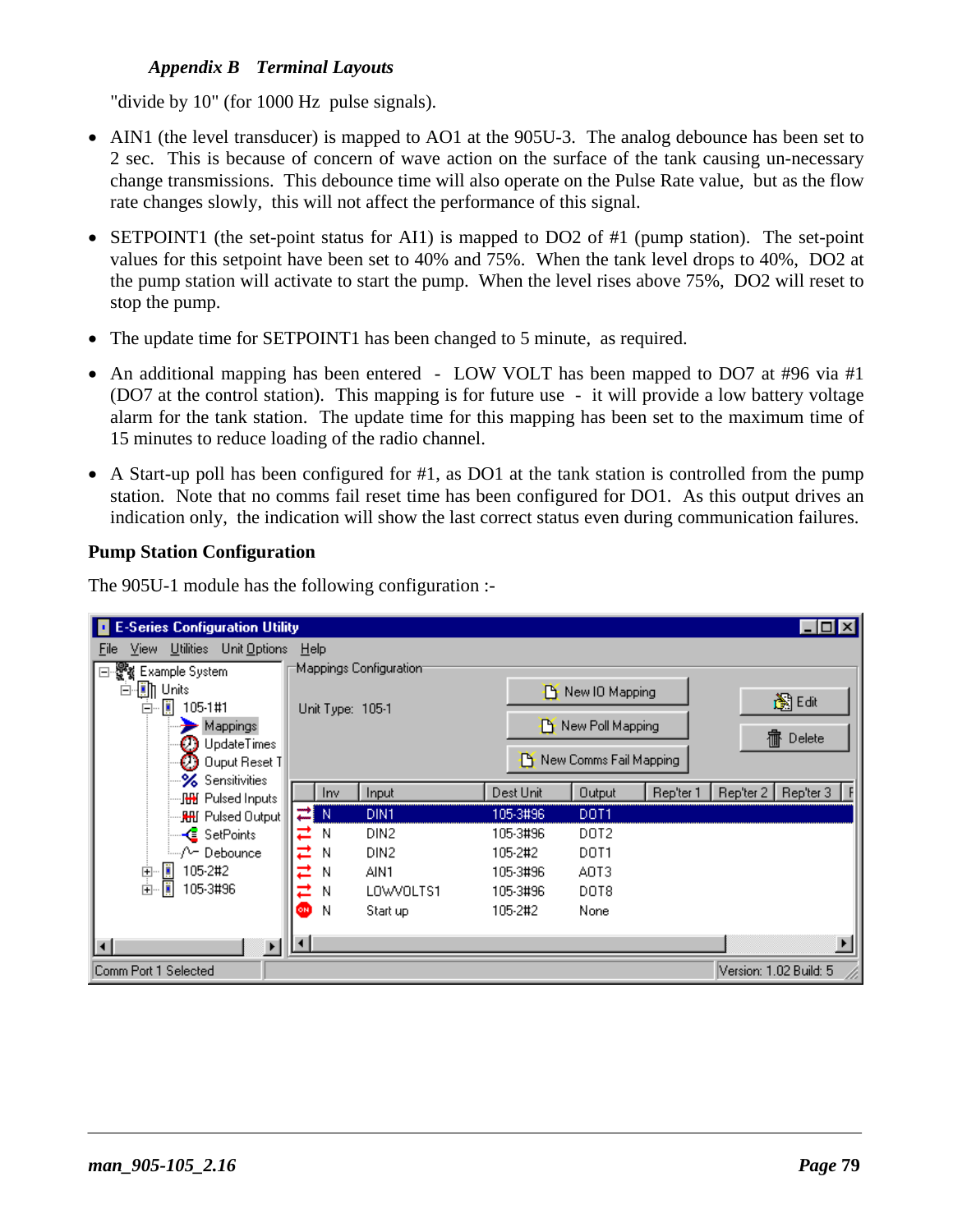Note the following points in the configuration:

- Note that no repeater address is necessary between #1 and #96.
- DIN2 (pump running signal) has two mappings - a mapping to DO1 at #2 (tank station) and DO2 at #96 (control station). When DIN2 changes, there will be two separate change messages transmitted one by radio to #2 and one by serial link to #96.



- AIN1 (pump amps) is mapped to AO3 at #97 (control station).
- An additional mapping has been entered LOW VOLT has been mapped to DO8 at the control station. This mapping is for future use - it will provide a low battery voltage alarm for the pump station.
- A Start-up poll has been configured for #2, as DO2 at the pump station is controlled from the tank station. Note that a comms fail reset time of 11 minutes has been configured for DO2. This means that if a message has not been received for DO2 within 11 minutes, DO2 will reset and switch off the pump. The 11 min time was chosen as it means that two successive update messages have to be missed before the pump is reset, and there is no problems if the pump runs for 11 minutes during a system failure (the tank will not overflow during this time).

#### **Control Station Configuration**

The 105S-3 module has the following configuration :-

| E-Series Configuration Utility             |                  |                        |           |               |                           |           |                        | $\Box$  |
|--------------------------------------------|------------------|------------------------|-----------|---------------|---------------------------|-----------|------------------------|---------|
| Unit Options<br>Utilities<br>File<br>View. | Help             |                        |           |               |                           |           |                        |         |
| ₩.<br>Example System<br>F                  |                  | Mappings Configuration |           |               |                           |           |                        |         |
| -圓] Units                                  |                  |                        |           |               | New IO Mapping            |           |                        |         |
| Ë<br>105-1#1<br>Ė                          | Unit Type: 105-3 |                        |           |               |                           |           | 胸晒                     |         |
| i<br>庚<br>105-2#2                          |                  |                        |           |               | <b>P</b> New Poll Mapping |           |                        |         |
| ė<br>105-3#96                              |                  |                        |           |               |                           |           | 霝<br>Delete            |         |
| Mappings                                   |                  |                        |           |               | New Comms Fail Mapping    |           |                        |         |
| <b>UpdateTimes</b>                         | <b>Inv</b>       | Input                  | Dest Unit | <b>Output</b> | Rep'ter 1                 | Rep'ter 2 | Rep'ter 3              | Rep'ter |
| Ouput Reset T                              | N<br>ON          | Start up               | 105-1#1   | None          |                           |           |                        |         |
| ं <b>R⊞</b> Pulsed Output                  | ίоні             |                        |           |               |                           |           |                        |         |
|                                            | N                | Start up               | 105-2#2   | None          |                           |           |                        |         |
| $\overline{\mathbf{A}}$                    |                  |                        |           |               |                           |           |                        |         |
| Comm Port 1 Selected                       |                  |                        |           |               |                           |           | Version: 1.02 Build: 5 | n       |

Note the following points in the configuration :

• The only mappings are Start-up polls. Note that there are two separate polls, one for each remote module.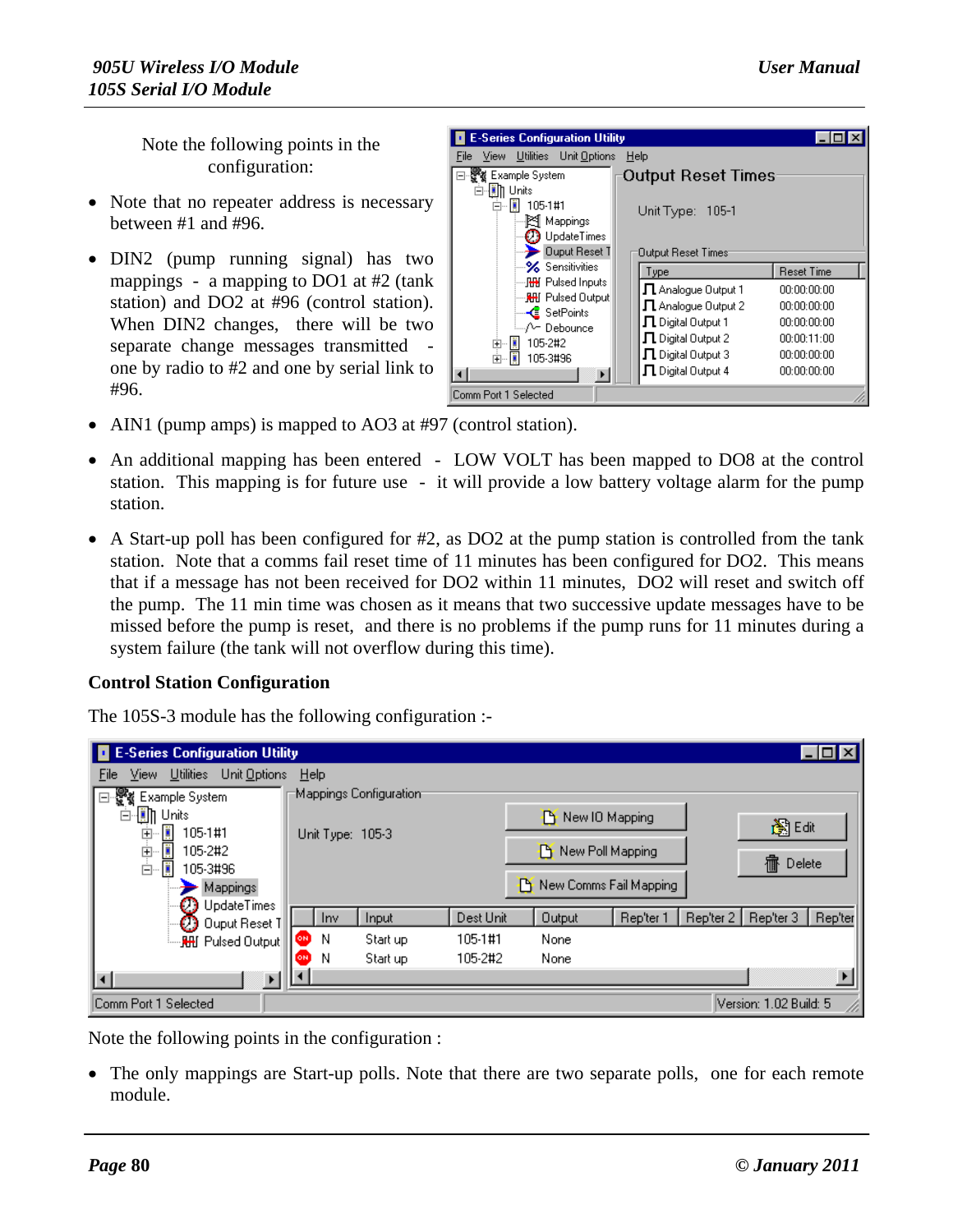- PO 3 has been configured as a PO. Its pulse output update time is the same as the PI update time at the remote module (both have been left at their default value of 1 minute).
- Reset times have been selected for the analog outputs (21 minutes) but not the digital outputs. In the event of a system failure, the digital outputs will stay at their last correct status, but the analog outputs will reset to 0 mA.

#### **System Failure Alarm**

After the system had been running for some time, the operators wanted a "system failure" output at the control station, to warn the operators that there was a fault with the system.

The following configuration was added :

At #2 (tank station), Inverse  $DI4 \rightarrow DO4$  at #96 via 1; DI4 Update time  $= 1$  minute

At #96 (control station), DO4 Comms fail reset time  $= 3.5$  min

At the control station, DO4 was a "system OK" signal. It was normally active - if the signal reset, then this represented a system failure. At the tank station, there is no signal wired to DI4. By mapping Inv DI4 to DO4 at the control station, a message is transmitted every minute to this output to activate it. The message is transmitted via the radio link to #1,



| <b>E-Series Configuration Utility</b>             |                                                                           |                   |  |  |  |  |  |
|---------------------------------------------------|---------------------------------------------------------------------------|-------------------|--|--|--|--|--|
| Utilities<br>Unit Options<br>View<br>Help<br>File |                                                                           |                   |  |  |  |  |  |
| Example System<br>-l∭∏ Units<br>ü<br>105-1#1<br>Ė | Output Reset Times<br>Unit Type: 105-3<br>Output Reset Times <sup>.</sup> |                   |  |  |  |  |  |
| Ë<br>105-2#2<br>Ėŀ<br>105-3#96<br>图 Mappings      |                                                                           |                   |  |  |  |  |  |
| $\mathbb D$ UpdateTimes                           | Type                                                                      | <b>Reset Time</b> |  |  |  |  |  |
| <b>Ouput Reset Times</b>                          | $\Pi$ Analogue Output 1                                                   | በቡበቡ 21:በበ        |  |  |  |  |  |
| ं <b>RHI Pulsed Outputs</b>                       | $\Pi$ Analoque Output 2                                                   | 00:00:21:00       |  |  |  |  |  |
|                                                   | $\Pi$ Analogue Output 3                                                   | 00:00:21:00       |  |  |  |  |  |
|                                                   | $\Pi$ Analogue Output 4                                                   | 00:00:00:00       |  |  |  |  |  |
|                                                   | $\Pi$ Analogue Output 5                                                   | 00:00:00:00       |  |  |  |  |  |
|                                                   | $\Pi$ Analoque Output 6                                                   | 00:00:00:00       |  |  |  |  |  |
|                                                   | $\Pi$ Analoque Output 7                                                   | nn nn nn nn       |  |  |  |  |  |
|                                                   | $\Pi$ Analoque Output 8                                                   | 00:00:00:00       |  |  |  |  |  |
|                                                   | $\Pi$ Digital Output 1                                                    | 00:00:00:00       |  |  |  |  |  |
|                                                   | $\Pi$ Digital Output 2                                                    | 00:00:00:00       |  |  |  |  |  |
|                                                   | $\Pi$ Digital Output 3                                                    | 00:00:00:00       |  |  |  |  |  |
|                                                   | $\Pi$ Digital Output 4                                                    | 00:00:00:00       |  |  |  |  |  |
|                                                   | $\Pi$ Digital Output 5                                                    | 00:00:00:00       |  |  |  |  |  |
|                                                   | $\Pi$ Digital Output 6                                                    | 00:00:00:00       |  |  |  |  |  |
|                                                   | $\Pi$ Digital Output 7                                                    | 00:00:00:00       |  |  |  |  |  |
|                                                   | $\Pi$ Digital Output 8                                                    | 00:00:00:00       |  |  |  |  |  |
| Comm Port 1 Selected                              |                                                                           |                   |  |  |  |  |  |

and then by the serial link to #96. If anything happened to either module #2 or module #1, or the radio link, or the serial link, then the update messages for DO4 will not be received at the control station module. After 3.5 Minutes, DO4 will reset indicating a problem.

The time of 3.5 minutes was selected as this means that 3 successive update messages have to be missed before a system alarm occurs. Also note, that if module #96 fails, DO4 will reset and give an alarm signal.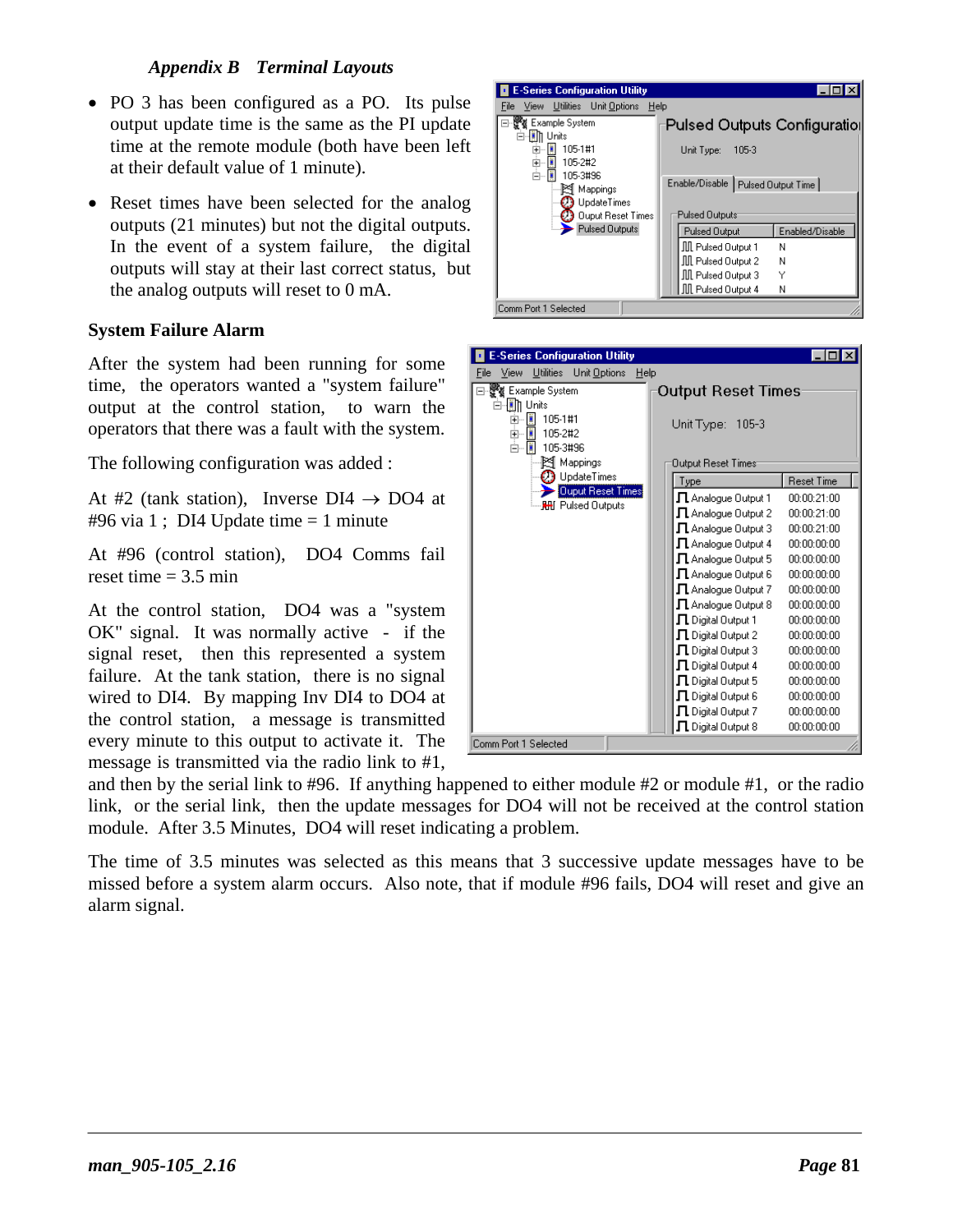## **Appendix B TERMINAL LAYOUTS**

## **WIRING DRAWING - 105U-1, 905U-1 105S-1**

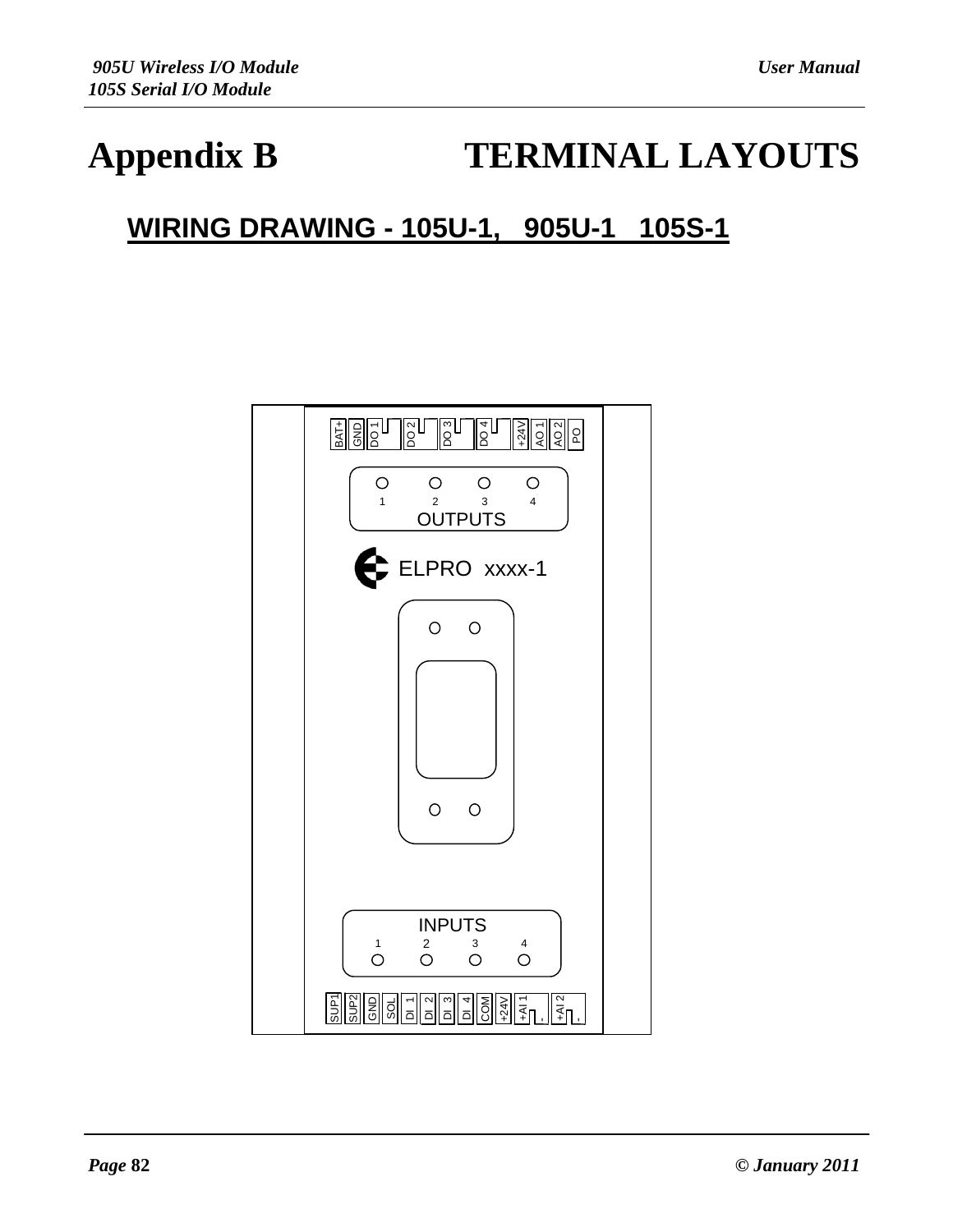### **WIRING DRAWING - 105U-2, 905U-2 105S-2**

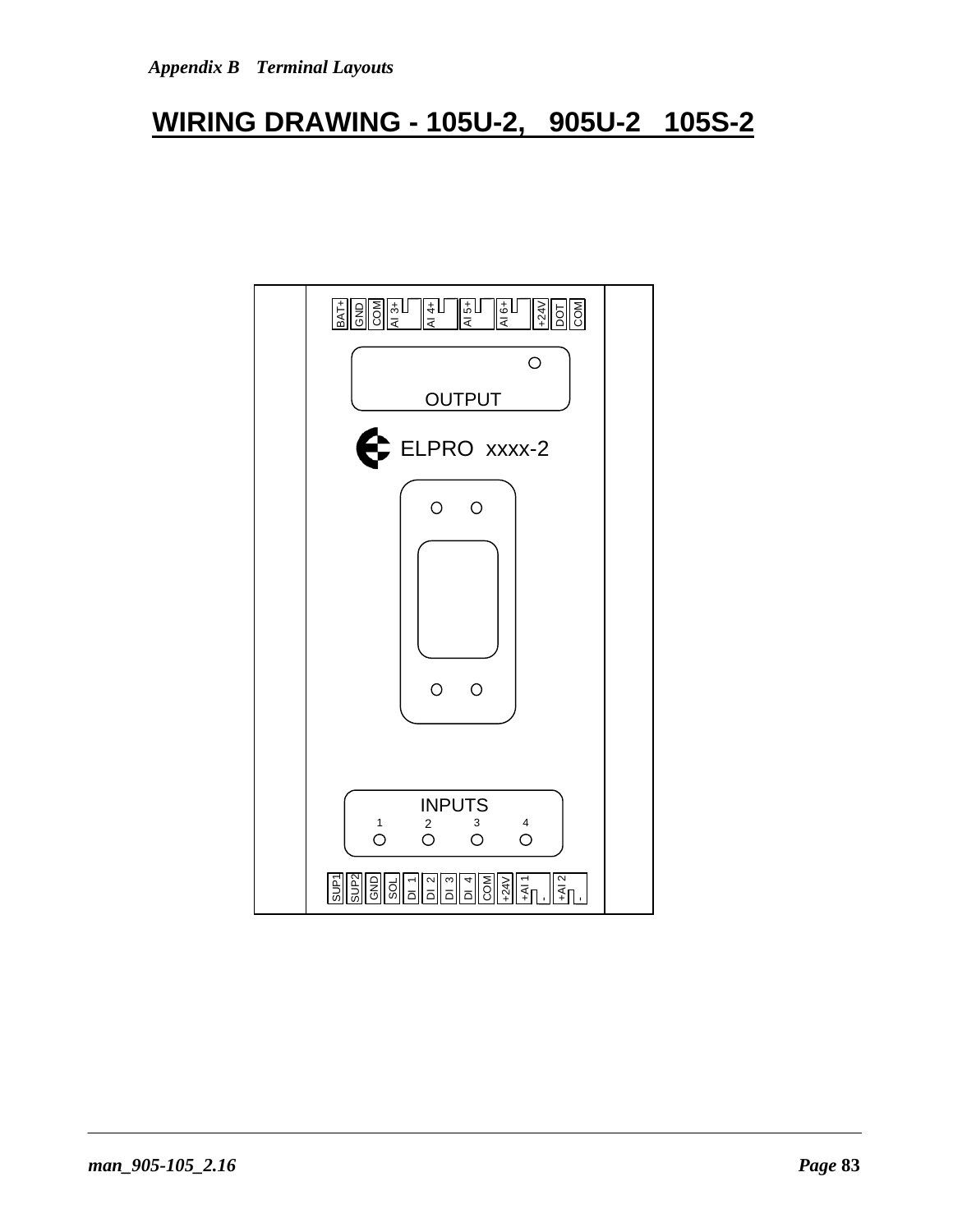### **WIRING DRAWING - 105U-3, 905U-3, 105S-3**